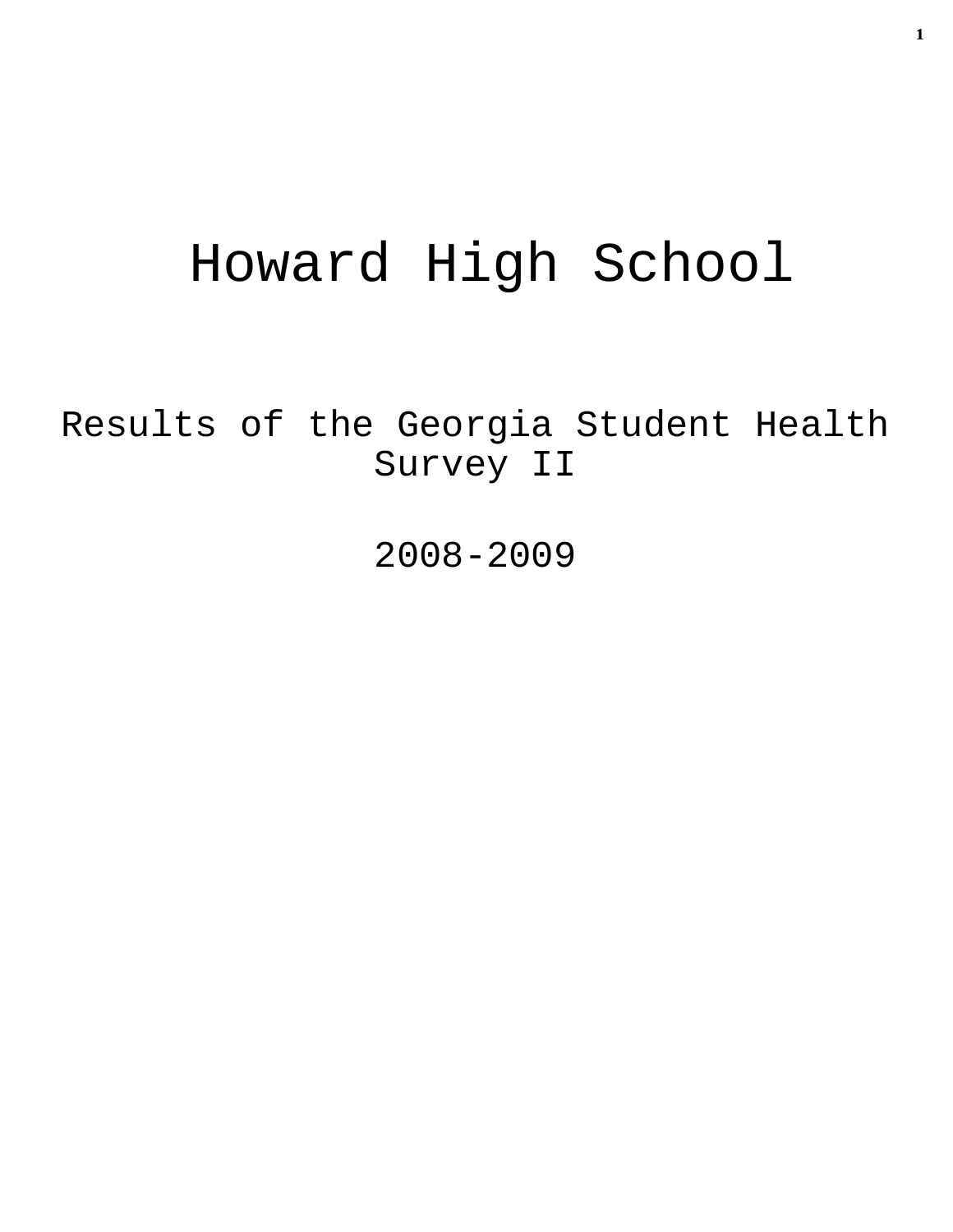# *Demographics* **2**

| Grade                  |    |
|------------------------|----|
| <b>Grade</b> Frequency |    |
| 10                     | 89 |

| Frequency      | <b>Table of Gender by Grade</b> |              |              |
|----------------|---------------------------------|--------------|--------------|
| <b>Col Pct</b> |                                 | Grade(Grade) |              |
|                | Gender(Gender)                  | <b>10</b>    | <b>Total</b> |
|                | <b>Female</b>                   | 47<br>52.81  | 47           |
|                | <b>Male</b>                     | 42<br>47.19  | 42           |
|                | <b>Total</b>                    | 89           | 89           |

| <b>Frequency</b><br>Col Pct |
|-----------------------------|

|                              | <b>Table of Ethnicity by Grade</b> |              |  |
|------------------------------|------------------------------------|--------------|--|
|                              | Grade(Grade)                       |              |  |
| <b>Ethnicity</b> (Ethnicity) | 10                                 | <b>Total</b> |  |
| <b>Black</b>                 | 31<br>34.83                        | 31           |  |
| <b>Hispanic</b>              | 1.12                               |              |  |
| <b>White</b>                 | 45<br>50.56                        | 45           |  |
| <b>Asian</b>                 | 5<br>5.62                          | 5            |  |
| <b>Other</b>                 | 7.87                               |              |  |
| <b>Total</b>                 | 89                                 | 89           |  |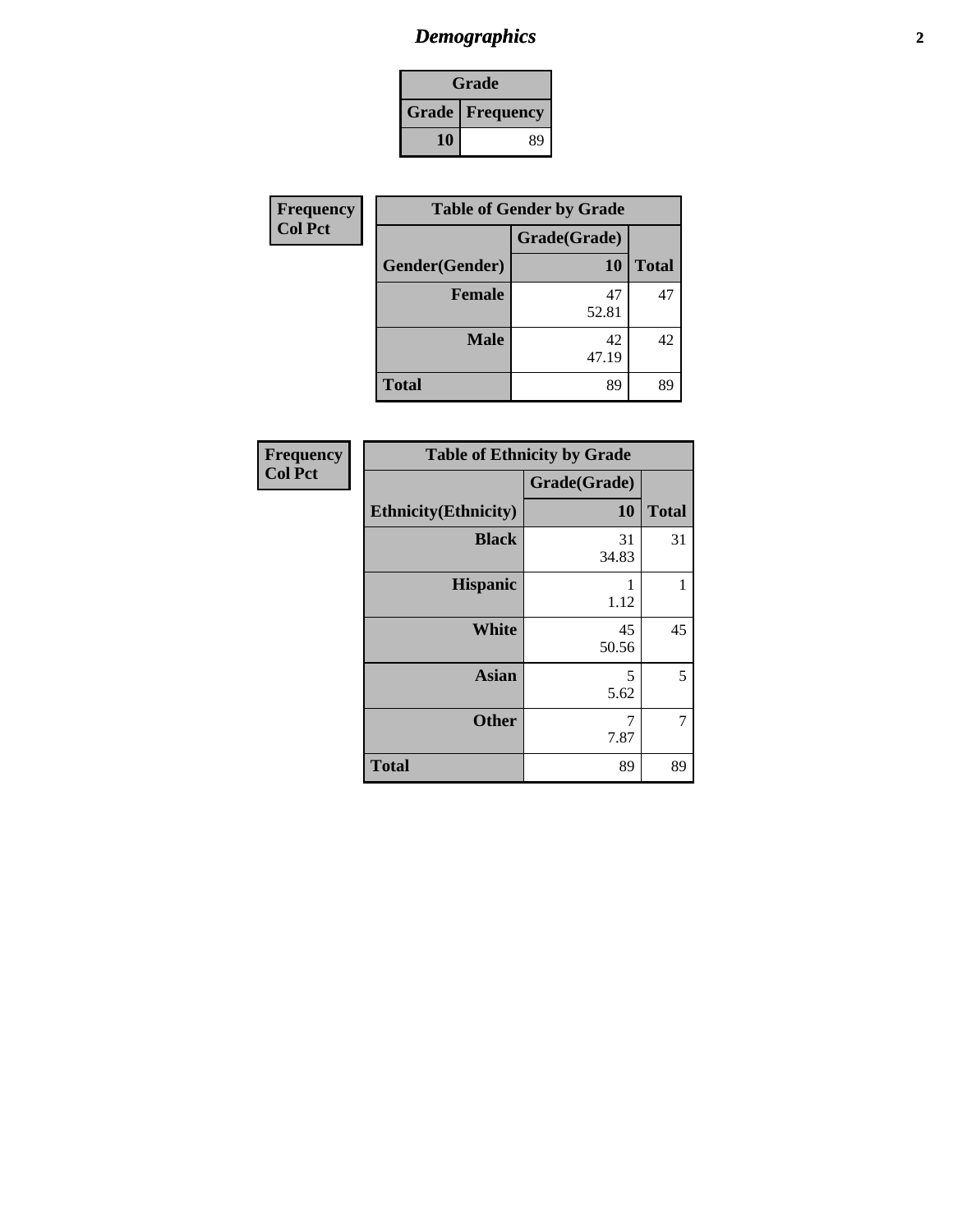#### *Title IV, Part A, Schedule A* **3** *Goal 1: Ensure that all schools are drug-free Baseline Data: Year 2008-2009 Prevalence of Drug Use*

| <b>Frequency</b> | <b>Table of AlcoholAlt by Grade</b>      |                           |              |
|------------------|------------------------------------------|---------------------------|--------------|
| <b>Col Pct</b>   | AlcoholAlt(Alcohol<br>use, past 30 days) | Grade(Grade)<br><b>10</b> | <b>Total</b> |
|                  | <b>Yes</b>                               | 14<br>15.73               | 14           |
|                  | N <sub>0</sub>                           | 75<br>84.27               | 75           |
|                  | Total                                    | 89                        | 89           |

| Frequency      | <b>Table of TobaccoAny by Grade</b>      |                    |              |
|----------------|------------------------------------------|--------------------|--------------|
| <b>Col Pct</b> | TobaccoAny(Tobacco<br>use, past 30 days) | Grade(Grade)<br>10 | <b>Total</b> |
|                | Yes                                      | 9<br>10.11         | 9            |
|                | N <sub>0</sub>                           | 80<br>89.89        | 80           |
|                | <b>Total</b>                             | 89                 | 89           |

| <b>Frequency</b> | <b>Table of MarijuanaAlt by Grade</b>        |                           |       |
|------------------|----------------------------------------------|---------------------------|-------|
| <b>Col Pct</b>   | MarijuanaAlt(Marijuana<br>use, past 30 days) | Grade(Grade)<br><b>10</b> | Total |
|                  | Yes                                          | 11<br>12.36               |       |
|                  | N <sub>0</sub>                               | 78<br>87.64               | 78    |
|                  | <b>Total</b>                                 | 89                        | 89    |

| <b>Frequency</b> | <b>Table of OtherDrugAny by Grade</b>  |              |              |
|------------------|----------------------------------------|--------------|--------------|
| <b>Col Pct</b>   | <b>OtherDrugAny(Other</b><br>drug use, | Grade(Grade) |              |
|                  | past 30 days)                          | <b>10</b>    | <b>Total</b> |
|                  | Yes                                    | 6<br>6.74    | 6            |
|                  | N <sub>0</sub>                         | 83<br>93.26  | 83           |
|                  | <b>Total</b>                           | 89           | 89           |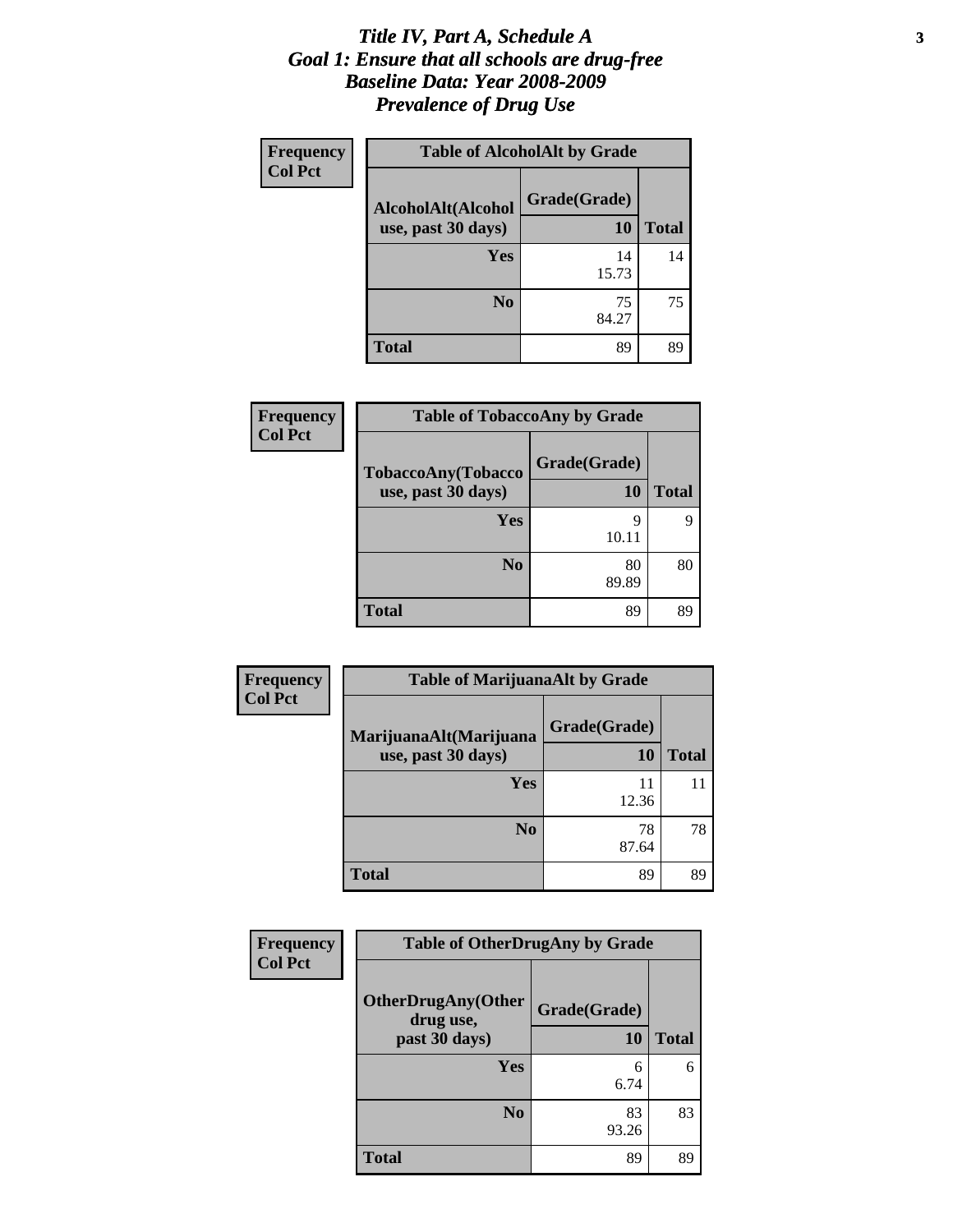#### *Average Age of Onset of Use* **4** *Results for "Average Age of Onset of Use" questions exclude students who said they did not use that substance*

| <b>Variable</b>    | Label                                                              | <b>Mean</b> |
|--------------------|--------------------------------------------------------------------|-------------|
| Alcoholinit2       | I started using alcohol when I was                                 | 13.32       |
| Cigarettesinit2    | I started smoking tobacco when I was                               | 13.81       |
| Smokelessinit2     | I started chewing tobacco when I was                               | 13.75       |
| Marijuanainit2     | I started using marijuana when I was                               | 12.88       |
| Cocaineinit2       | I started using cocaine when I was                                 | 14.00       |
| Inhalantsinit2     | I started using inhalants when I was                               | 14.00       |
| Steroidsinit2      | I started using steroids when I was                                | 12.50       |
| Ecstasyinit2       | I started using ecstasy when I was                                 | 14.00       |
| Methinit2          | I started using methamphetamines when I was                        |             |
| Hallucinogensinit2 | I started using hallucinogens when I was                           |             |
| Prescriptioninit2  | I started using prescription drugs not prescribed to me when I was | 14.20       |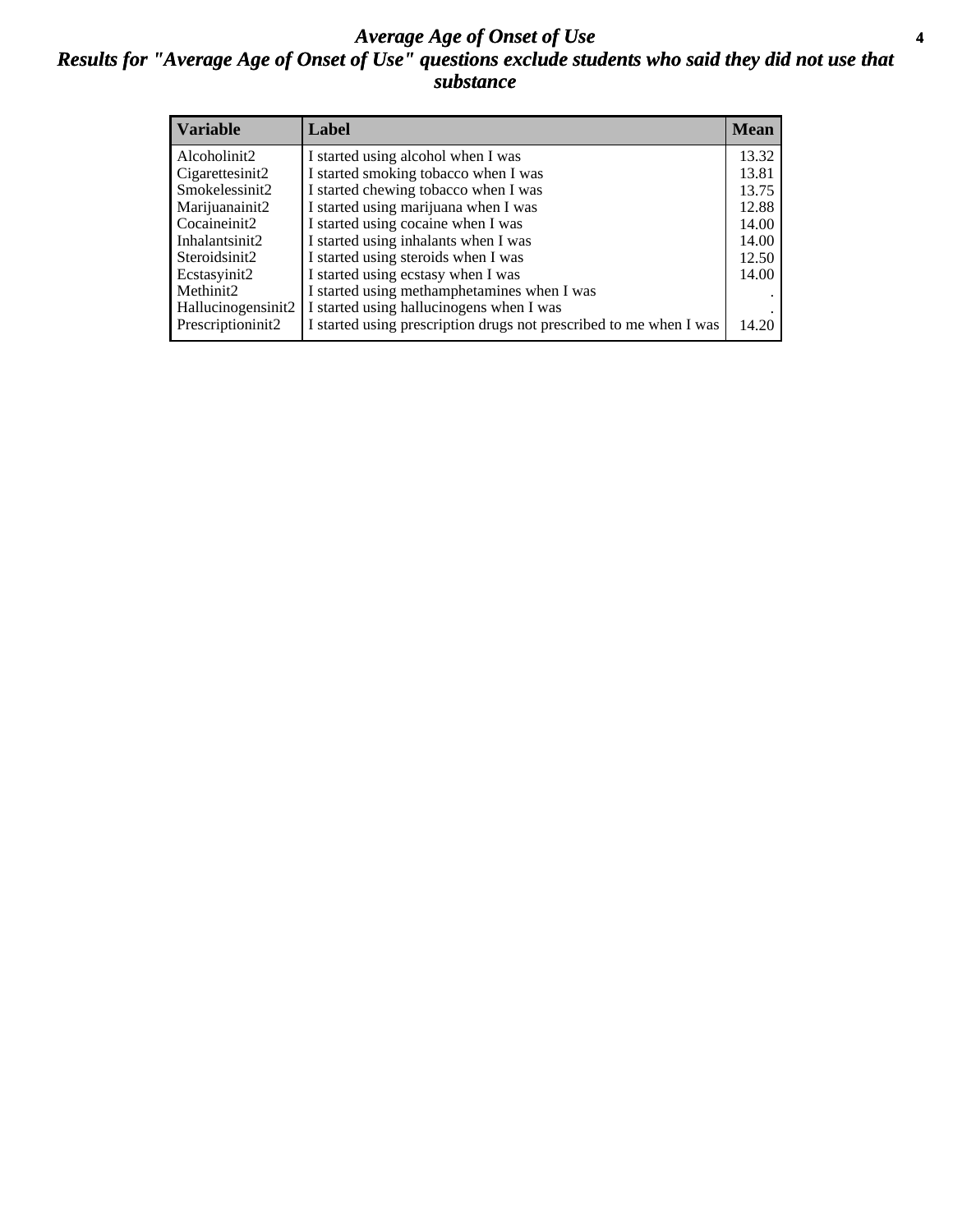# *Perception of Health Risk* **5**

| Frequency      | <b>Table of Alcoholharmdich by Grade</b> |              |              |
|----------------|------------------------------------------|--------------|--------------|
| <b>Col Pct</b> | Alcoholharmdich(I<br>think alcohol is    | Grade(Grade) |              |
|                | harmful)                                 | 10           | <b>Total</b> |
|                | <b>Yes</b>                               | 74           | 74           |
|                |                                          | 83.15        |              |
|                | N <sub>0</sub>                           | 15<br>16.85  | 15           |
|                | <b>Total</b>                             | 89           | 89           |

| <b>Frequency</b> | <b>Table of Tobaccoharmdich by Grade</b>          |                    |              |
|------------------|---------------------------------------------------|--------------------|--------------|
| <b>Col Pct</b>   | Tobaccoharmdich(I<br>think tobacco is<br>harmful) | Grade(Grade)<br>10 | <b>Total</b> |
|                  | Yes                                               | 84<br>94.38        | 84           |
|                  | N <sub>0</sub>                                    | 5.62               | 5            |
|                  | <b>Total</b>                                      | 89                 | 89           |
|                  |                                                   |                    |              |

| Frequency<br><b>Col Pct</b> | <b>Table of Marijuanaharmdich by Grade</b> |              |              |
|-----------------------------|--------------------------------------------|--------------|--------------|
|                             | Marijuanaharmdich(I<br>think marijuana is  | Grade(Grade) |              |
|                             | harmful)                                   | 10           | <b>Total</b> |
|                             | Yes                                        | 71<br>79.78  | 71           |
|                             | N <sub>0</sub>                             | 18<br>20.22  | 18           |
|                             | <b>Total</b>                               | 89           | 89           |

| Frequency      | <b>Table of Otherdrugharmdich by Grade</b>   |              |              |  |  |
|----------------|----------------------------------------------|--------------|--------------|--|--|
| <b>Col Pct</b> | Otherdrugharmdich(I<br>think other drugs are | Grade(Grade) |              |  |  |
|                | harmful)                                     | 10           | <b>Total</b> |  |  |
|                | <b>Yes</b>                                   | 84<br>94.38  | 84           |  |  |
|                | N <sub>0</sub>                               | 5.62         | 5            |  |  |
|                | <b>Total</b>                                 | 89           | 89           |  |  |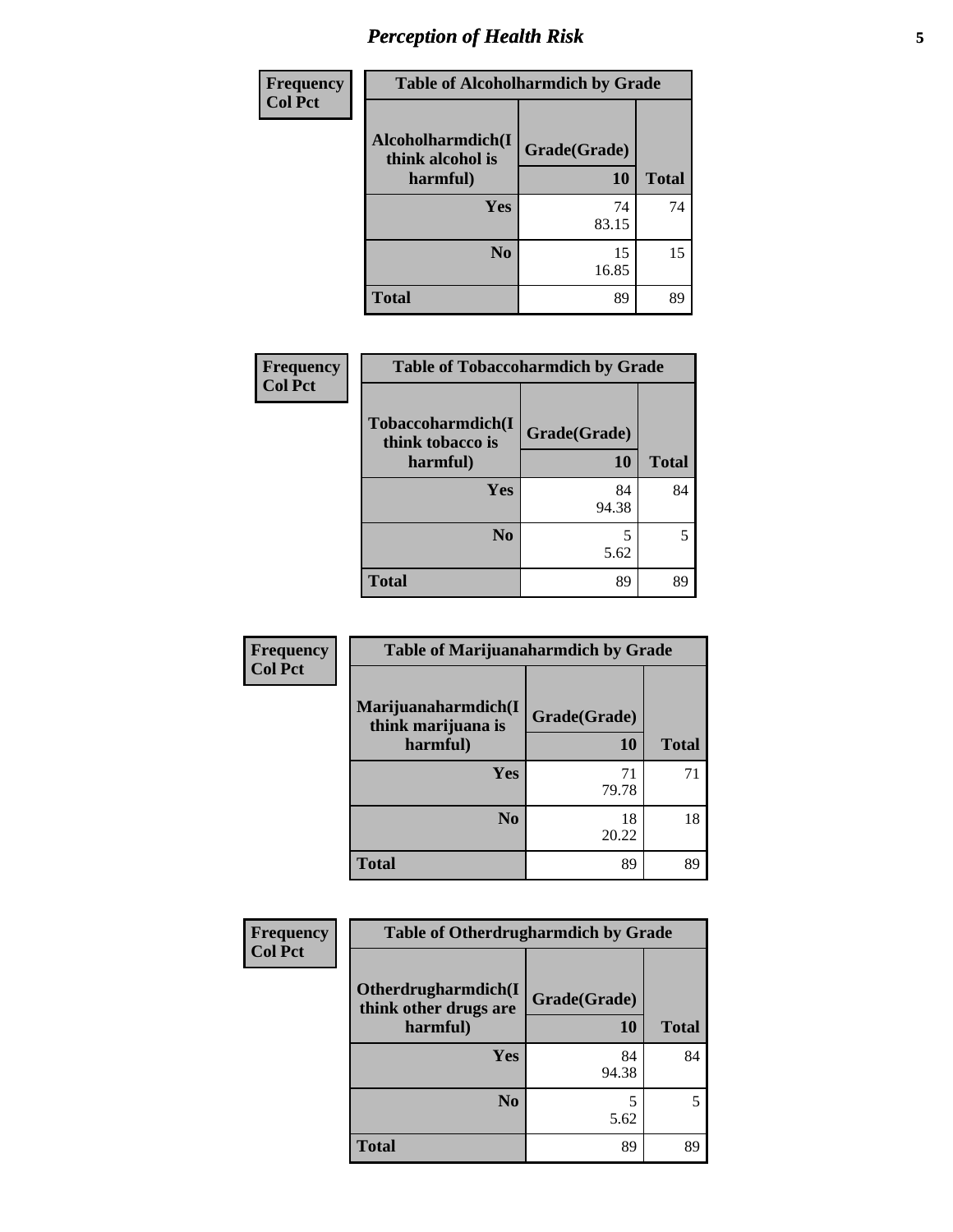### *Social Disapproval* **6**

| <b>Frequency</b> | <b>Table of Alcoholpeerdich by Grade</b>                    |              |              |  |  |
|------------------|-------------------------------------------------------------|--------------|--------------|--|--|
| <b>Col Pct</b>   | Alcoholpeerdich(My<br>friends would<br>disapprove if I used | Grade(Grade) |              |  |  |
|                  | alcohol)                                                    | 10           | <b>Total</b> |  |  |
|                  | Yes                                                         | 45<br>50.56  | 45           |  |  |
|                  | N <sub>0</sub>                                              | 44<br>49.44  | 44           |  |  |
|                  | <b>Total</b>                                                | 89           | 89           |  |  |

| <b>Frequency</b> | <b>Table of Tobaccopeerdich by Grade</b>                                |                    |              |  |  |
|------------------|-------------------------------------------------------------------------|--------------------|--------------|--|--|
| <b>Col Pct</b>   | Tobaccopeerdich(My<br>friends would<br>disapprove if I used<br>tobacco) | Grade(Grade)<br>10 | <b>Total</b> |  |  |
|                  |                                                                         |                    |              |  |  |
|                  | Yes                                                                     | 60<br>67.42        | 60           |  |  |
|                  | N <sub>0</sub>                                                          | 29<br>32.58        | 29           |  |  |
|                  | <b>Total</b>                                                            | 89                 | 89           |  |  |

| Frequency      | <b>Table of Marijuanapeerdich by Grade</b>                                  |                    |              |  |  |
|----------------|-----------------------------------------------------------------------------|--------------------|--------------|--|--|
| <b>Col Pct</b> | Marijuanapeerdich(My<br>friends would<br>disapprove if I used<br>marijuana) | Grade(Grade)<br>10 | <b>Total</b> |  |  |
|                | <b>Yes</b>                                                                  | 60<br>67.42        | 60           |  |  |
|                | N <sub>0</sub>                                                              | 29<br>32.58        | 29           |  |  |
|                | <b>Total</b>                                                                | 89                 | 89           |  |  |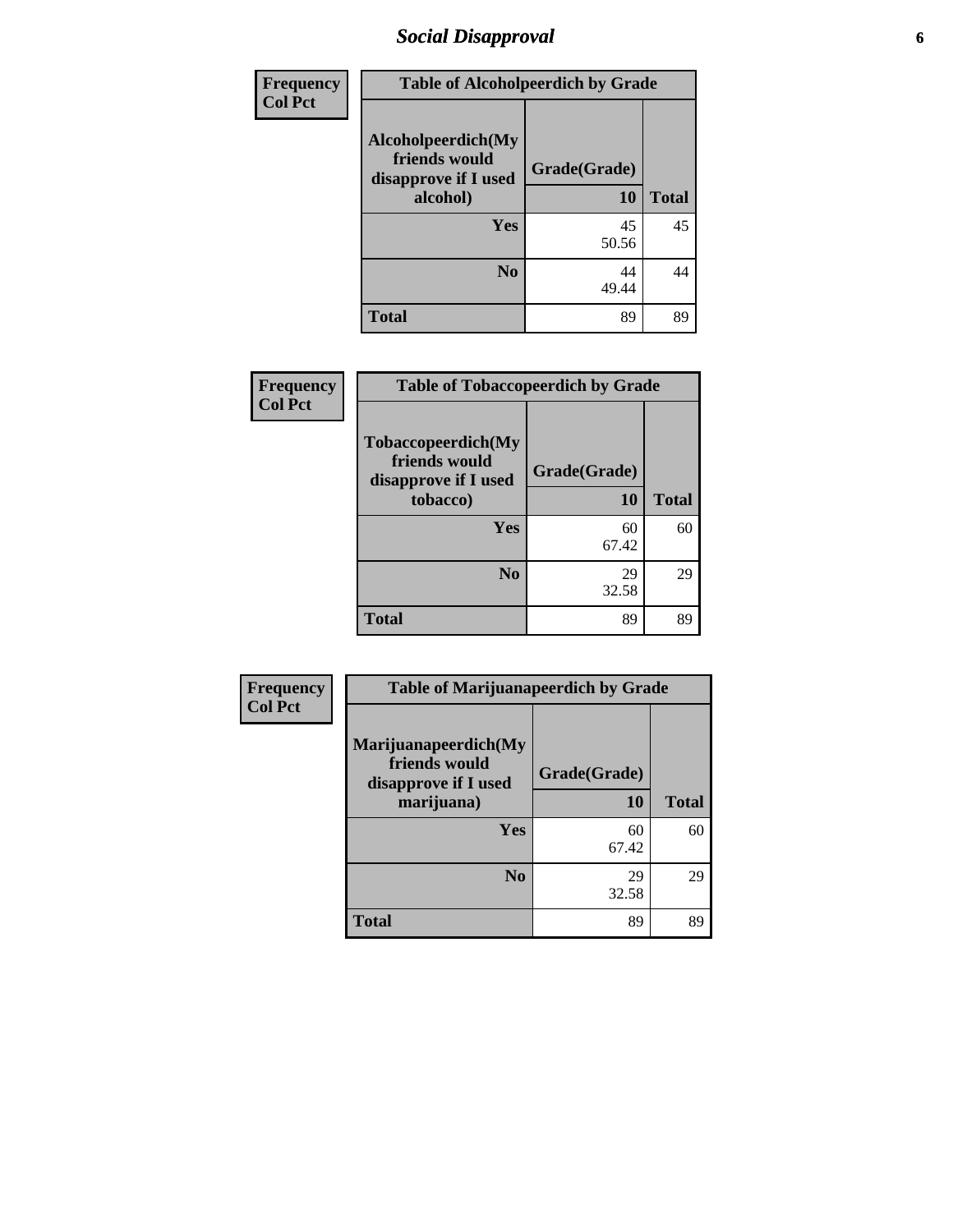### *Social Disapproval* **7**

| Frequency      | <b>Table of Otherdrugpeerdich by Grade</b>                                    |                    |              |  |  |
|----------------|-------------------------------------------------------------------------------|--------------------|--------------|--|--|
| <b>Col Pct</b> | Otherdrugpeerdich(My<br>friends would<br>disapprove if I used<br>other drugs) | Grade(Grade)<br>10 | <b>Total</b> |  |  |
|                | <b>Yes</b>                                                                    | 70<br>78.65        | 70           |  |  |
|                | N <sub>0</sub>                                                                | 19<br>21.35        | 19           |  |  |
|                | <b>Total</b>                                                                  | 89                 | 89           |  |  |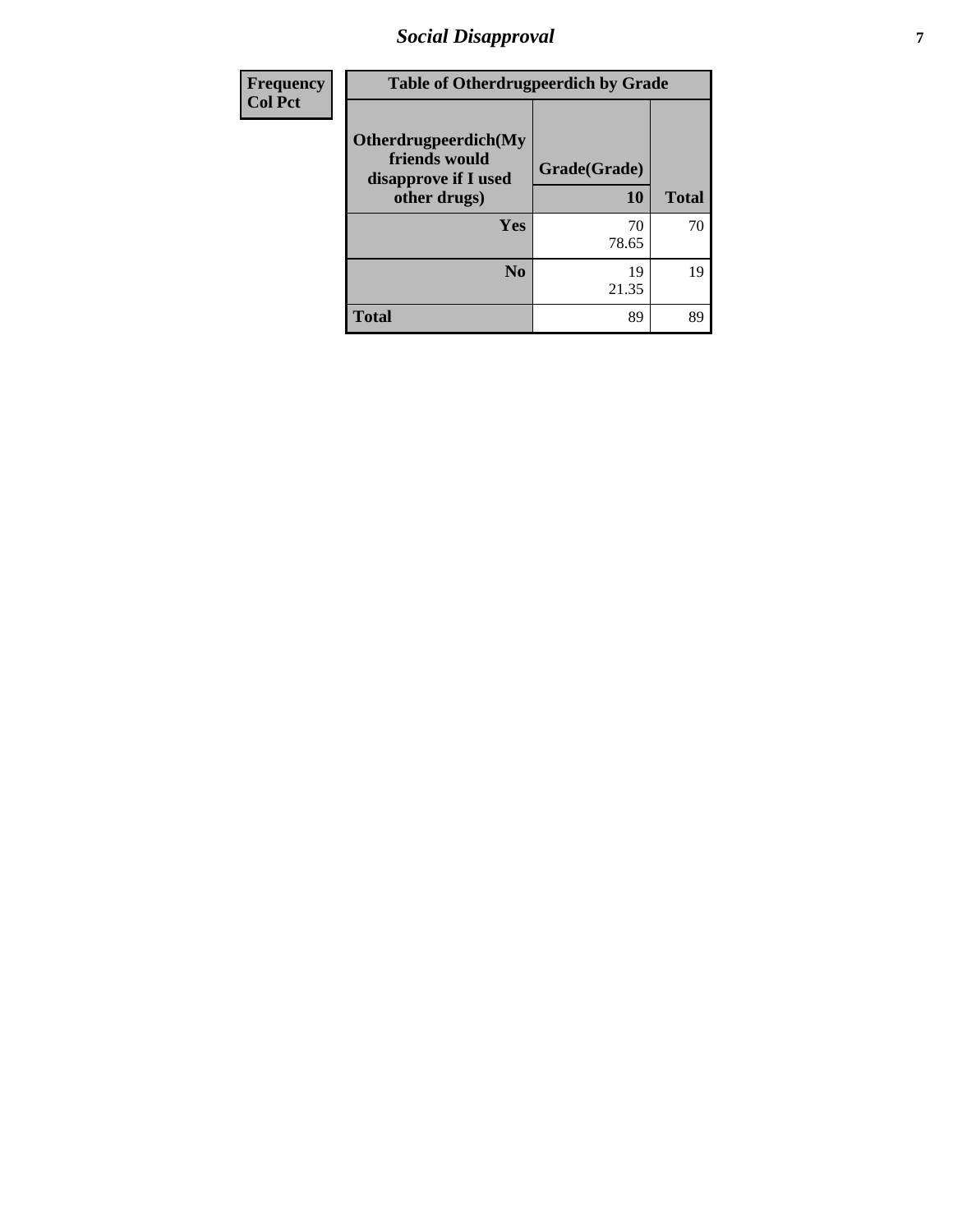#### Title IV, Part A, Schedule A **8** *Goal 2: To help ensure that all schools are safe and disciplined Baseline Data: Year 2008-2009 Student Involvement in Gang Activity*

| Frequency      | <b>Table of Gangself by Grade</b>                                                                 |                    |              |  |
|----------------|---------------------------------------------------------------------------------------------------|--------------------|--------------|--|
| <b>Col Pct</b> | Gangself(I<br>have<br>participated<br>in illegal<br>gang<br>activities in<br>the past 30<br>days) | Grade(Grade)<br>10 | <b>Total</b> |  |
|                | Yes                                                                                               | 7<br>7.87          | 7            |  |
|                | N <sub>0</sub>                                                                                    | 82<br>92.13        | 82           |  |
|                | <b>Total</b>                                                                                      | 89                 | 89           |  |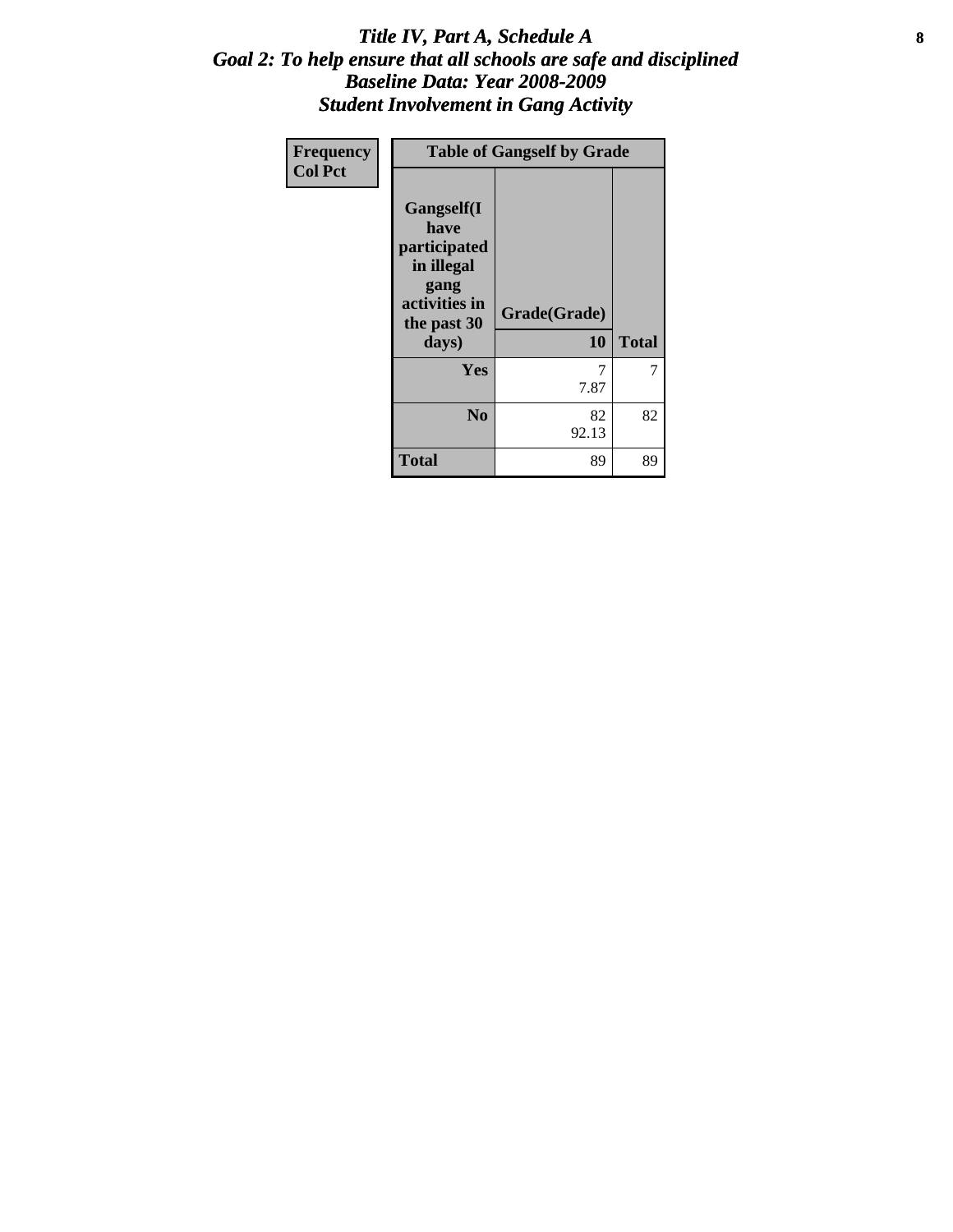# *Student Perception of School Safety* **9**

| <b>Frequency</b><br>Row Pct |
|-----------------------------|
|                             |

| <b>Table of Grade by Safeschool</b> |                                                        |             |                                   |                                    |              |
|-------------------------------------|--------------------------------------------------------|-------------|-----------------------------------|------------------------------------|--------------|
|                                     | Safeschool (School is a place at which I feel<br>safe) |             |                                   |                                    |              |
| Grade(Grade)                        | <b>Strongly</b><br>Agree                               | Agree       | Somewhat   Somewhat  <br>Disagree | <b>Strongly</b><br><b>Disagree</b> | <b>Total</b> |
| 10                                  | 12.36                                                  | 46<br>51.69 | 20<br>22.47                       | 12<br>13.48                        | 89           |
| <b>Total</b>                        |                                                        | 46          | 20                                | 12                                 | 89           |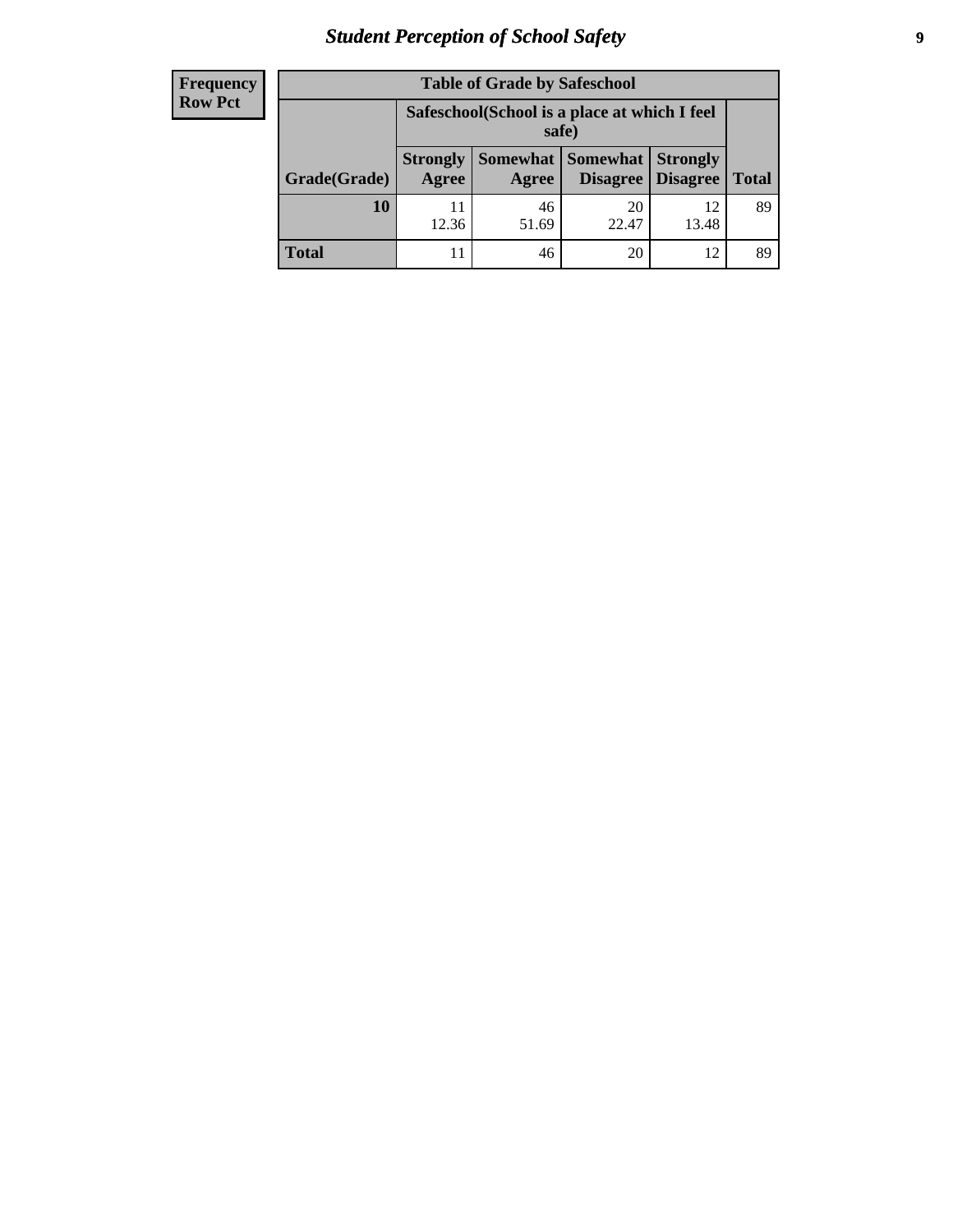#### *Students Who Have Been Bullied* **10**

| Frequency<br><b>Row Pct</b> | <b>Table of Grade by Bullied</b><br><b>Bullied</b> (I have been bullied by |             |                               |                      |                       |                        |              |
|-----------------------------|----------------------------------------------------------------------------|-------------|-------------------------------|----------------------|-----------------------|------------------------|--------------|
|                             |                                                                            |             | other students in the past 30 | days)                |                       |                        |              |
|                             |                                                                            | $\bf{0}$    | 1 or                          | 3 <sub>to</sub><br>5 | <b>20</b><br>to<br>29 | All<br>30              |              |
|                             | Grade(Grade)                                                               | <b>Days</b> | days                          | days                 | days                  | days                   | <b>Total</b> |
|                             | 10                                                                         | 80<br>89.89 | 5<br>5.62                     | 1.12                 | 1.12                  | $\overline{c}$<br>2.25 | 89           |
|                             | <b>Total</b>                                                               | 80          | 5                             |                      |                       | $\overline{c}$         | 89           |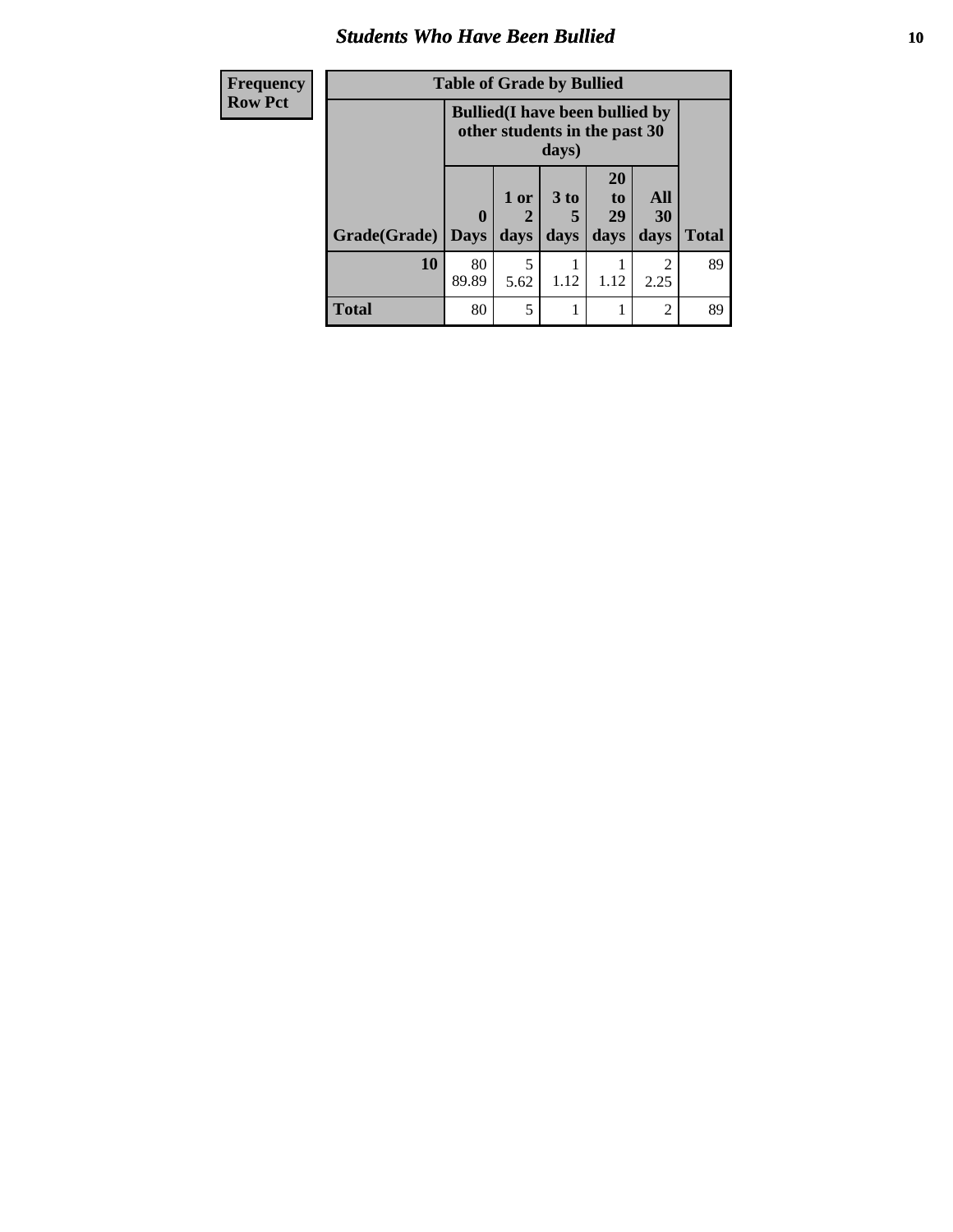#### *School Climate* **11**

| Frequency      | <b>Table of SchoolClimate1 by Grade</b> |                           |              |  |
|----------------|-----------------------------------------|---------------------------|--------------|--|
| <b>Col Pct</b> | SchoolClimate1(I<br>like school)        | Grade(Grade)<br><b>10</b> | <b>Total</b> |  |
|                | <b>Strongly Agree</b>                   | 15<br>16.85               | 15           |  |
|                | <b>Somewhat Agree</b>                   | 47<br>52.81               | 47           |  |
|                | <b>Somewhat Disagree</b>                | 18<br>20.22               | 18           |  |
|                | <b>Strongly Disagree</b>                | 9<br>10.11                | 9            |  |
|                | <b>Total</b>                            | 89                        | 89           |  |

| <b>Table of SchoolClimate2 by Grade</b>           |                                     |                             |  |
|---------------------------------------------------|-------------------------------------|-----------------------------|--|
| SchoolClimate2(I<br>feel successful at<br>school) | Grade(Grade)<br>10                  | <b>Total</b>                |  |
| <b>Strongly Agree</b>                             | 29<br>32.58                         | 29                          |  |
| <b>Somewhat Agree</b>                             | 53<br>59.55                         | 53                          |  |
| <b>Somewhat Disagree</b>                          | 5<br>5.62                           | 5                           |  |
| <b>Strongly Disagree</b>                          | $\mathcal{D}_{\mathcal{L}}$<br>2.25 | $\mathcal{D}_{\mathcal{L}}$ |  |
| <b>Total</b>                                      | 89                                  | 89                          |  |

| Frequency      | <b>Table of SchoolClimate3 by Grade</b>                               |                    |              |  |  |
|----------------|-----------------------------------------------------------------------|--------------------|--------------|--|--|
| <b>Col Pct</b> | SchoolClimate3(My<br>school has high<br>standards for<br>achievement) | Grade(Grade)<br>10 | <b>Total</b> |  |  |
|                | <b>Strongly Agree</b>                                                 | 33<br>37.08        | 33           |  |  |
|                | <b>Somewhat Agree</b>                                                 | 39<br>43.82        | 39           |  |  |
|                | <b>Somewhat Disagree</b>                                              | 14<br>15.73        | 14           |  |  |
|                | <b>Strongly Disagree</b>                                              | 3<br>3.37          | 3            |  |  |
|                | <b>Total</b>                                                          | 89                 | 89           |  |  |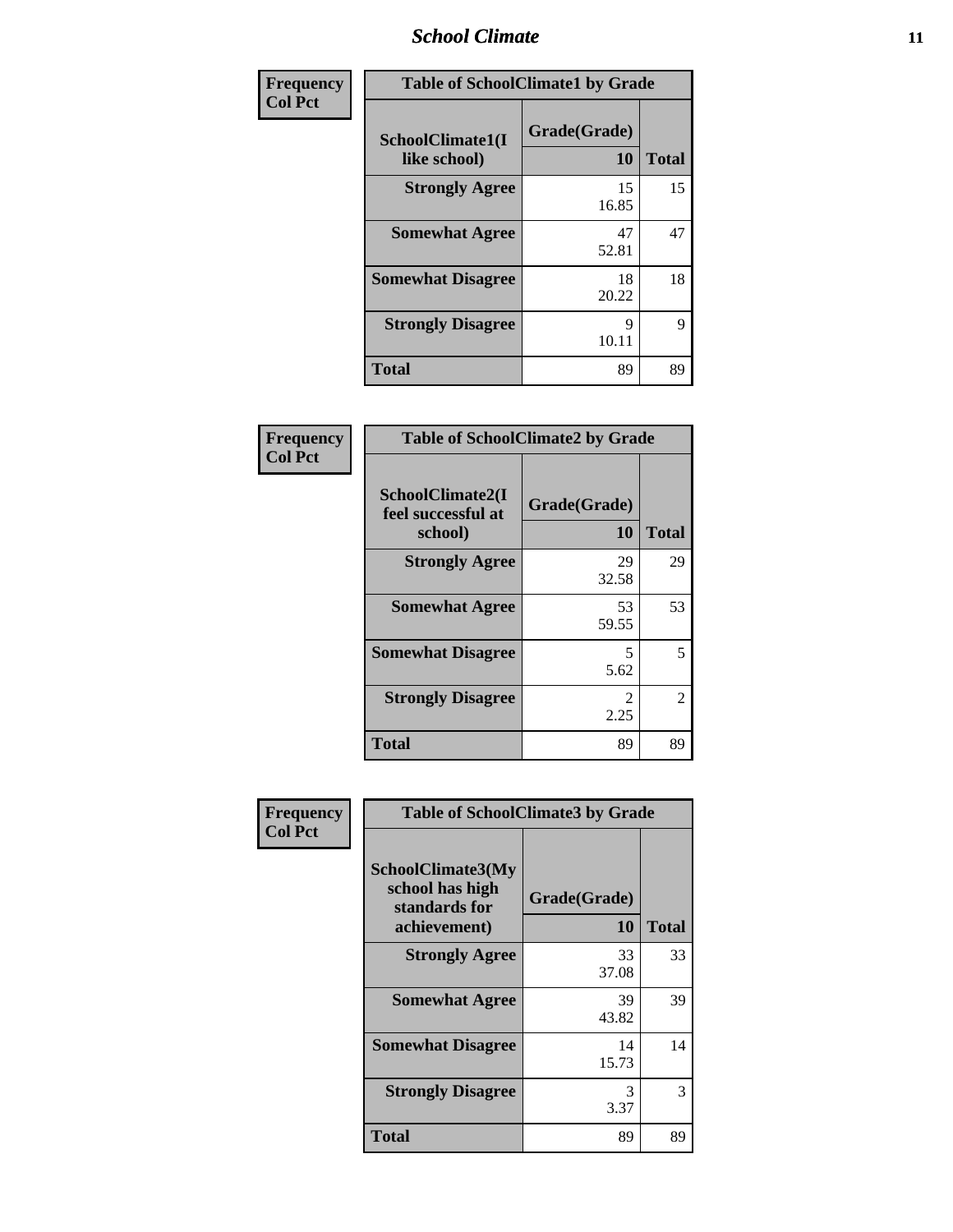#### *School Climate* **12**

| Frequency      | <b>Table of SchoolClimate4 by Grade</b>                              |                           |              |
|----------------|----------------------------------------------------------------------|---------------------------|--------------|
| <b>Col Pct</b> | <b>SchoolClimate4(My</b><br>school sets clear<br>rules for behavior) | Grade(Grade)<br><b>10</b> | <b>Total</b> |
|                | <b>Strongly Agree</b>                                                | 53<br>59.55               | 53           |
|                | <b>Somewhat Agree</b>                                                | 22<br>24.72               | 22           |
|                | <b>Somewhat Disagree</b>                                             | 10<br>11.24               | 10           |
|                | <b>Strongly Disagree</b>                                             | 4<br>4.49                 | 4            |
|                | <b>Total</b>                                                         | 89                        | 89           |

| <b>Table of SchoolClimate5 by Grade</b>                              |                    |       |
|----------------------------------------------------------------------|--------------------|-------|
| SchoolClimate5(I<br>know what to do in<br>an emergency at<br>school) | Grade(Grade)<br>10 | Total |
| <b>Strongly Agree</b>                                                | 44<br>49.44        | 44    |
| <b>Somewhat Agree</b>                                                | 32<br>35.96        | 32    |
| <b>Somewhat Disagree</b>                                             | 7.87               | 7     |
| <b>Strongly Disagree</b>                                             | 6<br>6.74          | 6     |
| Total                                                                | 89                 | 89    |

| Frequency      | <b>Table of SchoolClimate6 by Grade</b>                  |                    |              |
|----------------|----------------------------------------------------------|--------------------|--------------|
| <b>Col Pct</b> | <b>SchoolClimate6(Teachers</b><br>treat me with respect) | Grade(Grade)<br>10 | <b>Total</b> |
|                | <b>Strongly Agree</b>                                    | 21<br>23.60        | 21           |
|                | <b>Somewhat Agree</b>                                    | 42<br>47.19        | 42           |
|                | <b>Somewhat Disagree</b>                                 | 14<br>15.73        | 14           |
|                | <b>Strongly Disagree</b>                                 | 12<br>13.48        | 12           |
|                | Total                                                    | 89                 | 89           |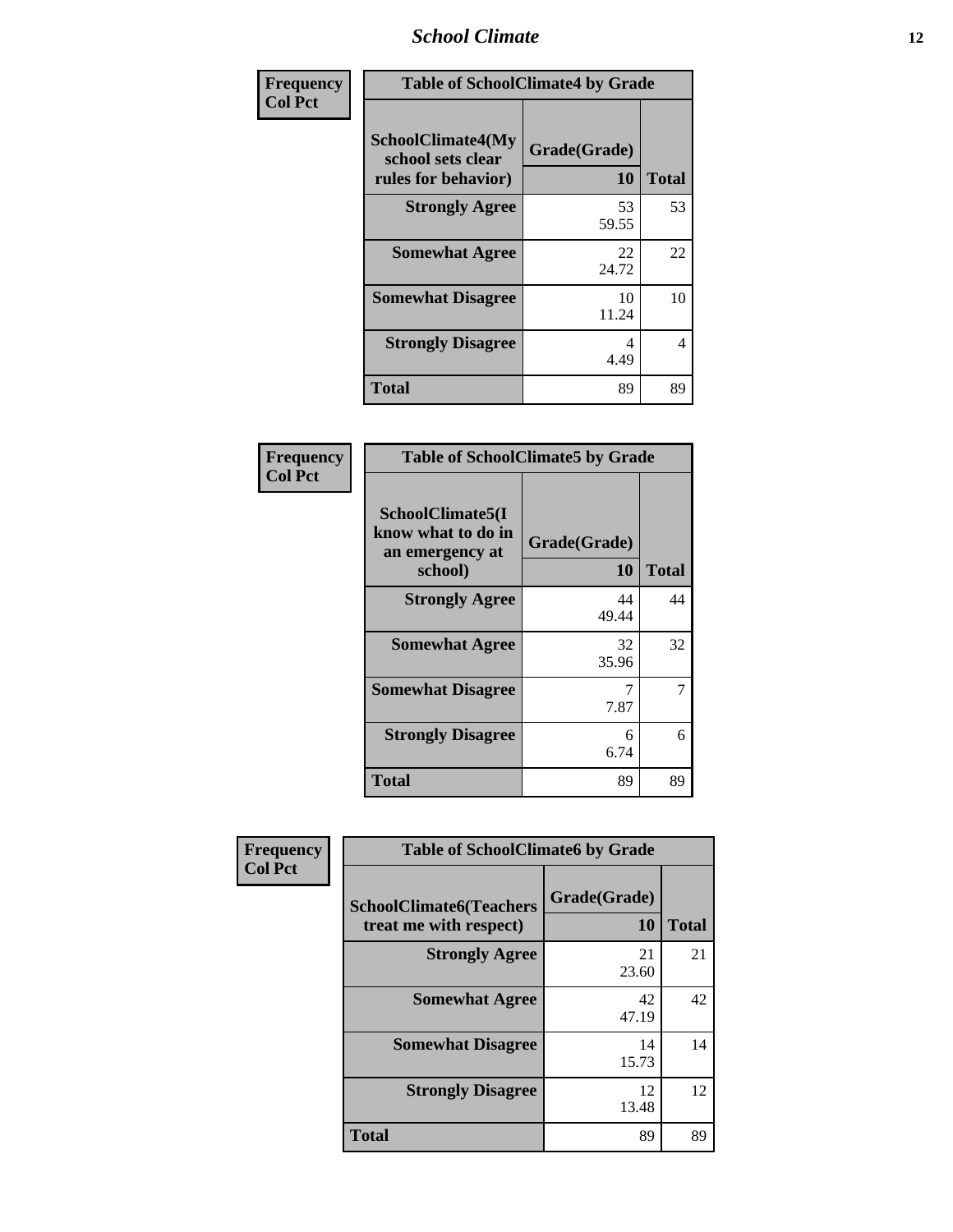*School Climate* **13**

| <b>Frequency</b> | <b>Table of SchoolClimate7 by Grade</b>                                       |                    |              |
|------------------|-------------------------------------------------------------------------------|--------------------|--------------|
| <b>Col Pct</b>   | <b>SchoolClimate7(Behaviors</b><br>in my class allow the<br>teacher to teach) | Grade(Grade)<br>10 | <b>Total</b> |
|                  | <b>Strongly Agree</b>                                                         | 15<br>16.85        | 15           |
|                  | <b>Somewhat Agree</b>                                                         | 43<br>48.31        | 43           |
|                  | <b>Somewhat Disagree</b>                                                      | 19<br>21.35        | 19           |
|                  | <b>Strongly Disagree</b>                                                      | 12<br>13.48        | 12           |
|                  | <b>Total</b>                                                                  | 89                 | 89           |

| Frequency      | <b>Table of SchoolClimate8 by Grade</b>                                              |                    |              |
|----------------|--------------------------------------------------------------------------------------|--------------------|--------------|
| <b>Col Pct</b> | <b>SchoolClimate8(Students</b><br>are frequently<br>recognized for good<br>behavior) | Grade(Grade)<br>10 | <b>Total</b> |
|                | <b>Strongly Agree</b>                                                                | 3<br>3.37          | 3            |
|                | <b>Somewhat Agree</b>                                                                | 33<br>37.08        | 33           |
|                | <b>Somewhat Disagree</b>                                                             | 33<br>37.08        | 33           |
|                | <b>Strongly Disagree</b>                                                             | 20<br>22.47        | 20           |
|                | <b>Total</b>                                                                         | 89                 | 89           |

| Frequency<br><b>Col Pct</b> | <b>Table of SchoolClimate9 by Grade</b>                                           |                           |              |
|-----------------------------|-----------------------------------------------------------------------------------|---------------------------|--------------|
|                             | SchoolClimate9(School<br>counselor would be<br>helpful if I needed<br>assistance) | Grade(Grade)<br><b>10</b> | <b>Total</b> |
|                             | <b>Strongly Agree</b>                                                             | 17<br>19.10               | 17           |
|                             | <b>Somewhat Agree</b>                                                             | 53<br>59.55               | 53           |
|                             | <b>Somewhat Disagree</b>                                                          | 10<br>11.24               | 10           |
|                             | <b>Strongly Disagree</b>                                                          | 9<br>10.11                | 9            |
|                             | <b>Total</b>                                                                      | 89                        | 89           |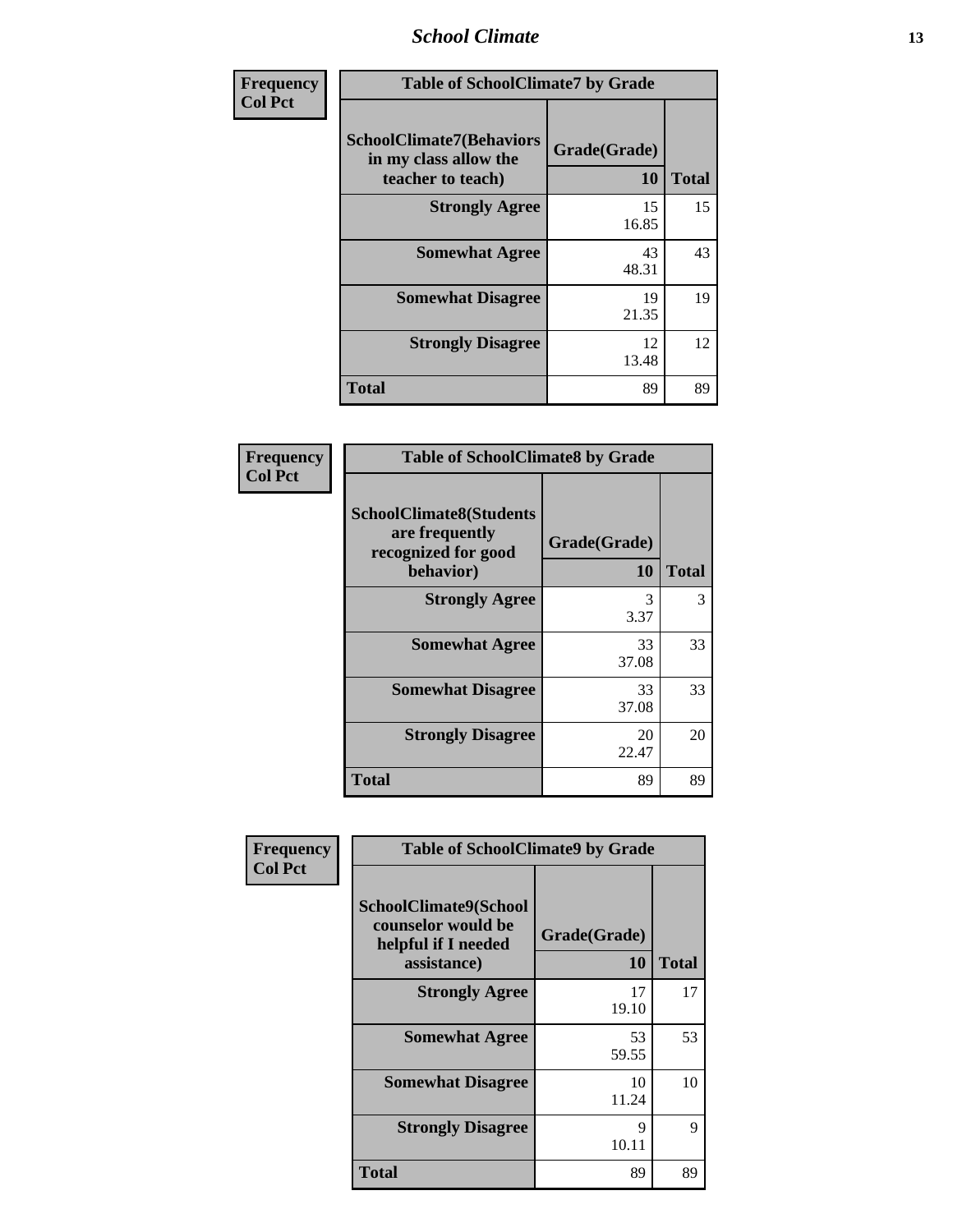### *Reasons for Dropping Out* **14**

| <b>Frequency</b> | <b>Table of Dropoutreason by Grade</b>                                   |                           |              |
|------------------|--------------------------------------------------------------------------|---------------------------|--------------|
| <b>Col Pct</b>   | Dropoutreason(If<br>I dropped out the<br>reason would<br>most likely be) | Grade(Grade)<br><b>10</b> | <b>Total</b> |
|                  | <b>Won't Drop out</b>                                                    | 55<br>61.80               | 55           |
|                  | <b>Bored</b>                                                             | 12<br>13.48               | 12           |
|                  | <b>Family Reasons</b>                                                    | 5<br>5.62                 | 5            |
|                  | <b>Being Bullied</b>                                                     | 3<br>3.37                 | 3            |
|                  | <b>Other</b>                                                             | 14<br>15.73               | 14           |
|                  | <b>Total</b>                                                             | 89                        | 89           |

| Frequency<br><b>Col Pct</b> | <b>Table of Dropout by Grade</b>                                       |                    |              |
|-----------------------------|------------------------------------------------------------------------|--------------------|--------------|
|                             | Dropout(I<br>have<br>thought<br>about<br>dropping<br>out of<br>school) | Grade(Grade)<br>10 | <b>Total</b> |
|                             | Yes                                                                    | 18<br>20.22        | 18           |
|                             | N <sub>0</sub>                                                         | 71<br>79.78        | 71           |
|                             | <b>Total</b>                                                           | 89                 | 89           |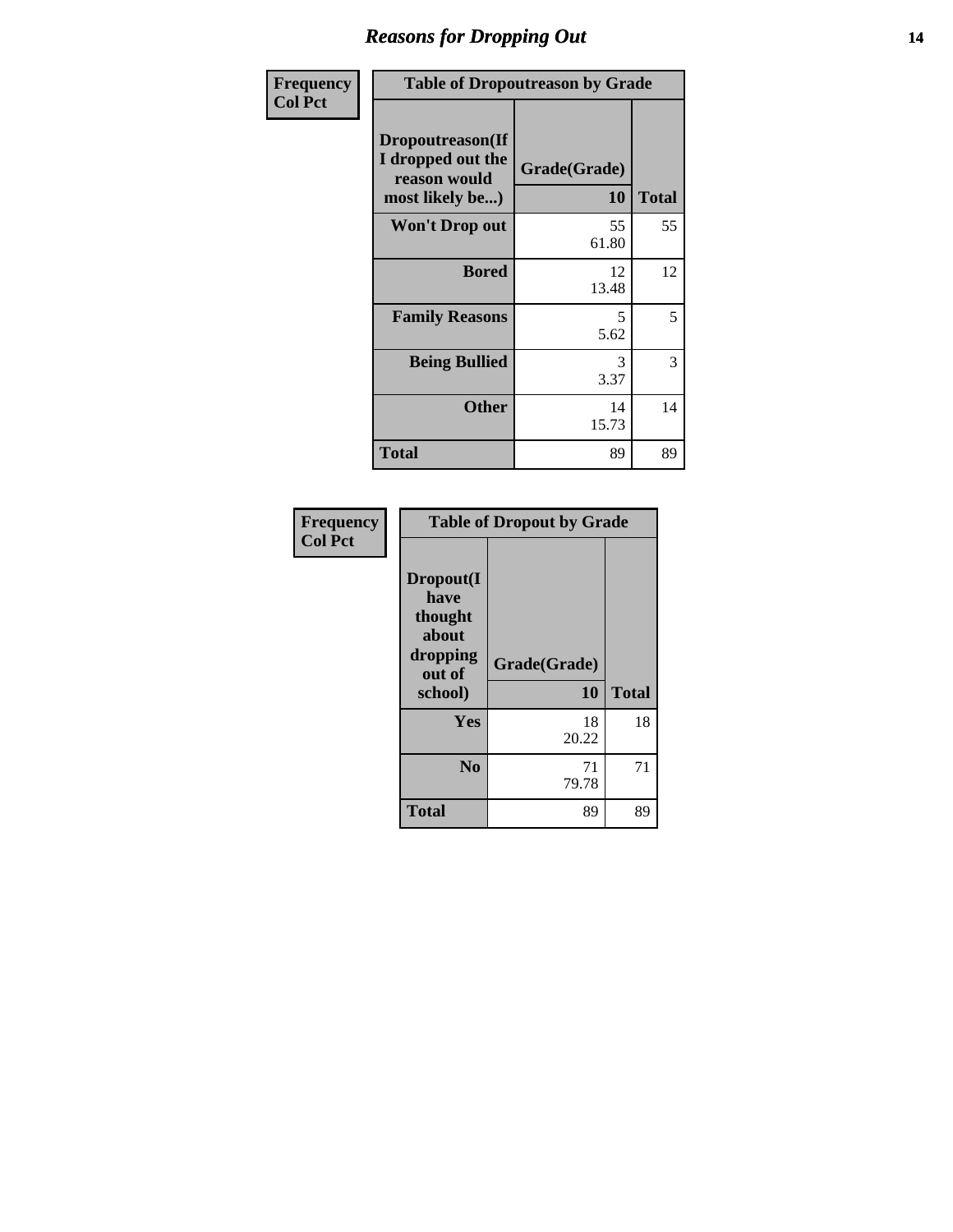# *School Safety* **15**

| Frequency      | <b>Table of Gangself by Grade</b>                                                        |              |              |
|----------------|------------------------------------------------------------------------------------------|--------------|--------------|
| <b>Col Pct</b> | Gangself(I<br>have<br>participated<br>in illegal<br>gang<br>activities in<br>the past 30 | Grade(Grade) |              |
|                | days)                                                                                    | 10           | <b>Total</b> |
|                | Yes                                                                                      | 7.87         | 7            |
|                | N <sub>0</sub>                                                                           | 82<br>92.13  | 82           |
|                | <b>Total</b>                                                                             | 89           | 89           |

| Frequency<br><b>Col Pct</b> | <b>Table of Gangpeers by Grade</b>                                                                                             |                    |              |
|-----------------------------|--------------------------------------------------------------------------------------------------------------------------------|--------------------|--------------|
|                             | <b>Gangpeers</b> (I<br>have friends<br>who have<br>participated<br>in illegal<br>gang<br>activities in<br>the past 30<br>days) | Grade(Grade)<br>10 | <b>Total</b> |
|                             | Yes                                                                                                                            | 24<br>26.97        | 24           |
|                             | N <sub>0</sub>                                                                                                                 | 65<br>73.03        | 65           |
|                             | Total                                                                                                                          | 89                 | 89           |

| Frequency      | <b>Table of Pickedon by Grade</b>                                   |              |              |
|----------------|---------------------------------------------------------------------|--------------|--------------|
| <b>Col Pct</b> | <b>Pickedon</b> (I have<br>been picked on or<br>teased at school in | Grade(Grade) |              |
|                | the past 30 days)                                                   | 10           | <b>Total</b> |
|                | <b>Strongly Agree</b>                                               | 12<br>13.48  | 12           |
|                | <b>Somewhat Agree</b>                                               | 12<br>13.48  | 12           |
|                | <b>Somewhat Disagree</b>                                            | 16<br>17.98  | 16           |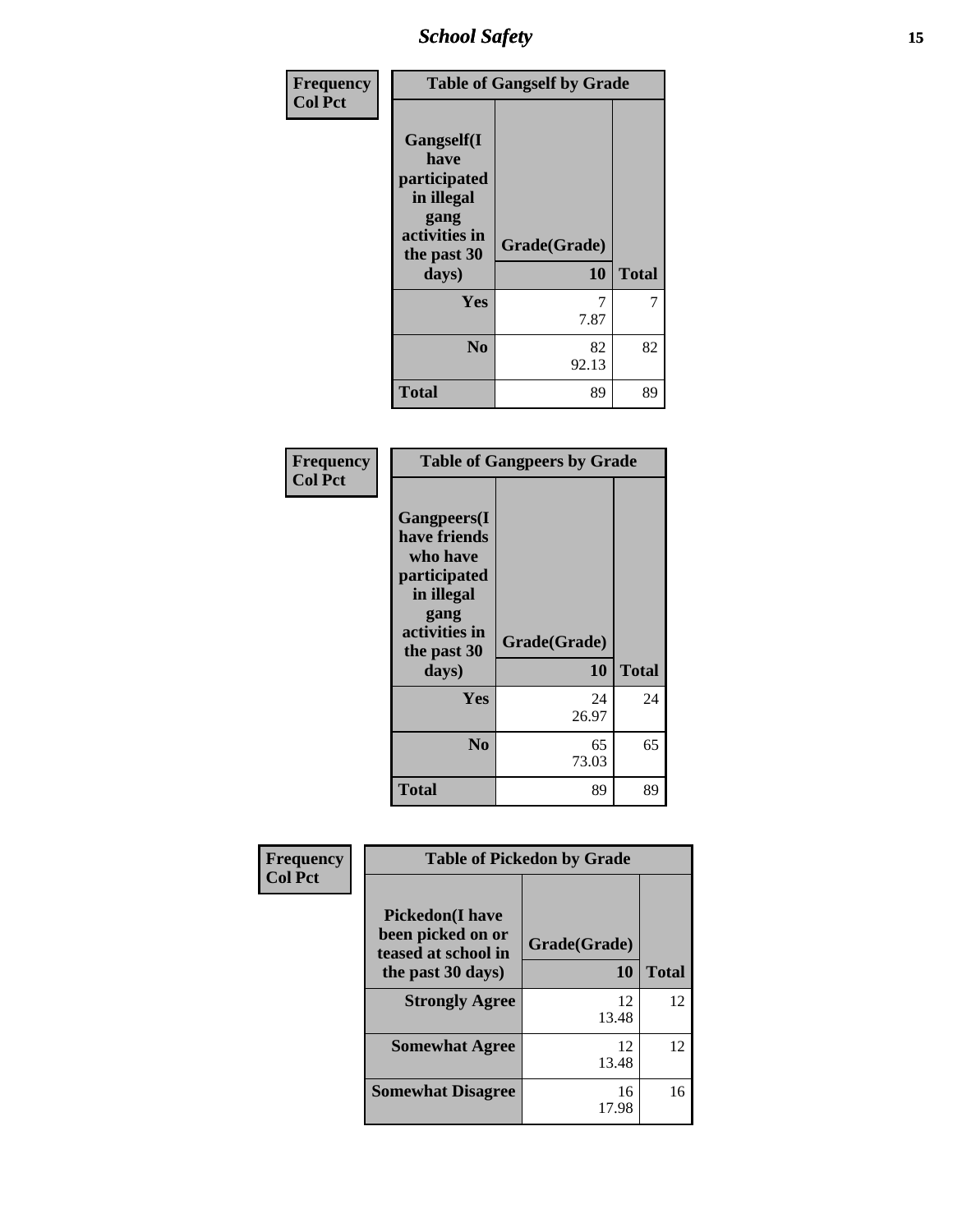*School Safety* **16**

| <b>Frequency</b> | <b>Table of Pickedon by Grade</b>                                                        |                    |              |
|------------------|------------------------------------------------------------------------------------------|--------------------|--------------|
| <b>Col Pct</b>   | <b>Pickedon</b> (I have<br>been picked on or<br>teased at school in<br>the past 30 days) | Grade(Grade)<br>10 | <b>Total</b> |
|                  | <b>Strongly Disagree</b>                                                                 | 49<br>55.06        | 49           |
|                  | <b>Total</b>                                                                             | 89                 | 89           |

| Frequency      |                                                          | <b>Table of Safeschool by Grade</b> |              |  |  |  |  |  |
|----------------|----------------------------------------------------------|-------------------------------------|--------------|--|--|--|--|--|
| <b>Col Pct</b> | Safeschool(School<br>is a place at which I<br>feel safe) | Grade(Grade)<br><b>10</b>           | <b>Total</b> |  |  |  |  |  |
|                | <b>Strongly Agree</b>                                    | 11<br>12.36                         | 11           |  |  |  |  |  |
|                | <b>Somewhat Agree</b>                                    | 46<br>51.69                         | 46           |  |  |  |  |  |
|                | <b>Somewhat Disagree</b>                                 | 20<br>22.47                         | 20           |  |  |  |  |  |
|                | <b>Strongly Disagree</b>                                 | 12<br>13.48                         | 12           |  |  |  |  |  |
|                | <b>Total</b>                                             | 89                                  | 89           |  |  |  |  |  |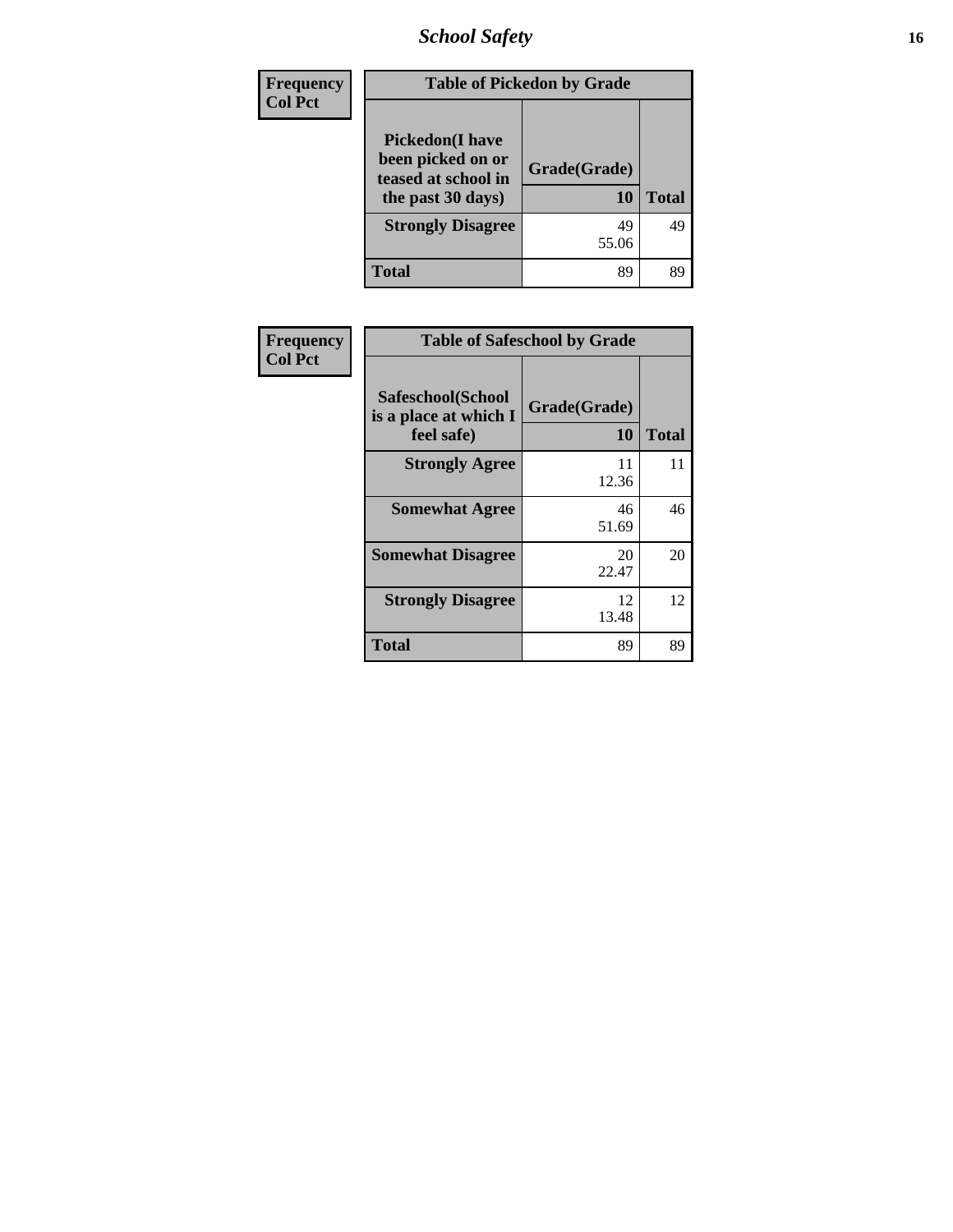*School Safety* **17**

| <b>Frequency</b> | <b>Table of Grade by Bullied</b>                                                 |              |                                                                           |      |      |                        |              |
|------------------|----------------------------------------------------------------------------------|--------------|---------------------------------------------------------------------------|------|------|------------------------|--------------|
| <b>Row Pct</b>   | <b>Bullied</b> (I have been bullied by<br>other students in the past 30<br>days) |              |                                                                           |      |      |                        |              |
|                  |                                                                                  | $\mathbf{0}$ | <b>20</b><br>3 <sub>to</sub><br>All<br>1 or<br>to<br>29<br><b>30</b><br>5 |      |      |                        |              |
|                  | Grade(Grade)   Days                                                              |              | days                                                                      | days | days | days                   | <b>Total</b> |
|                  | 10                                                                               | 80<br>89.89  | 5<br>5.62                                                                 | 1.12 | 1.12 | $\mathfrak{D}$<br>2.25 | 89           |
|                  | <b>Total</b>                                                                     | 80           | 5                                                                         | 1    |      | $\overline{2}$         | 89           |

| Frequency      |                     | <b>Table of Grade by Bulliedothers</b> |              |                                                          |                          |              |  |
|----------------|---------------------|----------------------------------------|--------------|----------------------------------------------------------|--------------------------|--------------|--|
| <b>Row Pct</b> |                     |                                        | days)        | <b>Bulliedothers</b> (I bullied<br>others in the past 30 |                          |              |  |
|                | Grade(Grade)   Days | $\boldsymbol{0}$                       | 1 or<br>days | 3 <sub>to</sub><br>days                                  | <b>6 to</b><br>q<br>days | <b>Total</b> |  |
|                | 10                  | 83<br>93.26                            | 1.12         | 2<br>2.25                                                | 3<br>3.37                | 89           |  |
|                | <b>Total</b>        | 83                                     |              | $\mathfrak{D}$                                           | 3                        | 89           |  |

| Frequency      |              | <b>Table of Grade by Weaponschool</b>                                              |              |
|----------------|--------------|------------------------------------------------------------------------------------|--------------|
| <b>Row Pct</b> |              | <b>Weaponschool</b> (I<br>brought a<br>weapon to<br>school in the<br>past 30 days) |              |
|                | Grade(Grade) | 0 Days                                                                             | <b>Total</b> |
|                | 10           | 89<br>100.00                                                                       | 89           |
|                | <b>Total</b> | 89                                                                                 | 89           |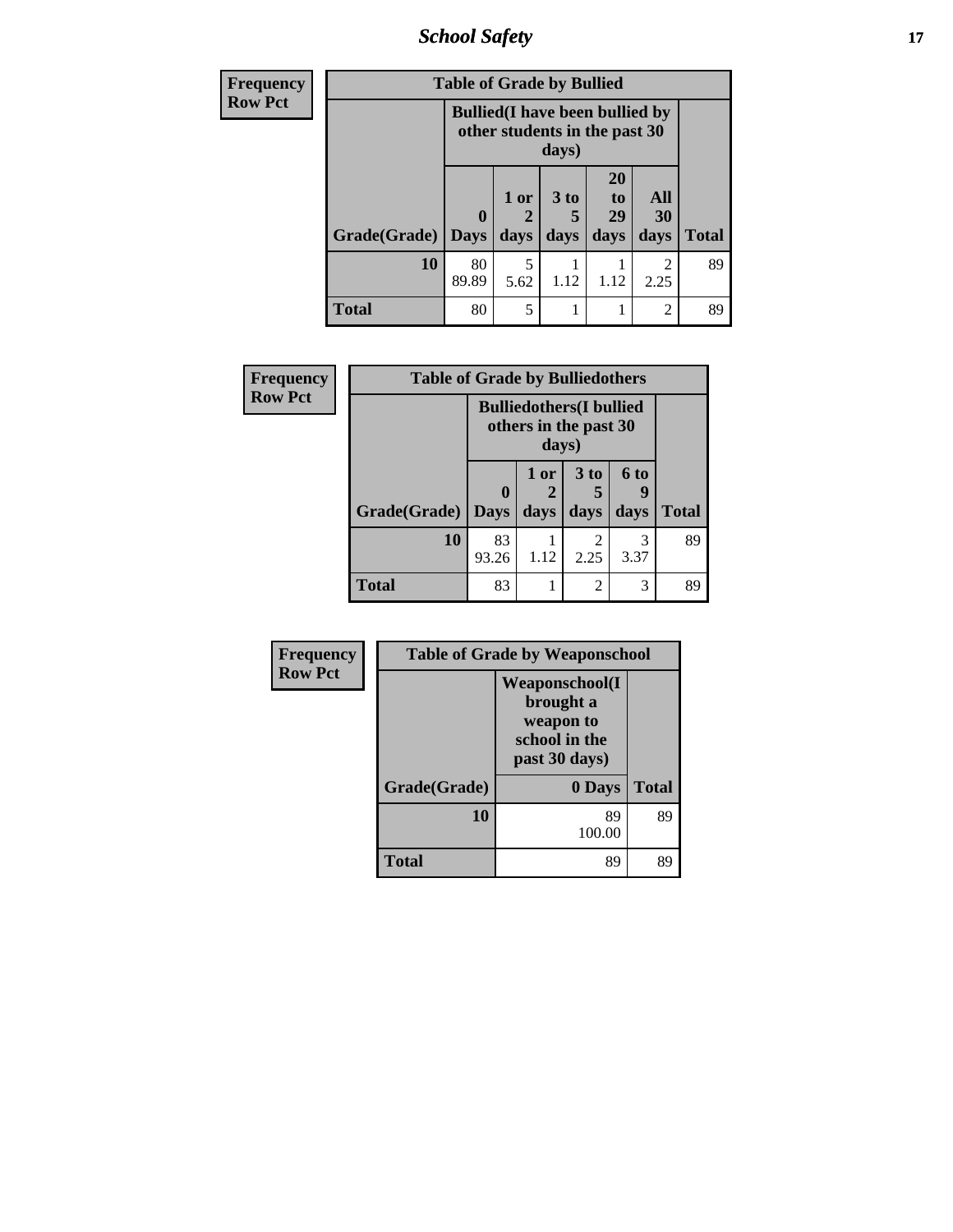*School Safety* **18**

| <b>Frequency</b> | <b>Table of Grade by Absentunsafe</b> |                     |                                                                                           |           |              |
|------------------|---------------------------------------|---------------------|-------------------------------------------------------------------------------------------|-----------|--------------|
| <b>Row Pct</b>   |                                       |                     | Absentunsafe(I)<br>have missed<br>school because I<br>felt unsafe in the<br>past 30 days) |           |              |
|                  |                                       | 0                   | 1 or<br>2                                                                                 | All<br>30 |              |
|                  | <b>Grade</b> (Grade)                  | days<br><b>Days</b> |                                                                                           | days      | <b>Total</b> |
|                  | 10                                    | 87<br>97.75         | 1.12                                                                                      | 1.12      | 89           |
|                  | <b>Total</b>                          | 87                  |                                                                                           |           | 89           |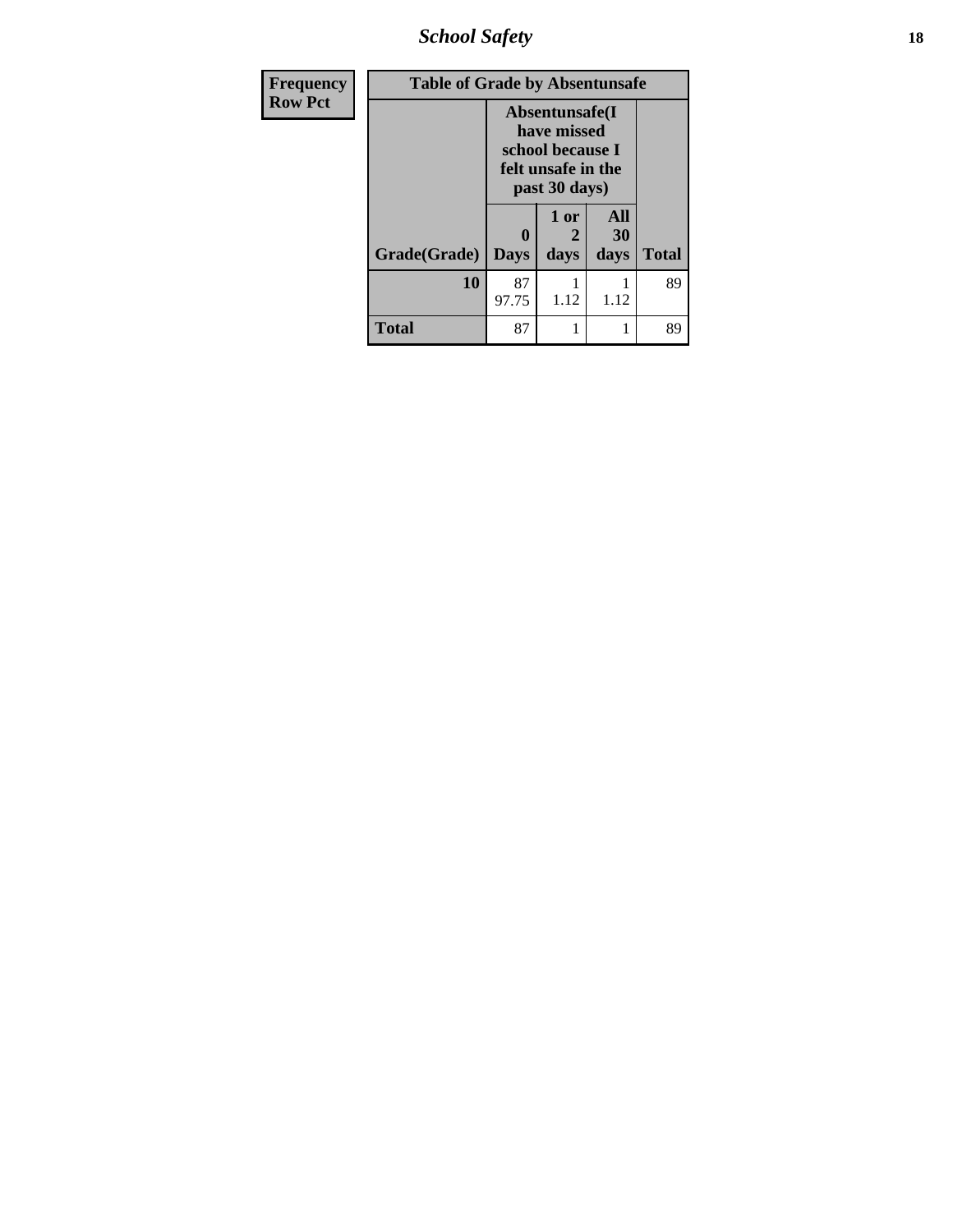### *Drug Use During Last 30 Days* **19**

#### **Frequency Row Pct**

| <b>Table of Grade by Alcohol</b>                                                                                                                                 |             |                                     |           |      |      |      |    |  |  |  |  |  |  |
|------------------------------------------------------------------------------------------------------------------------------------------------------------------|-------------|-------------------------------------|-----------|------|------|------|----|--|--|--|--|--|--|
|                                                                                                                                                                  |             | Alcohol (Alcohol use, past 30 days) |           |      |      |      |    |  |  |  |  |  |  |
| <b>Did</b><br>$10-19$<br>$6-9$<br>$1 - 2$<br>$3 - 5$<br><b>Every</b><br>not<br>Grade(Grade)<br>days<br>days<br>days<br>day<br><b>Total</b><br>days<br><b>use</b> |             |                                     |           |      |      |      |    |  |  |  |  |  |  |
| <b>10</b>                                                                                                                                                        | 75<br>84.27 | 3<br>3.37                           | 3<br>3.37 | 2.25 | 3.37 | 3.37 | 89 |  |  |  |  |  |  |
| <b>Total</b>                                                                                                                                                     | 75          | 3                                   | 3         | 2    | 3    | 3    |    |  |  |  |  |  |  |

| <b>Frequency</b> | <b>Table of Grade by Cigarettes</b> |                          |               |                 |                                                          |                   |              |
|------------------|-------------------------------------|--------------------------|---------------|-----------------|----------------------------------------------------------|-------------------|--------------|
| <b>Row Pct</b>   |                                     |                          |               |                 | <b>Cigarettes (Smoking tobacco</b><br>use, past 30 days) |                   |              |
|                  | Grade(Grade)                        | Did<br>not<br><b>use</b> | $1-2$<br>days | $3 - 5$<br>days | $ 10-19$<br>days                                         | $20 - 29$<br>days | <b>Total</b> |
|                  | 10                                  | 80<br>89.89              | 4<br>4.49     | 2<br>2.25       | 1.12                                                     | ∍<br>2.25         | 89           |
|                  | <b>Total</b>                        | 80                       | 4             | $\overline{2}$  |                                                          | $\overline{2}$    | 89           |

| <b>Frequency</b> |              | <b>Table of Grade by Smokeless</b> |                           |              |
|------------------|--------------|------------------------------------|---------------------------|--------------|
| <b>Row Pct</b>   |              | tobacco use,<br>past 30 days)      | <b>Smokeless</b> (Chewing |              |
|                  | Grade(Grade) | Did not<br><b>use</b>              | <b>Every</b><br>day       | <b>Total</b> |
|                  | 10           | 87<br>97.75                        | 2<br>2.25                 | 89           |
|                  | <b>Total</b> | 87                                 | 2                         | 89           |

| Frequency      |              |                                 |                                            |      | <b>Table of Grade by Marijuana</b> |                   |                     |              |
|----------------|--------------|---------------------------------|--------------------------------------------|------|------------------------------------|-------------------|---------------------|--------------|
| <b>Row Pct</b> |              |                                 | Marijuana (Marijuana use,<br>past 30 days) |      |                                    |                   |                     |              |
|                | Grade(Grade) | <b>Did</b><br>not<br><b>use</b> | $1-2$<br>days                              | days | $3-5 \mid 10-19$<br>days           | $20 - 29$<br>days | <b>Every</b><br>day | <b>Total</b> |
|                | <b>10</b>    | 78<br>87.64                     | 6<br>6.74                                  | 1.12 | ∍<br>2.25                          | 1.12              | 1.12                | 89           |
|                | <b>Total</b> | 78                              | 6                                          |      | $\overline{2}$                     |                   |                     | 89           |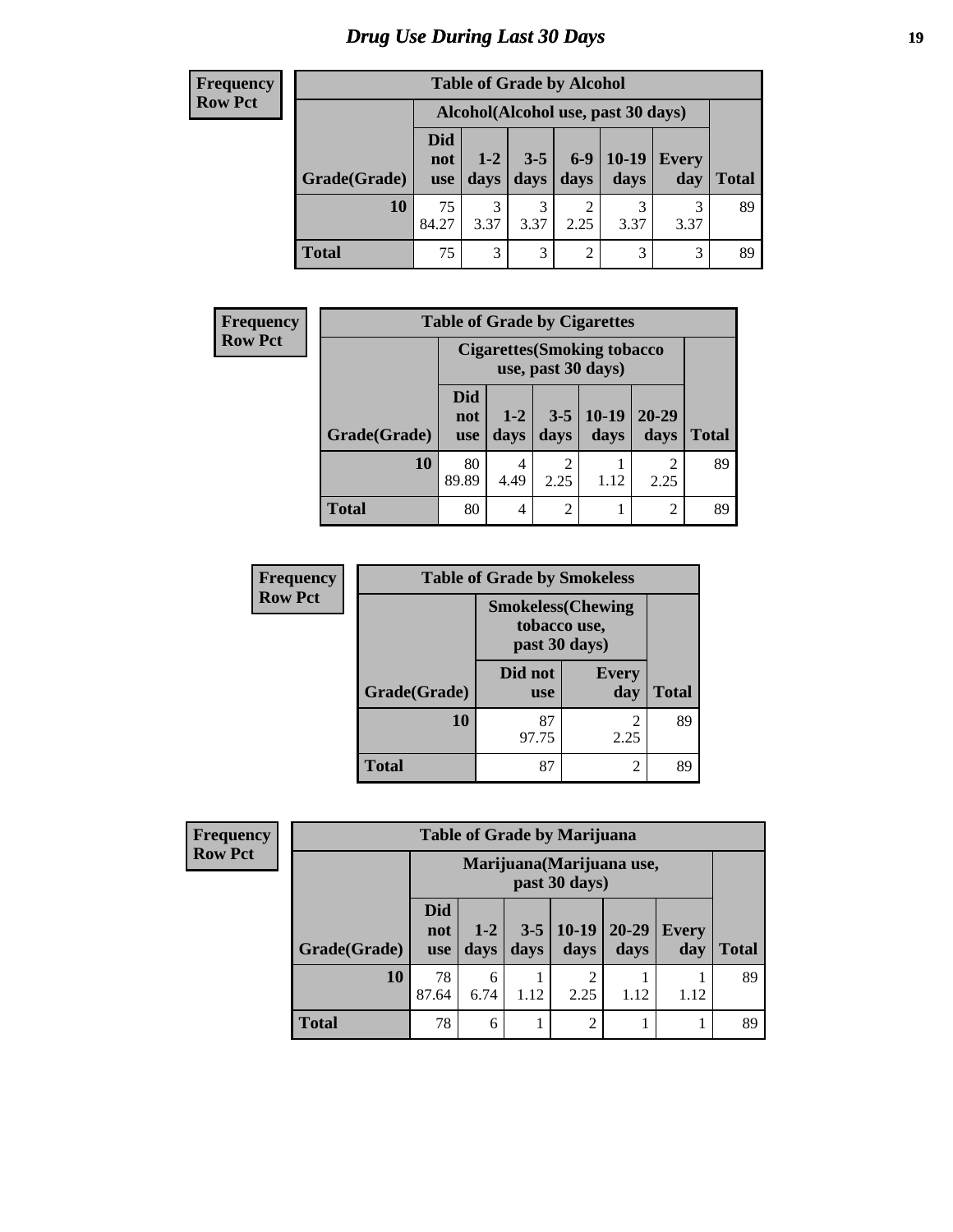# *Drug Use During Last 30 Days* 20

| <b>Frequency</b> |              | <b>Table of Grade by Cocaine</b>              |                     |    |
|------------------|--------------|-----------------------------------------------|---------------------|----|
| <b>Row Pct</b>   |              | <b>Cocaine</b> (Cocaine<br>use, past 30 days) |                     |    |
|                  | Grade(Grade) | Did not<br><b>use</b>                         | <b>Every</b><br>day |    |
|                  | 10           | 88<br>98.88<br>1.12                           |                     | 89 |
|                  | <b>Total</b> | 88                                            |                     | 89 |

| <b>Frequency</b> | <b>Table of Grade by Inhalants</b> |                          |                 |                                                  |                     |              |
|------------------|------------------------------------|--------------------------|-----------------|--------------------------------------------------|---------------------|--------------|
| <b>Row Pct</b>   |                                    |                          |                 | <b>Inhalants</b> (Inhalant use,<br>past 30 days) |                     |              |
|                  | Grade(Grade)                       | Did<br>not<br><b>use</b> | $10-19$<br>days | $20 - 29$<br>days                                | <b>Every</b><br>day | <b>Total</b> |
|                  | <b>10</b>                          | 86<br>96.63              | 1.12            | 1.12                                             | 1.12                | 89           |
|                  | <b>Total</b>                       | 86                       | 1               |                                                  |                     | 89           |

| <b>Frequency</b> | <b>Table of Grade by Steroids</b> |                          |                                                |                     |              |  |
|------------------|-----------------------------------|--------------------------|------------------------------------------------|---------------------|--------------|--|
| <b>Row Pct</b>   |                                   |                          | <b>Steroids</b> (Steroid<br>use, past 30 days) |                     |              |  |
|                  | Grade(Grade)                      | Did<br>not<br><b>use</b> | $1-2$<br>days                                  | <b>Every</b><br>day | <b>Total</b> |  |
|                  | 10                                | 87<br>97.75              | 1.12                                           | 1.12                | 89           |  |
|                  | Total                             | 87                       |                                                |                     | 89           |  |

| Frequency      | <b>Table of Grade by Ecstasy</b> |                                               |                     |              |
|----------------|----------------------------------|-----------------------------------------------|---------------------|--------------|
| <b>Row Pct</b> |                                  | <b>Ecstasy</b> (Ecstasy<br>use, past 30 days) |                     |              |
|                | Grade(Grade)                     | Did not<br><b>use</b>                         | <b>Every</b><br>day | <b>Total</b> |
|                | 10                               | 87<br>97.75                                   | 2<br>2.25           | 89           |
|                | <b>Total</b>                     | 87                                            | 2                   | 89           |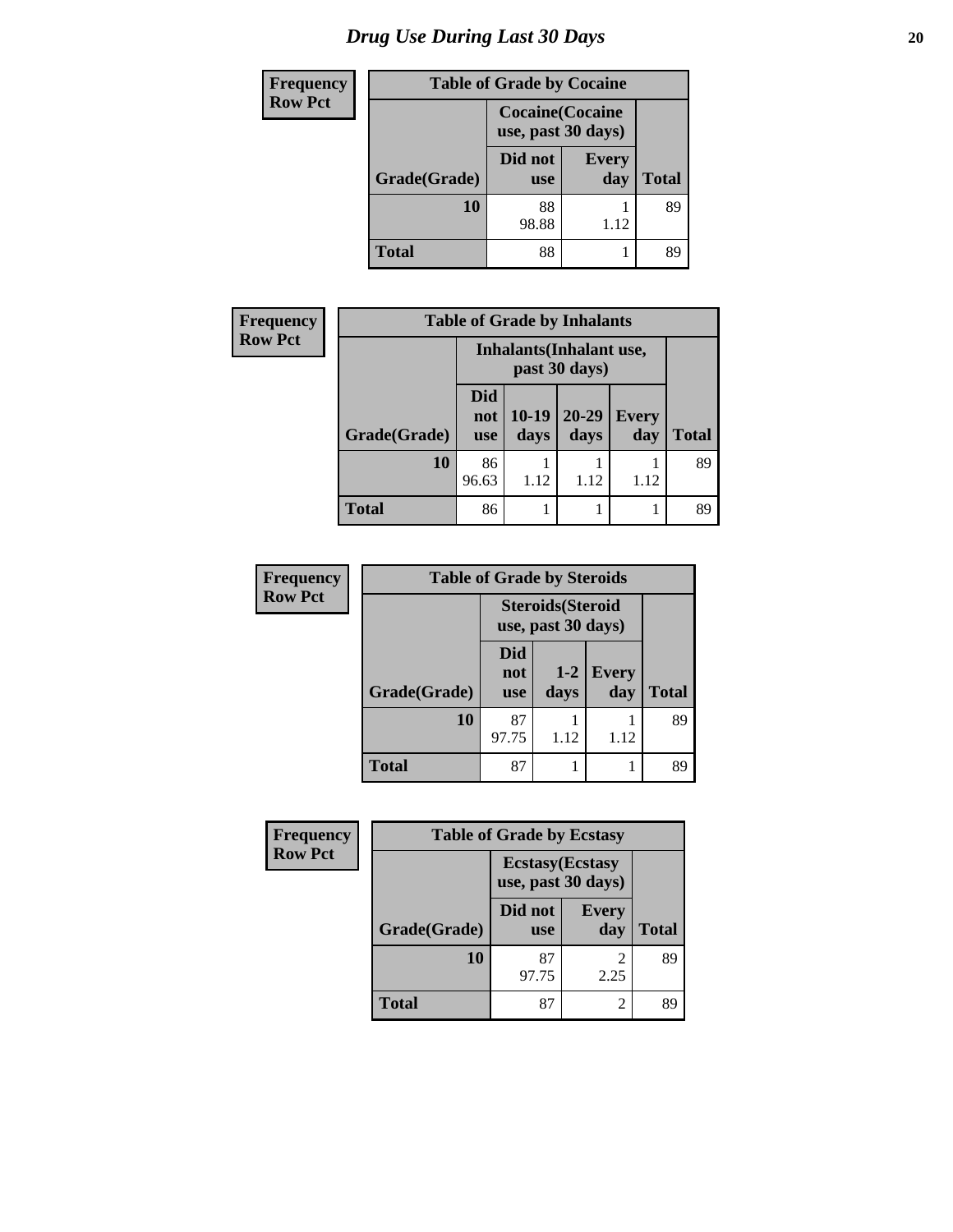# *Drug Use During Last 30 Days* **21**

| <b>Frequency</b> | <b>Table of Grade by Meth</b>                      |             |                  |              |
|------------------|----------------------------------------------------|-------------|------------------|--------------|
| <b>Row Pct</b>   | <b>Meth</b> (Methamphetamine<br>use, past 30 days) |             |                  |              |
|                  | Grade(Grade)                                       | Did not use | <b>Every day</b> | <b>Total</b> |
|                  | 10                                                 | 88<br>98.88 | 1.12             | 89           |
|                  | <b>Total</b>                                       | 88          |                  | 89           |

| Frequency      | <b>Table of Grade by Hallucinogens</b> |                                                   |                  |              |  |
|----------------|----------------------------------------|---------------------------------------------------|------------------|--------------|--|
| <b>Row Pct</b> |                                        | Hallucinogens (Hallucinogen<br>use, past 30 days) |                  |              |  |
|                | Grade(Grade)                           | Did not use                                       | <b>Every day</b> | <b>Total</b> |  |
|                | 10                                     | 88<br>98.88                                       | 1.12             | 89           |  |
|                | <b>Total</b>                           | 88                                                |                  |              |  |

| <b>Frequency</b> | <b>Table of Grade by Prescription</b> |                                 |                        |                                                                  |                 |              |
|------------------|---------------------------------------|---------------------------------|------------------------|------------------------------------------------------------------|-----------------|--------------|
| <b>Row Pct</b>   |                                       |                                 | past 30 days)          | <b>Prescription</b> (Prescription<br>drugs not prescribed to me, |                 |              |
|                  | Grade(Grade)                          | <b>Did</b><br>not<br><b>use</b> | $1 - 2$<br>days        | $6-9$<br>days                                                    | $10-19$<br>days | <b>Total</b> |
|                  | 10                                    | 85<br>95.51                     | $\overline{2}$<br>2.25 | 1.12                                                             | 1.12            | 89           |
|                  | <b>Total</b>                          | 85                              | $\overline{c}$         |                                                                  |                 | 89           |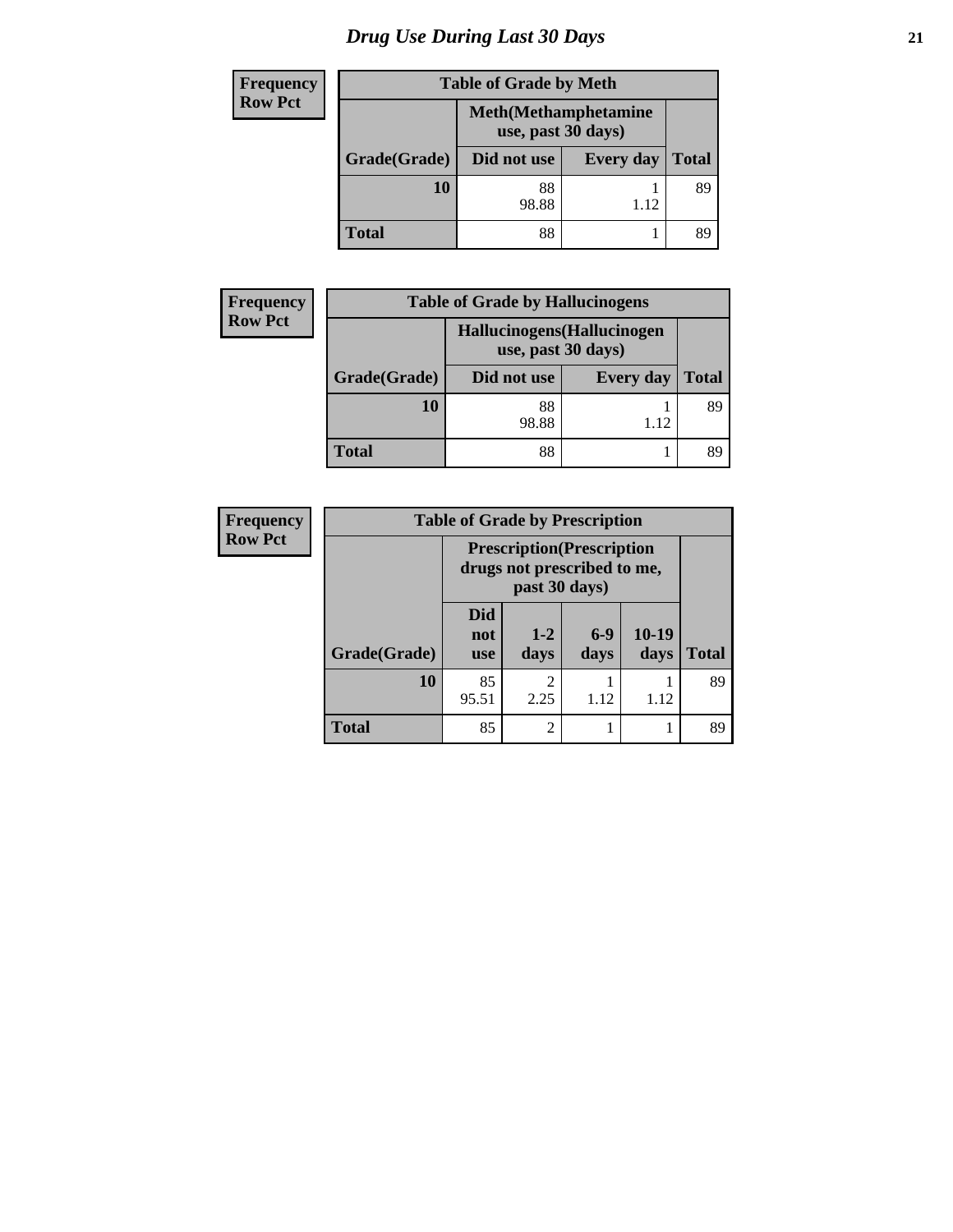| Frequency      | <b>Table of Alcoholease by Grade</b>              |                    |              |  |
|----------------|---------------------------------------------------|--------------------|--------------|--|
| <b>Col Pct</b> | <b>Alcoholease</b> (It is<br>easy to get alcohol) | Grade(Grade)<br>10 | <b>Total</b> |  |
|                | <b>Strongly Agree</b>                             | 31<br>34.83        | 31           |  |
|                | <b>Somewhat Agree</b>                             | 23<br>25.84        | 23           |  |
|                | <b>Somewhat Disagree</b>                          | 10<br>11.24        | 10           |  |
|                | <b>Strongly Disagree</b>                          | 25<br>28.09        | 25           |  |
|                | <b>Total</b>                                      | 89                 | 89           |  |

| Frequency<br>Col Pct |
|----------------------|
|                      |

|                                                         | <b>Table of Cigarettesease by Grade</b> |              |  |  |
|---------------------------------------------------------|-----------------------------------------|--------------|--|--|
| Cigarettesease(It is<br>easy to get smoking<br>tobacco) | Grade(Grade)<br>10                      | <b>Total</b> |  |  |
| <b>Strongly Agree</b>                                   | 35<br>39.33                             | 35           |  |  |
| <b>Somewhat Agree</b>                                   | 20<br>22.47                             | 20           |  |  |
| <b>Somewhat Disagree</b>                                | 8<br>8.99                               | 8            |  |  |
| <b>Strongly Disagree</b>                                | 26<br>29.21                             | 26           |  |  |
| Total                                                   | 89                                      | 89           |  |  |

| Frequency      | <b>Table of Smokelessease by Grade</b>             |              |              |  |
|----------------|----------------------------------------------------|--------------|--------------|--|
| <b>Col Pct</b> | <b>Smokelessease</b> (It is<br>easy to get chewing | Grade(Grade) |              |  |
|                | tobacco)                                           | 10           | <b>Total</b> |  |
|                | <b>Strongly Agree</b>                              | 22<br>24.72  | 22           |  |
|                | <b>Somewhat Agree</b>                              | 21<br>23.60  | 21           |  |
|                | <b>Somewhat Disagree</b>                           | 12<br>13.48  | 12           |  |
|                | <b>Strongly Disagree</b>                           | 34<br>38.20  | 34           |  |
|                | <b>Total</b>                                       | 89           | 89           |  |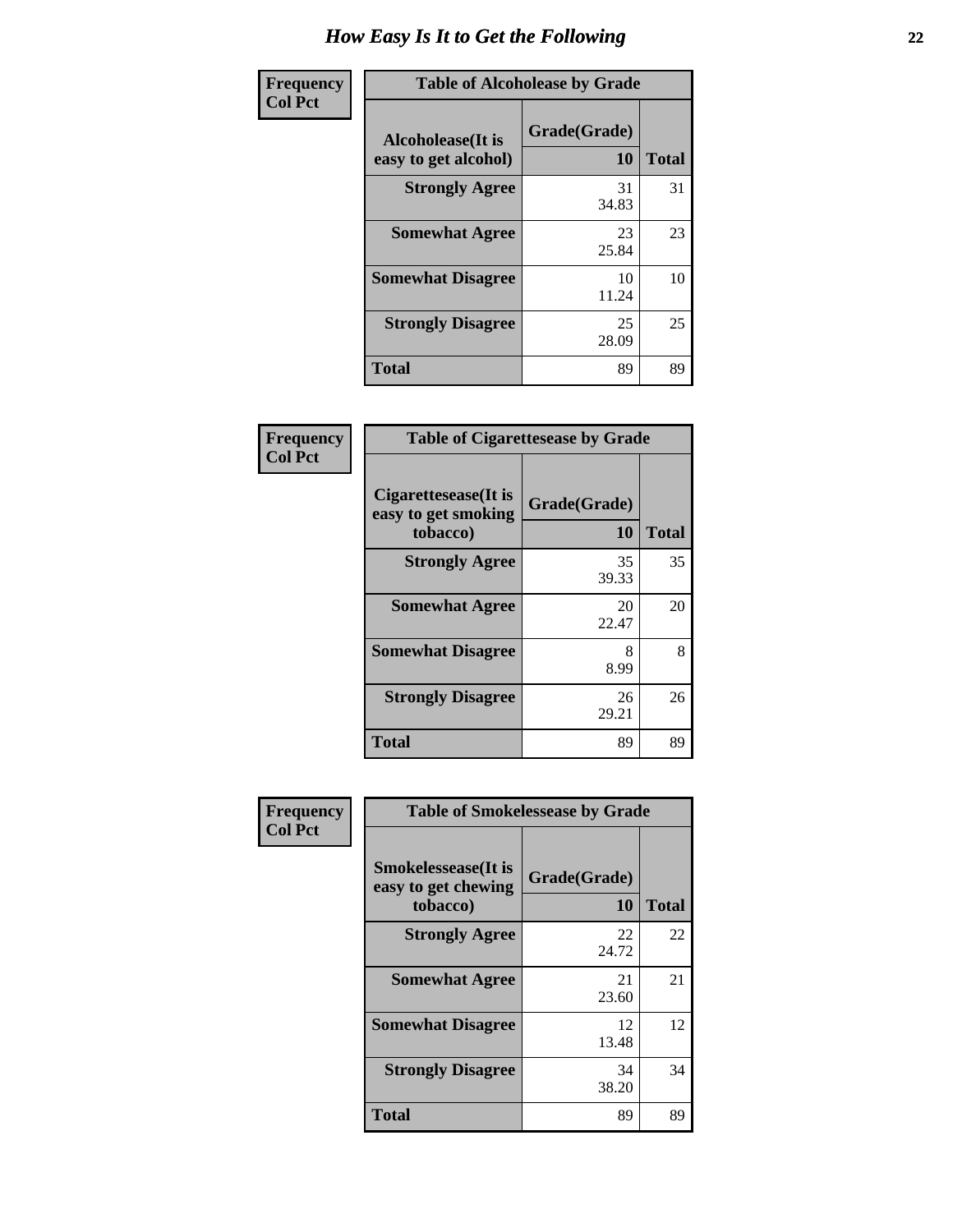| Frequency<br><b>Col Pct</b> | <b>Table of Marijuanaease by Grade</b>           |                    |              |  |
|-----------------------------|--------------------------------------------------|--------------------|--------------|--|
|                             | Marijuanaease(It is<br>easy to get<br>marijuana) | Grade(Grade)<br>10 | <b>Total</b> |  |
|                             | <b>Strongly Agree</b>                            | 27<br>30.34        | 27           |  |
|                             | <b>Somewhat Agree</b>                            | 23<br>25.84        | 23           |  |
|                             | <b>Somewhat Disagree</b>                         | 8<br>8.99          | 8            |  |
|                             | <b>Strongly Disagree</b>                         | 31<br>34.83        | 31           |  |
|                             | <b>Total</b>                                     | 89                 | 89           |  |

| <b>Table of Cocaineease by Grade</b> |              |       |  |
|--------------------------------------|--------------|-------|--|
| <b>Cocaineease</b> (It is            | Grade(Grade) |       |  |
| easy to get cocaine)                 | 10           | Total |  |
| <b>Strongly Agree</b>                | 10<br>11.24  | 10    |  |
| <b>Somewhat Agree</b>                | 12<br>13.48  | 12    |  |
| <b>Somewhat Disagree</b>             | 18<br>20.22  | 18    |  |
| <b>Strongly Disagree</b>             | 49<br>55.06  | 49    |  |
| <b>Total</b>                         | 89           | 89    |  |

| Frequency      | <b>Table of Inhalantsease by Grade</b>                   |                           |              |  |
|----------------|----------------------------------------------------------|---------------------------|--------------|--|
| <b>Col Pct</b> | <b>Inhalantsease</b> (It is<br>easy to get<br>inhalants) | Grade(Grade)<br><b>10</b> | <b>Total</b> |  |
|                | <b>Strongly Agree</b>                                    | 20<br>22.47               | 20           |  |
|                | <b>Somewhat Agree</b>                                    | 12<br>13.48               | 12           |  |
|                | <b>Somewhat Disagree</b>                                 | 13<br>14.61               | 13           |  |
|                | <b>Strongly Disagree</b>                                 | 44<br>49.44               | 44           |  |
|                | <b>Total</b>                                             | 89                        | 89           |  |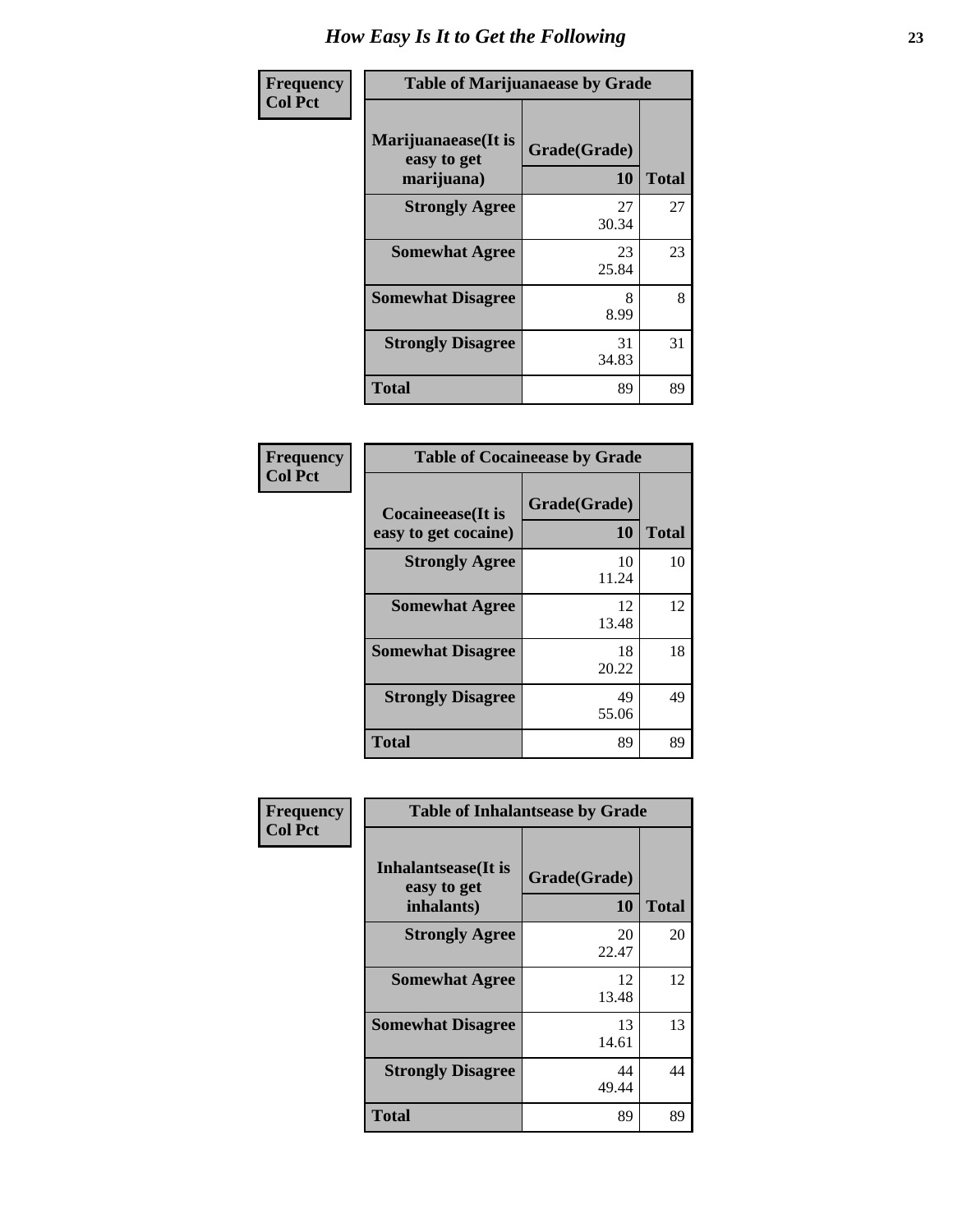| Frequency      | <b>Table of Steroidsease by Grade</b>               |                    |              |  |
|----------------|-----------------------------------------------------|--------------------|--------------|--|
| <b>Col Pct</b> | <b>Steroidsease</b> (It is<br>easy to get steroids) | Grade(Grade)<br>10 | <b>Total</b> |  |
|                | <b>Strongly Agree</b>                               | 10<br>11.24        | 10           |  |
|                | <b>Somewhat Agree</b>                               | 19<br>21.35        | 19           |  |
|                | <b>Somewhat Disagree</b>                            | 13<br>14.61        | 13           |  |
|                | <b>Strongly Disagree</b>                            | 47<br>52.81        | 47           |  |
|                | <b>Total</b>                                        | 89                 | 89           |  |

| <b>Frequency</b> |
|------------------|
| Col Pct          |

| <b>Table of Ecstasyease by Grade</b> |              |              |  |  |  |  |
|--------------------------------------|--------------|--------------|--|--|--|--|
| <b>Ecstasyease</b> (It is            | Grade(Grade) |              |  |  |  |  |
| easy to get ecstasy)                 | 10           | <b>Total</b> |  |  |  |  |
| <b>Strongly Agree</b>                | 8<br>8.99    | 8            |  |  |  |  |
| <b>Somewhat Agree</b>                | 13<br>14.61  | 13           |  |  |  |  |
| <b>Somewhat Disagree</b>             | 19<br>21.35  | 19           |  |  |  |  |
| <b>Strongly Disagree</b>             | 49<br>55.06  | 49           |  |  |  |  |
| <b>Total</b>                         | 89           | 89           |  |  |  |  |

| <b>Frequency</b> |  |
|------------------|--|
| <b>Col Pct</b>   |  |

| <b>Table of Methease by Grade</b>                          |                    |              |  |  |  |  |  |
|------------------------------------------------------------|--------------------|--------------|--|--|--|--|--|
| <b>Methease</b> (It is easy<br>to get<br>methamphetamines) | Grade(Grade)<br>10 | <b>Total</b> |  |  |  |  |  |
| <b>Strongly Agree</b>                                      | 7<br>7.87          | 7            |  |  |  |  |  |
| <b>Somewhat Agree</b>                                      | 11<br>12.36        | 11           |  |  |  |  |  |
| <b>Somewhat Disagree</b>                                   | 17<br>19.10        | 17           |  |  |  |  |  |
| <b>Strongly Disagree</b>                                   | 54<br>60.67        | 54           |  |  |  |  |  |
| Total                                                      | 89                 | 89           |  |  |  |  |  |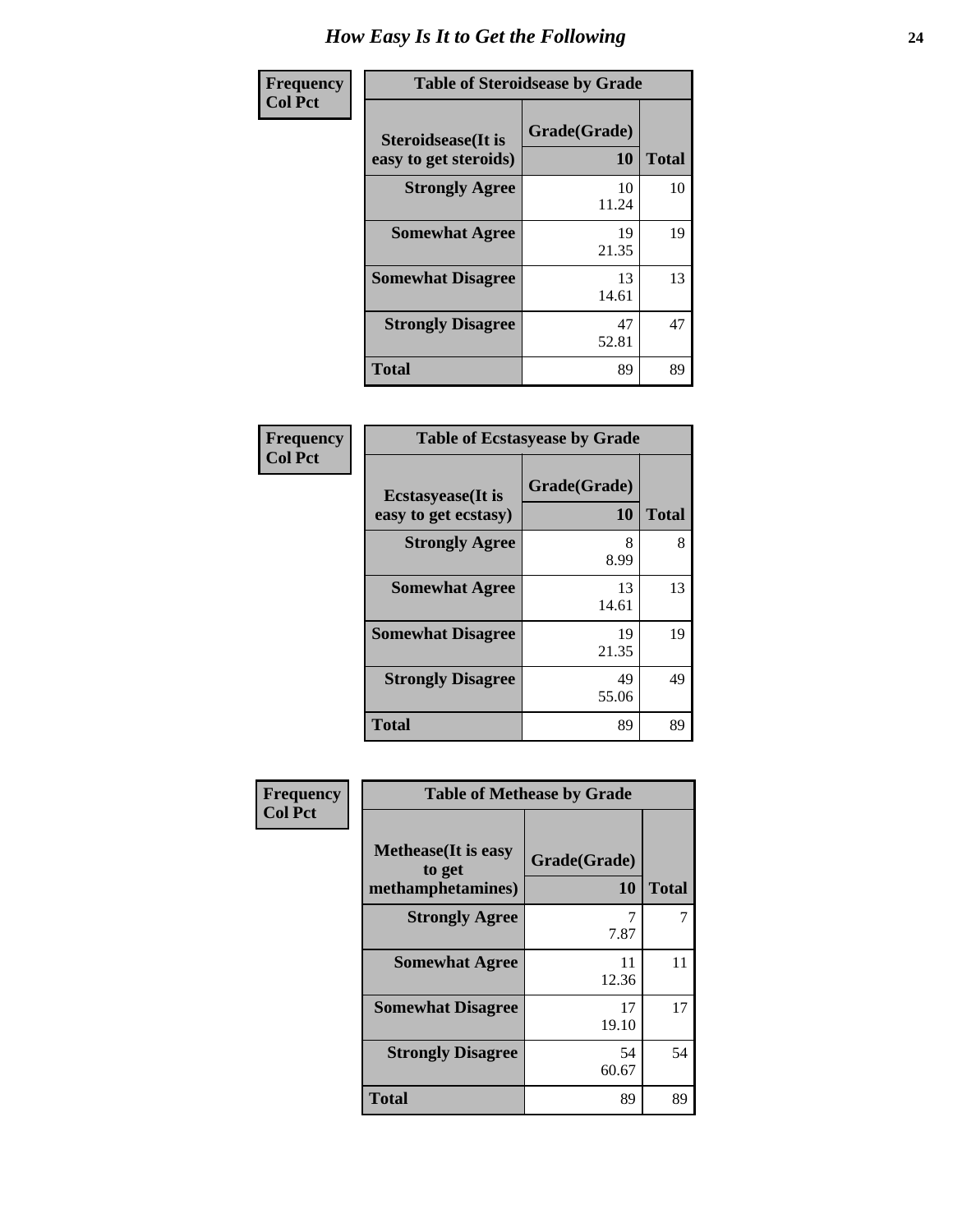| Frequency      | <b>Table of Hallucinogensease by Grade</b>               |                    |              |  |  |  |  |  |
|----------------|----------------------------------------------------------|--------------------|--------------|--|--|--|--|--|
| <b>Col Pct</b> | Hallucinogensease(It<br>is easy to get<br>hallucinogens) | Grade(Grade)<br>10 | <b>Total</b> |  |  |  |  |  |
|                | <b>Strongly Agree</b>                                    | 9<br>10.11         | 9            |  |  |  |  |  |
|                | <b>Somewhat Agree</b>                                    | 11<br>12.36        | 11           |  |  |  |  |  |
|                | <b>Somewhat Disagree</b>                                 | 14<br>15.73        | 14           |  |  |  |  |  |
|                | <b>Strongly Disagree</b>                                 | 55<br>61.80        | 55           |  |  |  |  |  |
|                | <b>Total</b>                                             | 89                 | 89           |  |  |  |  |  |

| <b>Table of Prescriptionease by Grade</b>                                                |              |       |  |  |  |  |  |
|------------------------------------------------------------------------------------------|--------------|-------|--|--|--|--|--|
| <b>Prescriptionease</b> (It<br>is easy to get<br>prescription drugs<br>not prescribed to | Grade(Grade) |       |  |  |  |  |  |
| me)                                                                                      | 10           | Total |  |  |  |  |  |
| <b>Strongly Agree</b>                                                                    | 23<br>25.84  | 23    |  |  |  |  |  |
| <b>Somewhat Agree</b>                                                                    | 15<br>16.85  | 15    |  |  |  |  |  |
| <b>Somewhat Disagree</b>                                                                 | 11<br>12.36  | 11    |  |  |  |  |  |
| <b>Strongly Disagree</b>                                                                 | 40<br>44.94  | 40    |  |  |  |  |  |
| Total                                                                                    | 89           | 89    |  |  |  |  |  |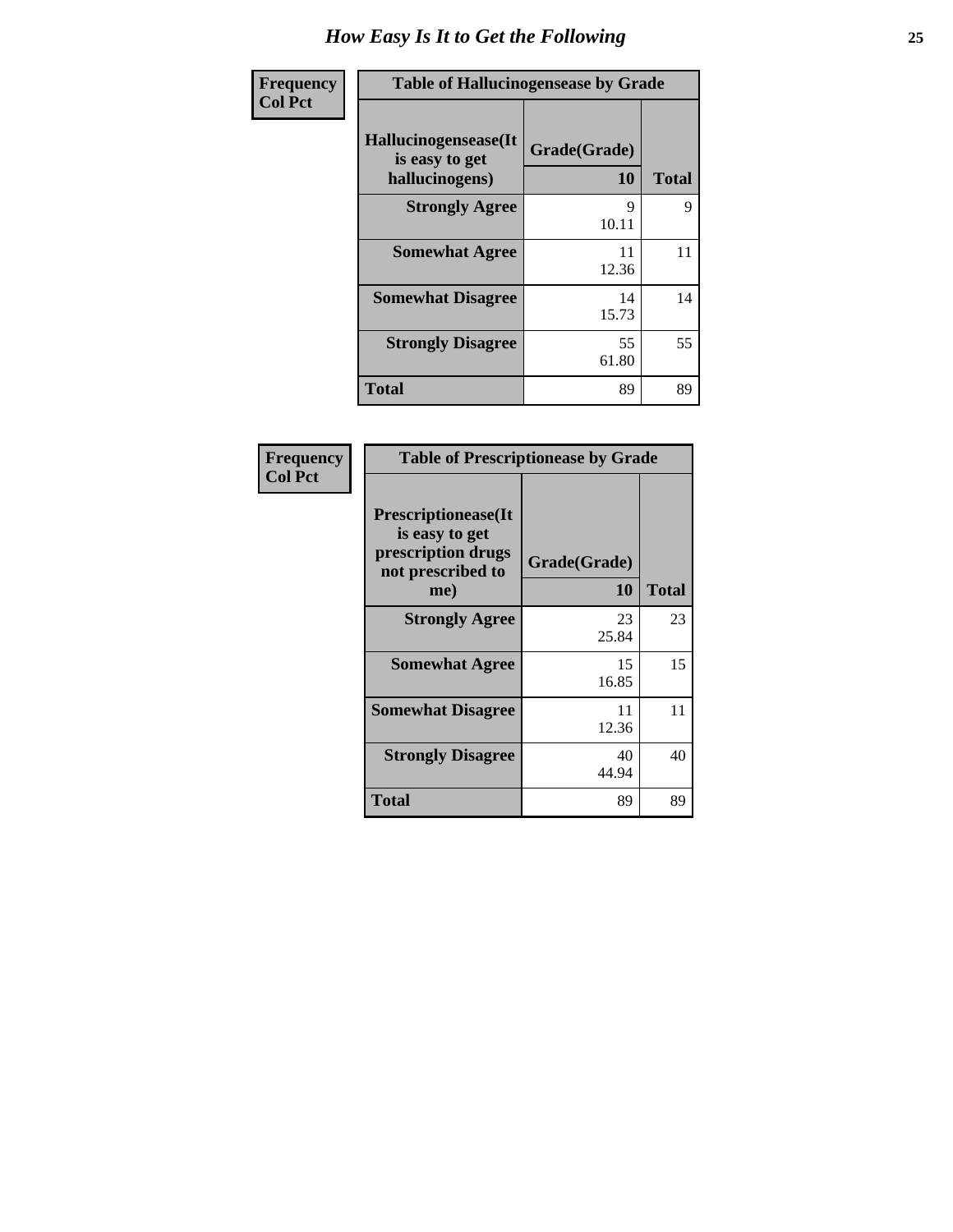#### *Age at Onset of Use* **26** *Results for "Age at Onset of Use" questions exclude students who said they did not use that substance*

| <b>Frequency</b> |
|------------------|
| <b>Row Pct</b>   |

| $\mathbf{y}$ | <b>Table of Grade by Alcoholinit</b> |                 |                                                  |           |      |                    |           |           |            |       |          |
|--------------|--------------------------------------|-----------------|--------------------------------------------------|-----------|------|--------------------|-----------|-----------|------------|-------|----------|
|              |                                      |                 | Alcoholinit (I started using alcohol when I was) |           |      |                    |           |           |            |       |          |
|              | Grade(Grade)                         | 8 or<br>younger | 9                                                | <b>10</b> | 11   | <b>12</b>          | 13        | <b>14</b> | <b>15</b>  |       | 16 Total |
|              | 10                                   | 3<br>9.68       | 3.23                                             | 3.23      | 3.23 | 4<br>$12.90 \perp$ | 3<br>9.68 | 16.13     | 6<br>19.35 | 22.58 | 31       |
|              | <b>Total</b>                         | $\mathcal{R}$   |                                                  |           |      | 4                  | 3         | 5         | 6          | ⇁     | 31       |
|              | <b>Frequency Missing = 58</b>        |                 |                                                  |           |      |                    |           |           |            |       |          |

| <b>Frequency</b> |                        |      | <b>Table of Grade by Cigarettesinit</b>                  |      |            |                          |            |            |                       |              |
|------------------|------------------------|------|----------------------------------------------------------|------|------------|--------------------------|------------|------------|-----------------------|--------------|
| <b>Row Pct</b>   |                        |      | Cigarettesinit (I started smoking tobacco when I<br>was) |      |            |                          |            |            |                       |              |
|                  | $Grade(Grade)$ younger | 8 or | 10 <sup>1</sup>                                          | 11   | 13         | <b>14</b>                | 15         | 16         | <b>18 or</b><br>older | <b>Total</b> |
|                  | 10                     | 6.25 | 6.25                                                     | 6.25 | 3<br>18.75 | 3<br> 18.75              | 3<br>18.75 | 3<br>18.75 | 6.25                  | 16           |
|                  | <b>Total</b>           |      |                                                          |      | 3          | 3                        | 3          | 3          |                       | 16           |
|                  |                        |      |                                                          |      |            | Frequency Missing $= 73$ |            |            |                       |              |

| <b>Frequency</b> | <b>Table of Grade by Smokelessinit</b> |                                                              |            |              |  |  |  |  |
|------------------|----------------------------------------|--------------------------------------------------------------|------------|--------------|--|--|--|--|
| <b>Row Pct</b>   |                                        | Smokelessinit(I<br>started chewing<br>tobacco when I<br>was) |            |              |  |  |  |  |
|                  | Grade(Grade)                           | 14<br>13                                                     |            | <b>Total</b> |  |  |  |  |
|                  | 10                                     | 25.00                                                        | 3<br>75.00 | 4            |  |  |  |  |
|                  | <b>Total</b>                           |                                                              | 3          | 4            |  |  |  |  |
|                  | <b>Frequency Missing = 85</b>          |                                                              |            |              |  |  |  |  |

| Frequency      |                        |                                                         |           |      |    | <b>Table of Grade by Marijuanainit</b> |                |                 |            |              |
|----------------|------------------------|---------------------------------------------------------|-----------|------|----|----------------------------------------|----------------|-----------------|------------|--------------|
| <b>Row Pct</b> |                        | Marijuanainit (I started using marijuana when I<br>was) |           |      |    |                                        |                |                 |            |              |
|                | Grade(Grade)   younger | 8 or                                                    | <b>10</b> | 11   | 12 | <b>13</b>                              | 14             | 15 <sup>1</sup> | 16         | <b>Total</b> |
|                | 10                     | 12.50                                                   | 6.25      | 6.25 |    | 3<br>$6.25$   18.75                    | 4<br>25.00     | 12.50           | 2<br>12.50 | 16           |
|                | <b>Total</b>           | 2                                                       |           |      |    | 3                                      | $\overline{4}$ | $\overline{2}$  | 2          | 16           |
|                |                        |                                                         |           |      |    | Frequency Missing $= 73$               |                |                 |            |              |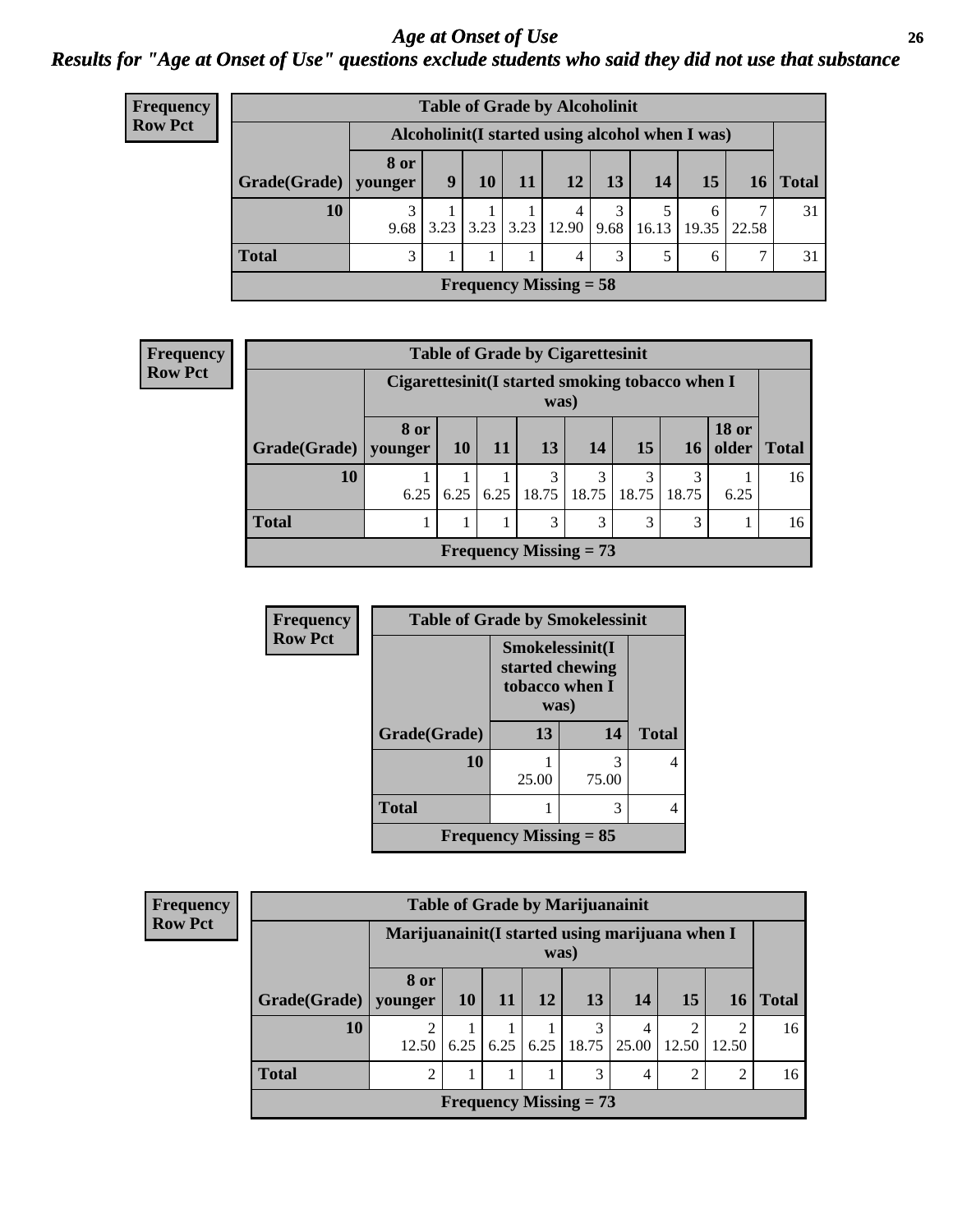#### *Age at Onset of Use* **27**

*Results for "Age at Onset of Use" questions exclude students who said they did not use that substance*

| Frequency      | <b>Table of Grade by Cocaineinit</b> |                                                          |              |  |  |  |  |
|----------------|--------------------------------------|----------------------------------------------------------|--------------|--|--|--|--|
| <b>Row Pct</b> |                                      | Cocaineinit(I<br>started using<br>cocaine<br>when I was) |              |  |  |  |  |
|                | Grade(Grade)                         | 14                                                       | <b>Total</b> |  |  |  |  |
|                | 10                                   | 100.00                                                   |              |  |  |  |  |
|                | <b>Total</b>                         |                                                          |              |  |  |  |  |
|                | <b>Frequency Missing = 88</b>        |                                                          |              |  |  |  |  |

| <b>Frequency</b> | <b>Table of Grade by Inhalantsinit</b> |                                                              |                         |              |
|------------------|----------------------------------------|--------------------------------------------------------------|-------------------------|--------------|
| <b>Row Pct</b>   |                                        | Inhalantsinit(I<br>started using<br>inhalants when<br>I was) |                         |              |
|                  | Grade(Grade)                           | 10                                                           | <b>16</b>               | <b>Total</b> |
|                  | 10                                     | 33.33                                                        | $\mathfrak{D}$<br>66.67 |              |
|                  | <b>Total</b>                           |                                                              | 2                       | 3            |
|                  |                                        | Frequency Missing $= 86$                                     |                         |              |

| <b>Frequency</b> | <b>Table of Grade by Steroidsinit</b> |                                                            |       |                |
|------------------|---------------------------------------|------------------------------------------------------------|-------|----------------|
| <b>Row Pct</b>   |                                       | Steroidsinit(I<br>started using<br>steroids when<br>I was) |       |                |
|                  | Grade(Grade)                          | 11                                                         | 14    | <b>Total</b>   |
|                  | 10                                    | 50.00                                                      | 50.00 | $\mathfrak{D}$ |
|                  | <b>Total</b>                          |                                                            |       | 2              |
|                  |                                       | <b>Frequency Missing = 87</b>                              |       |                |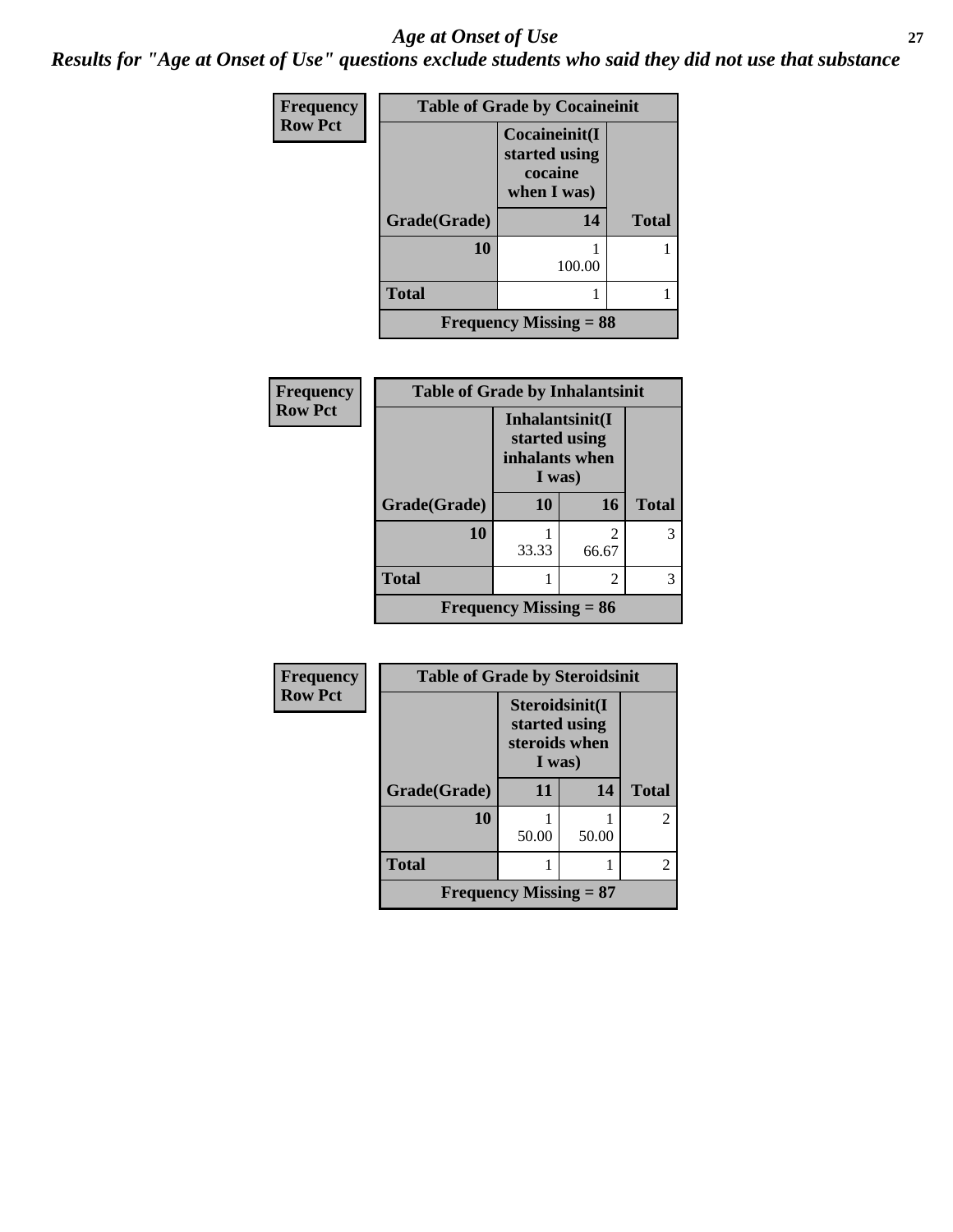#### *Age at Onset of Use* **28**

*Results for "Age at Onset of Use" questions exclude students who said they did not use that substance*

| Frequency      | <b>Table of Grade by Ecstasyinit</b> |                                                             |                |  |
|----------------|--------------------------------------|-------------------------------------------------------------|----------------|--|
| <b>Row Pct</b> |                                      | Ecstasyinit(I<br>started<br>using<br>ecstasy<br>when I was) |                |  |
|                | Grade(Grade)                         | 14                                                          | <b>Total</b>   |  |
|                | 10                                   | $\mathfrak{D}$<br>100.00                                    | $\overline{2}$ |  |
|                | <b>Total</b>                         | $\overline{2}$                                              | $\overline{2}$ |  |
|                |                                      | <b>Frequency Missing = 87</b>                               |                |  |

#### *For Grade \* Methinit all data are missing since all the levels of variable Methinit are missing.*

*For Grade \* Hallucinogensinit all data are missing since all the levels of variable Hallucinogensinit are missing.*

| Frequency      | <b>Table of Grade by Prescriptioninit</b> |                                                                                                  |       |       |                         |              |
|----------------|-------------------------------------------|--------------------------------------------------------------------------------------------------|-------|-------|-------------------------|--------------|
| <b>Row Pct</b> |                                           | Prescriptioninit(I<br>started using<br>prescription drugs not<br>prescribed to me when I<br>was) |       |       |                         |              |
|                | Grade(Grade)                              | <b>10</b>                                                                                        | 14    | 15    | 16                      | <b>Total</b> |
|                | 10                                        | 20.00                                                                                            | 20.00 | 20.00 | $\mathfrak{D}$<br>40.00 | 5            |
|                | <b>Total</b>                              |                                                                                                  |       |       | 2                       | 5            |
|                |                                           | <b>Frequency Missing <math>= 84</math></b>                                                       |       |       |                         |              |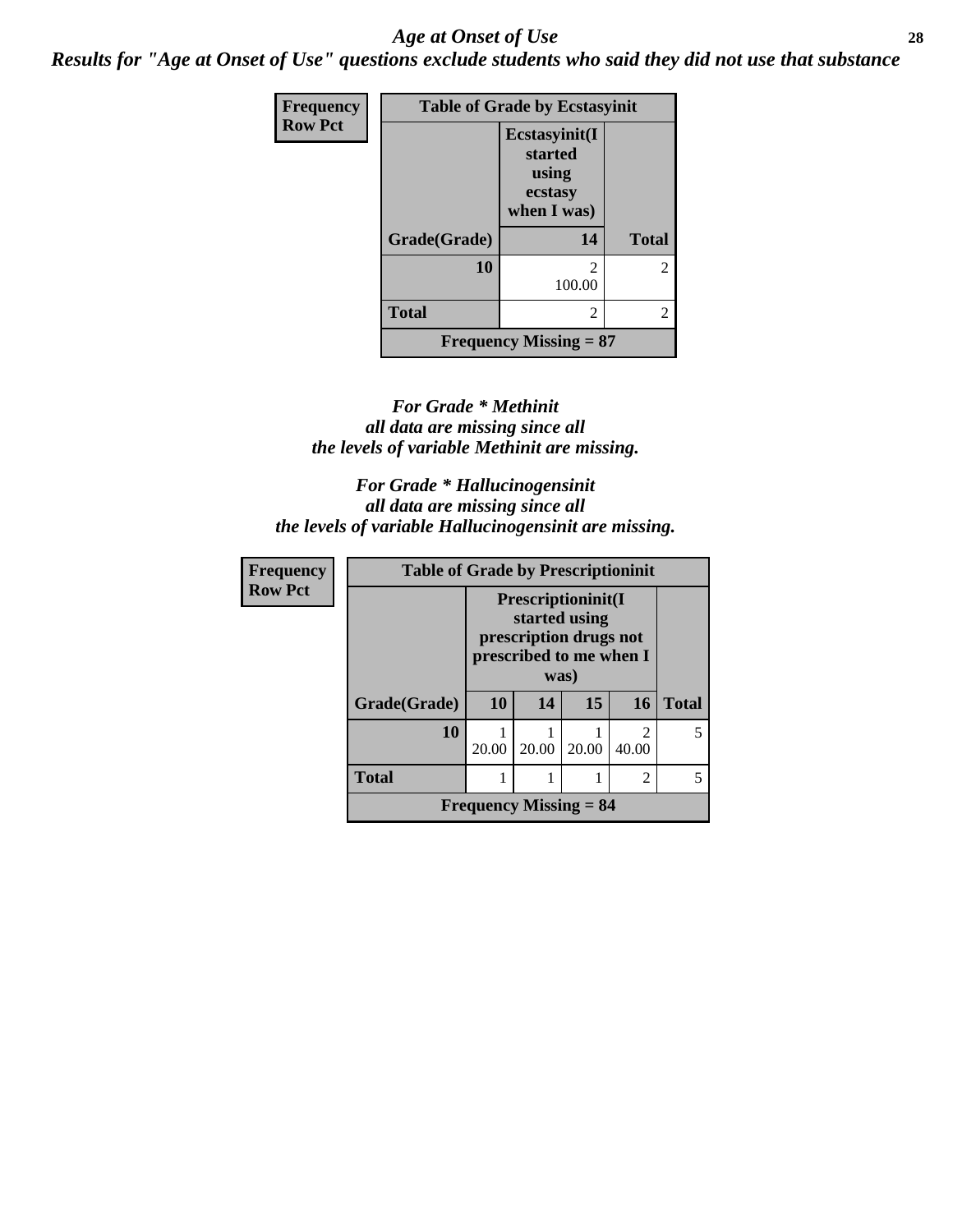| Frequency      | <b>Table of Alcoholharm by Grade</b>          |                           |              |  |
|----------------|-----------------------------------------------|---------------------------|--------------|--|
| <b>Col Pct</b> | Alcoholharm(I<br>think alcohol is<br>harmful) | Grade(Grade)<br><b>10</b> | <b>Total</b> |  |
|                | <b>Strongly Agree</b>                         | 44<br>49.44               | 44           |  |
|                | <b>Somewhat Agree</b>                         | 30<br>33.71               | 30           |  |
|                | <b>Somewhat Disagree</b>                      | 8<br>8.99                 | 8            |  |
|                | <b>Strongly Disagree</b>                      | 7.87                      | 7            |  |
|                | <b>Total</b>                                  | 89                        | 89           |  |

| <b>Table of Cigarettesharm by Grade</b>                  |                    |              |  |
|----------------------------------------------------------|--------------------|--------------|--|
| Cigarettesharm(I<br>think smoking<br>tobacco is harmful) | Grade(Grade)<br>10 | <b>Total</b> |  |
| <b>Strongly Agree</b>                                    | 75<br>84.27        | 75           |  |
| <b>Somewhat Agree</b>                                    | 9<br>10.11         | 9            |  |
| <b>Somewhat Disagree</b>                                 | 1.12               |              |  |
| <b>Strongly Disagree</b>                                 | 4<br>4.49          | 4            |  |
| Total                                                    | 89                 | 89           |  |

| Frequency      | <b>Table of Smokelessharm by Grade</b>                  |                           |                |
|----------------|---------------------------------------------------------|---------------------------|----------------|
| <b>Col Pct</b> | Smokelessharm(I<br>think chewing<br>tobacco is harmful) | Grade(Grade)<br><b>10</b> | <b>Total</b>   |
|                | <b>Strongly Agree</b>                                   | 72<br>80.90               | 72             |
|                | <b>Somewhat Agree</b>                                   | 11<br>12.36               | 11             |
|                | <b>Somewhat Disagree</b>                                | 2<br>2.25                 | $\mathfrak{D}$ |
|                | <b>Strongly Disagree</b>                                | 4<br>4.49                 | 4              |
|                | <b>Total</b>                                            | 89                        | 89             |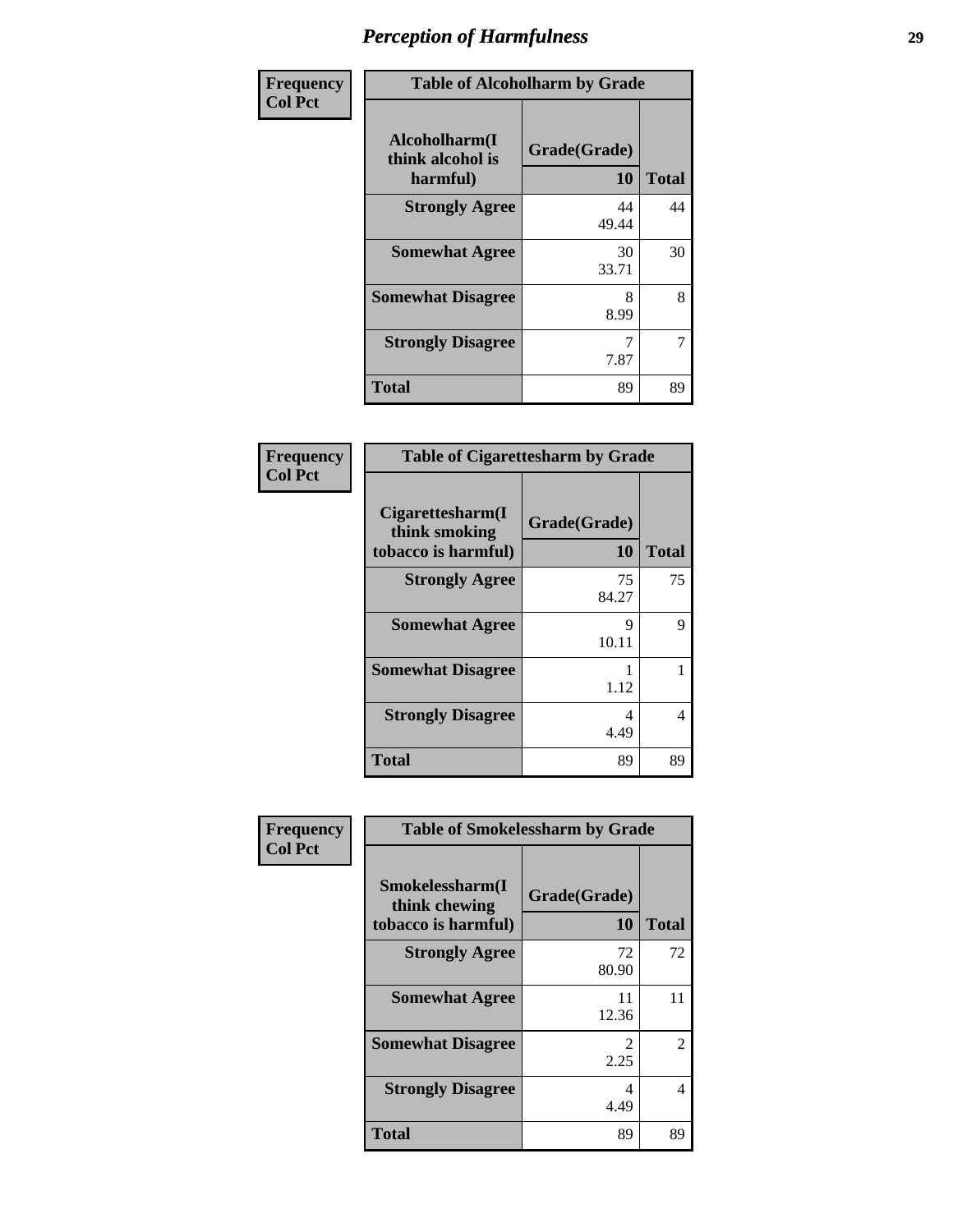| Frequency      | <b>Table of Marijuanaharm by Grade</b>            |                    |              |  |
|----------------|---------------------------------------------------|--------------------|--------------|--|
| <b>Col Pct</b> | Marijuanaharm(I<br>think marijuana is<br>harmful) | Grade(Grade)<br>10 | <b>Total</b> |  |
|                | <b>Strongly Agree</b>                             | 63<br>70.79        | 63           |  |
|                | <b>Somewhat Agree</b>                             | 8<br>8.99          | 8            |  |
|                | <b>Somewhat Disagree</b>                          | 8<br>8.99          | 8            |  |
|                | <b>Strongly Disagree</b>                          | 10<br>11.24        | 10           |  |
|                | <b>Total</b>                                      | 89                 | 89           |  |

| <b>Table of Cocaineharm by Grade</b>          |                    |              |  |
|-----------------------------------------------|--------------------|--------------|--|
| Cocaineharm(I<br>think cocaine is<br>harmful) | Grade(Grade)<br>10 | <b>Total</b> |  |
| <b>Strongly Agree</b>                         | 81<br>91.01        | 81           |  |
| <b>Somewhat Agree</b>                         | 3<br>3.37          | 3            |  |
| <b>Somewhat Disagree</b>                      | 1<br>1.12          |              |  |
| <b>Strongly Disagree</b>                      | 4<br>4.49          | 4            |  |
| <b>Total</b>                                  | 89                 | 89           |  |

| Frequency      | <b>Table of Inhalantsharm by Grade</b>             |                    |              |
|----------------|----------------------------------------------------|--------------------|--------------|
| <b>Col Pct</b> | Inhalantsharm(I<br>think inhalants are<br>harmful) | Grade(Grade)<br>10 | <b>Total</b> |
|                | <b>Strongly Agree</b>                              | 77<br>86.52        | 77           |
|                | <b>Somewhat Agree</b>                              | 4<br>4.49          | 4            |
|                | <b>Somewhat Disagree</b>                           | 3<br>3.37          | 3            |
|                | <b>Strongly Disagree</b>                           | 5<br>5.62          | 5.           |
|                | <b>Total</b>                                       | 89                 | 89           |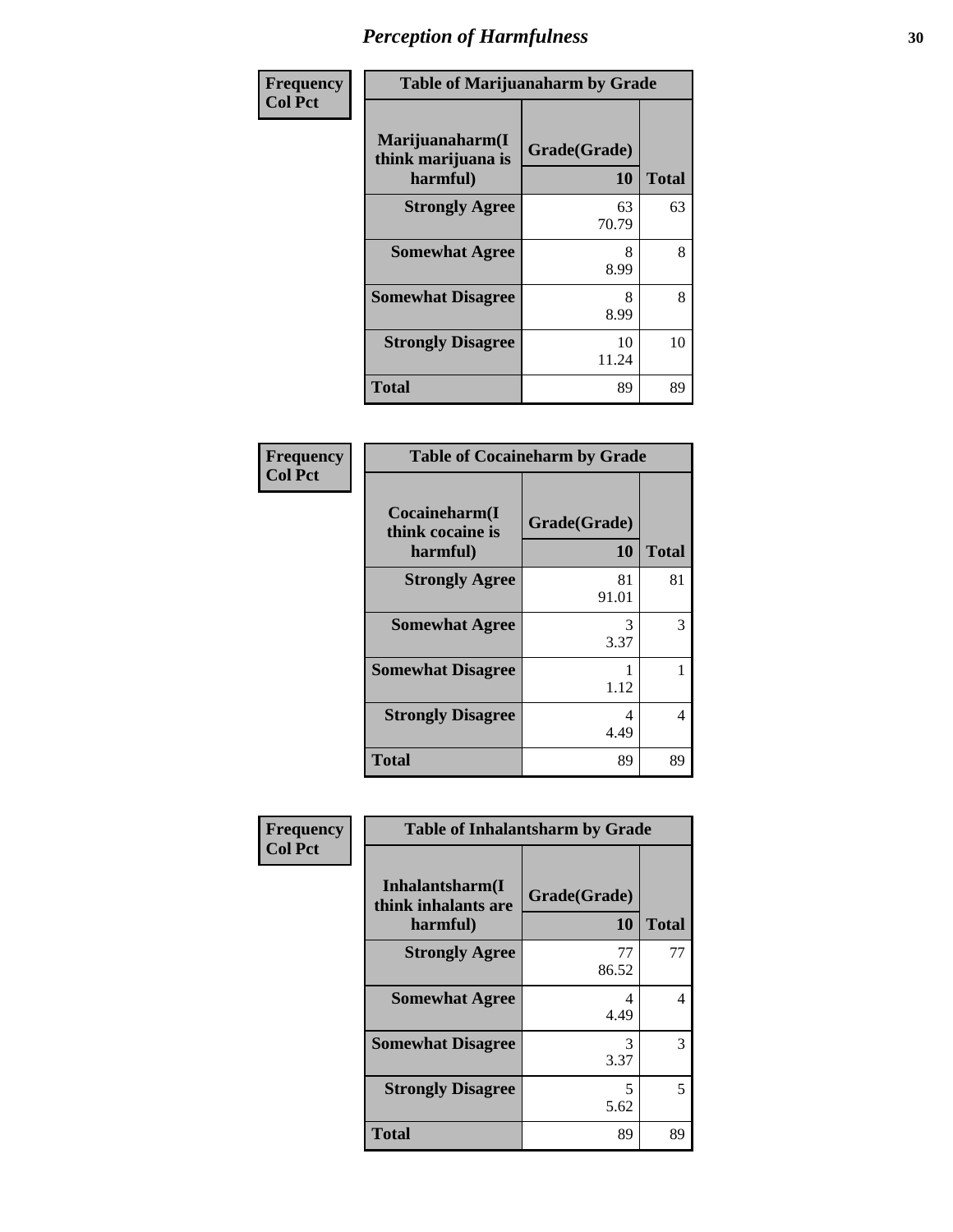| Frequency      | <b>Table of Steroidsharm by Grade</b>            |                    |              |
|----------------|--------------------------------------------------|--------------------|--------------|
| <b>Col Pct</b> | Steroidsharm(I<br>think steroids are<br>harmful) | Grade(Grade)<br>10 | <b>Total</b> |
|                | <b>Strongly Agree</b>                            | 71<br>79.78        | 71           |
|                | <b>Somewhat Agree</b>                            | 12<br>13.48        | 12           |
|                | <b>Somewhat Disagree</b>                         | 1.12               | 1            |
|                | <b>Strongly Disagree</b>                         | 5<br>5.62          | 5            |
|                | <b>Total</b>                                     | 89                 | 89           |

#### **Frequency Col Pct**

| <b>Table of Ecstasyharm by Grade</b> |              |              |  |
|--------------------------------------|--------------|--------------|--|
| Ecstasyharm(I<br>think ecstasy is    | Grade(Grade) |              |  |
| harmful)                             | 10           | <b>Total</b> |  |
| <b>Strongly Agree</b>                | 75<br>84.27  | 75           |  |
| <b>Somewhat Agree</b>                | 7.87         |              |  |
| <b>Strongly Disagree</b>             | 7.87         |              |  |
| <b>Total</b>                         | 89           | 89           |  |

| <b>Table of Methharm by Grade</b>                            |                    |              |
|--------------------------------------------------------------|--------------------|--------------|
| <b>Methharm</b> (I think<br>methamphetamines<br>are harmful) | Grade(Grade)<br>10 | <b>Total</b> |
| <b>Strongly Agree</b>                                        | 79<br>88.76        | 79           |
| <b>Somewhat Agree</b>                                        | 4.49               |              |
| <b>Strongly Disagree</b>                                     | 6<br>6.74          |              |
| Total                                                        | 89                 | 89           |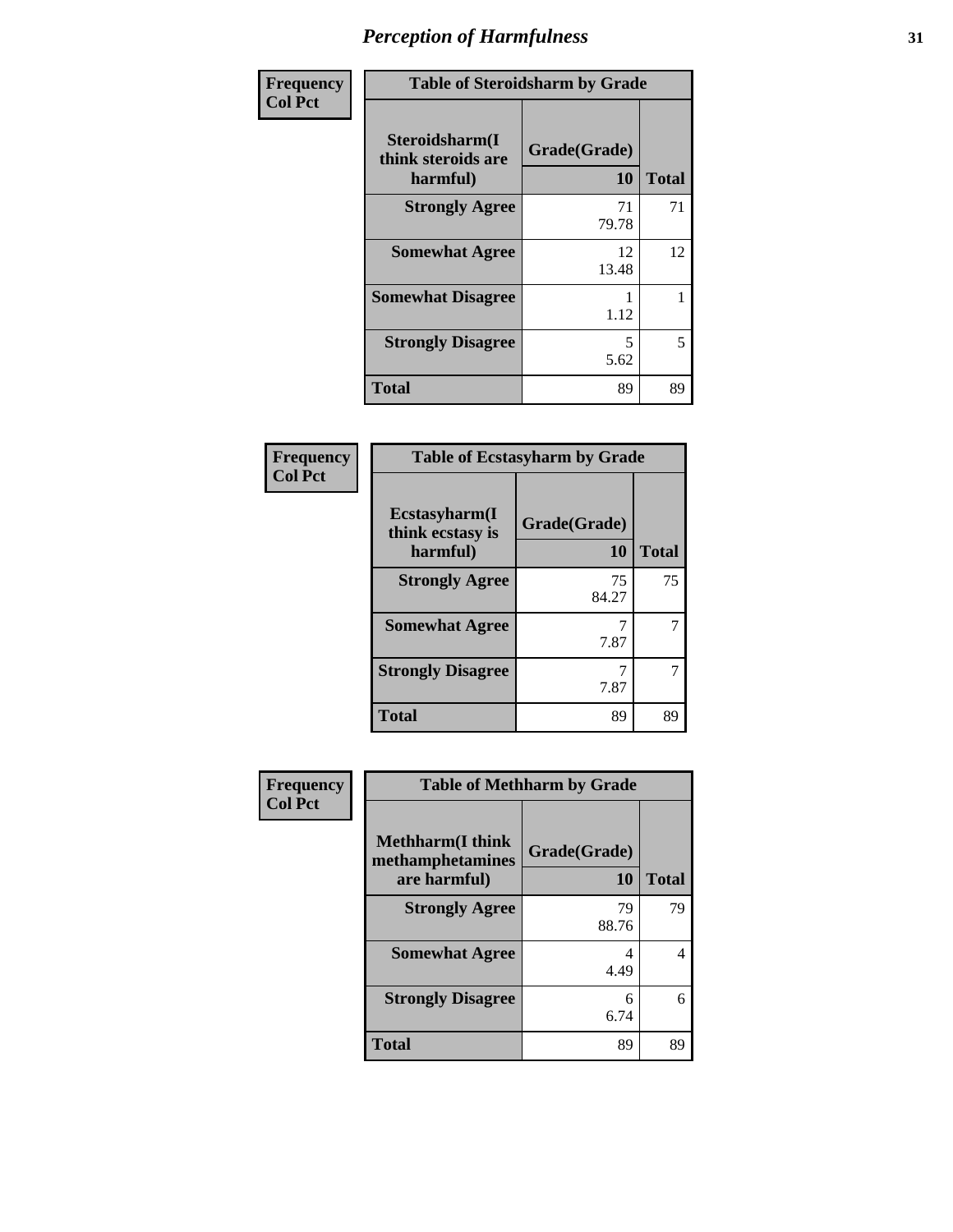| Frequency      |                                                            | <b>Table of Hallucinogensharm by Grade</b> |              |  |
|----------------|------------------------------------------------------------|--------------------------------------------|--------------|--|
| <b>Col Pct</b> | Hallucinogensharm(I<br>think hallucinogens<br>are harmful) | Grade(Grade)<br>10                         | <b>Total</b> |  |
|                | <b>Strongly Agree</b>                                      | 78<br>87.64                                | 78           |  |
|                | <b>Somewhat Agree</b>                                      | 5.62                                       | 5            |  |
|                | <b>Strongly Disagree</b>                                   | 6<br>6.74                                  | 6            |  |
|                | <b>Total</b>                                               | 89                                         | 89           |  |

| Frequency      | <b>Table of Prescriptionharm by Grade</b>                                                 |                    |              |
|----------------|-------------------------------------------------------------------------------------------|--------------------|--------------|
| <b>Col Pct</b> | Prescriptionharm(I<br>think prescription<br>drugs not<br>prescribed to me<br>are harmful) | Grade(Grade)<br>10 | <b>Total</b> |
|                | <b>Strongly Agree</b>                                                                     | 67<br>75.28        | 67           |
|                | <b>Somewhat Agree</b>                                                                     | 11<br>12.36        | 11           |
|                | <b>Somewhat Disagree</b>                                                                  | 3<br>3.37          | 3            |
|                | <b>Strongly Disagree</b>                                                                  | 8<br>8.99          | 8            |
|                | <b>Total</b>                                                                              | 89                 | 89           |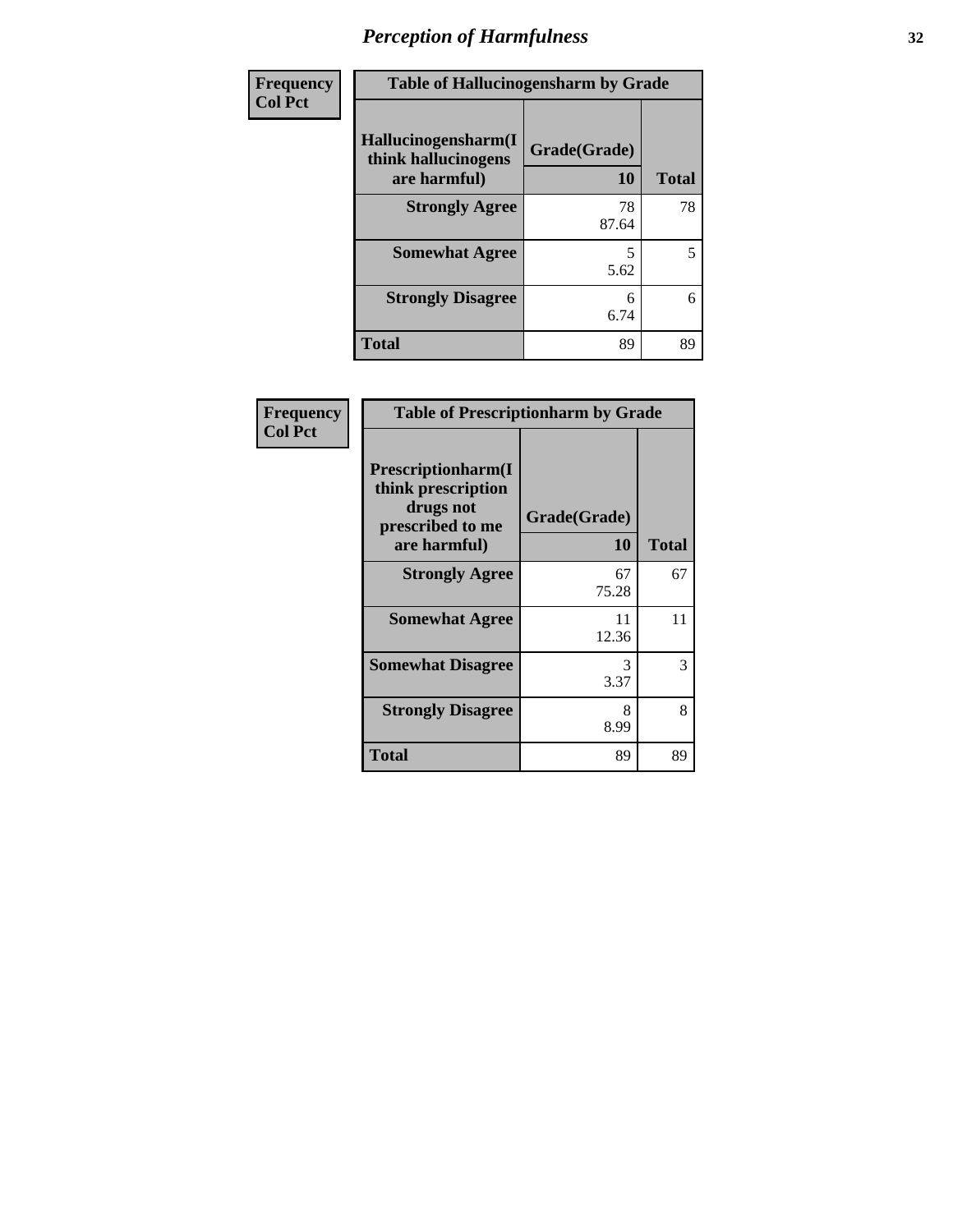### *Disapproval by Adults* **33**

| Frequency      |                                                                       | <b>Table of Alcoholadult by Grade</b> |              |
|----------------|-----------------------------------------------------------------------|---------------------------------------|--------------|
| <b>Col Pct</b> | <b>Alcoholadult</b> (Adults<br>would disapprove if<br>I used alcohol) | Grade(Grade)<br>10                    | <b>Total</b> |
|                | <b>Strongly Agree</b>                                                 | 51<br>57.30                           | 51           |
|                | <b>Somewhat Agree</b>                                                 | 22<br>24.72                           | 22           |
|                | <b>Somewhat Disagree</b>                                              | 12<br>13.48                           | 12           |
|                | <b>Strongly Disagree</b>                                              | 4<br>4.49                             | 4            |
|                | <b>Total</b>                                                          | 89                                    | 89           |

| <b>Frequency</b><br>Col Pct |
|-----------------------------|
|                             |

| <b>Table of Tobaccoadult by Grade</b>                                |                       |                |
|----------------------------------------------------------------------|-----------------------|----------------|
| <b>Tobaccoadult(Adults</b><br>would disapprove if<br>I used tobacco) | Grade(Grade)<br>10    | <b>Total</b>   |
| <b>Strongly Agree</b>                                                | 71<br>79.78           | 71             |
| <b>Somewhat Agree</b>                                                | 11<br>12.36           | 11             |
| <b>Somewhat Disagree</b>                                             | 5<br>5.62             | 5              |
| <b>Strongly Disagree</b>                                             | $\mathcal{L}$<br>2.25 | $\overline{c}$ |
| Total                                                                | 89                    | 89             |

| Frequency      | <b>Table of Marijuanaadult by Grade</b>                           |                           |                |
|----------------|-------------------------------------------------------------------|---------------------------|----------------|
| <b>Col Pct</b> | Marijuanaadult(Adults<br>would disapprove if I<br>used marijuana) | Grade(Grade)<br><b>10</b> | <b>Total</b>   |
|                | <b>Strongly Agree</b>                                             | 71<br>79.78               | 71             |
|                | <b>Somewhat Agree</b>                                             | 8<br>8.99                 | 8              |
|                | <b>Somewhat Disagree</b>                                          | 6<br>6.74                 | 6              |
|                | <b>Strongly Disagree</b>                                          | 4<br>4.49                 | $\overline{4}$ |
|                | <b>Total</b>                                                      | 89                        | 89             |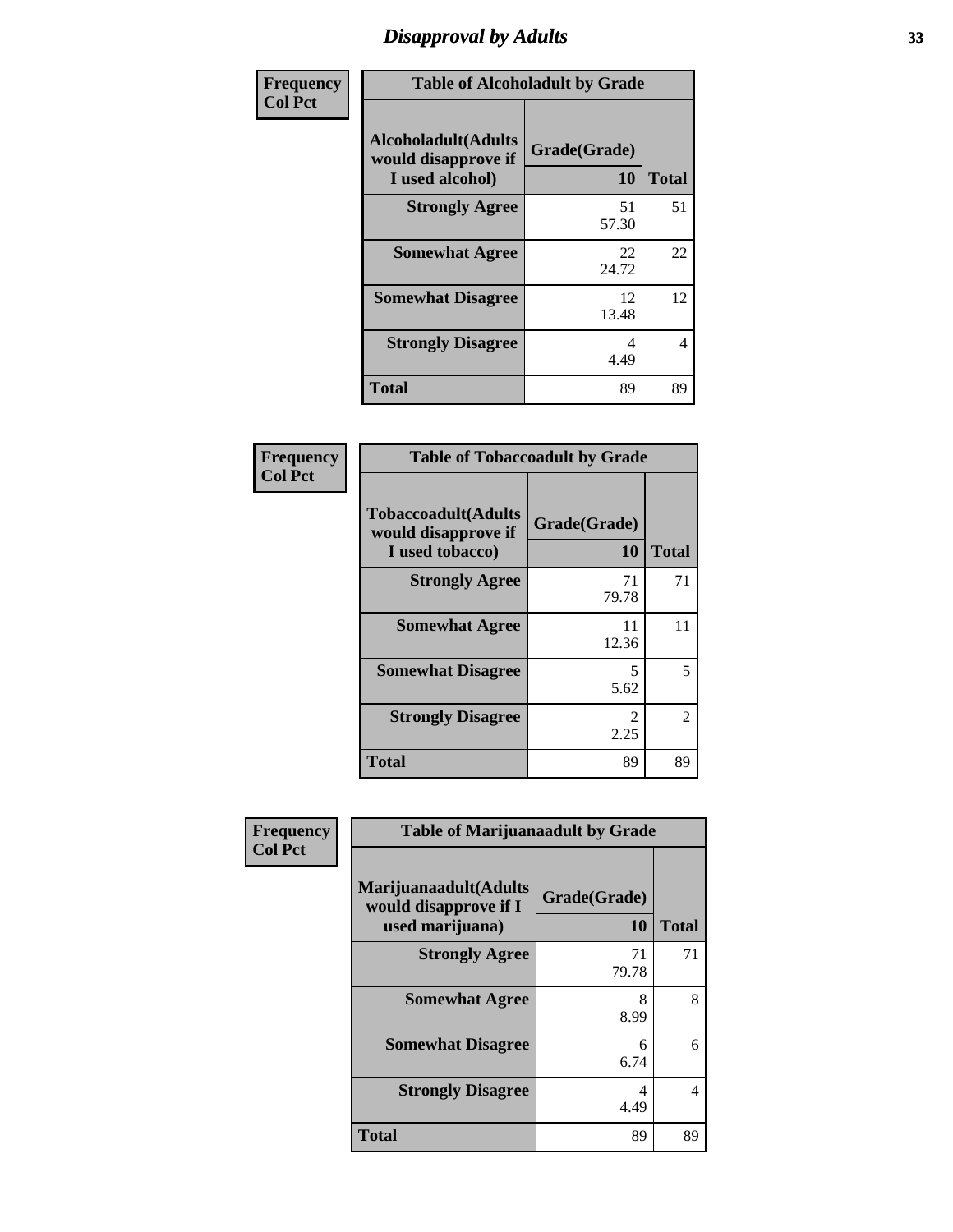# *Disapproval by Adults* **34**

| Frequency      | <b>Table of Otherdrugadult by Grade</b>                                     |                    |              |
|----------------|-----------------------------------------------------------------------------|--------------------|--------------|
| <b>Col Pct</b> | <b>Otherdrugadult</b> (Adults<br>would disapprove if I<br>used other drugs) | Grade(Grade)<br>10 | <b>Total</b> |
|                | <b>Strongly Agree</b>                                                       | 79<br>88.76        | 79           |
|                | <b>Somewhat Agree</b>                                                       | 5<br>5.62          | 5            |
|                | <b>Somewhat Disagree</b>                                                    | 1.12               |              |
|                | <b>Strongly Disagree</b>                                                    | 4<br>4.49          | 4            |
|                | <b>Total</b>                                                                | 89                 | 89           |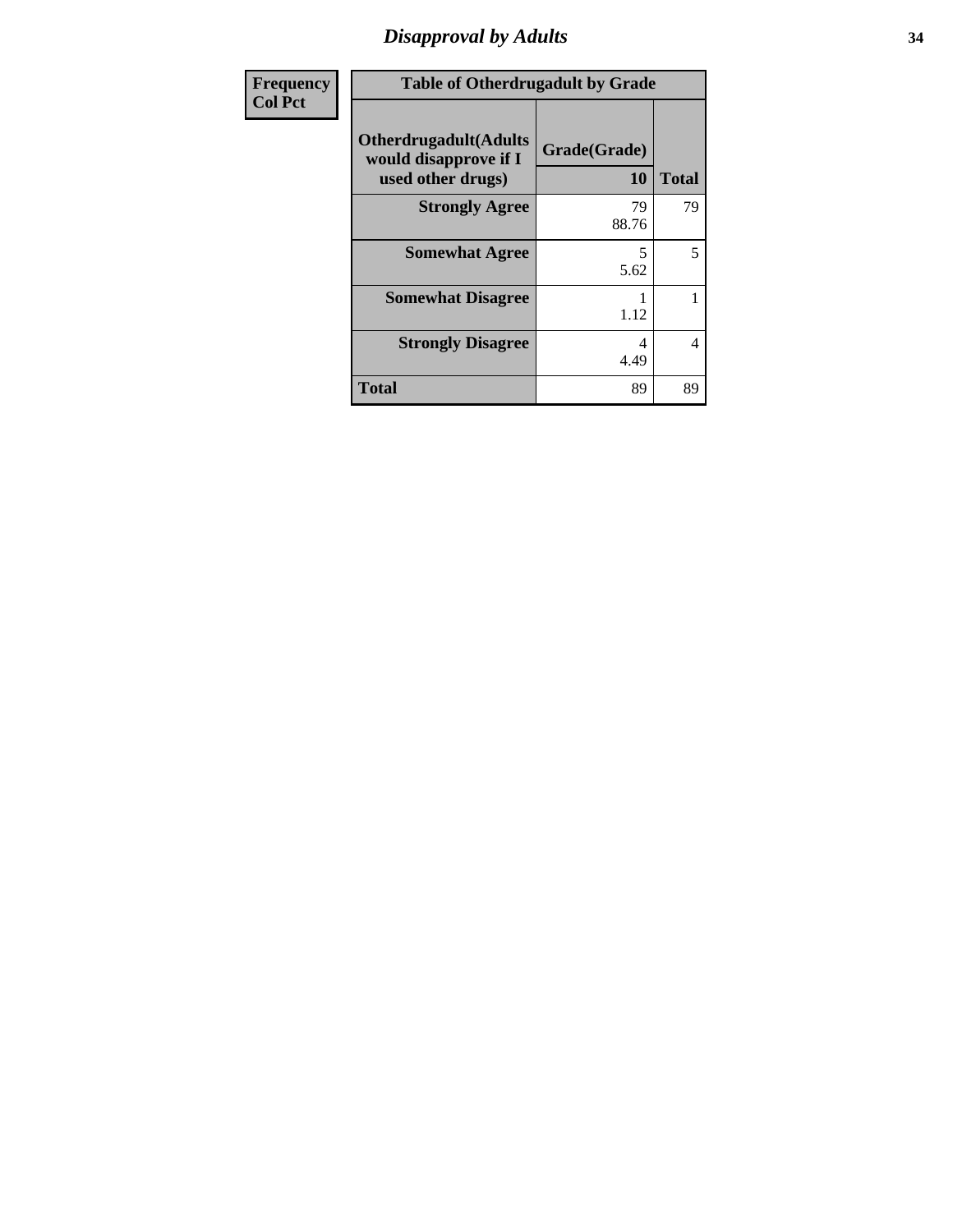### *Disapproval by Peers* **35**

| Frequency      | <b>Table of Alcoholpeer by Grade</b>                                |                           |              |
|----------------|---------------------------------------------------------------------|---------------------------|--------------|
| <b>Col Pct</b> | Alcoholpeer(My<br>friends would<br>disapprove if I used<br>alcohol) | Grade(Grade)<br><b>10</b> | <b>Total</b> |
|                | <b>Strongly Agree</b>                                               | 25<br>28.09               | 25           |
|                | <b>Somewhat Agree</b>                                               | 20<br>22.47               | 20           |
|                | <b>Somewhat Disagree</b>                                            | 25<br>28.09               | 25           |
|                | <b>Strongly Disagree</b>                                            | 19<br>21.35               | 19           |
|                | <b>Total</b>                                                        | 89                        | 89           |

| Frequency      |                                                                     | <b>Table of Tobaccopeer by Grade</b> |              |
|----------------|---------------------------------------------------------------------|--------------------------------------|--------------|
| <b>Col Pct</b> | Tobaccopeer(My<br>friends would<br>disapprove if I used<br>tobacco) | Grade(Grade)<br>10                   | <b>Total</b> |
|                | <b>Strongly Agree</b>                                               | 40<br>44.94                          | 40           |
|                | <b>Somewhat Agree</b>                                               | 20<br>22.47                          | 20           |
|                | <b>Somewhat Disagree</b>                                            | 16<br>17.98                          | 16           |
|                | <b>Strongly Disagree</b>                                            | 13<br>14.61                          | 13           |
|                | <b>Total</b>                                                        | 89                                   | 89           |

| Frequency      | <b>Table of Marijuanapeer by Grade</b>                    |              |              |
|----------------|-----------------------------------------------------------|--------------|--------------|
| <b>Col Pct</b> | Marijuanapeer(My<br>friends would<br>disapprove if I used | Grade(Grade) |              |
|                | marijuana)                                                | 10           | <b>Total</b> |
|                | <b>Strongly Agree</b>                                     | 48<br>53.93  | 48           |
|                | <b>Somewhat Agree</b>                                     | 12<br>13.48  | 12           |
|                | <b>Somewhat Disagree</b>                                  | 11<br>12.36  | 11           |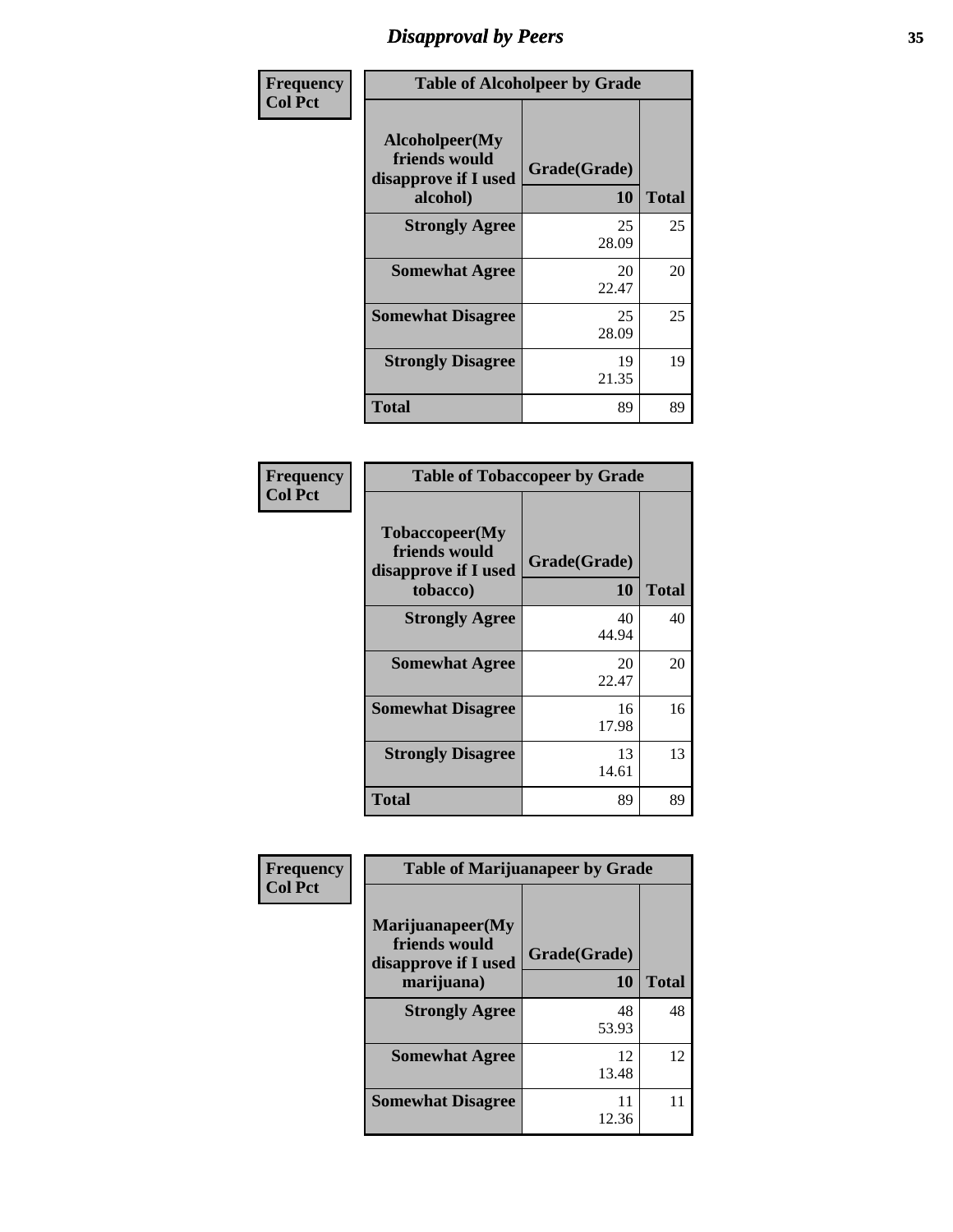# *Disapproval by Peers* **36**

| <b>Frequency</b> | <b>Table of Marijuanapeer by Grade</b>                                  |                    |              |
|------------------|-------------------------------------------------------------------------|--------------------|--------------|
| <b>Col Pct</b>   | Marijuanapeer(My<br>friends would<br>disapprove if I used<br>marijuana) | Grade(Grade)<br>10 | <b>Total</b> |
|                  | <b>Strongly Disagree</b>                                                | 18<br>20.22        | 18           |
|                  | <b>Total</b>                                                            | 89                 | 89           |

| <b>Frequency</b> | <b>Table of Otherdrugpeer by Grade</b>                                    |                           |              |
|------------------|---------------------------------------------------------------------------|---------------------------|--------------|
| <b>Col Pct</b>   | Otherdrugpeer(My<br>friends would<br>disapprove if I used<br>other drugs) | Grade(Grade)<br><b>10</b> | <b>Total</b> |
|                  | <b>Strongly Agree</b>                                                     | 57<br>64.04               | 57           |
|                  | <b>Somewhat Agree</b>                                                     | 13<br>14.61               | 13           |
|                  | <b>Somewhat Disagree</b>                                                  | 8<br>8.99                 | 8            |
|                  | <b>Strongly Disagree</b>                                                  | 11<br>12.36               | 11           |
|                  | <b>Total</b>                                                              | 89                        | 89           |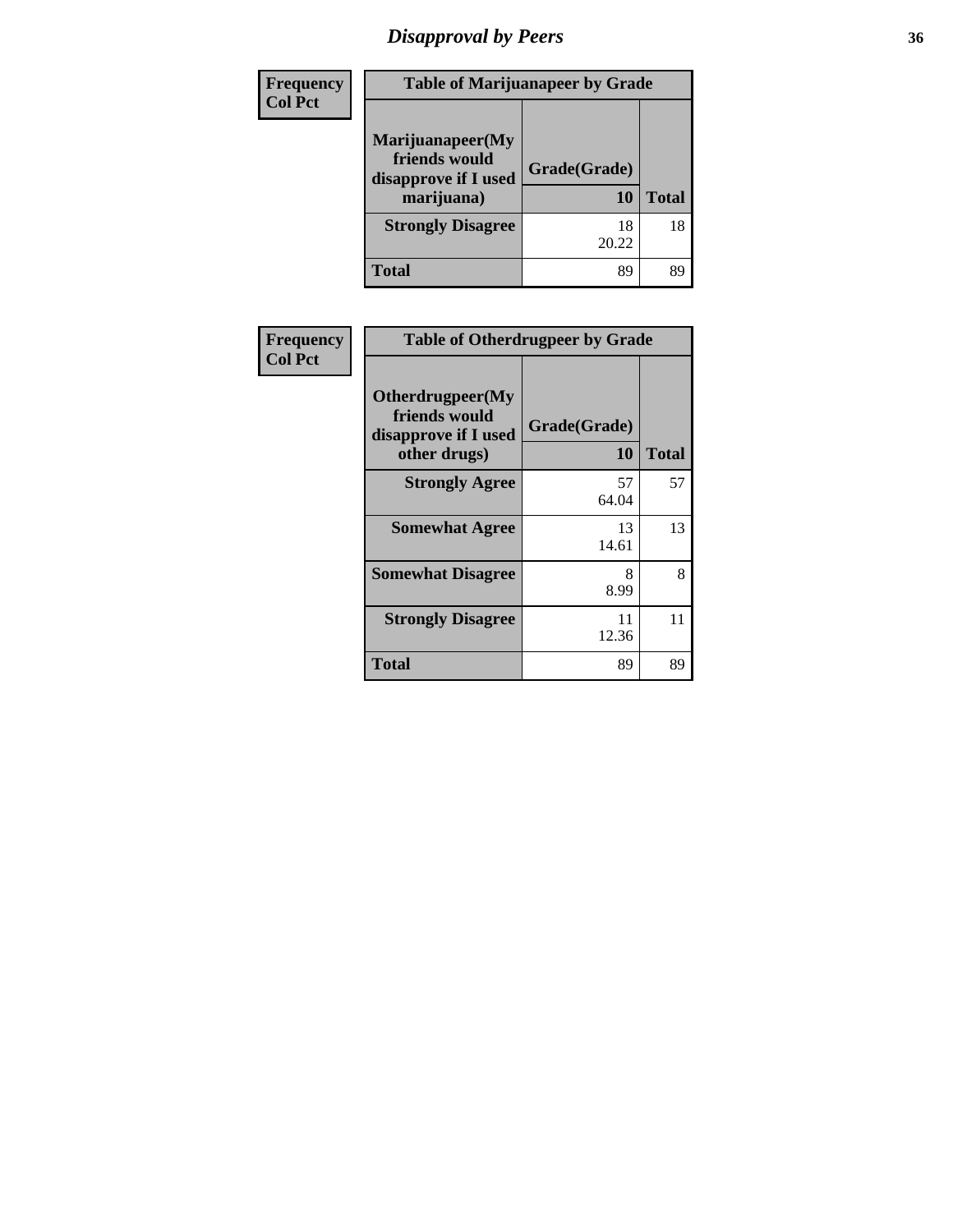| Frequency      | <b>Table of Alcohollocation1 by Grade</b> |              |              |
|----------------|-------------------------------------------|--------------|--------------|
| <b>Col Pct</b> | <b>Alcohollocation1(Places</b>            | Grade(Grade) |              |
|                | <b>Friends Use Alcohol)</b>               | 10           | <b>Total</b> |
|                |                                           | 48<br>53.93  | 48           |
|                | Do Not Use                                | 41<br>46.07  | 41           |
|                | <b>Total</b>                              | 89           | 89           |

| Frequency      | <b>Table of Alcohollocation2 by Grade</b>                     |                           |              |
|----------------|---------------------------------------------------------------|---------------------------|--------------|
| <b>Col Pct</b> | <b>Alcohollocation2(Places</b><br><b>Friends Use Alcohol)</b> | Grade(Grade)<br><b>10</b> | <b>Total</b> |
|                |                                                               | 56<br>62.92               | 56           |
|                | Home                                                          | 33<br>37.08               | 33           |
|                | <b>Total</b>                                                  | 89                        | 89           |

| Frequency<br><b>Col Pct</b> | <b>Table of Alcohollocation 3 by Grade</b>                    |                    |              |
|-----------------------------|---------------------------------------------------------------|--------------------|--------------|
|                             | <b>Alcohollocation3(Places</b><br><b>Friends Use Alcohol)</b> | Grade(Grade)<br>10 | <b>Total</b> |
|                             |                                                               | 81<br>91.01        | 81           |
|                             | <b>School</b>                                                 | 8<br>8.99          | 8            |
|                             | <b>Total</b>                                                  | 89                 | 89           |

| <b>Frequency</b> | <b>Table of Alcohollocation4 by Grade</b>                     |                    |              |
|------------------|---------------------------------------------------------------|--------------------|--------------|
| <b>Col Pct</b>   | <b>Alcohollocation4(Places</b><br><b>Friends Use Alcohol)</b> | Grade(Grade)<br>10 | <b>Total</b> |
|                  |                                                               | 75<br>84.27        | 75           |
|                  | Car                                                           | 14<br>15.73        | 14           |
|                  | <b>Total</b>                                                  | 89                 | 89           |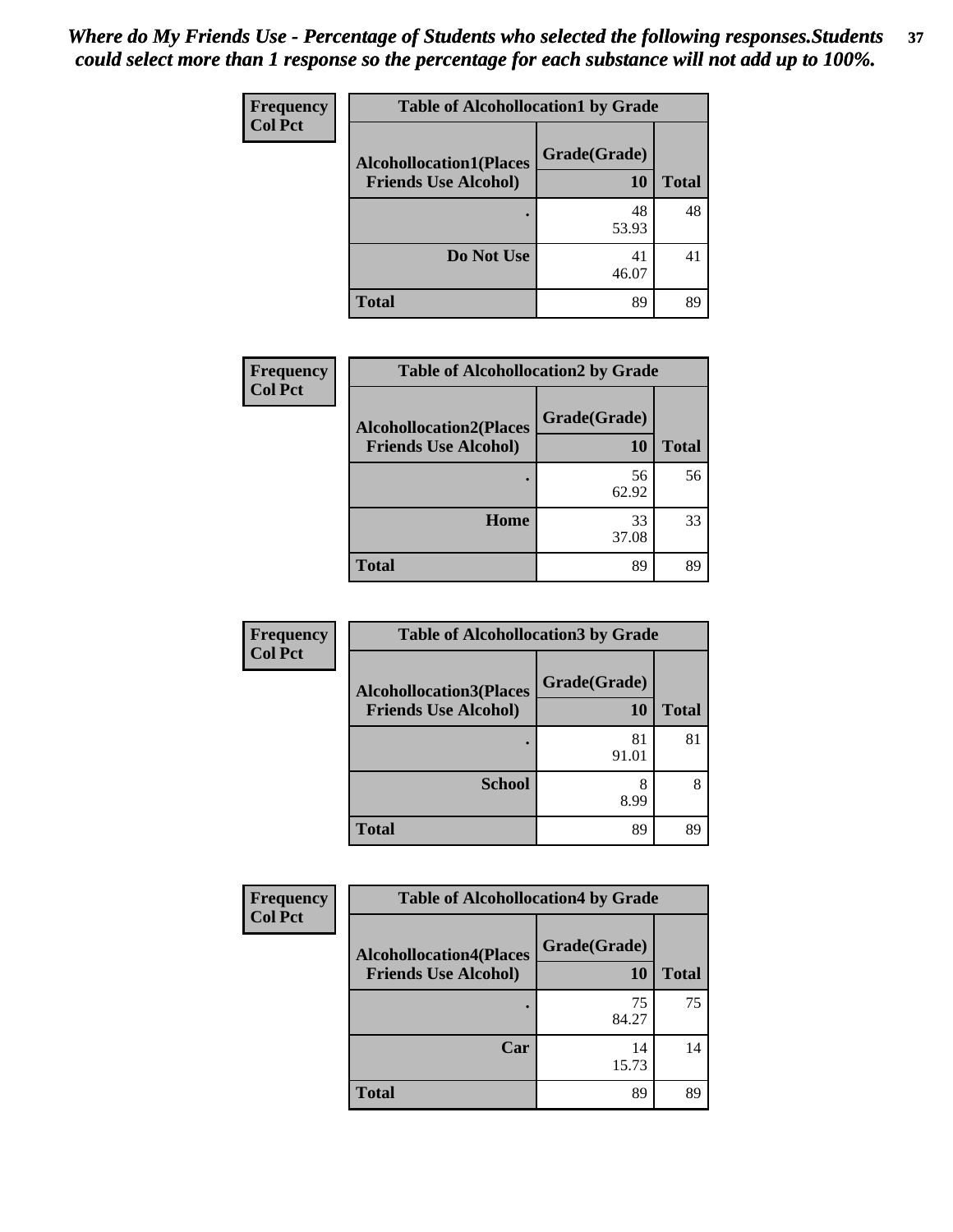| Frequency      | <b>Table of Alcohollocation5 by Grade</b> |              |              |  |
|----------------|-------------------------------------------|--------------|--------------|--|
| <b>Col Pct</b> | <b>Alcohollocation5(Places</b>            | Grade(Grade) |              |  |
|                | <b>Friends Use Alcohol)</b>               | 10           | <b>Total</b> |  |
|                |                                           | 56<br>62.92  | 56           |  |
|                | <b>Friend's House</b>                     | 33<br>37.08  | 33           |  |
|                | <b>Total</b>                              | 89           | 89           |  |

| <b>Frequency</b> | <b>Table of Alcohollocation6 by Grade</b>                     |                           |              |
|------------------|---------------------------------------------------------------|---------------------------|--------------|
| <b>Col Pct</b>   | <b>Alcohollocation6(Places</b><br><b>Friends Use Alcohol)</b> | Grade(Grade)<br><b>10</b> | <b>Total</b> |
|                  |                                                               | 60<br>67.42               | 60           |
|                  | <b>Other</b>                                                  | 29<br>32.58               | 29           |
|                  | <b>Total</b>                                                  | 89                        | 89           |

| Frequency      | <b>Table of Tobaccolocation1 by Grade</b>                     |                    |              |
|----------------|---------------------------------------------------------------|--------------------|--------------|
| <b>Col Pct</b> | <b>Tobaccolocation1(Places</b><br><b>Friends Use Tobacco)</b> | Grade(Grade)<br>10 | <b>Total</b> |
|                |                                                               | 38<br>42.70        | 38           |
|                | Do Not Use                                                    | 51<br>57.30        | 51           |
|                | <b>Total</b>                                                  | 89                 | 89           |

| <b>Frequency</b> | <b>Table of Tobaccolocation2 by Grade</b>                     |                    |              |
|------------------|---------------------------------------------------------------|--------------------|--------------|
| <b>Col Pct</b>   | <b>Tobaccolocation2(Places</b><br><b>Friends Use Tobacco)</b> | Grade(Grade)<br>10 | <b>Total</b> |
|                  |                                                               | 65<br>73.03        | 65           |
|                  | Home                                                          | 24<br>26.97        | 24           |
|                  | Total                                                         | 89                 | 89           |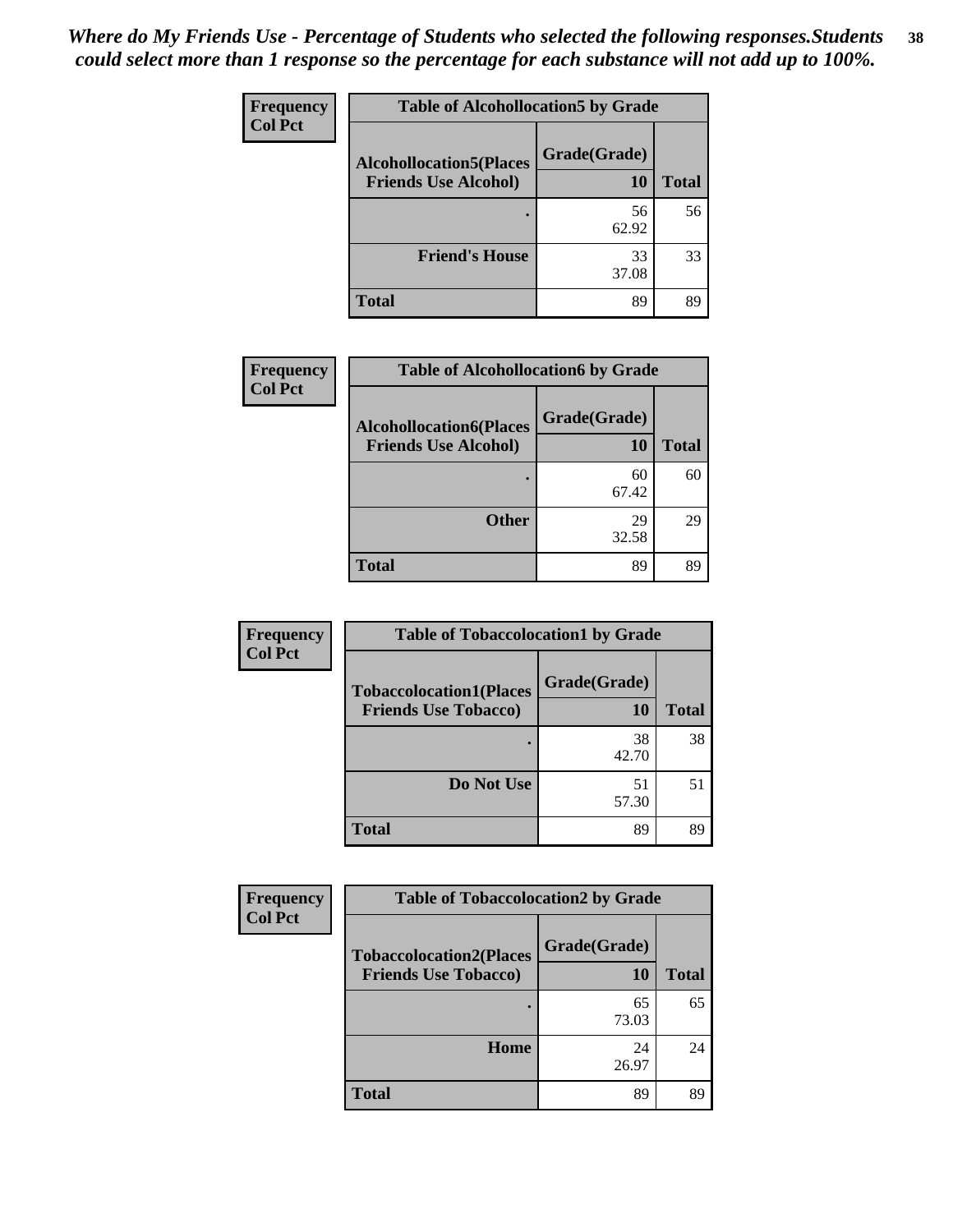| Frequency<br><b>Col Pct</b> | <b>Table of Tobaccolocation3 by Grade</b> |              |              |
|-----------------------------|-------------------------------------------|--------------|--------------|
|                             | <b>Tobaccolocation3(Places</b>            | Grade(Grade) |              |
|                             | <b>Friends Use Tobacco)</b>               | 10           | <b>Total</b> |
|                             |                                           | 80<br>89.89  | 80           |
|                             | <b>School</b>                             | Q<br>10.11   | 9            |
|                             | <b>Total</b>                              | 89           | 89           |

| Frequency      | <b>Table of Tobaccolocation4 by Grade</b>                     |                    |              |
|----------------|---------------------------------------------------------------|--------------------|--------------|
| <b>Col Pct</b> | <b>Tobaccolocation4(Places</b><br><b>Friends Use Tobacco)</b> | Grade(Grade)<br>10 | <b>Total</b> |
|                |                                                               | 67<br>75.28        | 67           |
|                | Car                                                           | 22<br>24.72        | 22           |
|                | <b>Total</b>                                                  | 89                 | 89           |

| Frequency      | <b>Table of Tobaccolocation5 by Grade</b>                     |                    |              |
|----------------|---------------------------------------------------------------|--------------------|--------------|
| <b>Col Pct</b> | <b>Tobaccolocation5(Places</b><br><b>Friends Use Tobacco)</b> | Grade(Grade)<br>10 | <b>Total</b> |
|                |                                                               | 64<br>71.91        | 64           |
|                | <b>Friend's House</b>                                         | 25<br>28.09        | 25           |
|                | <b>Total</b>                                                  | 89                 | 89           |

| <b>Frequency</b> | <b>Table of Tobaccolocation6 by Grade</b>                     |                    |              |
|------------------|---------------------------------------------------------------|--------------------|--------------|
| <b>Col Pct</b>   | <b>Tobaccolocation6(Places</b><br><b>Friends Use Tobacco)</b> | Grade(Grade)<br>10 | <b>Total</b> |
|                  |                                                               | 62<br>69.66        | 62           |
|                  | <b>Other</b>                                                  | 27<br>30.34        | 27           |
|                  | <b>Total</b>                                                  | 89                 | 89           |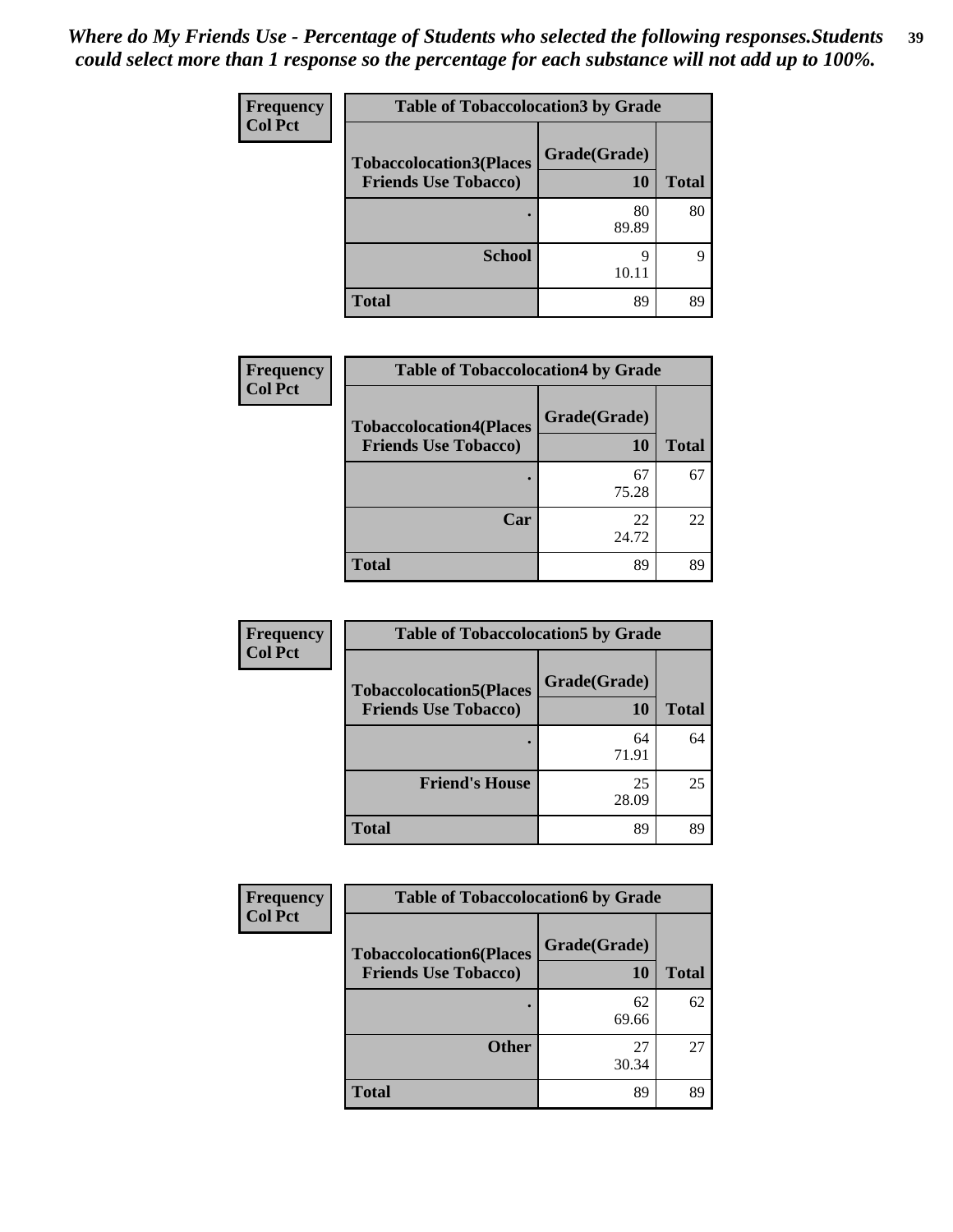| <b>Frequency</b> | <b>Table of Marijuanalocation1 by Grade</b> |              |              |
|------------------|---------------------------------------------|--------------|--------------|
| <b>Col Pct</b>   | <b>Marijuanalocation1(Places</b>            | Grade(Grade) |              |
|                  | <b>Friends Use Marijuana</b> )              | 10           | <b>Total</b> |
|                  | $\bullet$                                   | 38<br>42.70  | 38           |
|                  | Do Not Use                                  | 51<br>57.30  | 51           |
|                  | <b>Total</b>                                | 89           | 89           |

| Frequency      | <b>Table of Marijuanalocation2 by Grade</b>                        |                    |              |
|----------------|--------------------------------------------------------------------|--------------------|--------------|
| <b>Col Pct</b> | <b>Marijuanalocation2(Places</b><br><b>Friends Use Marijuana</b> ) | Grade(Grade)<br>10 | <b>Total</b> |
|                |                                                                    | 62<br>69.66        | 62           |
|                | Home                                                               | 27<br>30.34        | 27           |
|                | <b>Total</b>                                                       | 89                 | 89           |

| Frequency      | <b>Table of Marijuanalocation3 by Grade</b>                        |                    |              |
|----------------|--------------------------------------------------------------------|--------------------|--------------|
| <b>Col Pct</b> | <b>Marijuanalocation3(Places</b><br><b>Friends Use Marijuana</b> ) | Grade(Grade)<br>10 | <b>Total</b> |
|                |                                                                    | 78<br>87.64        | 78           |
|                | <b>School</b>                                                      | 12.36              |              |
|                | <b>Total</b>                                                       | 89                 | 89           |

| Frequency      | <b>Table of Marijuanalocation4 by Grade</b>                        |                    |              |
|----------------|--------------------------------------------------------------------|--------------------|--------------|
| <b>Col Pct</b> | <b>Marijuanalocation4(Places</b><br><b>Friends Use Marijuana</b> ) | Grade(Grade)<br>10 | <b>Total</b> |
|                |                                                                    | 68<br>76.40        | 68           |
|                | Car                                                                | 21<br>23.60        | 21           |
|                | <b>Total</b>                                                       | 89                 | 89           |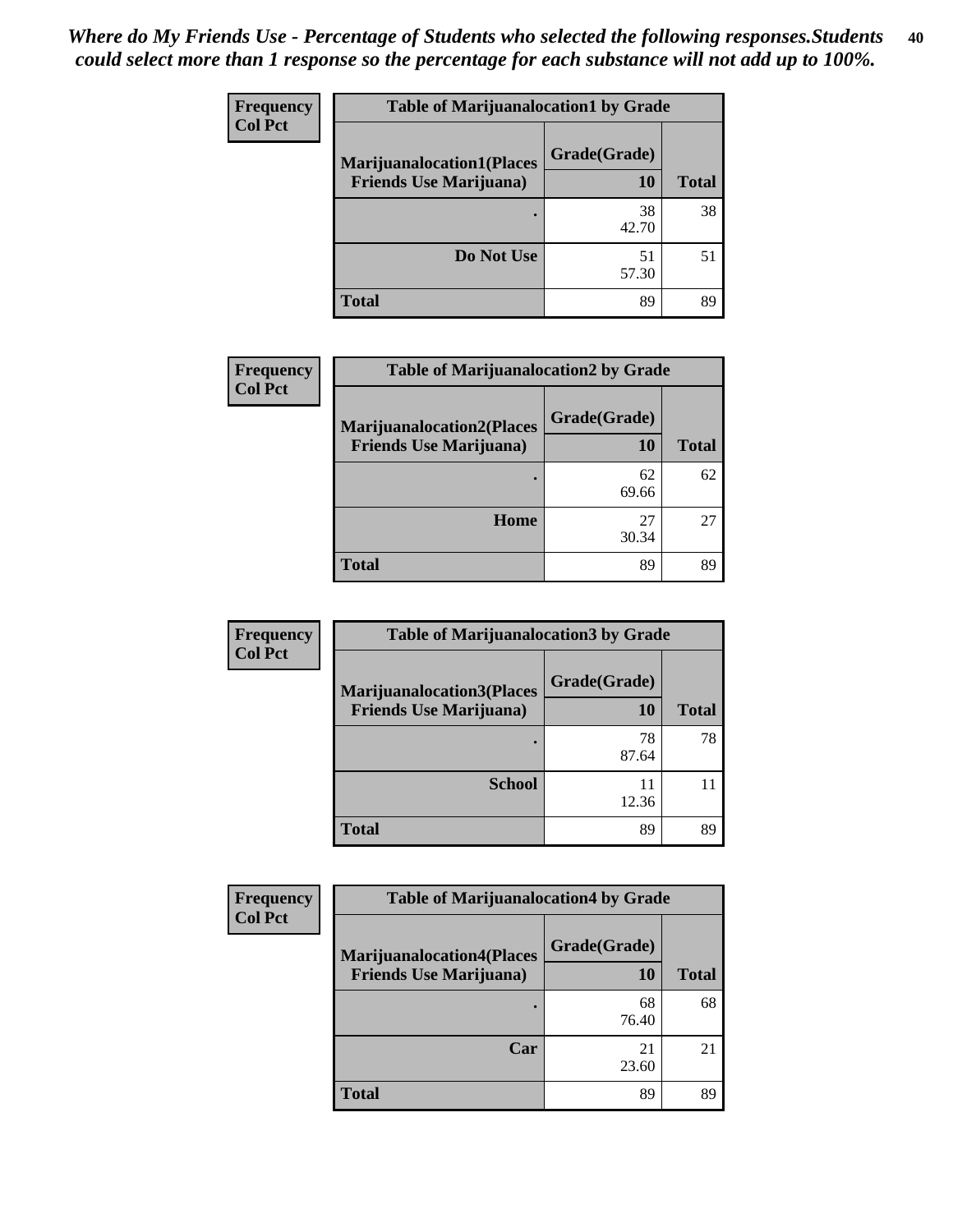| <b>Frequency</b> | <b>Table of Marijuanalocation5 by Grade</b> |              |              |
|------------------|---------------------------------------------|--------------|--------------|
| <b>Col Pct</b>   | <b>Marijuanalocation5(Places</b>            | Grade(Grade) |              |
|                  | <b>Friends Use Marijuana</b> )              | 10           | <b>Total</b> |
|                  |                                             | 63<br>70.79  | 63           |
|                  | <b>Friend's House</b>                       | 26<br>29.21  | 26           |
|                  | <b>Total</b>                                | 89           | 89           |

| Frequency      | <b>Table of Marijuanalocation6 by Grade</b>                        |                    |              |
|----------------|--------------------------------------------------------------------|--------------------|--------------|
| <b>Col Pct</b> | <b>Marijuanalocation6(Places</b><br><b>Friends Use Marijuana</b> ) | Grade(Grade)<br>10 | <b>Total</b> |
|                |                                                                    | 67<br>75.28        | 67           |
|                | <b>Other</b>                                                       | 22<br>24.72        | 22           |
|                | <b>Total</b>                                                       | 89                 | 89           |

| Frequency      | <b>Table of Otherdruglocation1 by Grade</b>                                    |                           |              |
|----------------|--------------------------------------------------------------------------------|---------------------------|--------------|
| <b>Col Pct</b> | <b>Otherdruglocation1(Places</b><br><b>Friends Use Other Illegal</b><br>Drugs) | Grade(Grade)<br><b>10</b> | <b>Total</b> |
|                |                                                                                | 19<br>21.35               | 19           |
|                | Do Not Use                                                                     | 70<br>78.65               | 70           |
|                | <b>Total</b>                                                                   | 89                        | 89           |

| Frequency      | <b>Table of Otherdruglocation2 by Grade</b>                          |                    |              |
|----------------|----------------------------------------------------------------------|--------------------|--------------|
| <b>Col Pct</b> | <b>Otherdruglocation2(Places</b><br><b>Friends Use Other Illegal</b> | Grade(Grade)<br>10 | <b>Total</b> |
|                | Drugs)                                                               |                    |              |
|                |                                                                      | 77<br>86.52        | 77           |
|                | Home                                                                 | 12<br>13.48        | 12           |
|                | <b>Total</b>                                                         | 89                 | 89           |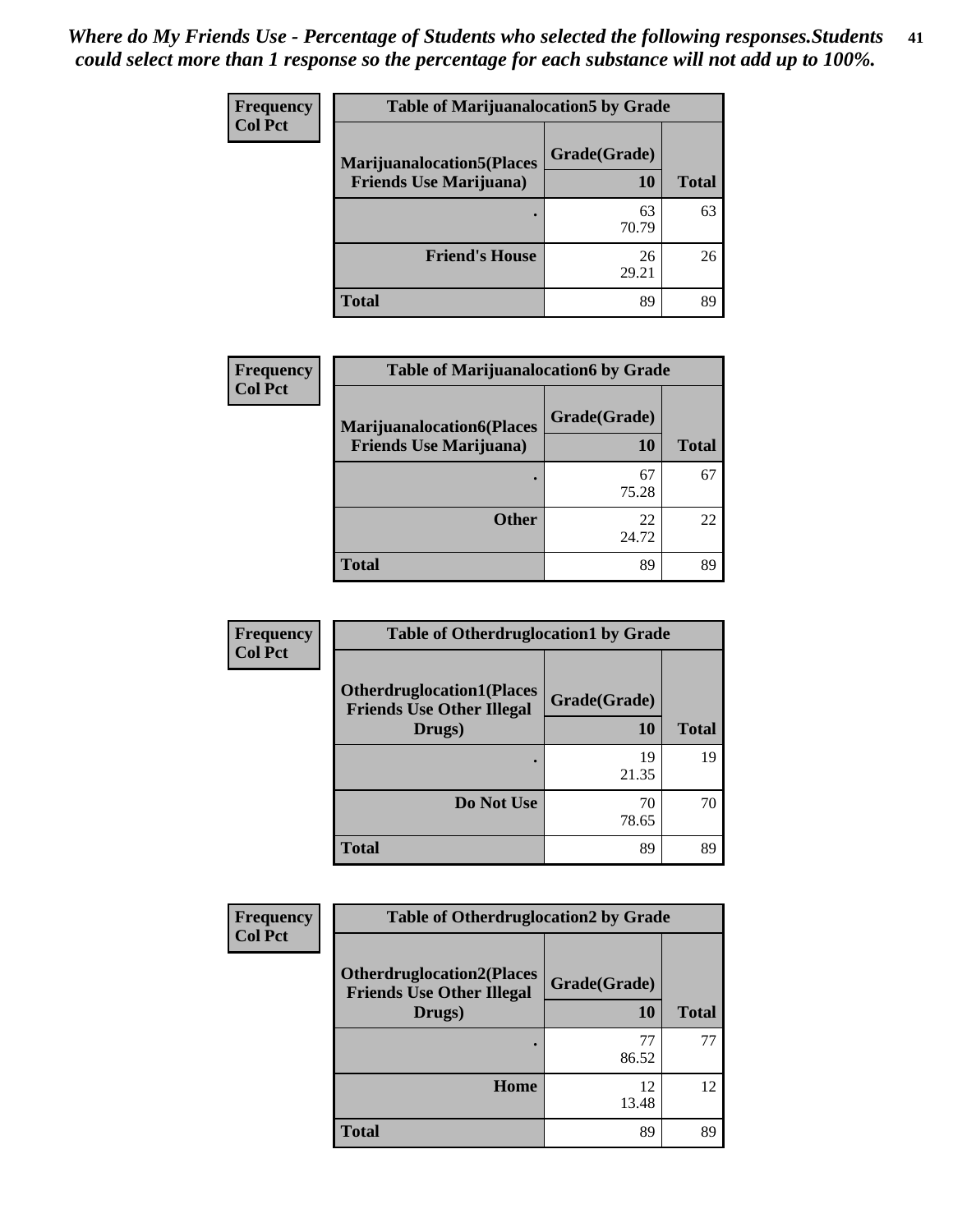| <b>Frequency</b> | <b>Table of Otherdruglocation3 by Grade</b>                                    |                    |                |
|------------------|--------------------------------------------------------------------------------|--------------------|----------------|
| <b>Col Pct</b>   | <b>Otherdruglocation3(Places</b><br><b>Friends Use Other Illegal</b><br>Drugs) | Grade(Grade)<br>10 | <b>Total</b>   |
|                  |                                                                                | 87<br>97.75        | 87             |
|                  | <b>School</b>                                                                  | 2.25               | $\mathfrak{D}$ |
|                  | <b>Total</b>                                                                   | 89                 | 89             |

| Frequency      | <b>Table of Otherdruglocation4 by Grade</b>                                    |                    |              |
|----------------|--------------------------------------------------------------------------------|--------------------|--------------|
| <b>Col Pct</b> | <b>Otherdruglocation4(Places</b><br><b>Friends Use Other Illegal</b><br>Drugs) | Grade(Grade)<br>10 | <b>Total</b> |
|                |                                                                                | 83<br>93.26        | 83           |
|                | Car                                                                            | 6<br>6.74          | 6            |
|                | <b>Total</b>                                                                   | 89                 | 89           |

| Frequency      | <b>Table of Otherdruglocation5 by Grade</b>                                    |                    |              |
|----------------|--------------------------------------------------------------------------------|--------------------|--------------|
| <b>Col Pct</b> | <b>Otherdruglocation5(Places</b><br><b>Friends Use Other Illegal</b><br>Drugs) | Grade(Grade)<br>10 | <b>Total</b> |
|                |                                                                                | 80<br>89.89        | 80           |
|                | <b>Friend's House</b>                                                          | Q<br>10.11         | 9            |
|                | <b>Total</b>                                                                   | 89                 | 89           |

| Frequency      | <b>Table of Otherdruglocation6 by Grade</b>                                    |                           |              |
|----------------|--------------------------------------------------------------------------------|---------------------------|--------------|
| <b>Col Pct</b> | <b>Otherdruglocation6(Places</b><br><b>Friends Use Other Illegal</b><br>Drugs) | Grade(Grade)<br><b>10</b> | <b>Total</b> |
|                |                                                                                | 77<br>86.52               | 77           |
|                | <b>Other</b>                                                                   | 12<br>13.48               | 12           |
|                | <b>Total</b>                                                                   | 89                        | 89           |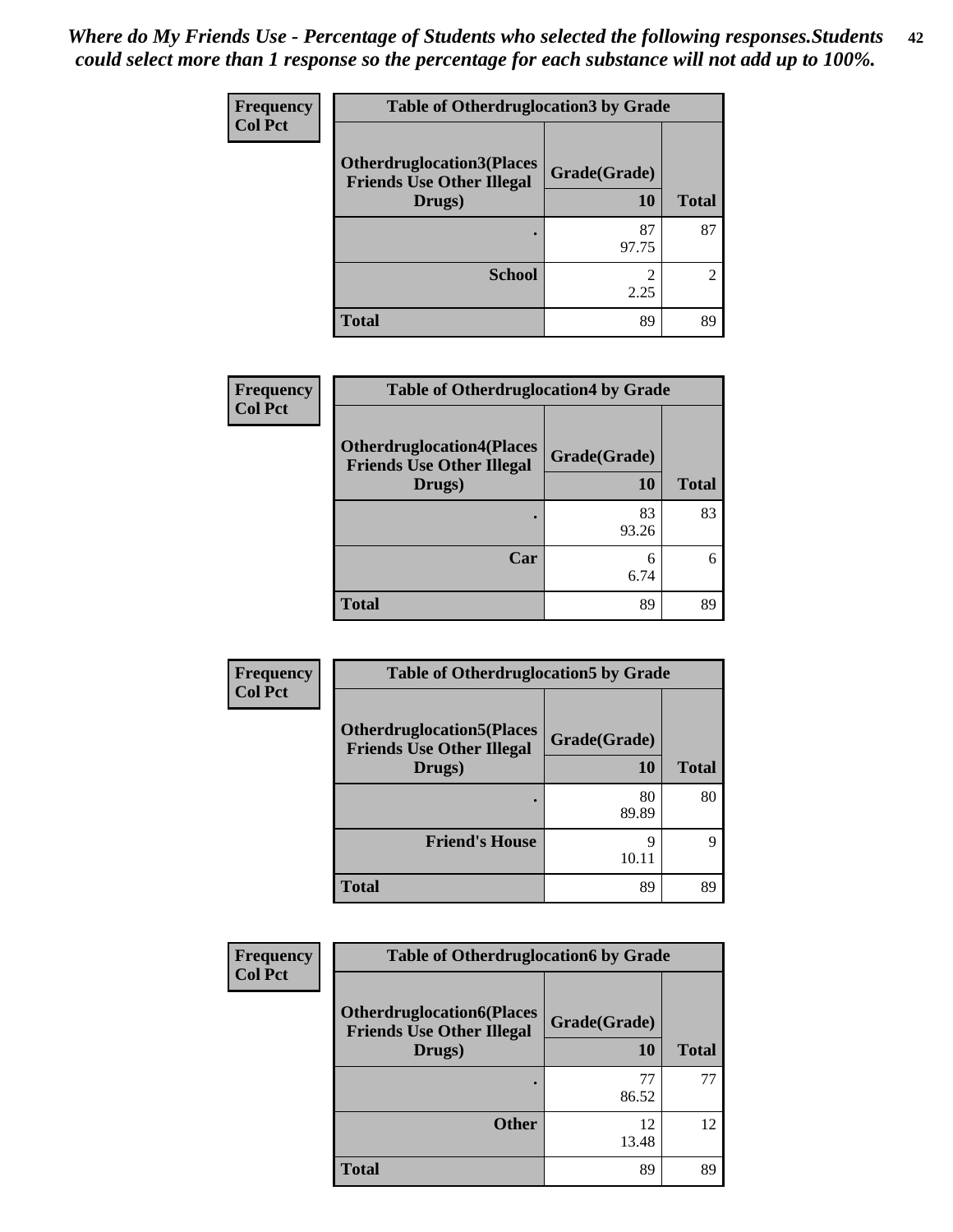| Frequency      | <b>Table of Alcoholtime1 by Grade</b>           |              |              |
|----------------|-------------------------------------------------|--------------|--------------|
| <b>Col Pct</b> | <b>Alcoholtime1(Times</b><br><b>Friends Use</b> | Grade(Grade) |              |
|                | Alcohol)                                        | 10           | <b>Total</b> |
|                |                                                 | 47<br>52.81  | 47           |
|                | Do Not Use                                      | 42<br>47.19  | 42           |
|                | <b>Total</b>                                    | 89           | 89           |

| Frequency      |                                                 | <b>Table of Alcoholtime2 by Grade</b> |              |
|----------------|-------------------------------------------------|---------------------------------------|--------------|
| <b>Col Pct</b> | <b>Alcoholtime2(Times</b><br><b>Friends Use</b> | Grade(Grade)                          |              |
|                | Alcohol)                                        | 10                                    | <b>Total</b> |
|                |                                                 | 85<br>95.51                           | 85           |
|                | <b>On Way to School</b>                         | 4<br>4.49                             |              |
|                | <b>Total</b>                                    | 89                                    | 89           |

| Frequency      | <b>Table of Alcoholtime3 by Grade</b>           |              |              |
|----------------|-------------------------------------------------|--------------|--------------|
| <b>Col Pct</b> | <b>Alcoholtime3(Times</b><br><b>Friends Use</b> | Grade(Grade) |              |
|                | Alcohol)                                        | 10           | <b>Total</b> |
|                |                                                 | 86<br>96.63  | 86           |
|                | <b>During School</b>                            | 3<br>3.37    | 3            |
|                | <b>Total</b>                                    | 89           | 89           |

| Frequency<br><b>Col Pct</b> | <b>Table of Alcoholtime4 by Grade</b> |              |              |
|-----------------------------|---------------------------------------|--------------|--------------|
|                             | <b>Alcoholtime4(Times</b>             | Grade(Grade) |              |
|                             | <b>Friends Use Alcohol)</b>           | <b>10</b>    | <b>Total</b> |
|                             |                                       | 81<br>91.01  | 81           |
|                             | <b>On Way Home From School</b>        | 8<br>8.99    | 8            |
|                             | <b>Total</b>                          | 89           | 89           |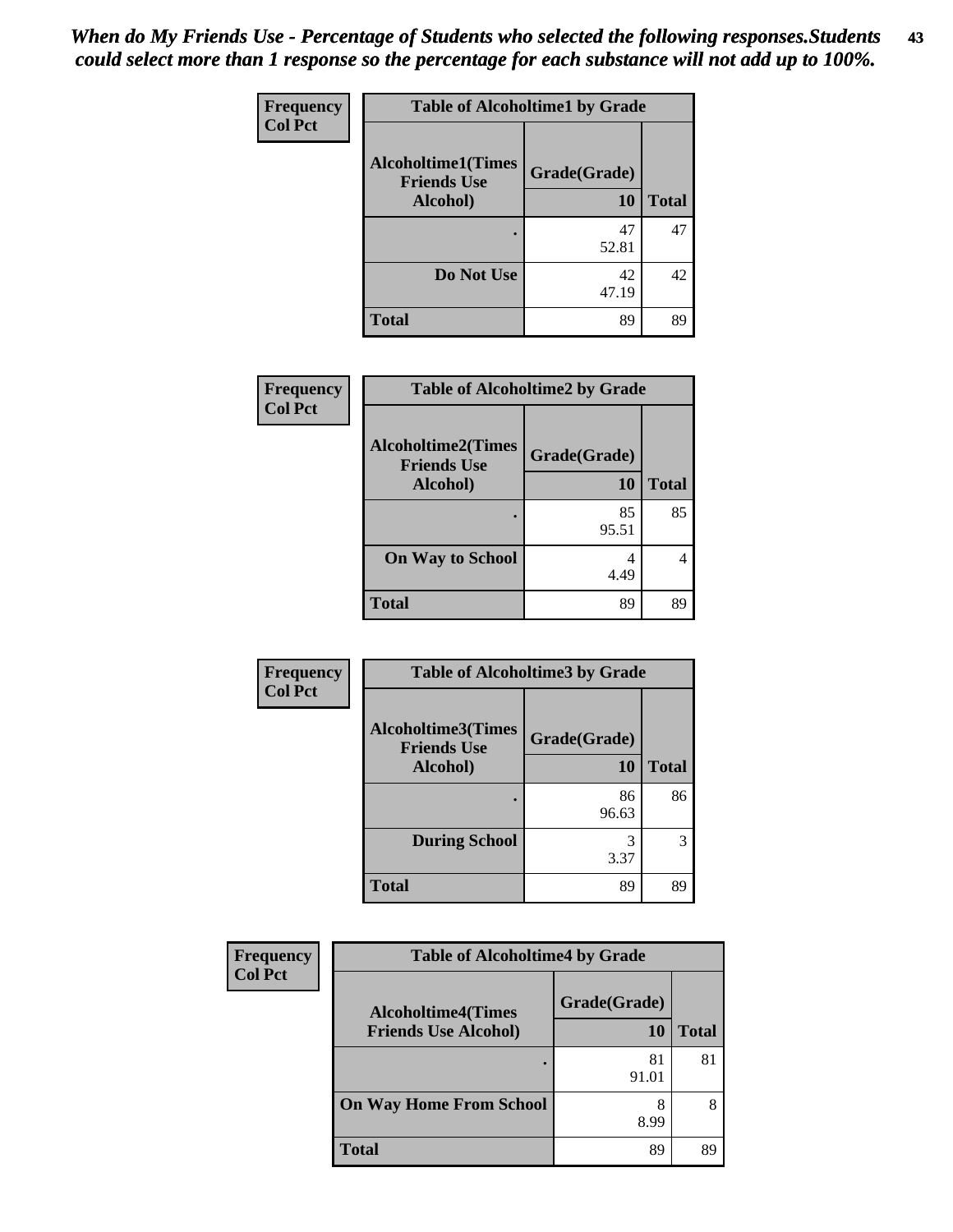| Frequency      | <b>Table of Alcoholtime5 by Grade</b>           |              |              |
|----------------|-------------------------------------------------|--------------|--------------|
| <b>Col Pct</b> | <b>Alcoholtime5(Times</b><br><b>Friends Use</b> | Grade(Grade) |              |
|                | Alcohol)                                        | 10           | <b>Total</b> |
|                |                                                 | 69<br>77.53  | 69           |
|                | Weeknights                                      | 20<br>22.47  | 20           |
|                | <b>Total</b>                                    | 89           | 89           |

| Frequency      | <b>Table of Alcoholtime6 by Grade</b>           |              |              |
|----------------|-------------------------------------------------|--------------|--------------|
| <b>Col Pct</b> | <b>Alcoholtime6(Times</b><br><b>Friends Use</b> | Grade(Grade) |              |
|                | Alcohol)                                        | 10           | <b>Total</b> |
|                |                                                 | 44<br>49.44  | 44           |
|                | Weekends                                        | 45<br>50.56  | 45           |
|                | <b>Total</b>                                    | 89           | 89           |

| Frequency      | <b>Table of Tobaccotime1 by Grade</b>           |              |              |
|----------------|-------------------------------------------------|--------------|--------------|
| <b>Col Pct</b> | <b>Tobaccotime1(Times</b><br><b>Friends Use</b> | Grade(Grade) |              |
|                | <b>Tobacco</b> )                                | <b>10</b>    | <b>Total</b> |
|                |                                                 | 39<br>43.82  | 39           |
|                | Do Not Use                                      | 50<br>56.18  | 50           |
|                | <b>Total</b>                                    | 89           | 89           |

| Frequency      | <b>Table of Tobaccotime2 by Grade</b>           |              |              |
|----------------|-------------------------------------------------|--------------|--------------|
| <b>Col Pct</b> | <b>Tobaccotime2(Times</b><br><b>Friends Use</b> | Grade(Grade) |              |
|                | <b>Tobacco</b> )                                | 10           | <b>Total</b> |
|                |                                                 | 71<br>79.78  | 71           |
|                | <b>On Way to School</b>                         | 18<br>20.22  | 18           |
|                | <b>Total</b>                                    | 89           | 89           |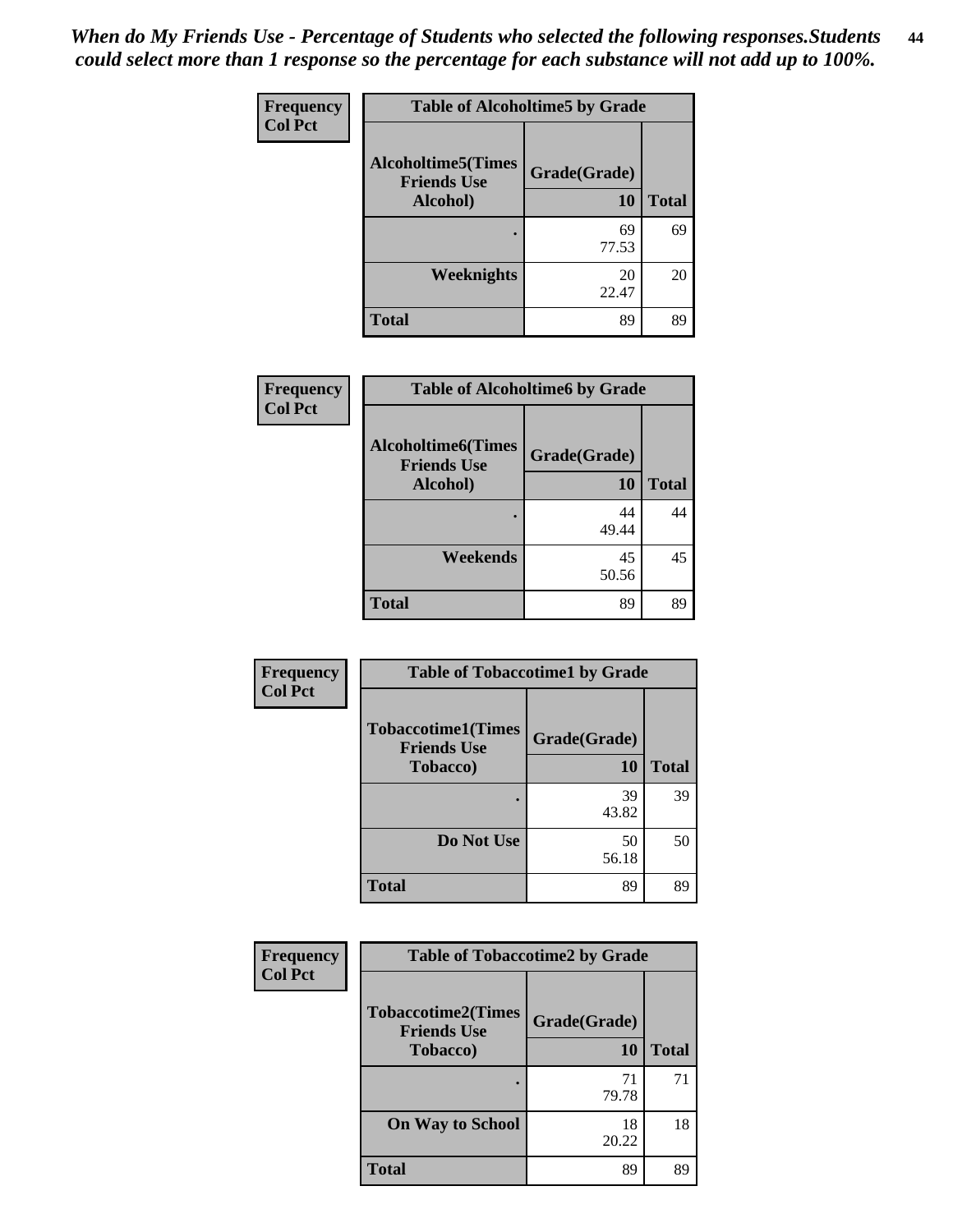| Frequency      | <b>Table of Tobaccotime3 by Grade</b>                               |                    |              |
|----------------|---------------------------------------------------------------------|--------------------|--------------|
| <b>Col Pct</b> | <b>Tobaccotime3(Times</b><br><b>Friends Use</b><br><b>Tobacco</b> ) | Grade(Grade)<br>10 | <b>Total</b> |
|                |                                                                     | 85<br>95.51        | 85           |
|                | <b>During School</b>                                                | 4<br>4.49          |              |
|                | <b>Total</b>                                                        | 89                 | 89           |

| <b>Frequency</b> | <b>Table of Tobaccotime4 by Grade</b>                    |                           |              |
|------------------|----------------------------------------------------------|---------------------------|--------------|
| <b>Col Pct</b>   | <b>Tobaccotime4(Times</b><br><b>Friends Use Tobacco)</b> | Grade(Grade)<br><b>10</b> | <b>Total</b> |
|                  |                                                          | 81<br>91.01               | 81           |
|                  | <b>On Way Home From School</b>                           | 8<br>8.99                 | 8            |
|                  | <b>Total</b>                                             | 89                        | 89           |

| Frequency      | <b>Table of Tobaccotime5 by Grade</b>           |              |              |
|----------------|-------------------------------------------------|--------------|--------------|
| <b>Col Pct</b> | <b>Tobaccotime5(Times</b><br><b>Friends Use</b> | Grade(Grade) |              |
|                | <b>Tobacco</b> )                                | <b>10</b>    | <b>Total</b> |
|                |                                                 | 58<br>65.17  | 58           |
|                | Weeknights                                      | 31<br>34.83  | 31           |
|                | <b>Total</b>                                    | 89           | 89           |

| <b>Frequency</b> | <b>Table of Tobaccotime6 by Grade</b>                               |                           |              |
|------------------|---------------------------------------------------------------------|---------------------------|--------------|
| <b>Col Pct</b>   | <b>Tobaccotime6(Times</b><br><b>Friends Use</b><br><b>Tobacco</b> ) | Grade(Grade)<br><b>10</b> | <b>Total</b> |
|                  |                                                                     | 52<br>58.43               | 52           |
|                  | Weekends                                                            | 37<br>41.57               | 37           |
|                  | <b>Total</b>                                                        | 89                        | 89           |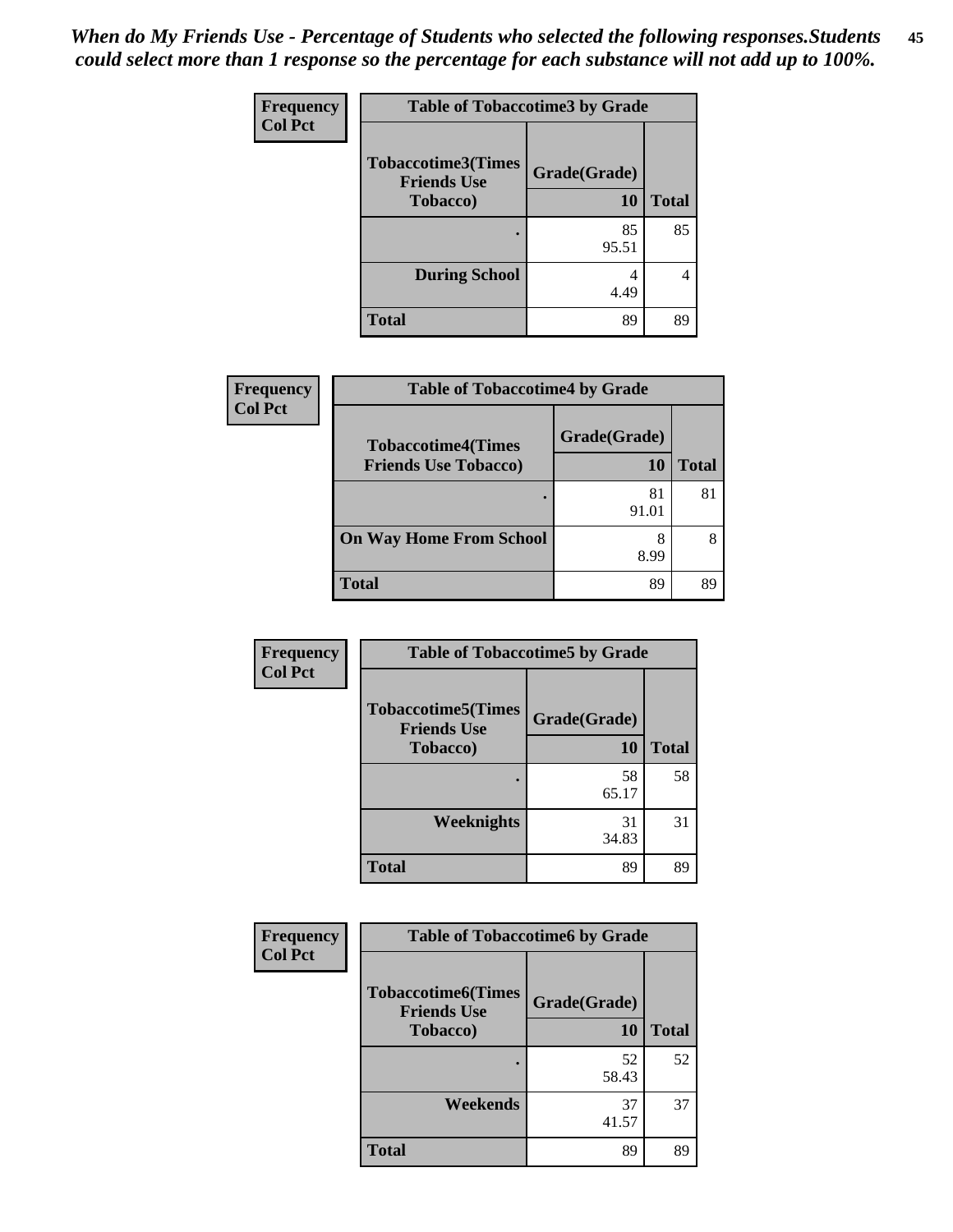| Frequency      | <b>Table of Marijuanatime1 by Grade</b>           |              |              |
|----------------|---------------------------------------------------|--------------|--------------|
| <b>Col Pct</b> | <b>Marijuanatime1(Times</b><br><b>Friends Use</b> | Grade(Grade) |              |
|                | Marijuana)                                        | <b>10</b>    | <b>Total</b> |
|                |                                                   | 37<br>41.57  | 37           |
|                | Do Not Use                                        | 52<br>58.43  | 52           |
|                | <b>Total</b>                                      | 89           | 89           |

| Frequency | <b>Table of Marijuanatime2 by Grade</b>           |              |              |
|-----------|---------------------------------------------------|--------------|--------------|
| Col Pct   | <b>Marijuanatime2(Times</b><br><b>Friends Use</b> | Grade(Grade) |              |
|           | Marijuana)                                        | 10           | <b>Total</b> |
|           |                                                   | 73<br>82.02  | 73           |
|           | <b>On Way to School</b>                           | 16<br>17.98  | 16           |
|           | <b>Total</b>                                      | 89           | 89           |

| Frequency      | <b>Table of Marijuanatime3 by Grade</b>    |              |              |
|----------------|--------------------------------------------|--------------|--------------|
| <b>Col Pct</b> | Marijuanatime3(Times<br><b>Friends Use</b> | Grade(Grade) |              |
|                | Marijuana)                                 | 10           | <b>Total</b> |
|                |                                            | 80<br>89.89  | 80           |
|                | <b>During School</b>                       | 9<br>10.11   | 9            |
|                | <b>Total</b>                               | 89           | 89           |

| <b>Frequency</b> | <b>Table of Marijuanatime4 by Grade</b>                       |                    |              |
|------------------|---------------------------------------------------------------|--------------------|--------------|
| <b>Col Pct</b>   | <b>Marijuanatime4(Times</b><br><b>Friends Use Marijuana</b> ) | Grade(Grade)<br>10 | <b>Total</b> |
|                  |                                                               | 71<br>79.78        | 71           |
|                  | <b>On Way Home From School</b>                                | 18<br>20.22        | 18           |
|                  | <b>Total</b>                                                  | 89                 | 89           |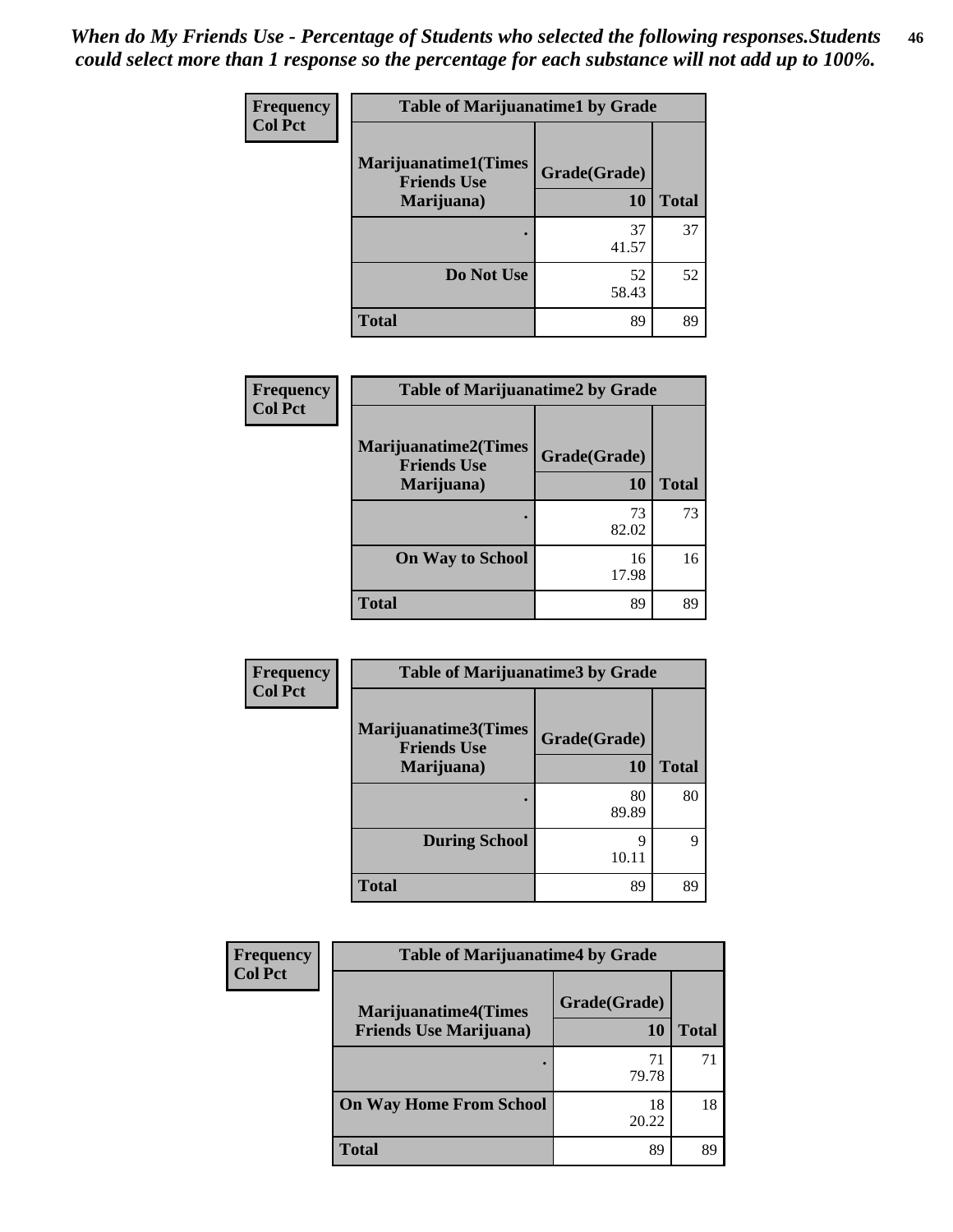*When do My Friends Use - Percentage of Students who selected the following responses.Students could select more than 1 response so the percentage for each substance will not add up to 100%.* **47**

| <b>Frequency</b> | <b>Table of Marijuanatime5 by Grade</b>                          |                    |              |
|------------------|------------------------------------------------------------------|--------------------|--------------|
| <b>Col Pct</b>   | <b>Marijuanatime5</b> (Times<br><b>Friends Use</b><br>Marijuana) | Grade(Grade)<br>10 | <b>Total</b> |
|                  |                                                                  | 65<br>73.03        | 65           |
|                  | <b>Weeknights</b>                                                | 24<br>26.97        | 24           |
|                  | <b>Total</b>                                                     | 89                 | 89           |

| Frequency | <b>Table of Marijuanatime6 by Grade</b>           |              |              |
|-----------|---------------------------------------------------|--------------|--------------|
| Col Pct   | <b>Marijuanatime6(Times</b><br><b>Friends Use</b> | Grade(Grade) |              |
|           | Marijuana)                                        | <b>10</b>    | <b>Total</b> |
|           |                                                   | 52<br>58.43  | 52           |
|           |                                                   |              |              |
|           | Weekends                                          | 37<br>41.57  | 37           |
|           | <b>Total</b>                                      | 89           | 89           |

| Frequency      | <b>Table of Otherdrugtime1 by Grade</b>                  |              |              |
|----------------|----------------------------------------------------------|--------------|--------------|
| <b>Col Pct</b> | <b>Otherdrugtime1</b> (Times<br><b>Friends Use Other</b> | Grade(Grade) |              |
|                | <b>Illegal Drugs</b> )                                   | 10           | <b>Total</b> |
|                |                                                          | 18<br>20.22  | 18           |
|                | Do Not Use                                               | 71<br>79.78  | 71           |
|                | <b>Total</b>                                             | 89           | 89           |

| <b>Frequency</b> | <b>Table of Otherdrugtime2 by Grade</b>                                           |                    |              |
|------------------|-----------------------------------------------------------------------------------|--------------------|--------------|
| <b>Col Pct</b>   | <b>Otherdrugtime2(Times</b><br><b>Friends Use Other</b><br><b>Illegal Drugs</b> ) | Grade(Grade)<br>10 | <b>Total</b> |
|                  |                                                                                   | 83<br>93.26        | 83           |
|                  | <b>On Way to School</b>                                                           | 6<br>6.74          | 6            |
|                  | Total                                                                             | 89                 | 89           |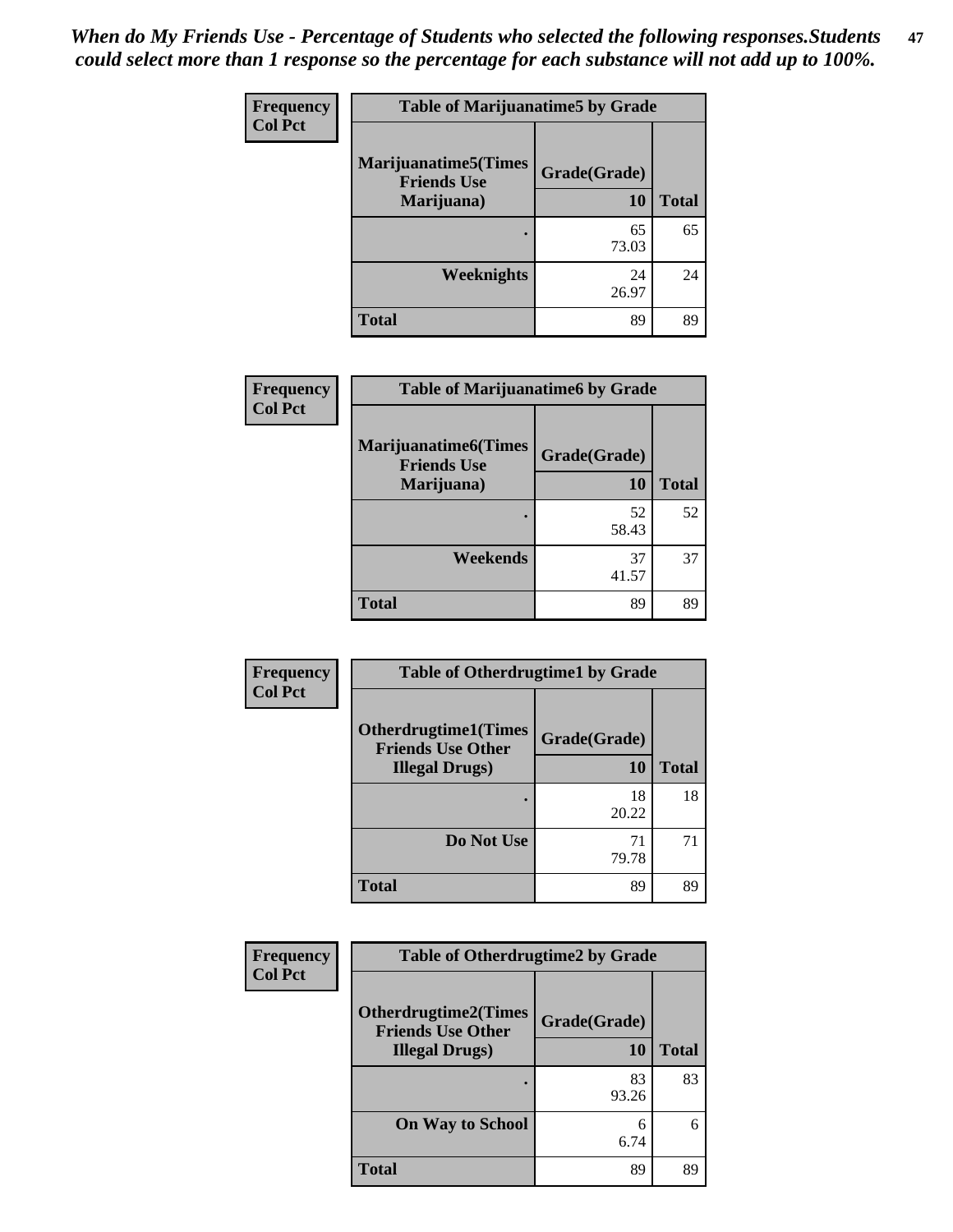| <b>Frequency</b> | <b>Table of Otherdrugtime3 by Grade</b> |              |              |
|------------------|-----------------------------------------|--------------|--------------|
| <b>Col Pct</b>   | Otherdrugtime3(Times                    |              |              |
|                  | <b>Friends Use Other</b>                | Grade(Grade) |              |
|                  | <b>Illegal Drugs</b> )                  | <b>10</b>    | <b>Total</b> |
|                  |                                         | 85           | 85           |
|                  |                                         | 95.51        |              |
|                  | <b>During School</b>                    | 4            | 4            |
|                  |                                         | 4.49         |              |
|                  | <b>Total</b>                            | 89           | 89           |

| Frequency | <b>Table of Otherdrugtime4 by Grade</b>                                   |                    |              |
|-----------|---------------------------------------------------------------------------|--------------------|--------------|
| Col Pct   | <b>Otherdrugtime4(Times</b><br><b>Friends Use Other Illegal</b><br>Drugs) | Grade(Grade)<br>10 | <b>Total</b> |
|           |                                                                           | 82<br>92.13        | 82           |
|           | <b>On Way Home From School</b>                                            | 7.87               |              |
|           | <b>Total</b>                                                              | 89                 | 89           |

| Frequency      | <b>Table of Otherdrugtime5 by Grade</b>                 |              |              |
|----------------|---------------------------------------------------------|--------------|--------------|
| <b>Col Pct</b> | <b>Otherdrugtime5(Times</b><br><b>Friends Use Other</b> | Grade(Grade) |              |
|                | <b>Illegal Drugs</b> )                                  | 10           | <b>Total</b> |
|                |                                                         | 77<br>86.52  | 77           |
|                | Weeknights                                              | 12<br>13.48  | 12           |
|                | <b>Total</b>                                            | 89           | 89           |

| Frequency      | <b>Table of Otherdrugtime6 by Grade</b>                                           |                    |              |
|----------------|-----------------------------------------------------------------------------------|--------------------|--------------|
| <b>Col Pct</b> | <b>Otherdrugtime6(Times</b><br><b>Friends Use Other</b><br><b>Illegal Drugs</b> ) | Grade(Grade)<br>10 | <b>Total</b> |
|                |                                                                                   | 72<br>80.90        | 72           |
|                | Weekends                                                                          | 17<br>19.10        | 17           |
|                | <b>Total</b>                                                                      | 89                 | 89           |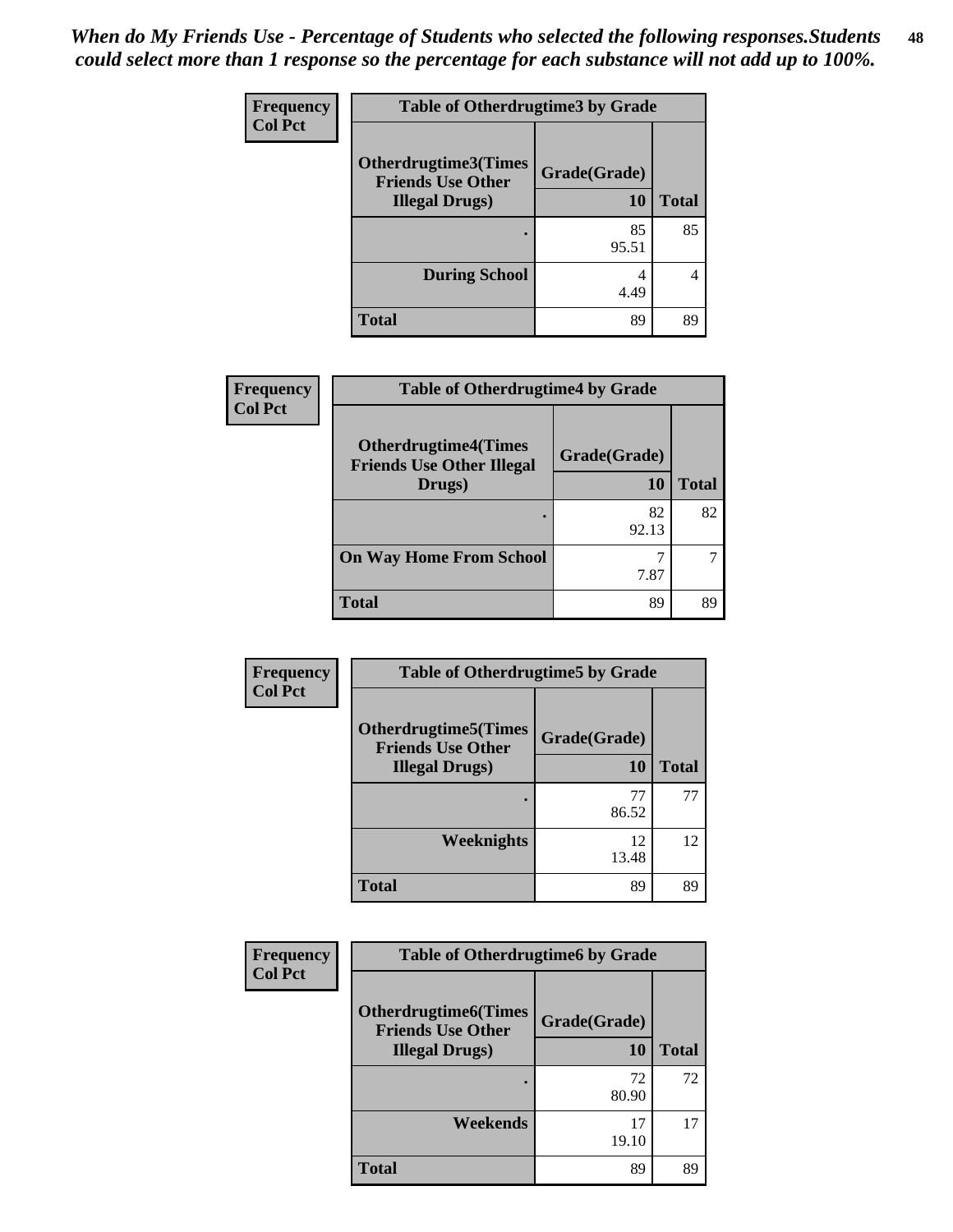| Frequency      | <b>Table of Educationalcohol by Grade</b>                                                                                     |                           |              |  |  |
|----------------|-------------------------------------------------------------------------------------------------------------------------------|---------------------------|--------------|--|--|
| <b>Col Pct</b> | Educationalcohol(I<br>have been taught<br>about alcohol,<br>tobacco,<br>and other drugs<br>within the last<br>year at school) | Grade(Grade)<br><b>10</b> | <b>Total</b> |  |  |
|                |                                                                                                                               |                           |              |  |  |
|                | Yes                                                                                                                           | 72<br>80.90               | 72           |  |  |
|                | $\bf No$                                                                                                                      | 17<br>19.10               | 17           |  |  |
|                | <b>Total</b>                                                                                                                  | 89                        | 89           |  |  |

| Frequency      | <b>Table of Eversmoked by Grade</b> |              |              |  |  |
|----------------|-------------------------------------|--------------|--------------|--|--|
| <b>Col Pct</b> | Eversmoked(I<br>have smoked         | Grade(Grade) |              |  |  |
|                | a cigarette)                        | 10           | <b>Total</b> |  |  |
|                | Yes                                 | 24<br>26.97  | 24           |  |  |
|                | N <sub>0</sub>                      | 65<br>73.03  | 65           |  |  |
|                | <b>Total</b>                        | 89           | 89           |  |  |

| Frequency      | <b>Table of Drovedrinking by Grade</b>                                                                              |                           |              |  |  |  |
|----------------|---------------------------------------------------------------------------------------------------------------------|---------------------------|--------------|--|--|--|
| <b>Col Pct</b> | Drovedrinking(In<br>the past 30 days I<br>have driven a car<br>or other vehicle<br>while I was<br>drinking alcohol) | Grade(Grade)<br><b>10</b> | <b>Total</b> |  |  |  |
|                | <b>Yes</b>                                                                                                          | 4<br>4.49                 | 4            |  |  |  |
|                | N <sub>0</sub>                                                                                                      | 85<br>95.51               | 85           |  |  |  |
|                | <b>Total</b>                                                                                                        | 89                        | 89           |  |  |  |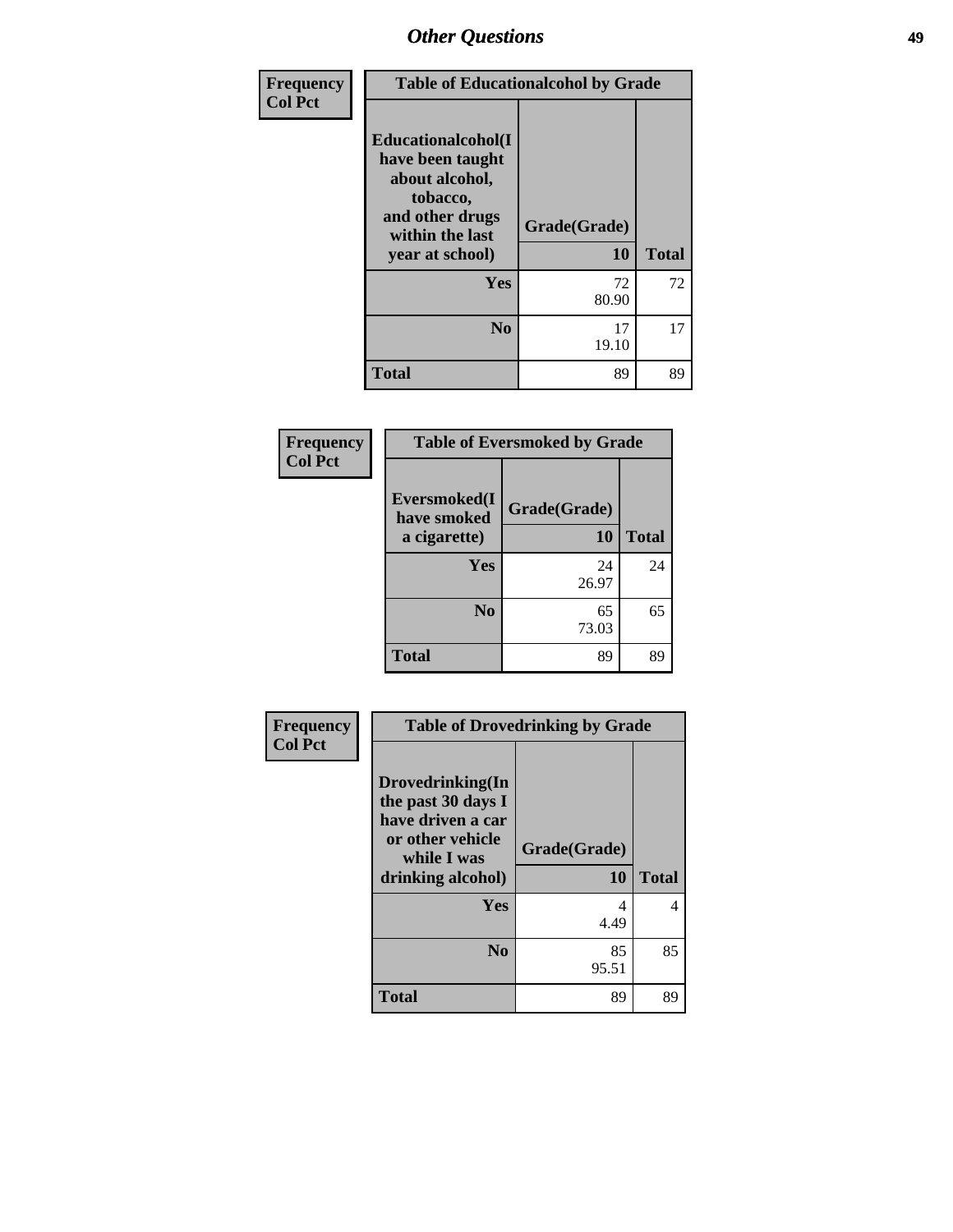| Frequency      | <b>Table of Rodedrinking by Grade</b>                                                                                  |                           |              |  |  |
|----------------|------------------------------------------------------------------------------------------------------------------------|---------------------------|--------------|--|--|
| <b>Col Pct</b> | Rodedrinking(In<br>the past 30 days<br>I have ridden in<br>a car with a<br>driver who had<br>been drinking<br>alcohol) | Grade(Grade)<br><b>10</b> | <b>Total</b> |  |  |
|                | Yes                                                                                                                    | 12<br>13.48               | 12           |  |  |
|                | N <sub>0</sub>                                                                                                         | 77<br>86.52               | 77           |  |  |
|                | <b>Total</b>                                                                                                           | 89                        | 89           |  |  |

### **Frequency Col Pct**

| <b>Table of Drugsschool by Grade</b>                                                                              |              |              |  |  |  |
|-------------------------------------------------------------------------------------------------------------------|--------------|--------------|--|--|--|
| Drugsschool(During<br>the past 12 months,<br>I have been offered,<br>sold,<br>or given illegal<br>drugs on school | Grade(Grade) |              |  |  |  |
| property)                                                                                                         | 10           | <b>Total</b> |  |  |  |
| Yes                                                                                                               | 16<br>17.98  | 16           |  |  |  |
| N <sub>0</sub>                                                                                                    | 73<br>82.02  | 73           |  |  |  |
| <b>Total</b>                                                                                                      | 89           | 89           |  |  |  |

| Frequency      |                                                                     | <b>Table of Helpbullied by Grade</b> |              |
|----------------|---------------------------------------------------------------------|--------------------------------------|--------------|
| <b>Col Pct</b> | $Helpb$ ullied(I<br>would help<br>someone who was<br>being bullied) | Grade(Grade)<br>10                   | <b>Total</b> |
|                | <b>Strongly Agree</b>                                               | 28<br>31.46                          | 28           |
|                | <b>Somewhat Agree</b>                                               | 45<br>50.56                          | 45           |
|                | <b>Somewhat Disagree</b>                                            | 13<br>14.61                          | 13           |
|                | <b>Strongly Disagree</b>                                            | 3<br>3.37                            | 3            |
|                | <b>Total</b>                                                        | 89                                   | 89           |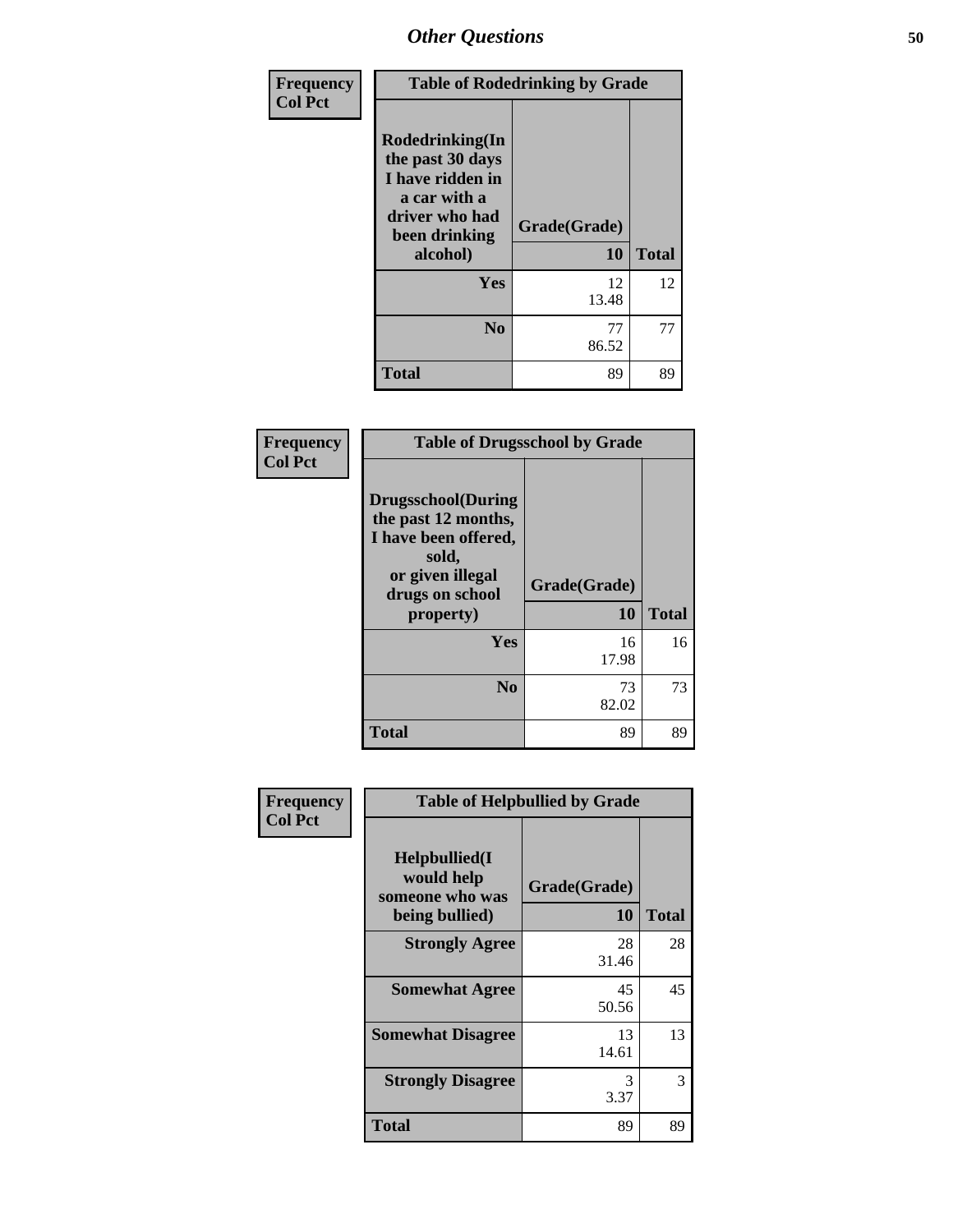| Frequency      | <b>Table of Grade by Bingedrinking</b> |                                                                                                                   |                              |              |                               |                   |              |
|----------------|----------------------------------------|-------------------------------------------------------------------------------------------------------------------|------------------------------|--------------|-------------------------------|-------------------|--------------|
| <b>Row Pct</b> |                                        | <b>Bingedrinking(I have drunk</b><br>five or more drinks of alcohol<br>at one sitting during the last<br>30 days) |                              |              |                               |                   |              |
|                | Grade(Grade)   Days                    | 0                                                                                                                 | 1 or<br>$\mathbf{2}$<br>days | 3 to<br>days | <b>10</b><br>to<br>19<br>days | All<br>30<br>days | <b>Total</b> |
|                | 10                                     | 82<br>92.13                                                                                                       | $\overline{2}$<br>2.25       | 1.12         | 3<br>3.37                     | 1.12              | 89           |
|                | <b>Total</b>                           | 82                                                                                                                | $\overline{2}$               |              | 3                             |                   | 89           |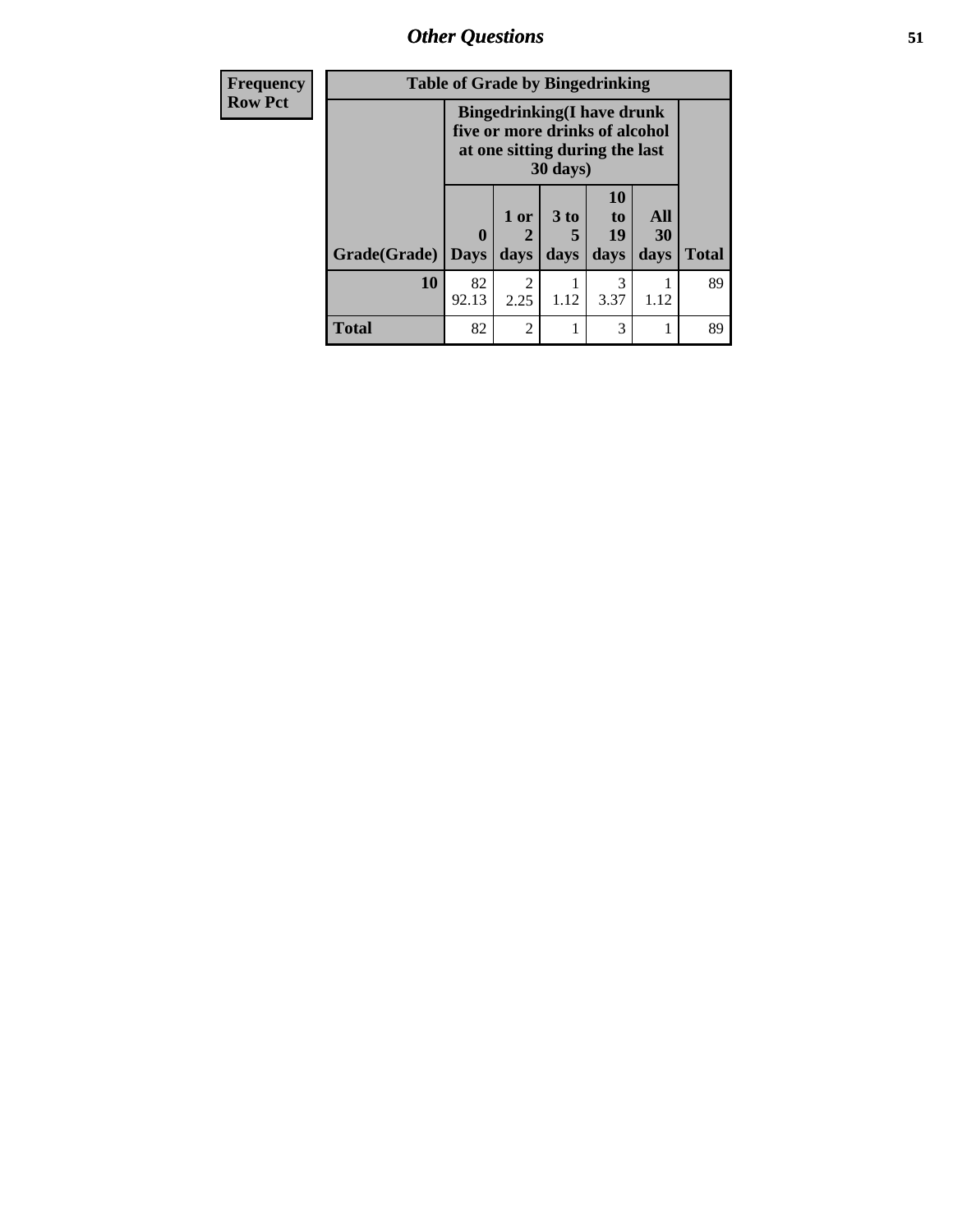## *Nutrition* **52**

## **Frequency Row Pct**

| <b>Table of Grade by Dairy</b> |                                                                 |             |                                 |                                    |              |  |
|--------------------------------|-----------------------------------------------------------------|-------------|---------------------------------|------------------------------------|--------------|--|
|                                | Dairy (I eat at least 3 servings of dairy<br>products each day) |             |                                 |                                    |              |  |
| Grade(Grade)                   | <b>Strongly</b><br>Agree                                        | Agree       | Somewhat   Somewhat<br>Disagree | <b>Strongly</b><br><b>Disagree</b> | <b>Total</b> |  |
| 10                             | 37<br>41.57                                                     | 34<br>38.20 | 13<br>14.61                     | 5.62                               | 89           |  |
| <b>Total</b>                   |                                                                 | 34          | 13                              |                                    | 89           |  |

## **Frequency Row Pct**

| V | <b>Table of Grade by Fruitveg</b> |                                                                          |             |                     |                                        |              |
|---|-----------------------------------|--------------------------------------------------------------------------|-------------|---------------------|----------------------------------------|--------------|
|   |                                   | Fruitveg(I eat at least 5 servings of fruits<br>and vegetables each day) |             |                     |                                        |              |
|   | Grade(Grade)                      | <b>Strongly</b><br>Agree                                                 | Agree       | Somewhat   Somewhat | <b>Strongly</b><br>Disagree   Disagree | <b>Total</b> |
|   | 10                                | 17<br>19.10                                                              | 32<br>35.96 | 27<br>30.34         | 13<br>14.61                            | 89           |
|   | <b>Total</b>                      | 17                                                                       | 32          | 27                  | 13                                     |              |

### **Frequency Row Pct**

| ÿ | <b>Table of Grade by Cafeteriahealthy</b>                             |                          |             |                     |                                        |              |
|---|-----------------------------------------------------------------------|--------------------------|-------------|---------------------|----------------------------------------|--------------|
|   | Cafeteriahealthy (School meals in my<br>school cafeteria are healthy) |                          |             |                     |                                        |              |
|   | Grade(Grade)                                                          | <b>Strongly</b><br>Agree | Agree       | Somewhat   Somewhat | <b>Strongly</b><br>Disagree   Disagree | <b>Total</b> |
|   | 10                                                                    | 3.37                     | 19<br>21.35 | 26<br>29.21         | 41<br>46.07                            | 89           |
|   | <b>Total</b>                                                          | 3                        | 19          | 26                  | 41                                     | 89           |

| <b>Frequency</b> |
|------------------|
| <b>Row Pct</b>   |

г ٦.

| <b>Table of Grade by Cafeterianutrition</b>                                               |                          |                   |             |                                        |              |
|-------------------------------------------------------------------------------------------|--------------------------|-------------------|-------------|----------------------------------------|--------------|
| <b>Cafeterianutrition</b> (Facts about nutrition<br>are available in my school cafeteria) |                          |                   |             |                                        |              |
| Grade(Grade)                                                                              | <b>Strongly</b><br>Agree | Somewhat<br>Agree | Somewhat    | <b>Strongly</b><br>Disagree   Disagree | <b>Total</b> |
| 10                                                                                        | 6<br>6.74                | 25<br>28.09       | 29<br>32.58 | 29<br>32.58                            | 89           |
| <b>Total</b>                                                                              | 6                        | 25                | 29          | 29                                     | 89           |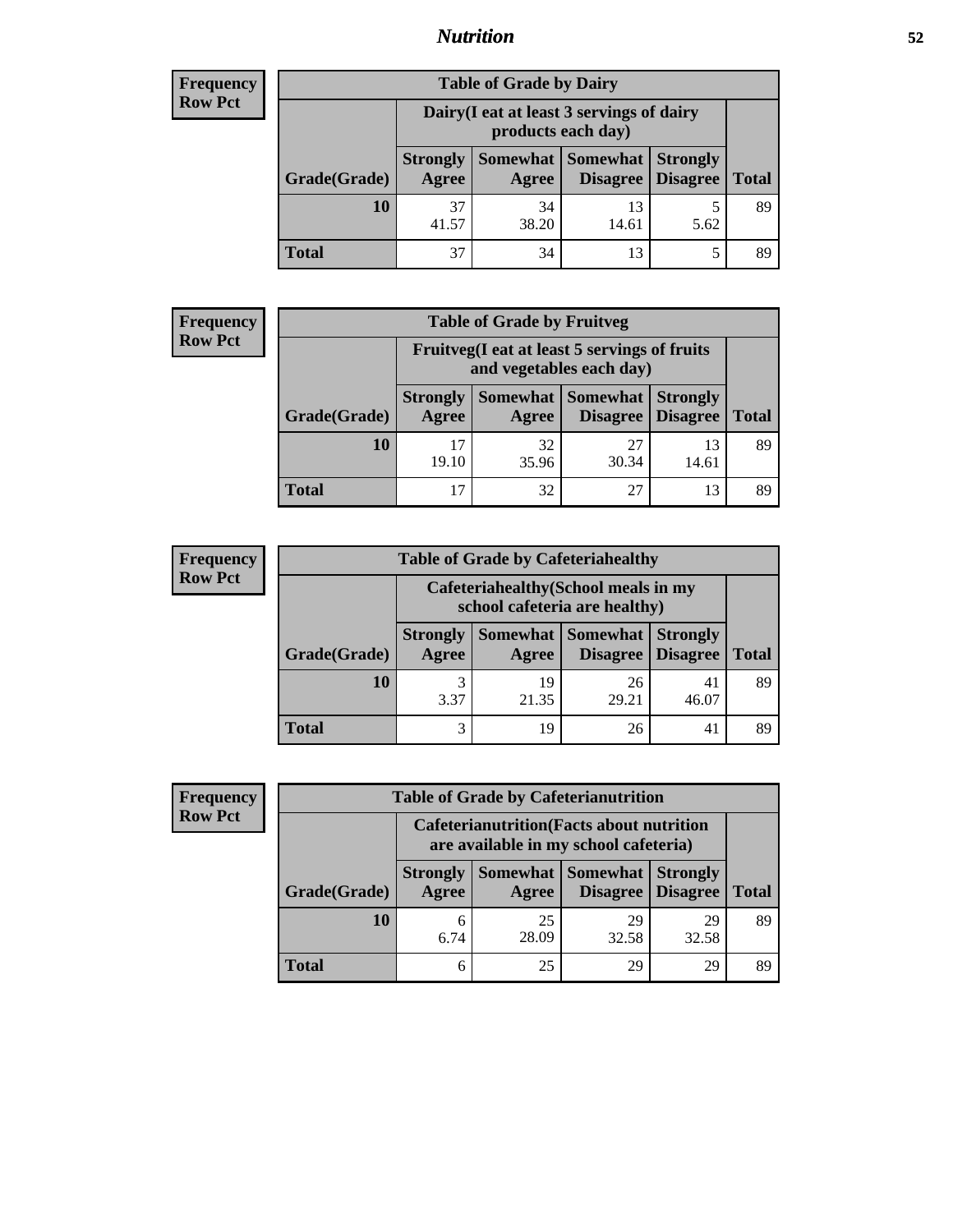## *Nutrition* **53**

## **Frequency Row Pct**

| <b>Table of Grade by Schoollunch</b> |                          |                                                                 |                            |                                        |              |
|--------------------------------------|--------------------------|-----------------------------------------------------------------|----------------------------|----------------------------------------|--------------|
|                                      |                          | Schoollunch(I eat school lunch three or<br>more times per week) |                            |                                        |              |
| Grade(Grade)                         | <b>Strongly</b><br>Agree | Agree                                                           | <b>Somewhat   Somewhat</b> | <b>Strongly</b><br>Disagree   Disagree | <b>Total</b> |
| 10                                   | 39<br>43.82              | 21<br>23.60                                                     | 6<br>6.74                  | 23<br>25.84                            | 89           |
| Total                                | 39                       | 21                                                              | 6                          | 23                                     | 89           |

## **Frequency Row Pct**

| $\mathbf{y}$ | <b>Table of Grade by Foodchoices</b> |                          |                                                                     |                          |                                             |              |  |
|--------------|--------------------------------------|--------------------------|---------------------------------------------------------------------|--------------------------|---------------------------------------------|--------------|--|
|              |                                      |                          | Foodchoices (I make healthy food choices in<br>my school cafeteria) |                          |                                             |              |  |
|              | Grade(Grade)                         | <b>Strongly</b><br>Agree | Agree                                                               | <b>Somewhat</b> Somewhat | <b>Strongly</b><br><b>Disagree</b> Disagree | <b>Total</b> |  |
|              | 10                                   | 12<br>13.48              | 32<br>35.96                                                         | 20<br>22.47              | 25<br>28.09                                 | 89           |  |
|              | <b>Total</b>                         | 12                       | 32                                                                  | 20                       | 25                                          | 89           |  |

### **Frequency Row Pct**

| <b>CV</b> | <b>Table of Grade by Wholewheat</b> |                                                                                                             |             |                                          |                 |              |
|-----------|-------------------------------------|-------------------------------------------------------------------------------------------------------------|-------------|------------------------------------------|-----------------|--------------|
|           |                                     | Wholewheat (There are whole wheat and<br>multigrain breads and cereals available in<br>my school cafeteria) |             |                                          |                 |              |
|           | Grade(Grade)                        | <b>Strongly</b><br>Agree                                                                                    | Agree       | Somewhat Somewhat<br>Disagree   Disagree | <b>Strongly</b> | <b>Total</b> |
|           | 10                                  | 12<br>13.48                                                                                                 | 20<br>22.47 | 27<br>30.34                              | 30<br>33.71     | 89           |
|           | <b>Total</b>                        | 12                                                                                                          | 20          | 27                                       | 30              | 89           |

### **Frequency Row Pct**

| V |              |                                                                                                                                               | <b>Table of Grade by Healthyvending</b> |                                      |                                    |              |  |
|---|--------------|-----------------------------------------------------------------------------------------------------------------------------------------------|-----------------------------------------|--------------------------------------|------------------------------------|--------------|--|
|   |              | Healthyvending (If only healthy snacks and<br>beverages were available in the vending<br>machines during the school day,<br>I would buy them) |                                         |                                      |                                    |              |  |
|   | Grade(Grade) | <b>Strongly</b><br>Agree                                                                                                                      | Agree                                   | Somewhat Somewhat<br><b>Disagree</b> | <b>Strongly</b><br><b>Disagree</b> | <b>Total</b> |  |
|   | 10           | 22<br>24.72                                                                                                                                   | 17<br>19.10                             | 25<br>28.09                          | 25<br>28.09                        | 89           |  |
|   | <b>Total</b> | 22                                                                                                                                            | 17                                      | 25                                   | 25                                 | 89           |  |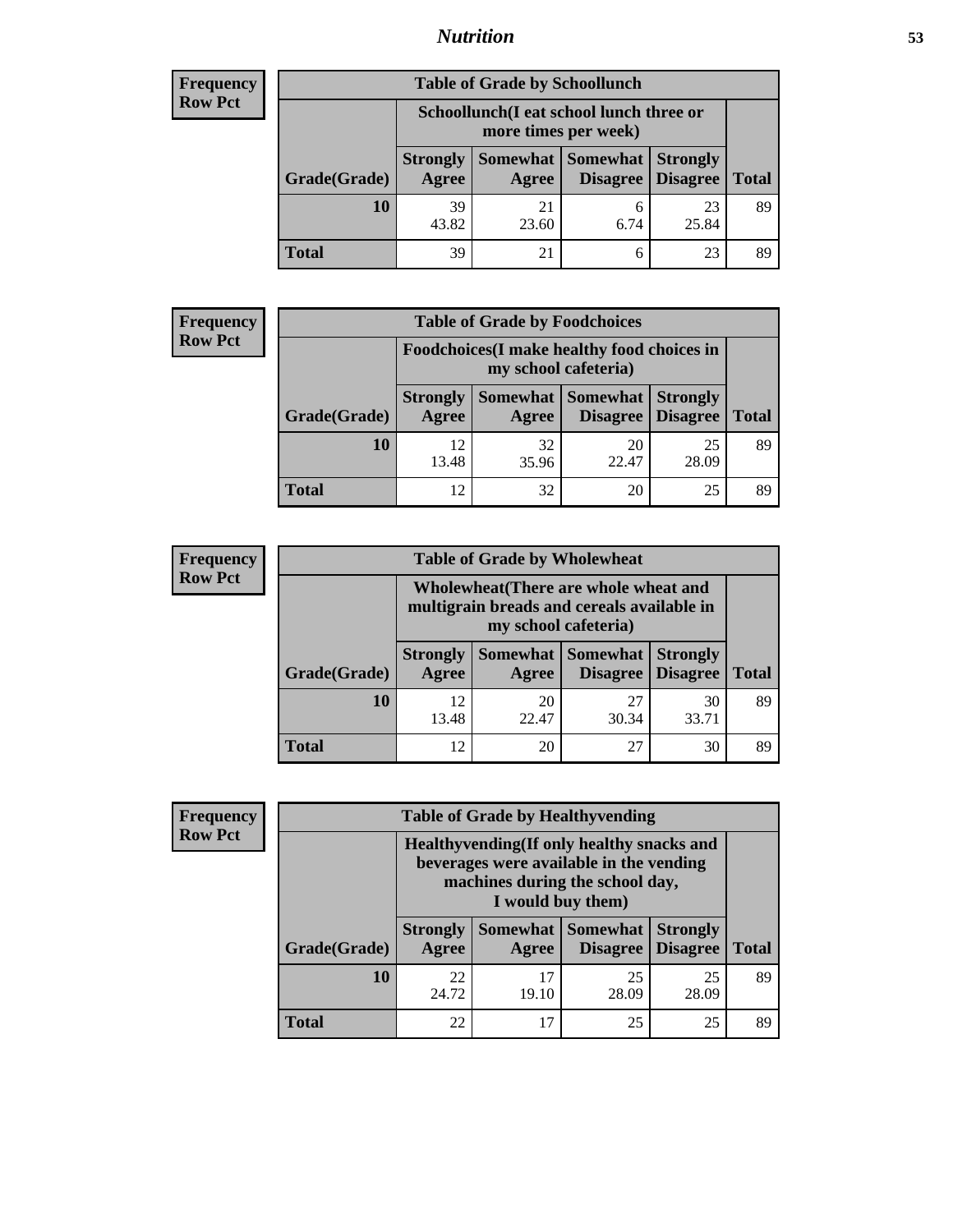# *Nutrition* **54**

| <b>Frequency</b> |
|------------------|
| - Row Pct        |

| <b>Table of Grade by Schoolbreakfast</b> |                                                                                                                                         |                     |                      |                                    |              |
|------------------------------------------|-----------------------------------------------------------------------------------------------------------------------------------------|---------------------|----------------------|------------------------------------|--------------|
|                                          | Schoolbreakfast (If breakfast were<br>available at school,<br>but outside the cafeteria,<br>I would eat breakfast at school more often) |                     |                      |                                    |              |
| Grade(Grade)                             | <b>Strongly</b><br><b>Agree</b>                                                                                                         | Somewhat  <br>Agree | Somewhat<br>Disagree | <b>Strongly</b><br><b>Disagree</b> | <b>Total</b> |
| 10                                       | 42<br>47.19                                                                                                                             | 26<br>29.21         | 9<br>10.11           | 12<br>13.48                        | 89           |
| Total                                    | 42                                                                                                                                      | 26                  | 9                    | 12                                 | 89           |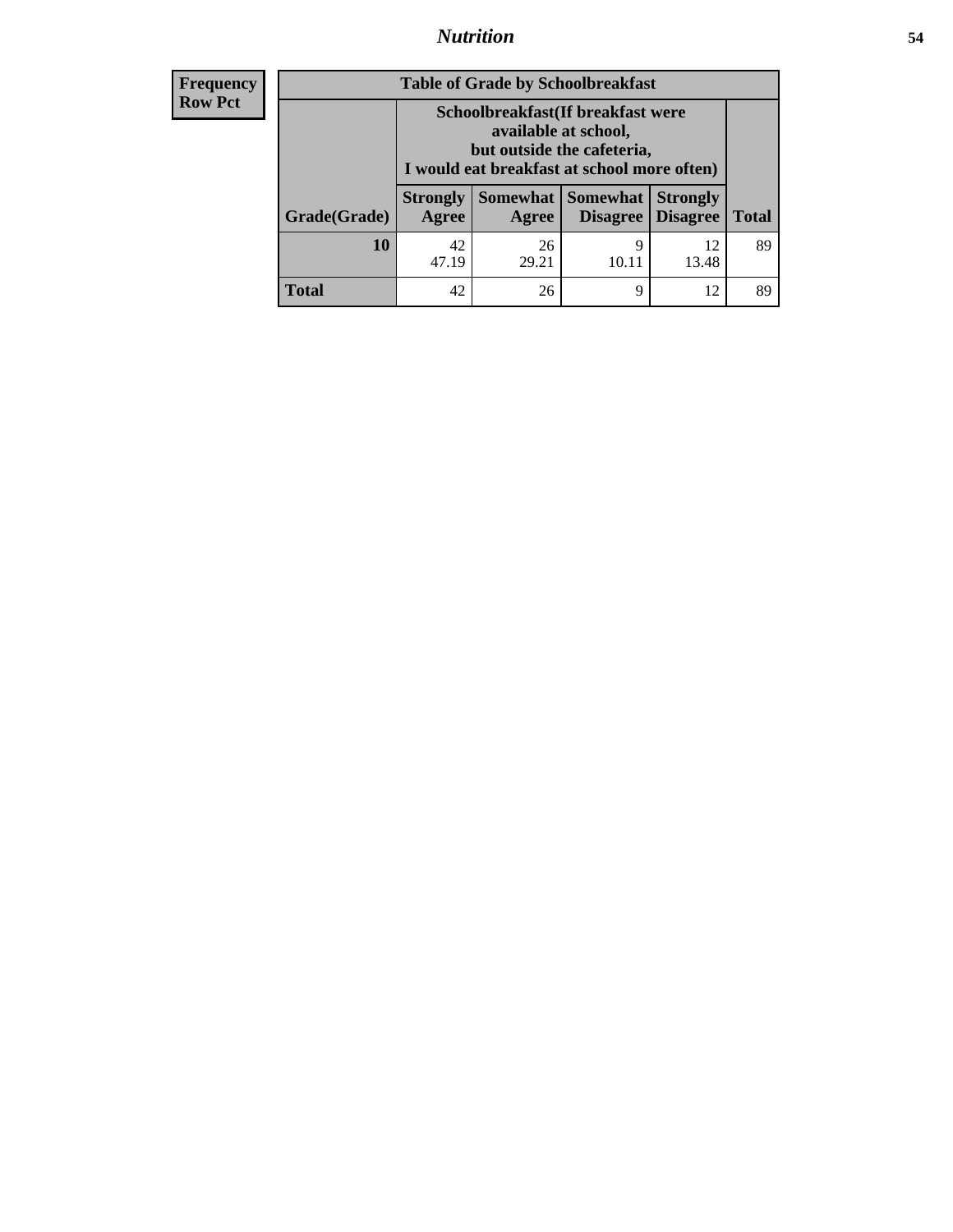| Frequency      | <b>Table of Educationaids by Grade</b>                                                                    |                    |              |  |
|----------------|-----------------------------------------------------------------------------------------------------------|--------------------|--------------|--|
| <b>Col Pct</b> | <b>Educationaids</b> (I<br>have been<br>taught about<br><b>HIV/AIDS</b> at<br>school in the<br>past year) | Grade(Grade)<br>10 | <b>Total</b> |  |
|                | Yes                                                                                                       | 71<br>79.78        | 71           |  |
|                | N <sub>0</sub>                                                                                            | 18<br>20.22        | 18           |  |
|                | <b>Total</b>                                                                                              | 89                 | 89           |  |

| Frequency      | <b>Table of Educationcharacter by Grade</b>                                                             |                    |              |  |
|----------------|---------------------------------------------------------------------------------------------------------|--------------------|--------------|--|
| <b>Col Pct</b> | Educationcharacter(I<br>have been taught<br>about character<br>education in the past<br>year at school) | Grade(Grade)<br>10 | <b>Total</b> |  |
|                | <b>Yes</b>                                                                                              | 66<br>74.16        | 66           |  |
|                | N <sub>0</sub>                                                                                          | 23<br>25.84        | 23           |  |
|                | <b>Total</b>                                                                                            | 89                 | 89           |  |

| Frequency      | <b>Table of Gradcoach1 by Grade</b>                           |                    |              |  |
|----------------|---------------------------------------------------------------|--------------------|--------------|--|
| <b>Col Pct</b> | Gradcoach1(I<br>know who my<br><b>Graduation</b><br>Coach is) | Grade(Grade)<br>10 | <b>Total</b> |  |
|                | Yes                                                           | 21<br>23.60        | 21           |  |
|                | N <sub>0</sub>                                                | 68<br>76.40        | 68           |  |
|                | <b>Total</b>                                                  | 89                 | 89           |  |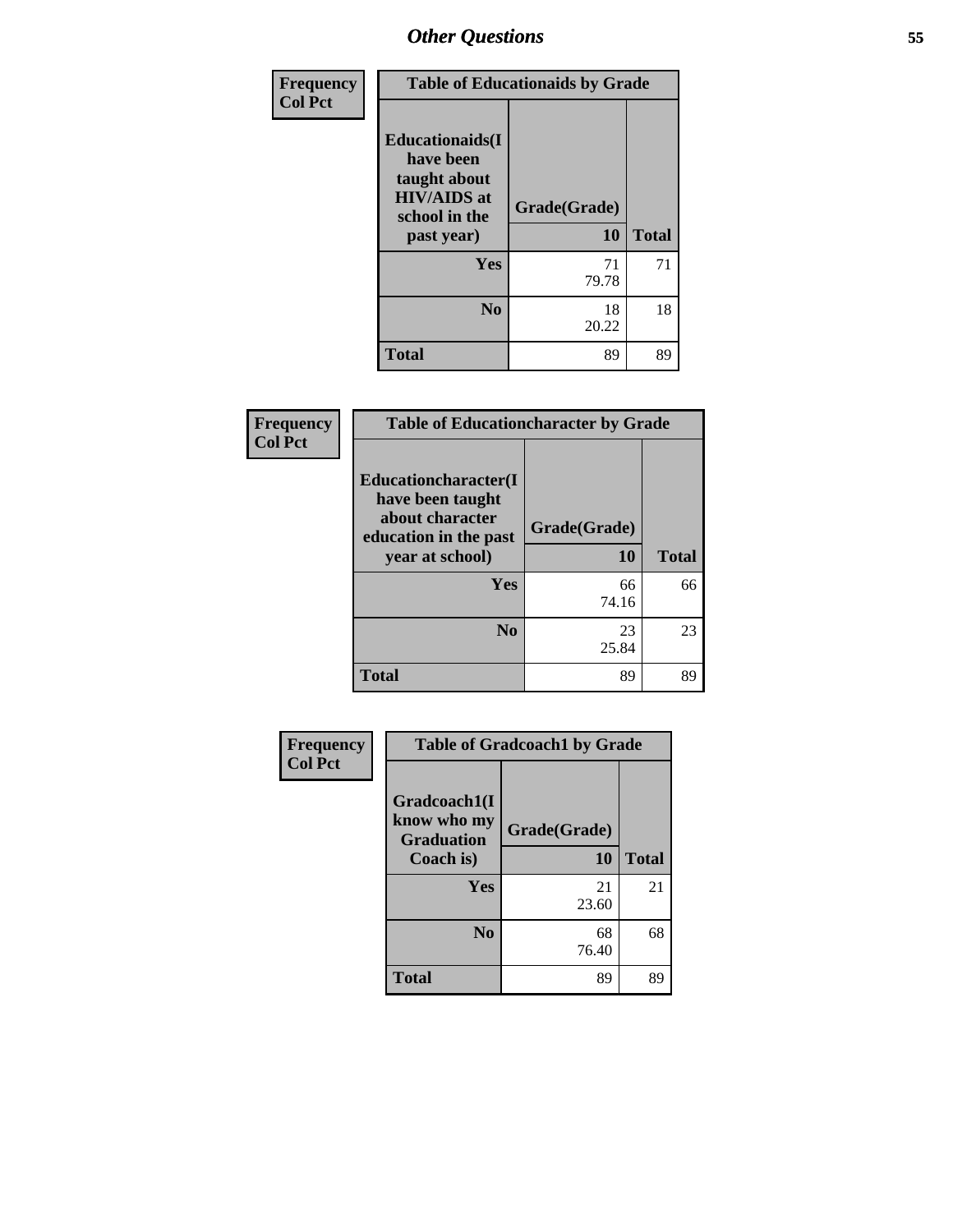| Frequency      | <b>Table of Gradcoach2 by Grade</b>                                 |                    |              |  |
|----------------|---------------------------------------------------------------------|--------------------|--------------|--|
| <b>Col Pct</b> | Gradcoach2(I<br>have<br>contacted my<br><b>Graduation</b><br>Coach) | Grade(Grade)<br>10 | <b>Total</b> |  |
|                |                                                                     |                    |              |  |
|                | Yes                                                                 | 7.87               | 7            |  |
|                | N <sub>0</sub>                                                      | 82<br>92.13        | 82           |  |
|                | <b>Total</b>                                                        | 89                 | 89           |  |

| Frequency<br><b>Col Pct</b> |                                                                             | <b>Table of Gradcoach3 by Grade</b> |              |
|-----------------------------|-----------------------------------------------------------------------------|-------------------------------------|--------------|
|                             | Gradcoach3(I<br>have received<br>assistance<br>from my<br><b>Graduation</b> | Grade(Grade)<br>10                  | <b>Total</b> |
|                             | Coach)                                                                      |                                     |              |
|                             | Yes                                                                         | 4<br>4.49                           | 4            |
|                             | N <sub>0</sub>                                                              | 22<br>24.72                         | 22           |
|                             | Don't know                                                                  | 63<br>70.79                         | 63           |
|                             | <b>Total</b>                                                                | 89                                  | 89           |

| <b>Frequency</b> | <b>Table of Selfharm by Grade</b>                                                                                                                                                      |                    |              |  |
|------------------|----------------------------------------------------------------------------------------------------------------------------------------------------------------------------------------|--------------------|--------------|--|
| <b>Col Pct</b>   | <b>Selfharm</b> (During<br>the past 12<br>months,<br>I harmed myself<br>on purpose<br><b>Suicideconsider</b><br>During the past<br>12 months,<br>I seriously<br>considered<br>suicide) | Grade(Grade)<br>10 | <b>Total</b> |  |
|                  | Yes                                                                                                                                                                                    | 12<br>13.48        | 12           |  |
|                  | N <sub>0</sub>                                                                                                                                                                         | 77<br>86.52        | 77           |  |
|                  | <b>Total</b>                                                                                                                                                                           | 89                 | 89           |  |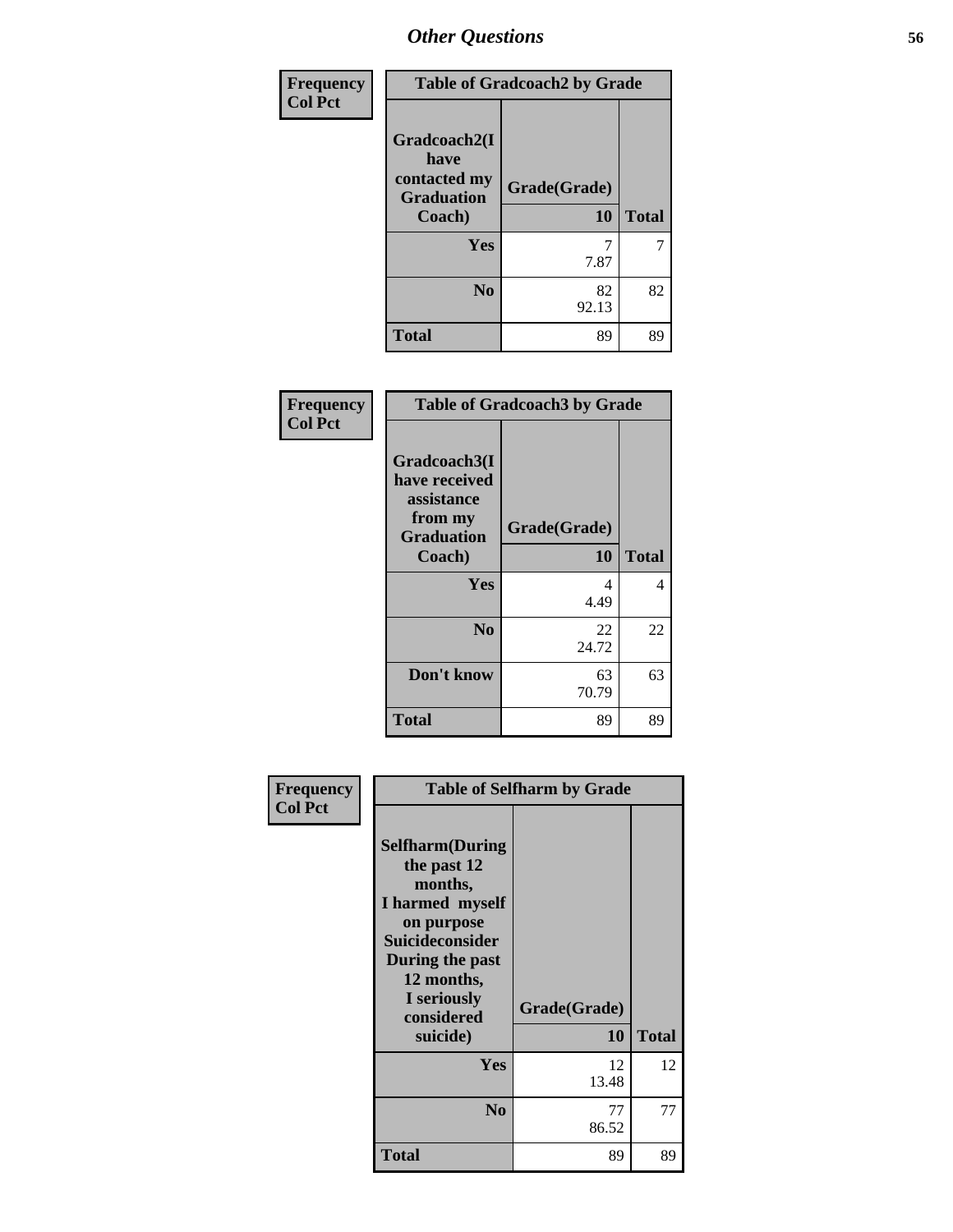| Frequency      | <b>Table of Suicideconsider by Grade</b> |              |              |  |
|----------------|------------------------------------------|--------------|--------------|--|
| <b>Col Pct</b> |                                          | Grade(Grade) |              |  |
|                | Suicideconsider                          | 10           | <b>Total</b> |  |
|                | <b>Yes</b>                               | 12<br>13.48  | 12           |  |
|                | N <sub>0</sub>                           | 77<br>86.52  | 77           |  |
|                | <b>Total</b>                             | 89           | 89           |  |

| Frequency      | <b>Table of Suicideattempt by Grade</b>                            |                    |              |
|----------------|--------------------------------------------------------------------|--------------------|--------------|
| <b>Col Pct</b> | Suicideattempt(I<br>have attempted<br>suicide in the<br>last year) | Grade(Grade)<br>10 | <b>Total</b> |
|                | Yes                                                                | 5.62               | 5            |
|                | N <sub>0</sub>                                                     | 84<br>94.38        | 84           |
|                | <b>Total</b>                                                       | 89                 | 89           |

| <b>Frequency</b> | <b>Table of Instantmessaged by Grade</b>                                            |                    |              |  |  |  |
|------------------|-------------------------------------------------------------------------------------|--------------------|--------------|--|--|--|
| <b>Col Pct</b>   | <b>Instantmessaged</b> (I<br>have instant<br>messaged people I<br>do not even know) | Grade(Grade)<br>10 | <b>Total</b> |  |  |  |
|                  | Yes                                                                                 | 30<br>33.71        | 30           |  |  |  |
|                  | N <sub>0</sub>                                                                      | 59<br>66.29        | 59           |  |  |  |
|                  | <b>Total</b>                                                                        | 89                 | 89           |  |  |  |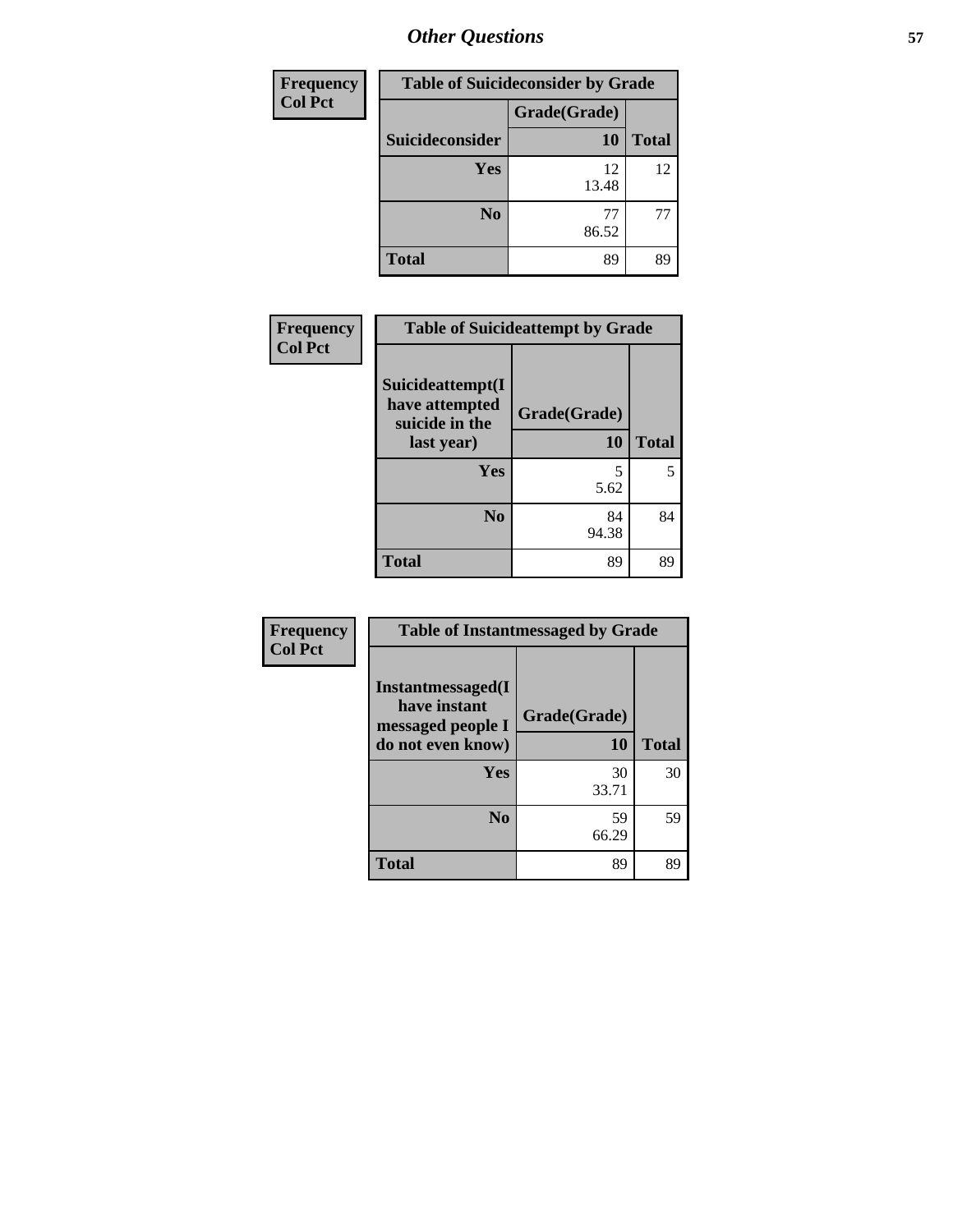| Frequency      | <b>Table of Getsalong by Grade</b>                                     |                    |              |  |  |  |
|----------------|------------------------------------------------------------------------|--------------------|--------------|--|--|--|
| <b>Col Pct</b> | <b>Getsalong</b> (I get<br>along with other<br>students and<br>adults) | Grade(Grade)<br>10 | <b>Total</b> |  |  |  |
|                | <b>Strongly Agree</b>                                                  | 38<br>42.70        | 38           |  |  |  |
|                | <b>Somewhat Agree</b>                                                  | 43<br>48.31        | 43           |  |  |  |
|                | <b>Somewhat Disagree</b>                                               | 4<br>4.49          | 4            |  |  |  |
|                | <b>Strongly Disagree</b>                                               | 4<br>4.49          | 4            |  |  |  |
|                | <b>Total</b>                                                           | 89                 | 89           |  |  |  |

| Frequency      |                                  | <b>Table of Safehome by Grade</b> |              |
|----------------|----------------------------------|-----------------------------------|--------------|
| <b>Col Pct</b> | Safehome(I feel<br>safe at home) | Grade(Grade)<br>10                | <b>Total</b> |
|                | <b>Strongly Agree</b>            | 69<br>77.53                       | 69           |
|                | <b>Somewhat Agree</b>            | 16<br>17.98                       | 16           |
|                | <b>Somewhat Disagree</b>         | 1.12                              |              |
|                | <b>Strongly Disagree</b>         | 3<br>3.37                         | 3            |
|                | <b>Total</b>                     | 89                                | 89           |

| Frequency      | <b>Table of Adulttalk by Grade</b>                                                                 |                    |              |  |  |
|----------------|----------------------------------------------------------------------------------------------------|--------------------|--------------|--|--|
| <b>Col Pct</b> | <b>Adulttalk</b> (I<br>know an<br>adult at<br>school that<br>I can talk<br>with if I<br>need help) | Grade(Grade)<br>10 | <b>Total</b> |  |  |
|                |                                                                                                    |                    |              |  |  |
|                | Yes                                                                                                | 58<br>65.17        | 58           |  |  |
|                | N <sub>0</sub>                                                                                     | 31<br>34.83        | 31           |  |  |
|                | Total                                                                                              | 89                 | 89           |  |  |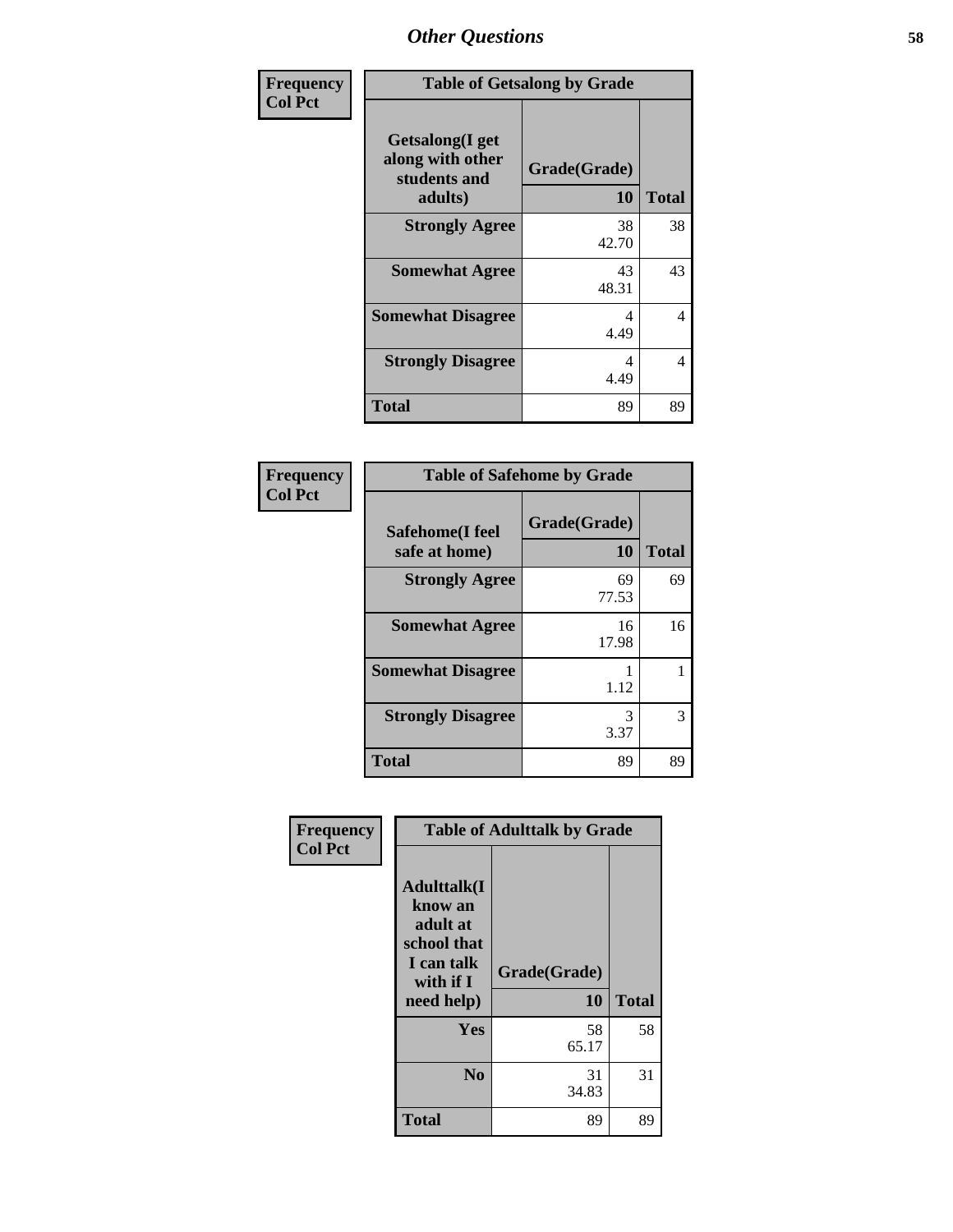| <b>Frequency</b> |
|------------------|
| <b>Row Pct</b>   |

| <b>Table of Grade by Tytime</b>                                               |           |                                                                                         |       |             |             |             |              |  |
|-------------------------------------------------------------------------------|-----------|-----------------------------------------------------------------------------------------|-------|-------------|-------------|-------------|--------------|--|
|                                                                               |           | Tytime (On an average school day,<br>how much unsupervised time do I spend watching TV) |       |             |             |             |              |  |
| Grade(Grade)   None   hour/day   hour/day   hours/day   hours/day   hours/day |           | <b>Less that</b>                                                                        |       | $2 - 3$     | $4 - 5$     | $6+$        | <b>Total</b> |  |
| 10                                                                            | 8<br>8.99 | 15<br>16.85                                                                             | 10.11 | 34<br>38.20 | 10<br>11.24 | 13<br>14.61 | 89           |  |
| <b>Total</b>                                                                  | 8         | 15                                                                                      | Ω     | 34          |             | 13          | 89           |  |

### **Frequency Row Pct**

| <b>Table of Grade by Computertime</b>     |             |                                                                                                   |             |                      |                                  |             |              |  |
|-------------------------------------------|-------------|---------------------------------------------------------------------------------------------------|-------------|----------------------|----------------------------------|-------------|--------------|--|
|                                           |             | Computertime (On an average school day,<br>how much unsupervised time do I spend on the computer) |             |                      |                                  |             |              |  |
| Grade(Grade)   None   hour/day   hour/day |             | <b>Less that</b>                                                                                  |             | $2 - 3$<br>hours/day | $4 - 5$<br>hours/day   hours/day | $6+$        | <b>Total</b> |  |
| 10                                        | 11<br>12.36 | 19<br>21.35                                                                                       | 12<br>13.48 | 24<br>26.97          | $\circ$<br>8.99                  | 15<br>16.85 | 89           |  |
| <b>Total</b>                              | 11          | 19                                                                                                | 12          | 24                   | 8                                | 15          | 89           |  |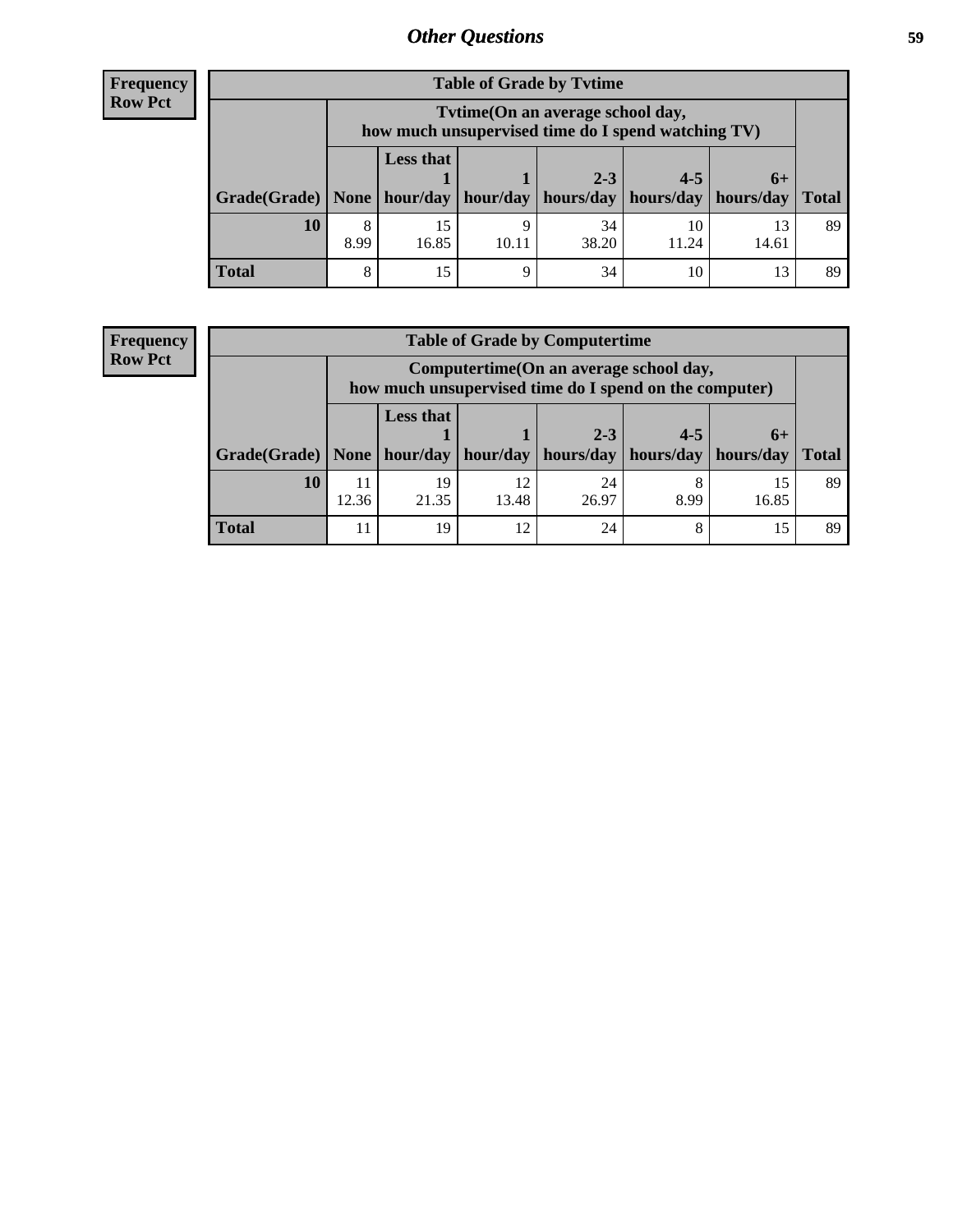## *Questions about Driving Laws* **60** *Driving Questions were asked only of high school students.*

| <b>Frequency</b> | <b>Table of Grade by License1</b> |                                                                                                                       |                                          |               |               |              |
|------------------|-----------------------------------|-----------------------------------------------------------------------------------------------------------------------|------------------------------------------|---------------|---------------|--------------|
| <b>Row Pct</b>   |                                   | License1(During the first 6 months of<br>driving with a provisional license,<br>the only passengers who can ride with |                                          |               |               |              |
|                  | Grade(Grade)                      | <b>Parent or</b>                                                                                                      | <b>Family</b><br><b>Guardian</b> Members | <b>Anyone</b> | Don't<br>Know | <b>Total</b> |
|                  | 10                                | 26<br>29.21                                                                                                           | 46<br>51.69                              | 5<br>5.62     | 12<br>13.48   | 89           |
|                  | <b>Total</b>                      | 26                                                                                                                    | 46                                       | 5             | 12            | 89           |

| Frequency      | <b>Table of Grade by License2</b> |                                     |                  |                  |                                                                               |                      |              |  |
|----------------|-----------------------------------|-------------------------------------|------------------|------------------|-------------------------------------------------------------------------------|----------------------|--------------|--|
| <b>Row Pct</b> |                                   | provisional driver's license cannot |                  |                  | License $2(17 \text{ yr})$ old drivers with a<br>drive between the hours of:) |                      |              |  |
|                | Grade(Grade)                      | <b>Midnight</b><br>to 6am           | 1am<br>to<br>5am | 1am<br>to<br>6am | N <sub>0</sub><br>curfew<br>for $17$<br>year<br>olds                          | Don't<br><b>Know</b> | <b>Total</b> |  |
|                | 10                                | 49<br>55.06                         | 6<br>6.74        | 7.87             | 8<br>8.99                                                                     | 19<br>21.35          | 89           |  |
|                | <b>Total</b>                      | 49                                  | 6                | 7                | 8                                                                             | 19                   | 89           |  |

| Frequency      | <b>Table of Grade by License3</b> |                                                                                              |             |             |           |            |               |              |
|----------------|-----------------------------------|----------------------------------------------------------------------------------------------|-------------|-------------|-----------|------------|---------------|--------------|
| <b>Row Pct</b> |                                   | License3(For drivers under the age of<br>21.<br>what level of alcohol is considered<br>DUI?) |             |             |           |            |               |              |
|                | Grade(Grade)                      | Any<br><b>Amount</b>                                                                         |             | 0.02   0.04 | 0.06      | 0.08       | Don't<br>know | <b>Total</b> |
|                | 10                                | 20<br>22.47                                                                                  | 26<br>29.21 | 6<br>6.74   | 8<br>8.99 | 9<br>10.11 | 20<br>22.47   | 89           |
|                | <b>Total</b>                      | 20                                                                                           | 26          | 6           | 8         | 9          | 20            | 89           |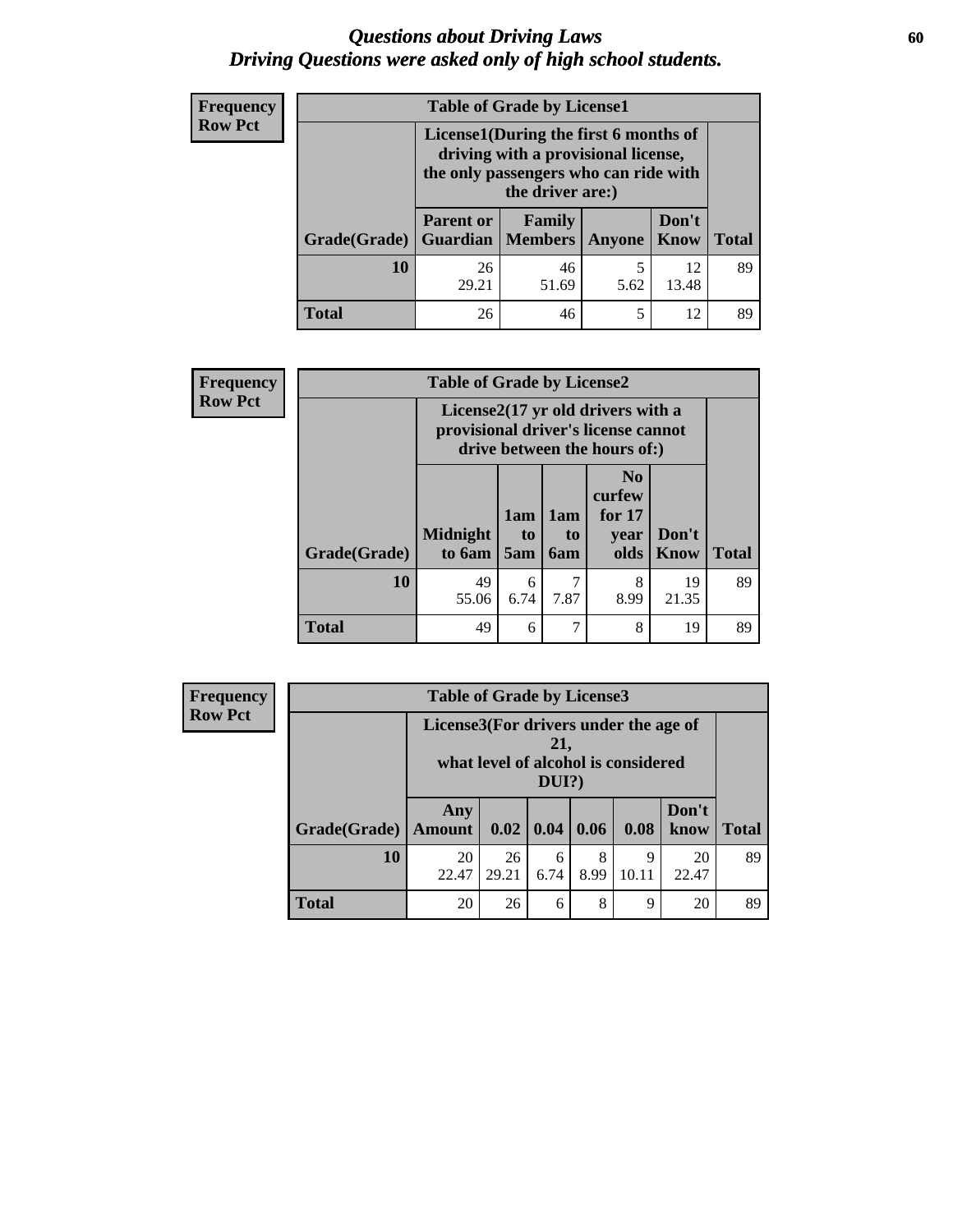## *Questions about Driving Laws* **61** *Driving Questions were asked only of high school students.*

| <b>Frequency</b> |
|------------------|
| <b>Row Pct</b>   |

| <b>Table of Grade by License4</b> |              |                                                                                                                      |              |                               |                                                          |               |              |
|-----------------------------------|--------------|----------------------------------------------------------------------------------------------------------------------|--------------|-------------------------------|----------------------------------------------------------|---------------|--------------|
|                                   |              | License4(A driver under 21 automatically<br>loses his/her license if caught exceeding the<br>posted speet limit by:) |              |                               |                                                          |               |              |
| Grade(Grade)                      | $15+$<br>mph | $25+$<br>mph                                                                                                         | $35+$<br>mph | <b>Depends</b><br>on<br>judge | Can't<br>lose<br>license<br>for <sub>l</sub><br>speeding | Don't<br>know | <b>Total</b> |
| 10                                | 20<br>22.47  | 10<br>11.24                                                                                                          | 22<br>24.72  | 7<br>7.87                     | 6<br>6.74                                                | 24<br>26.97   | 89           |
| Total                             | 20           | 10                                                                                                                   | 22           | 7                             | 6                                                        | 24            | 89           |

| Frequency<br><b>Row Pct</b> | <b>Table of Grade by License5</b> |             |                                                                                                                                      |                     |       |
|-----------------------------|-----------------------------------|-------------|--------------------------------------------------------------------------------------------------------------------------------------|---------------------|-------|
|                             |                                   |             | License5(A)<br>Georgia teenager<br>with family<br>connections or a<br>good lawyer can<br>break a teen<br>driving law and<br>license) | keep their driver's |       |
|                             | Grade(Grade)                      | Yes         | No.                                                                                                                                  | Don't<br>know       | Total |
|                             | 10                                | 11<br>12.36 | 48<br>53.93                                                                                                                          | 30<br>33.71         | 89    |
|                             | <b>Total</b>                      | 11          | 48                                                                                                                                   | 30                  | 89    |

| Frequency      | <b>Table of Grade by License6</b> |             |                                                                                                                                                 |               |              |
|----------------|-----------------------------------|-------------|-------------------------------------------------------------------------------------------------------------------------------------------------|---------------|--------------|
| <b>Row Pct</b> |                                   |             | License <sub>6</sub> (I know a<br>friend or<br>classmate that<br>broke a teen<br>driving law,<br>but was allowed to<br>keep his/her<br>license) |               |              |
|                | Grade(Grade)                      | Yes         | N <sub>0</sub>                                                                                                                                  | Don't<br>know | <b>Total</b> |
|                | 10                                | 15<br>16.85 | 51<br>57.30                                                                                                                                     | 23<br>25.84   | 89           |
|                | <b>Total</b>                      | 15          | 51                                                                                                                                              | 23            | 89           |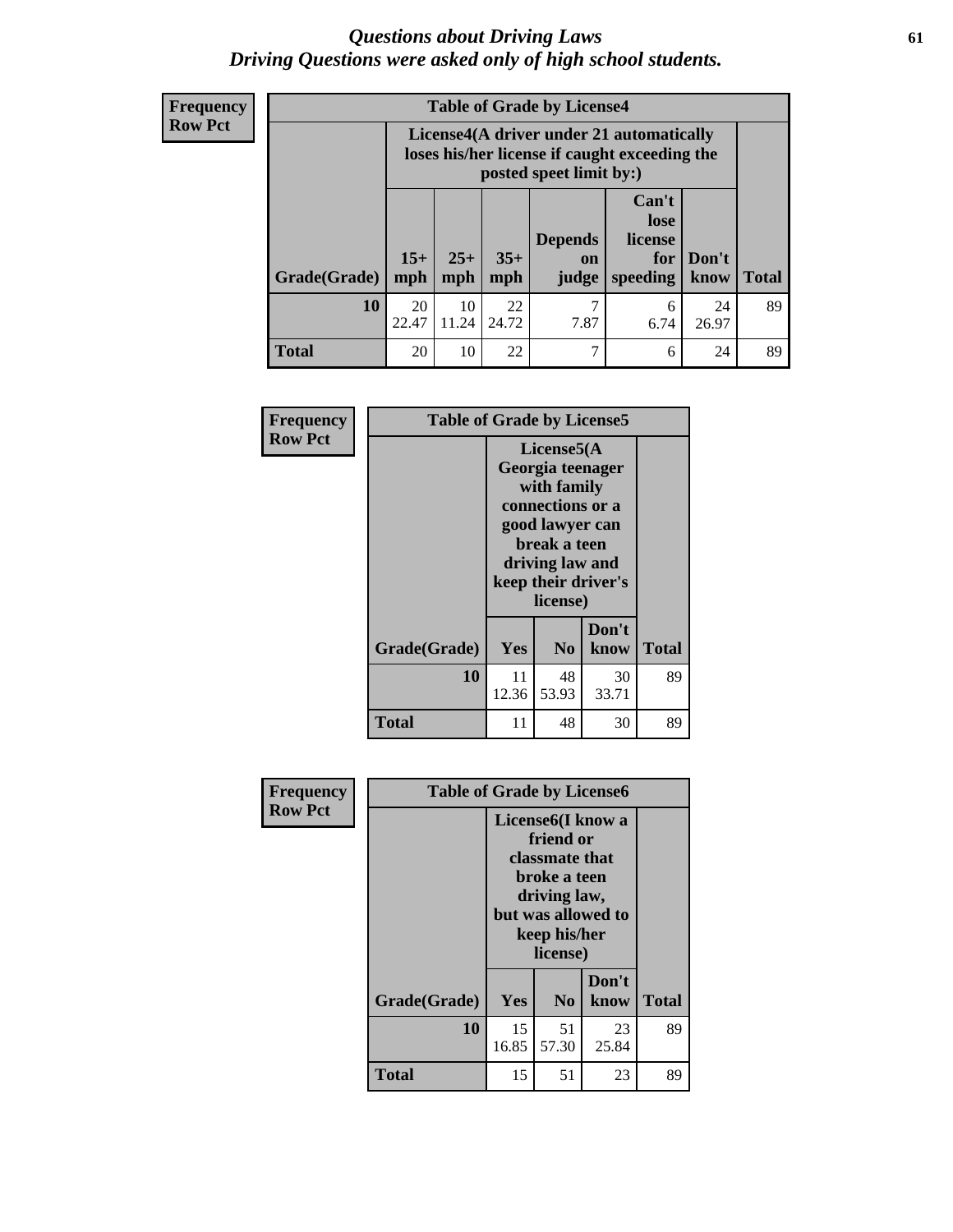## *Questions about Driving Laws* **62** *Driving Questions were asked only of high school students.*

| <b>Frequency</b> |
|------------------|
| Row Pct          |

| <b>Table of Grade by License7</b> |                                                                             |                                                                                                                                  |      |             |    |  |
|-----------------------------------|-----------------------------------------------------------------------------|----------------------------------------------------------------------------------------------------------------------------------|------|-------------|----|--|
|                                   |                                                                             | License7(A student under the age of 18 cam loser<br>his/her driving privileges if he or she:)                                    |      |             |    |  |
| Grade(Grade)                      | <b>Have</b><br>more than<br>10<br>unexcused<br>absences<br>per school<br>yr | All of<br><b>Bring</b><br>Drop out<br>alcohol/drugs/weapon<br>without<br>the<br>to school<br><b>Total</b><br>graduating<br>above |      |             |    |  |
| 10                                | 17<br>19.10                                                                 | 6<br>6.74                                                                                                                        | 1.12 | 65<br>73.03 | 89 |  |
| <b>Total</b>                      | 17                                                                          | 6                                                                                                                                |      | 65          | 89 |  |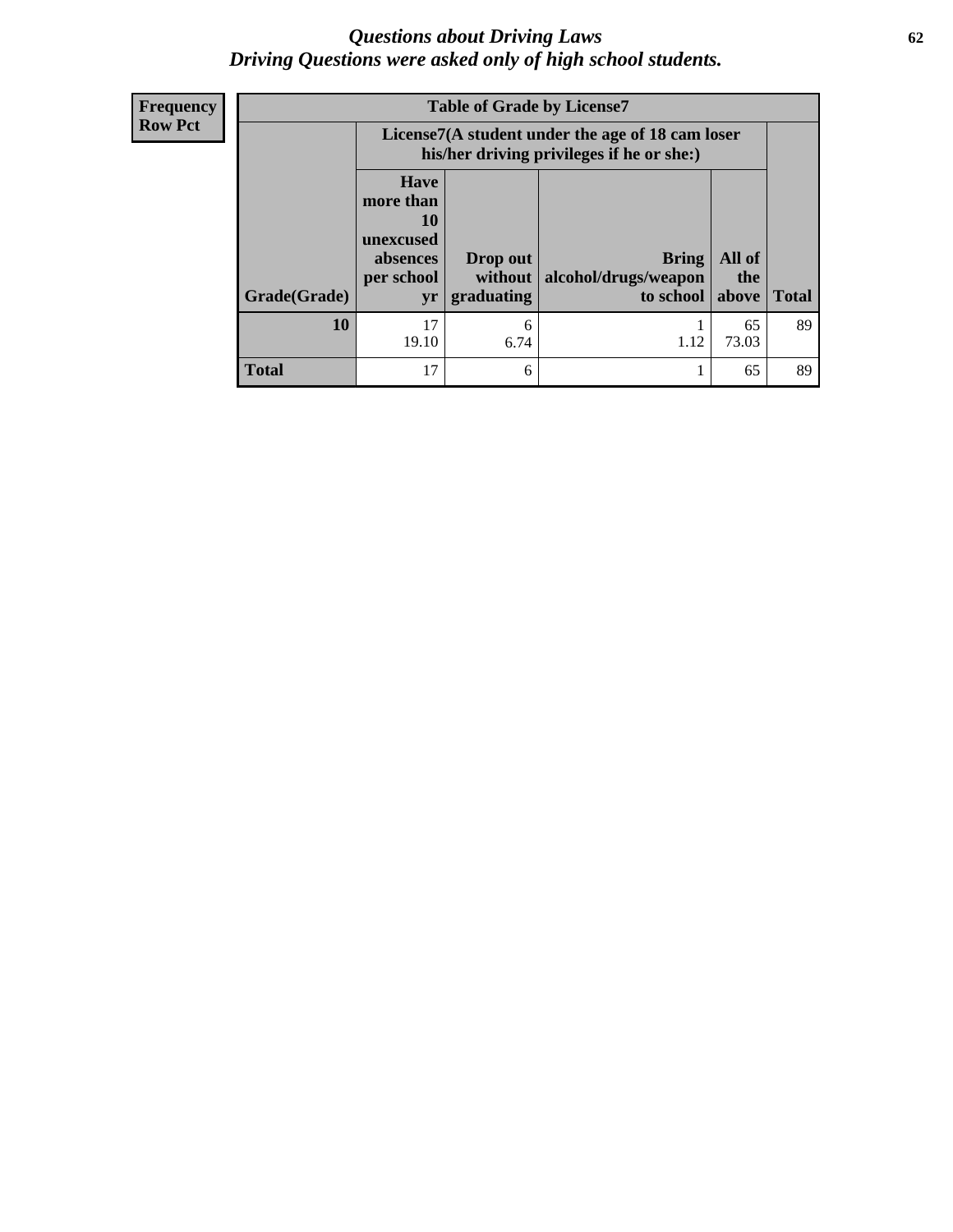# *Select Results by Gender* **63**

| Frequency      | <b>Table of SchoolClimate2 by Gender</b>          |                                     |             |                |  |
|----------------|---------------------------------------------------|-------------------------------------|-------------|----------------|--|
| <b>Col Pct</b> | SchoolClimate2(I<br>feel successful at<br>school) | Gender(Gender)<br><b>Female</b>     | <b>Male</b> | <b>Total</b>   |  |
|                | <b>Strongly Agree</b>                             | 16<br>34.04                         | 13<br>30.95 | 29             |  |
|                | <b>Somewhat Agree</b>                             | 27<br>57.45                         | 26<br>61.90 | 53             |  |
|                | <b>Somewhat Disagree</b>                          | $\mathcal{D}_{\mathcal{L}}$<br>4.26 | 3<br>7.14   | 5              |  |
|                | <b>Strongly Disagree</b>                          | $\mathcal{L}$<br>4.26               | 0<br>0.00   | $\overline{2}$ |  |
|                | <b>Total</b>                                      | 47                                  | 42          | 89             |  |

| <b>Frequency</b> | <b>Table of SchoolClimate6 by Gender</b>                                          |                                 |             |              |  |  |
|------------------|-----------------------------------------------------------------------------------|---------------------------------|-------------|--------------|--|--|
| <b>Col Pct</b>   | <b>SchoolClimate6(Teachers</b><br>treat me with respect)<br><b>Strongly Agree</b> | Gender(Gender)<br><b>Female</b> | <b>Male</b> | <b>Total</b> |  |  |
|                  |                                                                                   |                                 | Q           |              |  |  |
|                  |                                                                                   | 12<br>25.53                     | 21.43       | 21           |  |  |
|                  | <b>Somewhat Agree</b>                                                             | 24<br>51.06                     | 18<br>42.86 | 42           |  |  |
|                  | <b>Somewhat Disagree</b>                                                          | 5<br>10.64                      | 9<br>21.43  | 14           |  |  |
|                  | <b>Strongly Disagree</b>                                                          | 6<br>12.77                      | 6<br>14.29  | 12           |  |  |
|                  | <b>Total</b>                                                                      | 47                              | 42          | 89           |  |  |

| <b>Frequency</b> | <b>Table of SchoolClimate8 by Gender</b>                                             |                        |                               |              |  |  |
|------------------|--------------------------------------------------------------------------------------|------------------------|-------------------------------|--------------|--|--|
| <b>Col Pct</b>   | <b>SchoolClimate8(Students</b><br>are frequently<br>recognized for good<br>behavior) | <b>Female</b>          | Gender(Gender)<br><b>Male</b> | <b>Total</b> |  |  |
|                  | <b>Strongly Agree</b>                                                                | $\mathfrak{D}$<br>4.26 | 2.38                          | 3            |  |  |
|                  | <b>Somewhat Agree</b>                                                                | 17<br>36.17            | 16<br>38.10                   | 33           |  |  |
|                  | <b>Somewhat Disagree</b>                                                             | 19<br>40.43            | 14<br>33.33                   | 33           |  |  |
|                  | <b>Strongly Disagree</b>                                                             | 9<br>19.15             | 11<br>26.19                   | 20           |  |  |
|                  | Total                                                                                | 47                     | 42                            | 89           |  |  |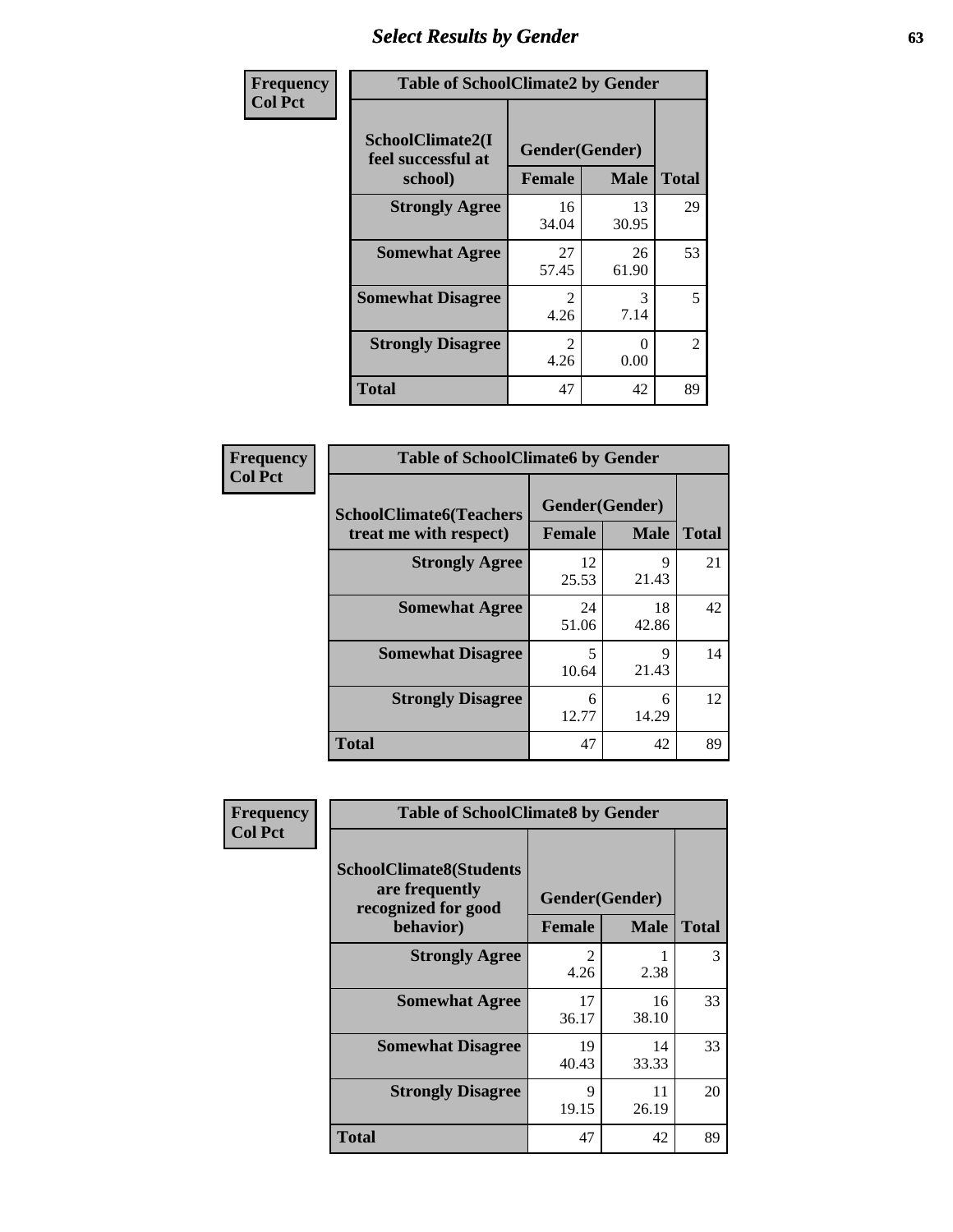# *Select Results by Gender* **64**

| Frequency      | <b>Table of Gender by Dropout</b> |                                                                        |                |              |  |
|----------------|-----------------------------------|------------------------------------------------------------------------|----------------|--------------|--|
| <b>Row Pct</b> |                                   | Dropout(I<br>have<br>thought<br>about<br>dropping<br>out of<br>school) |                |              |  |
|                | Gender(Gender)                    | Yes                                                                    | N <sub>0</sub> | <b>Total</b> |  |
|                | <b>Female</b>                     | 9<br>19.15                                                             | 38<br>80.85    | 47           |  |
|                | <b>Male</b>                       | 9<br>21.43                                                             | 33<br>78.57    | 42           |  |
|                | <b>Total</b>                      | 18                                                                     | 71             | 89           |  |

| <b>Frequency</b> | <b>Table of Gender by Dropoutreason</b> |                             |                                                                     |                          |                                |              |              |  |
|------------------|-----------------------------------------|-----------------------------|---------------------------------------------------------------------|--------------------------|--------------------------------|--------------|--------------|--|
| <b>Row Pct</b>   |                                         |                             | Dropoutreason (If I dropped out the<br>reason would most likely be) |                          |                                |              |              |  |
|                  | <b>Gender</b> (Gender)                  | Won't<br><b>Drop</b><br>out | <b>Bored</b>                                                        | Family<br><b>Reasons</b> | <b>Being</b><br><b>Bullied</b> | <b>Other</b> | <b>Total</b> |  |
|                  | <b>Female</b>                           | 30<br>63.83                 | 6<br>12.77                                                          | 8.51                     | 6.38                           | 4<br>8.51    | 47           |  |
|                  | <b>Male</b>                             | 25<br>59.52                 | 6<br>14.29                                                          | 2.38                     | 0.00                           | 10<br>23.81  | 42           |  |
|                  | <b>Total</b>                            | 55                          | 12                                                                  | 5                        | 3                              | 14           | 89           |  |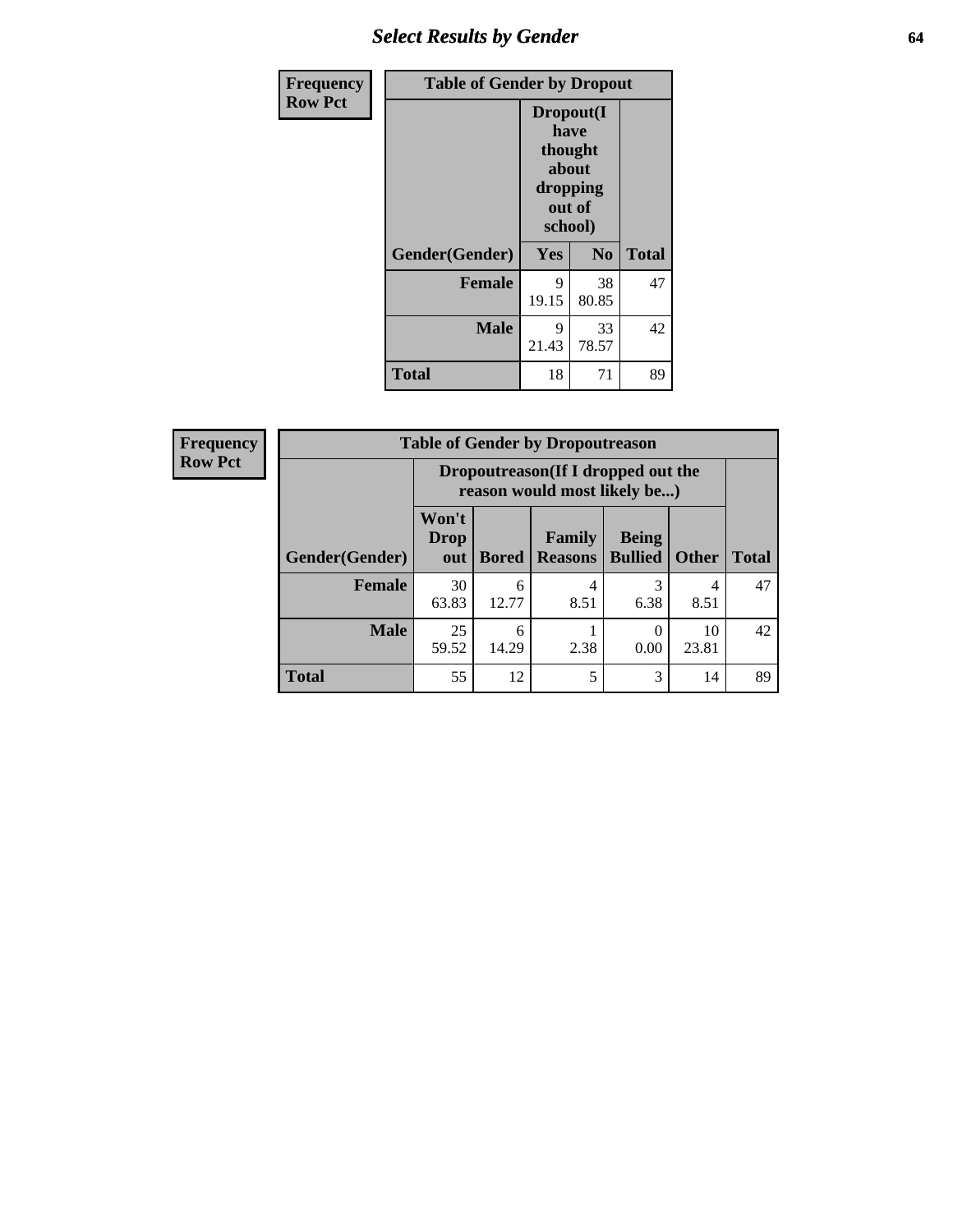*School Safety* **65**

| Frequency      | <b>Table of Gender by Bullied2</b> |                 |                |              |  |
|----------------|------------------------------------|-----------------|----------------|--------------|--|
| <b>Row Pct</b> |                                    | <b>Bullied2</b> |                |              |  |
|                | Gender(Gender)                     | Yes             | N <sub>0</sub> | <b>Total</b> |  |
|                | <b>Female</b>                      | 5<br>10.64      | 42<br>89.36    | 47           |  |
|                | <b>Male</b>                        | 9.52            | 38<br>90.48    | 42           |  |
|                | <b>Total</b>                       | 9               | 80             | 89           |  |

| <b>Frequency</b> | <b>Table of Gender by Bulliedothers2</b> |                       |                |              |
|------------------|------------------------------------------|-----------------------|----------------|--------------|
| <b>Row Pct</b>   |                                          | <b>Bulliedothers2</b> |                |              |
|                  | Gender(Gender)                           | <b>Yes</b>            | N <sub>0</sub> | <b>Total</b> |
|                  | <b>Female</b>                            | 3<br>6.38             | 44<br>93.62    | 47           |
|                  | <b>Male</b>                              | 3<br>7.14             | 39<br>92.86    | 42           |
|                  | Total                                    | 6                     | 83             | 89           |

| <b>Frequency</b> | <b>Table of Gender by Weaponschool2</b> |                |              |  |  |
|------------------|-----------------------------------------|----------------|--------------|--|--|
| <b>Row Pct</b>   |                                         | Weaponschool2  |              |  |  |
|                  | Gender(Gender)                          | N <sub>0</sub> | <b>Total</b> |  |  |
|                  | <b>Female</b>                           | 47<br>100.00   | 47           |  |  |
|                  | <b>Male</b>                             | 42<br>100.00   | 42           |  |  |
|                  | <b>Total</b>                            | 89             | 89           |  |  |

| Frequency      | <b>Table of Gender by Absentunsafe2</b> |               |                |              |
|----------------|-----------------------------------------|---------------|----------------|--------------|
| <b>Row Pct</b> |                                         | Absentunsafe2 |                |              |
|                | Gender(Gender)                          | Yes           | N <sub>0</sub> | <b>Total</b> |
|                | <b>Female</b>                           | 4.26          | 45<br>95.74    | 47           |
|                | <b>Male</b>                             | 0.00          | 42<br>100.00   | 42           |
|                | <b>Total</b>                            |               | 87             | 89           |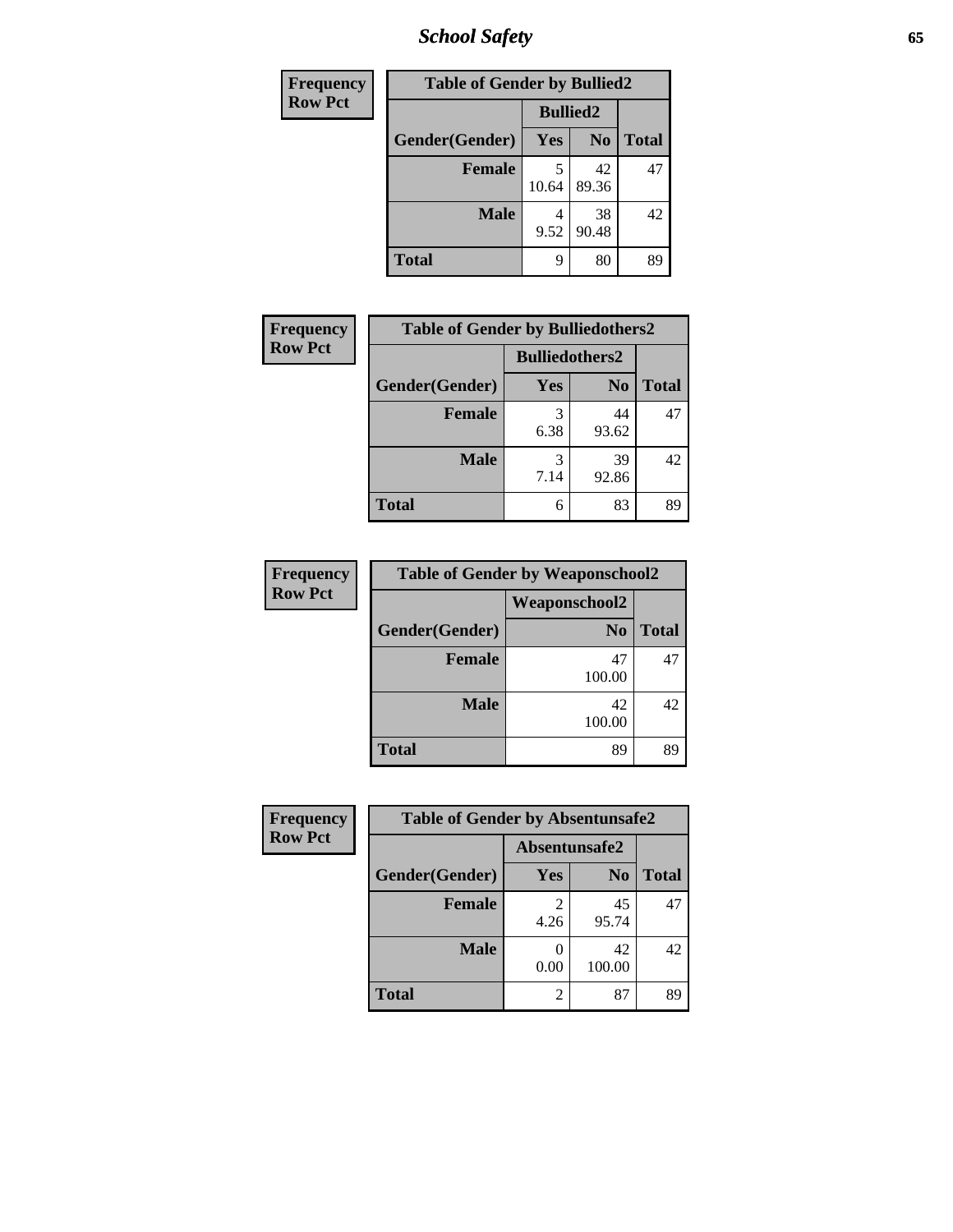*School Safety* **66**

| Frequency      | <b>Table of Gender by Gangself</b> |                                                                                                        |                |              |
|----------------|------------------------------------|--------------------------------------------------------------------------------------------------------|----------------|--------------|
| <b>Row Pct</b> |                                    | <b>Gangself</b> (I<br>have<br>participated<br>in illegal gang<br>activities in<br>the past 30<br>days) |                |              |
|                | Gender(Gender)                     | Yes                                                                                                    | N <sub>0</sub> | <b>Total</b> |
|                | <b>Female</b>                      | 3<br>6.38                                                                                              | 44<br>93.62    | 47           |
|                | <b>Male</b>                        | 4<br>9.52                                                                                              | 38<br>90.48    | 42           |
|                | <b>Total</b>                       | 7                                                                                                      | 82             | 89           |

| Frequency      | <b>Table of Gender by Gangpeers</b> |                                                                                                                             |                |              |
|----------------|-------------------------------------|-----------------------------------------------------------------------------------------------------------------------------|----------------|--------------|
| <b>Row Pct</b> |                                     | <b>Gangpeers</b> (I<br>have friends<br>who have<br>participated<br>in illegal gang<br>activities in<br>the past 30<br>days) |                |              |
|                | Gender(Gender)                      | Yes                                                                                                                         | N <sub>0</sub> | <b>Total</b> |
|                | <b>Female</b>                       | 12<br>25.53                                                                                                                 | 35<br>74.47    | 47           |
|                | <b>Male</b>                         | 12<br>28.57                                                                                                                 | 30<br>71.43    | 42           |
|                | Total                               | 24                                                                                                                          | 65             | 89           |

| Frequency      | <b>Table of Gender by Pickedon2</b> |             |                |              |
|----------------|-------------------------------------|-------------|----------------|--------------|
| <b>Row Pct</b> |                                     | Pickedon2   |                |              |
|                | Gender(Gender)                      | <b>Yes</b>  | N <sub>o</sub> | <b>Total</b> |
|                | <b>Female</b>                       | 14<br>29.79 | 33<br>70.21    | 47           |
|                | <b>Male</b>                         | 10<br>23.81 | 32<br>76.19    | 42           |
|                | <b>Total</b>                        | 24          | 65             | 89           |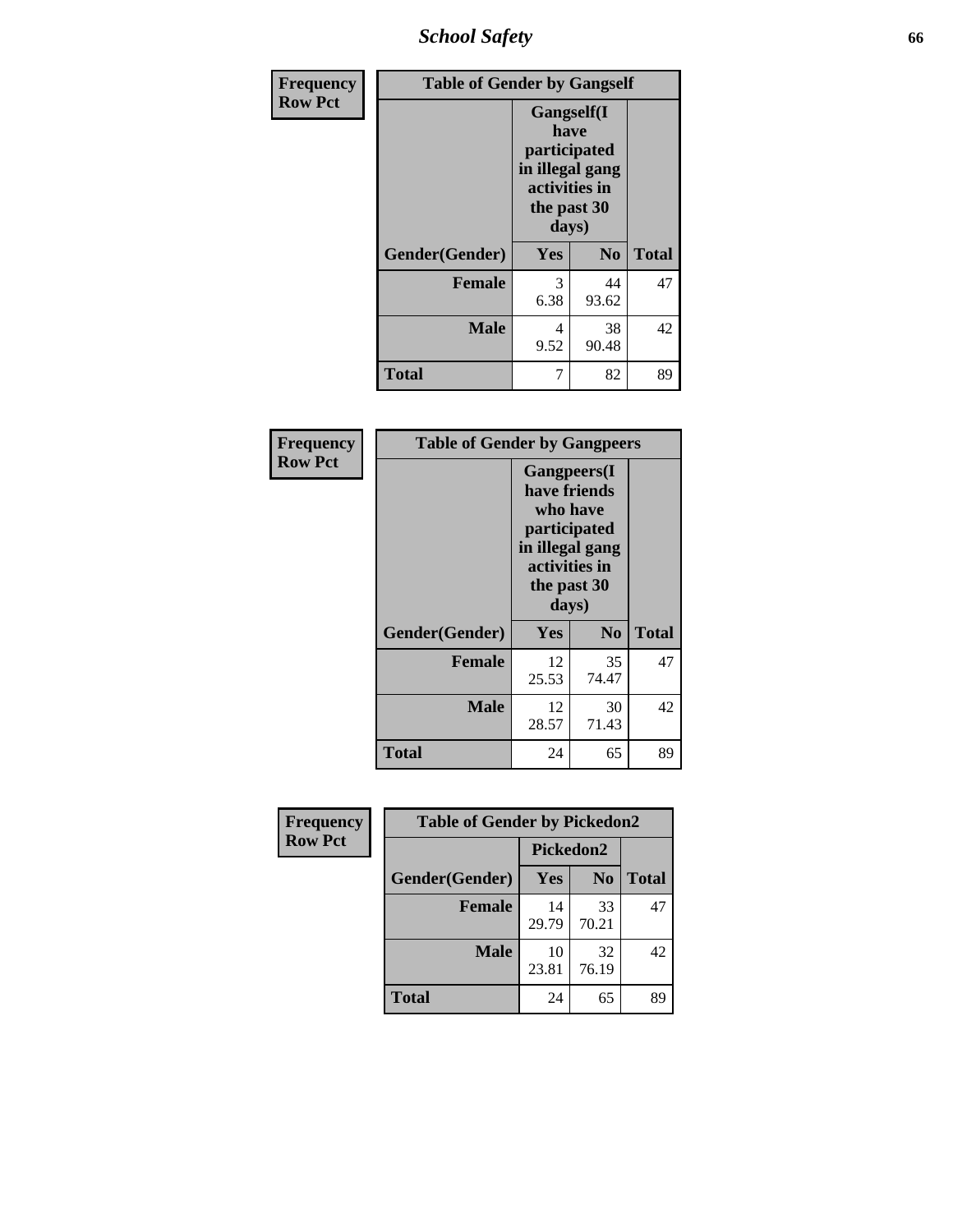*School Safety* **67**

| <b>Frequency</b> | <b>Table of Gender by Safeschool2</b> |             |                |              |
|------------------|---------------------------------------|-------------|----------------|--------------|
| <b>Row Pct</b>   |                                       |             | Safeschool2    |              |
|                  | Gender(Gender)                        | Yes         | N <sub>0</sub> | <b>Total</b> |
|                  | <b>Female</b>                         | 30<br>63.83 | 17<br>36.17    | 47           |
|                  | <b>Male</b>                           | 27<br>64.29 | 15<br>35.71    | 42           |
|                  | <b>Total</b>                          | 57          | 32             | 89           |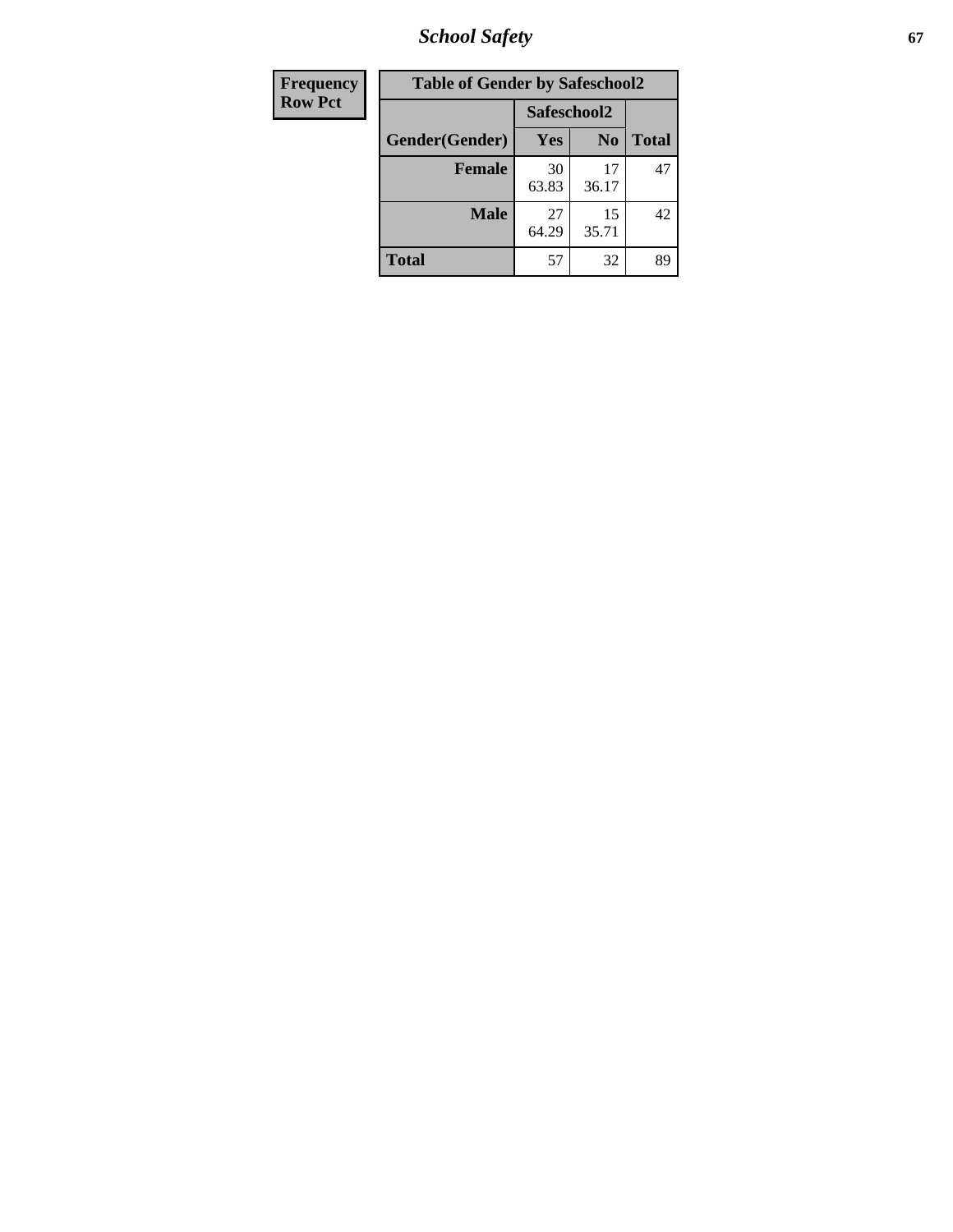# *Incidence of Drug Use* 68

| Frequency      | <b>Table of Gender by AlcoholAlt</b> |                    |                    |              |
|----------------|--------------------------------------|--------------------|--------------------|--------------|
| <b>Row Pct</b> |                                      | AlcoholAlt(Alcohol | use, past 30 days) |              |
|                | Gender(Gender)                       | Yes                | N <sub>0</sub>     | <b>Total</b> |
|                | <b>Female</b>                        | 10<br>21.28        | 37<br>78.72        | 47           |
|                | <b>Male</b>                          | 4<br>9.52          | 38<br>90.48        | 42           |
|                | <b>Total</b>                         | 14                 | 75                 | 89           |

| <b>Frequency</b> | <b>Table of Gender by TobaccoAny</b> |                                          |                |              |
|------------------|--------------------------------------|------------------------------------------|----------------|--------------|
| <b>Row Pct</b>   |                                      | TobaccoAny(Tobacco<br>use, past 30 days) |                |              |
|                  | Gender(Gender)                       | <b>Yes</b>                               | N <sub>0</sub> | <b>Total</b> |
|                  | <b>Female</b>                        | 8<br>17.02                               | 39<br>82.98    | 47           |
|                  | <b>Male</b>                          | 2.38                                     | 41<br>97.62    | 42           |
|                  | <b>Total</b>                         | q                                        | 80             | 89           |

| <b>Frequency</b> | <b>Table of Gender by MarijuanaAlt</b> |            |                                              |       |
|------------------|----------------------------------------|------------|----------------------------------------------|-------|
| <b>Row Pct</b>   |                                        |            | MarijuanaAlt(Marijuana<br>use, past 30 days) |       |
|                  | Gender(Gender)                         | Yes        | N <sub>0</sub>                               | Total |
|                  | Female                                 | ⇁<br>14.89 | 40<br>85.11                                  | 47    |
|                  | <b>Male</b>                            | 4<br>9.52  | 38<br>90.48                                  | 42    |
|                  | <b>Total</b>                           | 11         | 78                                           | 89    |

| <b>Frequency</b> | <b>Table of Gender by OtherDrugAny</b> |                         |                           |              |
|------------------|----------------------------------------|-------------------------|---------------------------|--------------|
| <b>Row Pct</b>   |                                        | drug use, past 30 days) | <b>OtherDrugAny(Other</b> |              |
|                  | Gender(Gender)                         | <b>Yes</b>              | N <sub>0</sub>            | <b>Total</b> |
|                  | <b>Female</b>                          | 10.64                   | 42<br>89.36               | 47           |
|                  | <b>Male</b>                            | 2.38                    | 41<br>97.62               | 42           |
|                  | <b>Total</b>                           | 6                       | 83                        | 89           |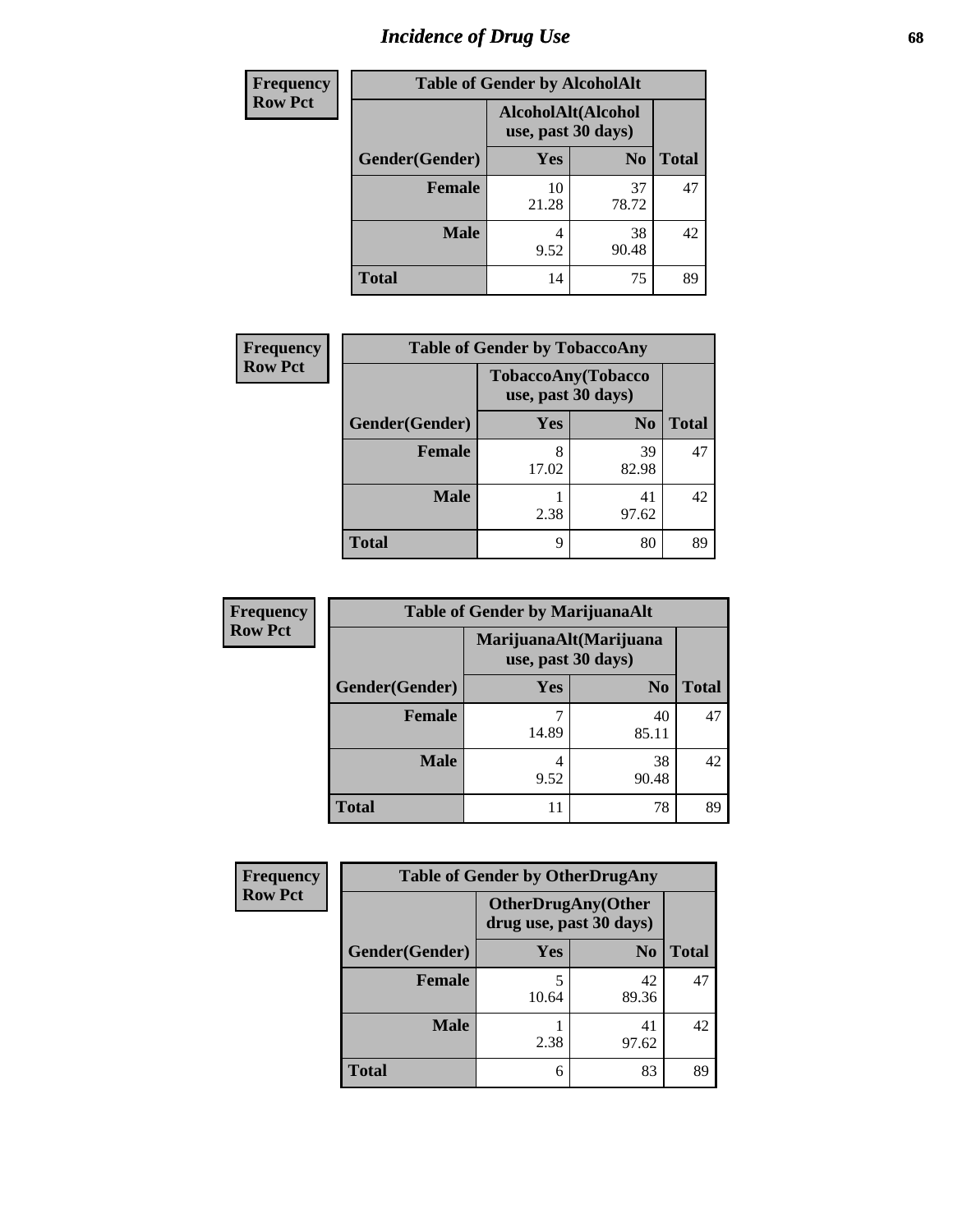## *Average Age at Onset of Use* **69** *Results for "Average Age at Onset of Use" questions exclude students who said they did not use that substance*

### **Gender=Female**

| <b>Variable</b>                 | <b>Label</b>                                                       | <b>Mean</b> |
|---------------------------------|--------------------------------------------------------------------|-------------|
| Alcoholinit2                    | I started using alcohol when I was                                 | 13.32       |
| Cigarettesinit2                 | I started smoking tobacco when I was                               | 13.64       |
| Smokelessinit2                  | I started chewing tobacco when I was                               | 14.00       |
| Marijuanainit2                  | I started using marijuana when I was                               | 12.90       |
| Cocaineinit2                    | I started using cocaine when I was                                 | 14.00       |
| Inhalantsinit2                  | I started using inhalants when I was                               | 16.00       |
| Steroidsinit2                   | I started using steroids when I was                                | 11.00       |
| Ecstasyinit2                    | I started using ecstasy when I was                                 | 14.00       |
| Methinit2                       | I started using methamphetamines when I was                        |             |
| Hallucinogensinit2              | I started using hallucinogens when I was                           |             |
| Prescription in it <sub>2</sub> | I started using prescription drugs not prescribed to me when I was | 13.75       |

#### **Gender=Male**

| <b>Variable</b>                 | Label                                                              | <b>Mean</b> |
|---------------------------------|--------------------------------------------------------------------|-------------|
| Alcoholinit2                    | I started using alcohol when I was                                 | 13.33       |
| Cigarettesinit2                 | I started smoking tobacco when I was                               | 15.00       |
| Smokelessinit2                  | I started chewing tobacco when I was                               | 13.67       |
| Marijuanainit2                  | I started using marijuana when I was                               | 12.83       |
| Cocaineinit2                    | I started using cocaine when I was                                 |             |
| Inhalantsinit2                  | I started using inhalants when I was                               | 13.00       |
| Steroidsinit2                   | I started using steroids when I was                                | 14.00       |
| Ecstasyinit2                    | I started using ecstasy when I was                                 |             |
| Methinit2                       | I started using methamphetamines when I was                        |             |
| Hallucinogensinit2              | I started using hallucinogens when I was                           |             |
| Prescription in it <sub>2</sub> | I started using prescription drugs not prescribed to me when I was | 16.00       |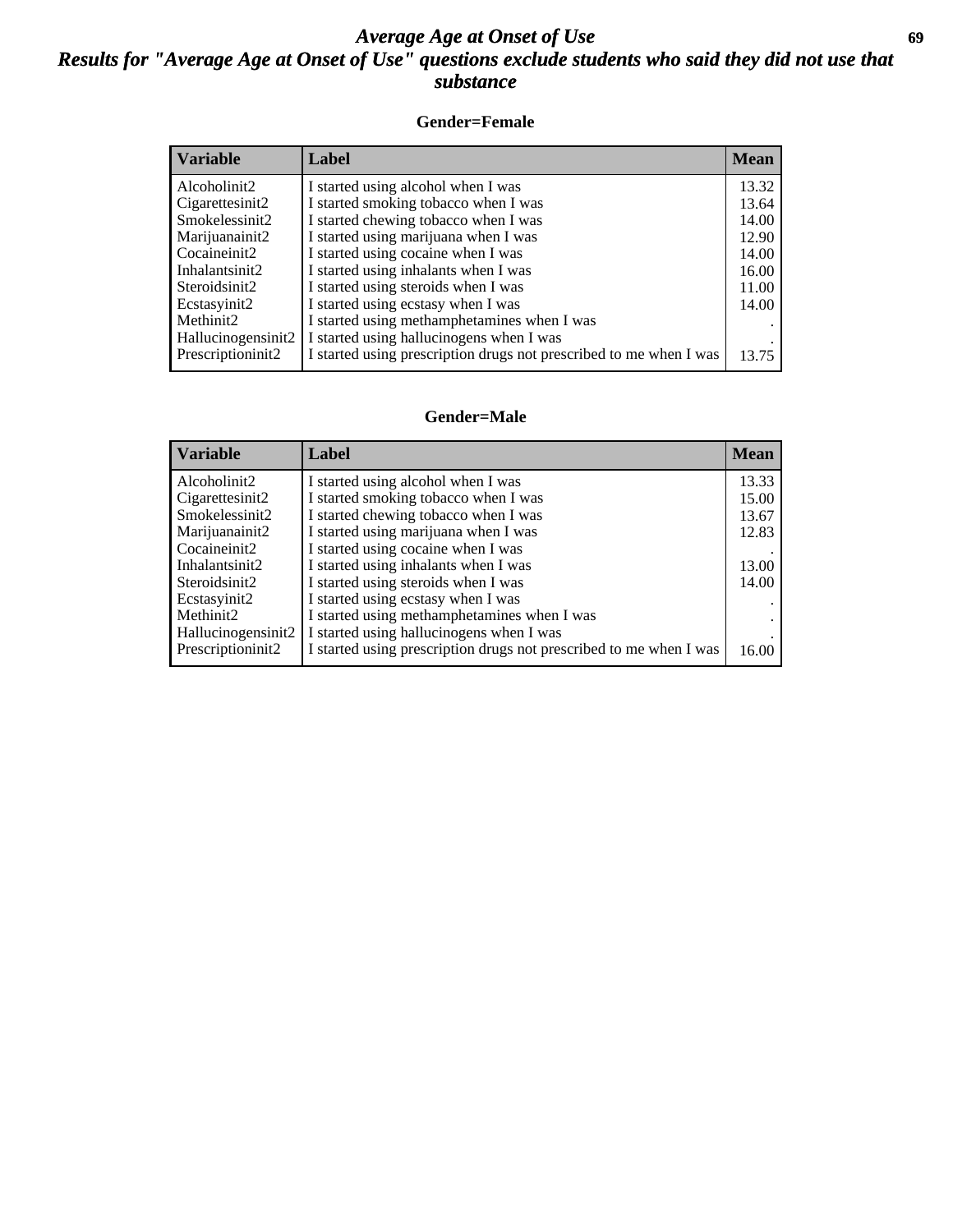# *I Think These Drugs are Harmful* **70**

| Frequency      | <b>Table of Gender by Alcoholharmdich</b> |                                                   |                |              |
|----------------|-------------------------------------------|---------------------------------------------------|----------------|--------------|
| <b>Row Pct</b> |                                           | Alcoholharmdich(I<br>think alcohol is<br>harmful) |                |              |
|                | Gender(Gender)                            | <b>Yes</b>                                        | N <sub>0</sub> | <b>Total</b> |
|                | <b>Female</b>                             | 42<br>89.36                                       | 5<br>10.64     | 47           |
|                | <b>Male</b>                               | 32<br>76.19                                       | 10<br>23.81    | 42           |
|                | <b>Total</b>                              | 74                                                | 15             | 89           |

| Frequency      | <b>Table of Gender by Tobaccoharmdich</b> |                                                   |                |              |
|----------------|-------------------------------------------|---------------------------------------------------|----------------|--------------|
| <b>Row Pct</b> |                                           | Tobaccoharmdich(I<br>think tobacco is<br>harmful) |                |              |
|                | Gender(Gender)                            | Yes                                               | N <sub>0</sub> | <b>Total</b> |
|                | <b>Female</b>                             | 45<br>95.74                                       | 2<br>4.26      | 47           |
|                | <b>Male</b>                               | 39<br>92.86                                       | 3<br>7.14      | 42           |
|                | <b>Total</b>                              | 84                                                | 5              | 89           |

| Frequency      | <b>Table of Gender by Marijuanaharmdich</b> |                                                       |                |              |
|----------------|---------------------------------------------|-------------------------------------------------------|----------------|--------------|
| <b>Row Pct</b> |                                             | Marijuanaharmdich(I<br>think marijuana is<br>harmful) |                |              |
|                | Gender(Gender)                              | <b>Yes</b>                                            | N <sub>0</sub> | <b>Total</b> |
|                | <b>Female</b>                               | 40<br>85.11                                           | 14.89          | 47           |
|                | <b>Male</b>                                 | 31<br>73.81                                           | 11<br>26.19    | 42           |
|                | <b>Total</b>                                | 71                                                    | 18             | 89           |

| Frequency      | <b>Table of Gender by Otherdrugharmdich</b> |                                   |                     |              |
|----------------|---------------------------------------------|-----------------------------------|---------------------|--------------|
| <b>Row Pct</b> |                                             | think other drugs are<br>harmful) | Otherdrugharmdich(I |              |
|                | Gender(Gender)                              | <b>Yes</b>                        | N <sub>0</sub>      | <b>Total</b> |
|                | <b>Female</b>                               | 45<br>95.74                       | 2<br>4.26           | 47           |
|                | <b>Male</b>                                 | 39<br>92.86                       | 3<br>7.14           | 42           |
|                | <b>Total</b>                                | 84                                | 5                   | 89           |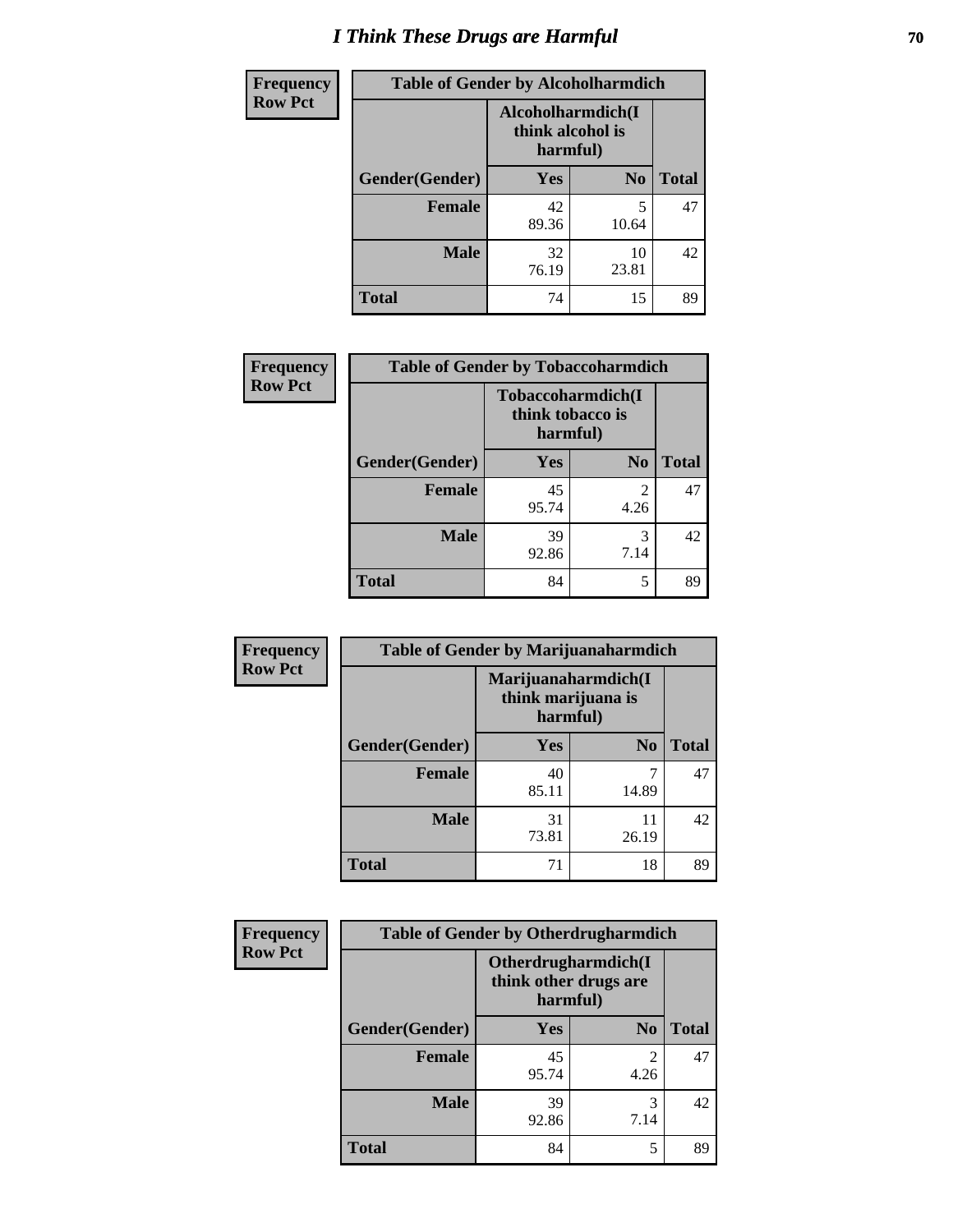| <b>Frequency</b> | <b>Table of Gender by Alcohollocation1</b> |                                                               |             |              |
|------------------|--------------------------------------------|---------------------------------------------------------------|-------------|--------------|
| <b>Row Pct</b>   |                                            | <b>Alcohollocation1(Places</b><br><b>Friends Use Alcohol)</b> |             |              |
|                  | Gender(Gender)                             |                                                               | Do Not Use  | <b>Total</b> |
|                  | <b>Female</b>                              | 28<br>59.57                                                   | 19<br>40.43 | 47           |
|                  | <b>Male</b>                                | 20<br>47.62                                                   | 22<br>52.38 | 42           |
|                  | Total                                      | 48                                                            | 41          | 89           |

| <b>Frequency</b> | <b>Table of Gender by Alcohollocation2</b> |                                |                             |              |
|------------------|--------------------------------------------|--------------------------------|-----------------------------|--------------|
| <b>Row Pct</b>   |                                            | <b>Alcohollocation2(Places</b> | <b>Friends Use Alcohol)</b> |              |
|                  | Gender(Gender)                             |                                | Home                        | <b>Total</b> |
|                  | <b>Female</b>                              | 27<br>57.45                    | 20<br>42.55                 | 47           |
|                  | <b>Male</b>                                | 29<br>69.05                    | 13<br>30.95                 | 42           |
|                  | <b>Total</b>                               | 56                             | 33                          | 89           |

| Frequency      | <b>Table of Gender by Alcohollocation3</b> |                                                               |               |              |
|----------------|--------------------------------------------|---------------------------------------------------------------|---------------|--------------|
| <b>Row Pct</b> |                                            | <b>Alcohollocation3(Places</b><br><b>Friends Use Alcohol)</b> |               |              |
|                | Gender(Gender)                             |                                                               | <b>School</b> | <b>Total</b> |
|                | <b>Female</b>                              | 43<br>91.49                                                   | 8.51          | 47           |
|                | <b>Male</b>                                | 38<br>90.48                                                   | 9.52          | 42           |
|                | <b>Total</b>                               | 81                                                            | 8             | 89           |

| <b>Frequency</b> | <b>Table of Gender by Alcohollocation4</b> |                                                               |             |              |
|------------------|--------------------------------------------|---------------------------------------------------------------|-------------|--------------|
| <b>Row Pct</b>   |                                            | <b>Alcohollocation4(Places</b><br><b>Friends Use Alcohol)</b> |             |              |
|                  | Gender(Gender)                             |                                                               | Car         | <b>Total</b> |
|                  | <b>Female</b>                              | 36<br>76.60                                                   | 11<br>23.40 | 47           |
|                  | <b>Male</b>                                | 39<br>92.86                                                   | 3<br>7.14   | 42           |
|                  | <b>Total</b>                               | 75                                                            | 14          | 89           |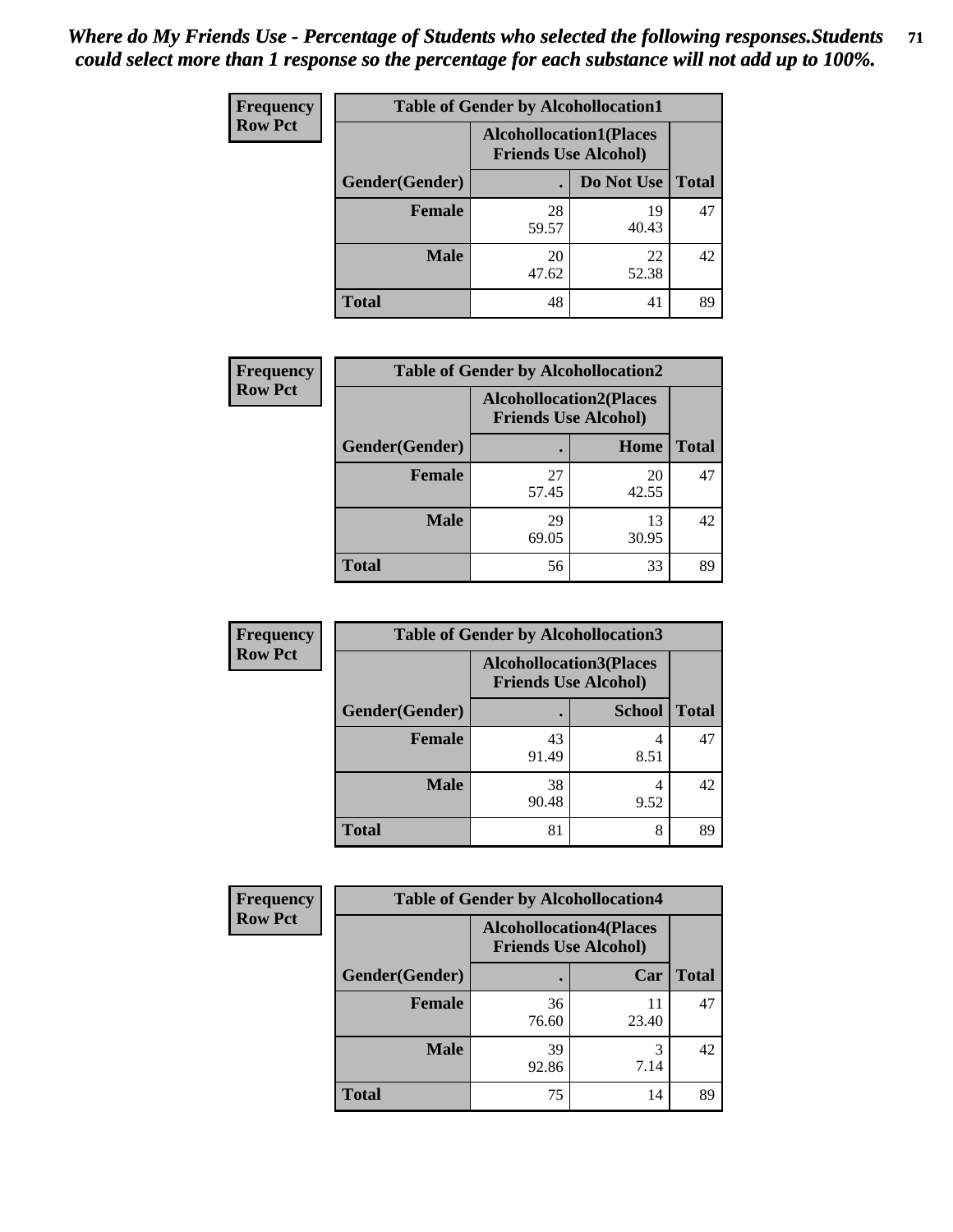| <b>Frequency</b> | <b>Table of Gender by Alcohollocation5</b> |                                                               |                                 |              |
|------------------|--------------------------------------------|---------------------------------------------------------------|---------------------------------|--------------|
| <b>Row Pct</b>   |                                            | <b>Alcohollocation5(Places</b><br><b>Friends Use Alcohol)</b> |                                 |              |
|                  | Gender(Gender)                             |                                                               | <b>Friend's</b><br><b>House</b> | <b>Total</b> |
|                  | <b>Female</b>                              | 26<br>55.32                                                   | 21<br>44.68                     | 47           |
|                  | <b>Male</b>                                | 30<br>71.43                                                   | 12<br>28.57                     | 42           |
|                  | <b>Total</b>                               | 56                                                            | 33                              | 89           |

| Frequency      | <b>Table of Gender by Alcohollocation6</b> |                                |                             |              |
|----------------|--------------------------------------------|--------------------------------|-----------------------------|--------------|
| <b>Row Pct</b> |                                            | <b>Alcohollocation6(Places</b> | <b>Friends Use Alcohol)</b> |              |
|                | Gender(Gender)                             |                                | <b>Other</b>                | <b>Total</b> |
|                | Female                                     | 30<br>63.83                    | 17<br>36.17                 | 47           |
|                | <b>Male</b>                                | 30<br>71.43                    | 12<br>28.57                 | 42           |
|                | <b>Total</b>                               | 60                             | 29                          | 89           |

| Frequency      | <b>Table of Gender by Tobaccolocation1</b> |                                                               |             |              |
|----------------|--------------------------------------------|---------------------------------------------------------------|-------------|--------------|
| <b>Row Pct</b> |                                            | <b>Tobaccolocation1(Places</b><br><b>Friends Use Tobacco)</b> |             |              |
|                | Gender(Gender)                             |                                                               | Do Not Use  | <b>Total</b> |
|                | Female                                     | 19<br>40.43                                                   | 28<br>59.57 | 47           |
|                | <b>Male</b>                                | 19<br>45.24                                                   | 23<br>54.76 | 42           |
|                | <b>Total</b>                               | 38                                                            | 51          | 89           |

| <b>Frequency</b> | <b>Table of Gender by Tobaccolocation2</b> |                                                               |             |              |
|------------------|--------------------------------------------|---------------------------------------------------------------|-------------|--------------|
| <b>Row Pct</b>   |                                            | <b>Tobaccolocation2(Places</b><br><b>Friends Use Tobacco)</b> |             |              |
|                  | Gender(Gender)                             |                                                               | Home        | <b>Total</b> |
|                  | Female                                     | 33<br>70.21                                                   | 14<br>29.79 | 47           |
|                  | <b>Male</b>                                | 32<br>76.19                                                   | 10<br>23.81 | 42           |
|                  | <b>Total</b>                               | 65                                                            | 24          | 89           |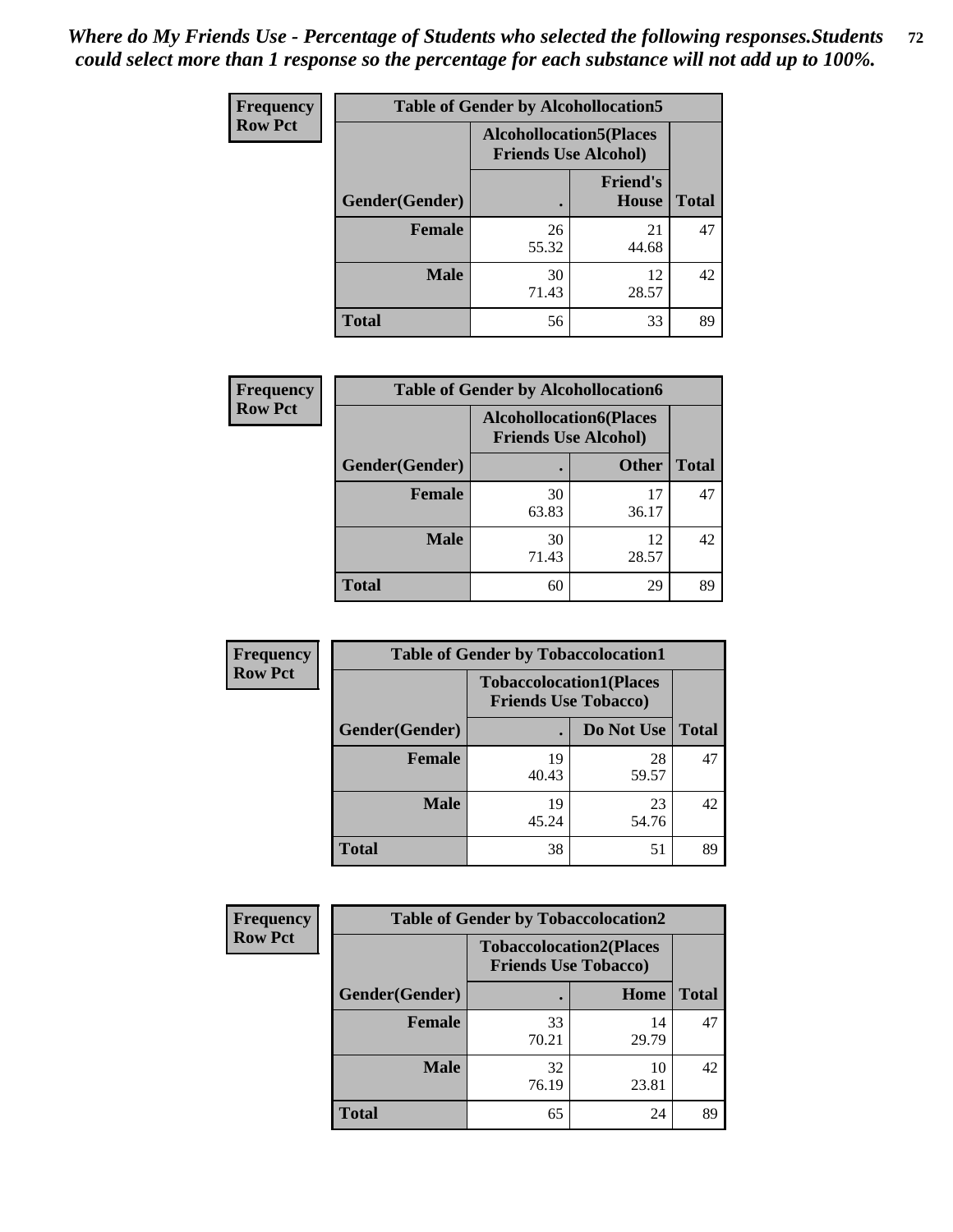| <b>Frequency</b> | <b>Table of Gender by Tobaccolocation3</b> |                             |                                |              |
|------------------|--------------------------------------------|-----------------------------|--------------------------------|--------------|
| <b>Row Pct</b>   |                                            | <b>Friends Use Tobacco)</b> | <b>Tobaccolocation3(Places</b> |              |
|                  | Gender(Gender)                             |                             | <b>School</b>                  | <b>Total</b> |
|                  | <b>Female</b>                              | 45<br>95.74                 | 4.26                           | 47           |
|                  | <b>Male</b>                                | 35<br>83.33                 | 16.67                          | 42           |
|                  | <b>Total</b>                               | 80                          | 9                              | 89           |

| <b>Frequency</b> | <b>Table of Gender by Tobaccolocation4</b> |                                                               |             |              |
|------------------|--------------------------------------------|---------------------------------------------------------------|-------------|--------------|
| <b>Row Pct</b>   |                                            | <b>Tobaccolocation4(Places</b><br><b>Friends Use Tobacco)</b> |             |              |
|                  | Gender(Gender)                             |                                                               | Car         | <b>Total</b> |
|                  | Female                                     | 35<br>74.47                                                   | 12<br>25.53 | 47           |
|                  | <b>Male</b>                                | 32<br>76.19                                                   | 10<br>23.81 | 42           |
|                  | <b>Total</b>                               | 67                                                            | 22          | 89           |

| <b>Frequency</b> | <b>Table of Gender by Tobaccolocation5</b>                    |             |                                 |              |
|------------------|---------------------------------------------------------------|-------------|---------------------------------|--------------|
| <b>Row Pct</b>   | <b>Tobaccolocation5(Places</b><br><b>Friends Use Tobacco)</b> |             |                                 |              |
|                  | Gender(Gender)                                                |             | <b>Friend's</b><br><b>House</b> | <b>Total</b> |
|                  | Female                                                        | 33<br>70.21 | 14<br>29.79                     | 47           |
|                  | <b>Male</b>                                                   | 31<br>73.81 | 11<br>26.19                     | 42           |
|                  | <b>Total</b>                                                  | 64          | 25                              | 89           |

| <b>Frequency</b> | <b>Table of Gender by Tobaccolocation6</b> |                                                               |              |              |
|------------------|--------------------------------------------|---------------------------------------------------------------|--------------|--------------|
| <b>Row Pct</b>   |                                            | <b>Tobaccolocation6(Places</b><br><b>Friends Use Tobacco)</b> |              |              |
|                  | Gender(Gender)                             |                                                               | <b>Other</b> | <b>Total</b> |
|                  | Female                                     | 32<br>68.09                                                   | 15<br>31.91  | 47           |
|                  | <b>Male</b>                                | 30<br>71.43                                                   | 12<br>28.57  | 42           |
|                  | <b>Total</b>                               | 62                                                            | 27           | 89           |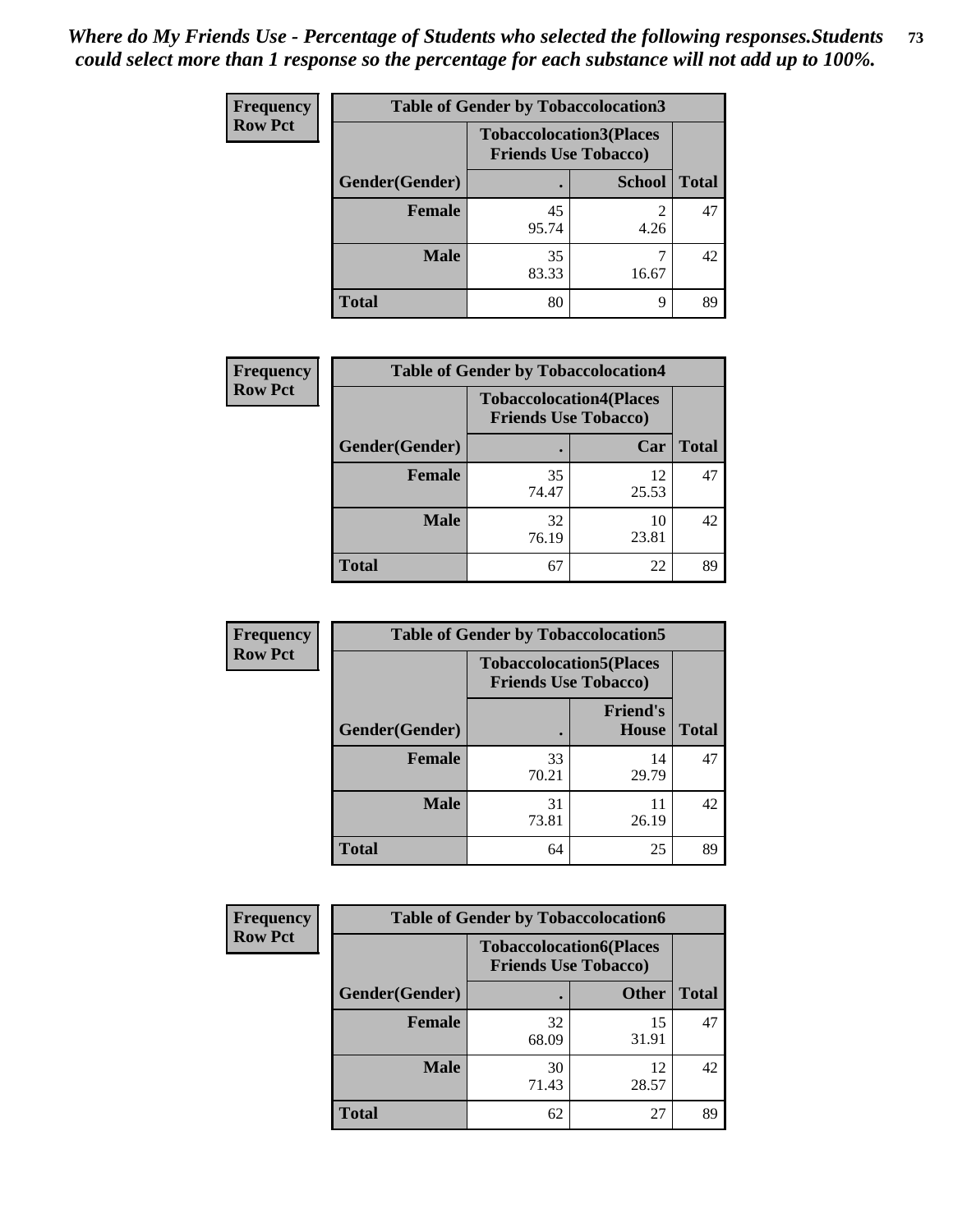| <b>Frequency</b> | <b>Table of Gender by Marijuanalocation1</b> |                                                                    |             |              |  |
|------------------|----------------------------------------------|--------------------------------------------------------------------|-------------|--------------|--|
| <b>Row Pct</b>   |                                              | <b>Marijuanalocation1(Places</b><br><b>Friends Use Marijuana</b> ) |             |              |  |
|                  | Gender(Gender)                               |                                                                    | Do Not Use  | <b>Total</b> |  |
|                  | <b>Female</b>                                | 20<br>42.55                                                        | 27<br>57.45 | 47           |  |
|                  | <b>Male</b>                                  | 18<br>42.86                                                        | 24<br>57.14 | 42           |  |
|                  | <b>Total</b>                                 | 38                                                                 | 51          | 89           |  |

| <b>Frequency</b> | <b>Table of Gender by Marijuanalocation2</b> |                                                                    |             |              |
|------------------|----------------------------------------------|--------------------------------------------------------------------|-------------|--------------|
| <b>Row Pct</b>   |                                              | <b>Marijuanalocation2(Places</b><br><b>Friends Use Marijuana</b> ) |             |              |
|                  | Gender(Gender)                               |                                                                    | Home        | <b>Total</b> |
|                  | Female                                       | 31<br>65.96                                                        | 16<br>34.04 | 47           |
|                  | <b>Male</b>                                  | 31<br>73.81                                                        | 26.19       | 42           |
|                  | <b>Total</b>                                 | 62                                                                 | 27          | 89           |

| Frequency      | <b>Table of Gender by Marijuanalocation3</b> |                                                                    |               |              |
|----------------|----------------------------------------------|--------------------------------------------------------------------|---------------|--------------|
| <b>Row Pct</b> |                                              | <b>Marijuanalocation3(Places</b><br><b>Friends Use Marijuana</b> ) |               |              |
|                | Gender(Gender)                               |                                                                    | <b>School</b> | <b>Total</b> |
|                | Female                                       | 41<br>87.23                                                        | 6<br>12.77    | 47           |
|                | <b>Male</b>                                  | 37<br>88.10                                                        | 5<br>11.90    | 42           |
|                | <b>Total</b>                                 | 78                                                                 | 11            | 89           |

| <b>Frequency</b> | <b>Table of Gender by Marijuanalocation4</b> |                                                                    |             |              |  |
|------------------|----------------------------------------------|--------------------------------------------------------------------|-------------|--------------|--|
| <b>Row Pct</b>   |                                              | <b>Marijuanalocation4(Places</b><br><b>Friends Use Marijuana</b> ) |             |              |  |
|                  | Gender(Gender)                               |                                                                    | Car         | <b>Total</b> |  |
|                  | <b>Female</b>                                | 33<br>70.21                                                        | 14<br>29.79 | 47           |  |
|                  | <b>Male</b>                                  | 35<br>83.33                                                        | 16.67       | 42           |  |
|                  | <b>Total</b>                                 | 68                                                                 | 21          | 89           |  |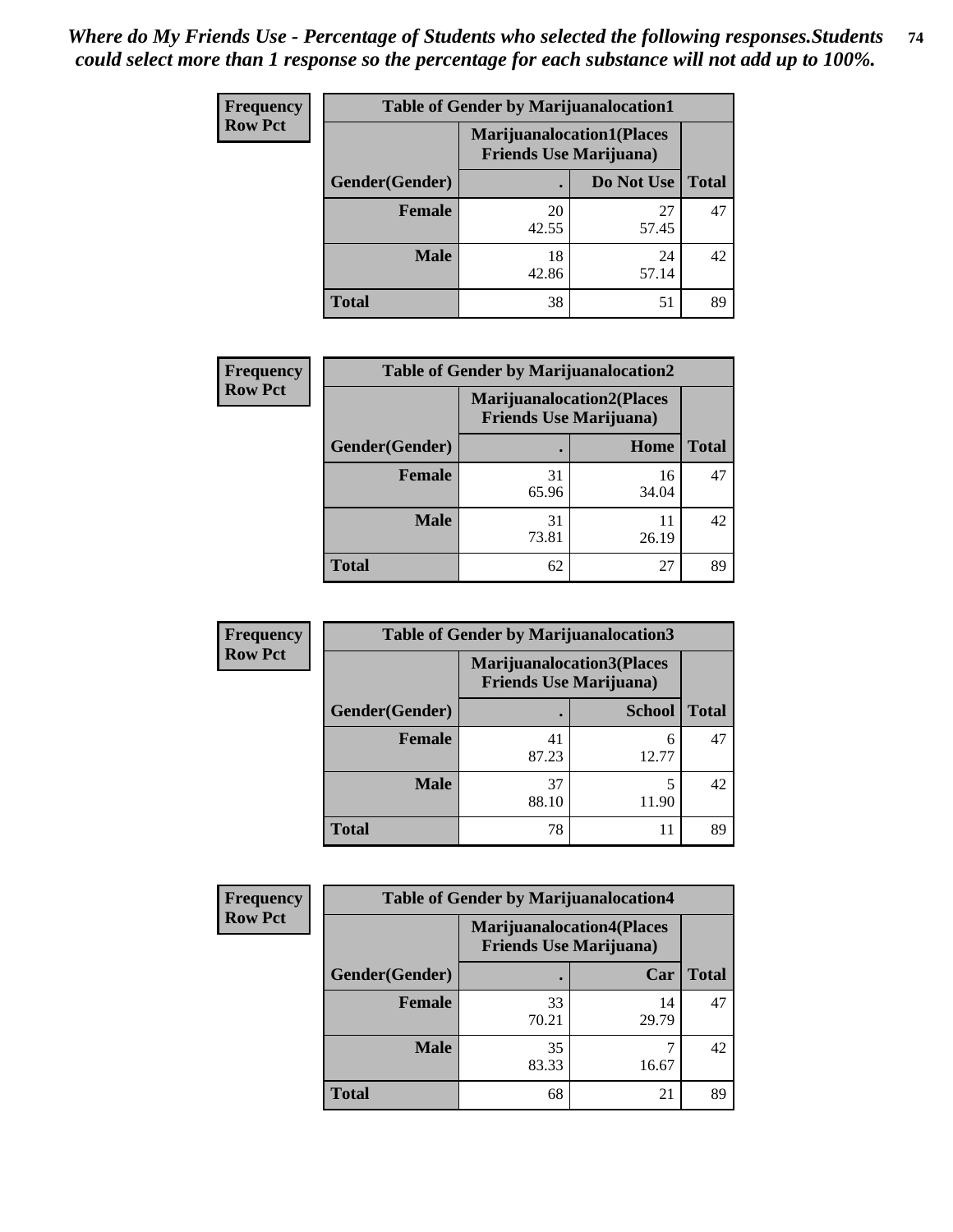| <b>Frequency</b> | <b>Table of Gender by Marijuanalocation5</b> |                                                                     |                          |              |
|------------------|----------------------------------------------|---------------------------------------------------------------------|--------------------------|--------------|
| <b>Row Pct</b>   |                                              | <b>Marijuanalocation5</b> (Places<br><b>Friends Use Marijuana</b> ) |                          |              |
|                  | Gender(Gender)                               |                                                                     | <b>Friend's</b><br>House | <b>Total</b> |
|                  | <b>Female</b>                                | 33<br>70.21                                                         | 14<br>29.79              | 47           |
|                  | <b>Male</b>                                  | 30<br>71.43                                                         | 12<br>28.57              | 42           |
|                  | <b>Total</b>                                 | 63                                                                  | 26                       | 89           |

| <b>Frequency</b> | <b>Table of Gender by Marijuanalocation6</b> |                                                                    |              |              |
|------------------|----------------------------------------------|--------------------------------------------------------------------|--------------|--------------|
| <b>Row Pct</b>   |                                              | <b>Marijuanalocation6(Places</b><br><b>Friends Use Marijuana</b> ) |              |              |
|                  | <b>Gender</b> (Gender)                       |                                                                    | <b>Other</b> | <b>Total</b> |
|                  | <b>Female</b>                                | 34<br>72.34                                                        | 13<br>27.66  | 47           |
|                  | <b>Male</b>                                  | 33<br>78.57                                                        | 9<br>21.43   | 42           |
|                  | <b>Total</b>                                 | 67                                                                 | 22           | 89           |

| Frequency      | <b>Table of Gender by Otherdruglocation1</b> |                                                                                |             |              |
|----------------|----------------------------------------------|--------------------------------------------------------------------------------|-------------|--------------|
| <b>Row Pct</b> |                                              | <b>Otherdruglocation1(Places</b><br><b>Friends Use Other Illegal</b><br>Drugs) |             |              |
|                | Gender(Gender)                               |                                                                                | Do Not Use  | <b>Total</b> |
|                | <b>Female</b>                                | q<br>19.15                                                                     | 38<br>80.85 | 47           |
|                | <b>Male</b>                                  | 10<br>23.81                                                                    | 32<br>76.19 | 42           |
|                | <b>Total</b>                                 | 19                                                                             | 70          | 89           |

| Frequency      | <b>Table of Gender by Otherdruglocation2</b> |                                                                                |       |              |
|----------------|----------------------------------------------|--------------------------------------------------------------------------------|-------|--------------|
| <b>Row Pct</b> |                                              | <b>Otherdruglocation2(Places</b><br><b>Friends Use Other Illegal</b><br>Drugs) |       |              |
|                | Gender(Gender)                               |                                                                                | Home  | <b>Total</b> |
|                | Female                                       | 40<br>85.11                                                                    | 14.89 | 47           |
|                | <b>Male</b>                                  | 37<br>88.10                                                                    | 11.90 | 42           |
|                | <b>Total</b>                                 | 77                                                                             | 12    | 89           |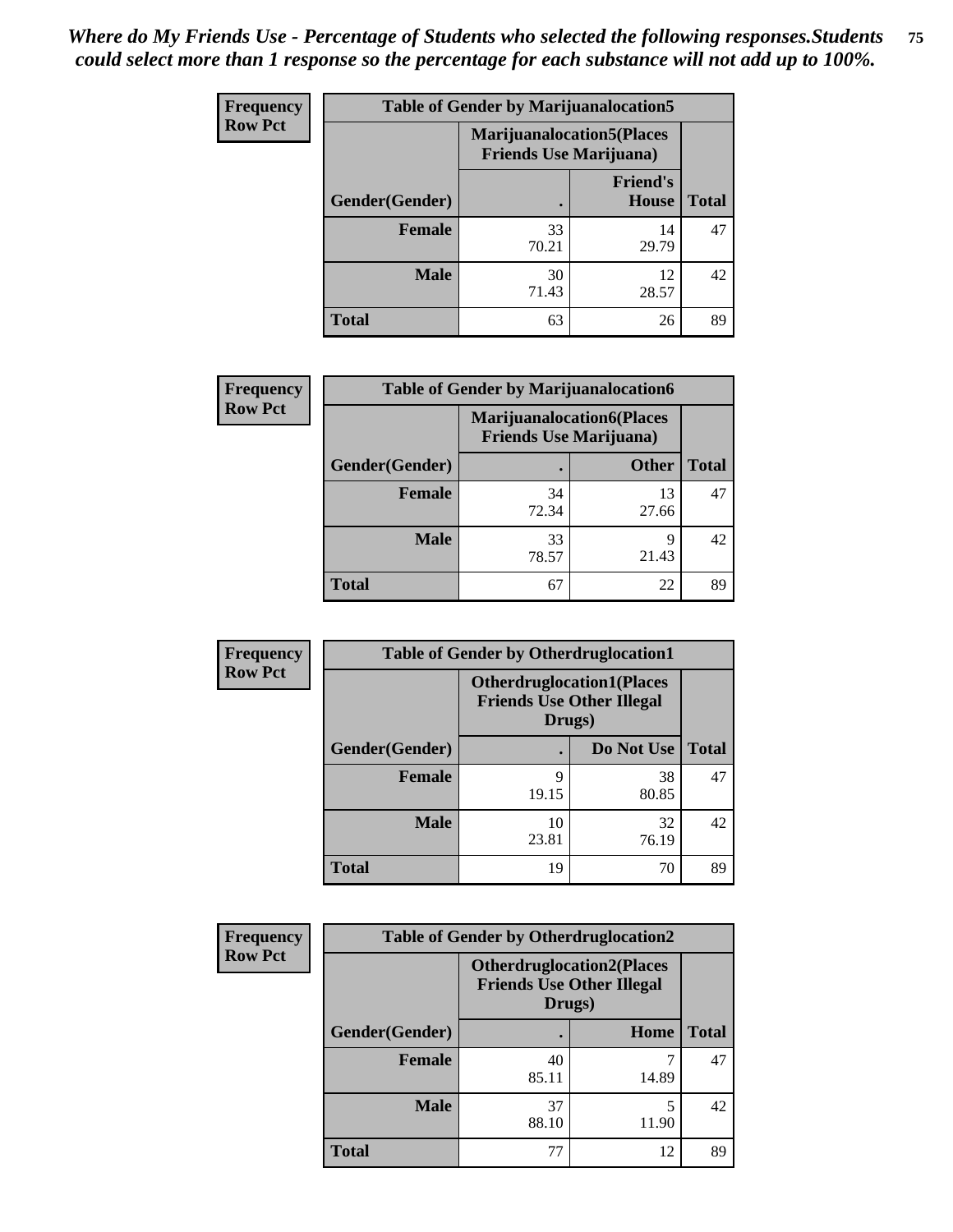| <b>Frequency</b> | <b>Table of Gender by Otherdruglocation3</b> |                                                                                |                |              |
|------------------|----------------------------------------------|--------------------------------------------------------------------------------|----------------|--------------|
| <b>Row Pct</b>   |                                              | <b>Otherdruglocation3(Places</b><br><b>Friends Use Other Illegal</b><br>Drugs) |                |              |
|                  | Gender(Gender)                               |                                                                                | <b>School</b>  | <b>Total</b> |
|                  | Female                                       | 46<br>97.87                                                                    | 2.13           | 47           |
|                  | <b>Male</b>                                  | 41<br>97.62                                                                    | 2.38           | 42           |
|                  | <b>Total</b>                                 | 87                                                                             | $\mathfrak{D}$ | 89           |

| Frequency      | <b>Table of Gender by Otherdruglocation4</b> |                                                                                |            |              |
|----------------|----------------------------------------------|--------------------------------------------------------------------------------|------------|--------------|
| <b>Row Pct</b> |                                              | <b>Otherdruglocation4(Places</b><br><b>Friends Use Other Illegal</b><br>Drugs) |            |              |
|                | Gender(Gender)                               |                                                                                | Car        | <b>Total</b> |
|                | Female                                       | 42<br>89.36                                                                    | 5<br>10.64 | 47           |
|                | <b>Male</b>                                  | 41<br>97.62                                                                    | 2.38       | 42           |
|                | <b>Total</b>                                 | 83                                                                             | 6          | 89           |

| Frequency      | <b>Table of Gender by Otherdruglocation5</b>                                   |             |                                 |              |
|----------------|--------------------------------------------------------------------------------|-------------|---------------------------------|--------------|
| <b>Row Pct</b> | <b>Otherdruglocation5(Places</b><br><b>Friends Use Other Illegal</b><br>Drugs) |             |                                 |              |
|                | Gender(Gender)                                                                 |             | <b>Friend's</b><br><b>House</b> | <b>Total</b> |
|                | <b>Female</b>                                                                  | 41<br>87.23 | 6<br>12.77                      | 47           |
|                | <b>Male</b>                                                                    | 39<br>92.86 | 3<br>7.14                       | 42           |
|                | <b>Total</b>                                                                   | 80          | 9                               | 89           |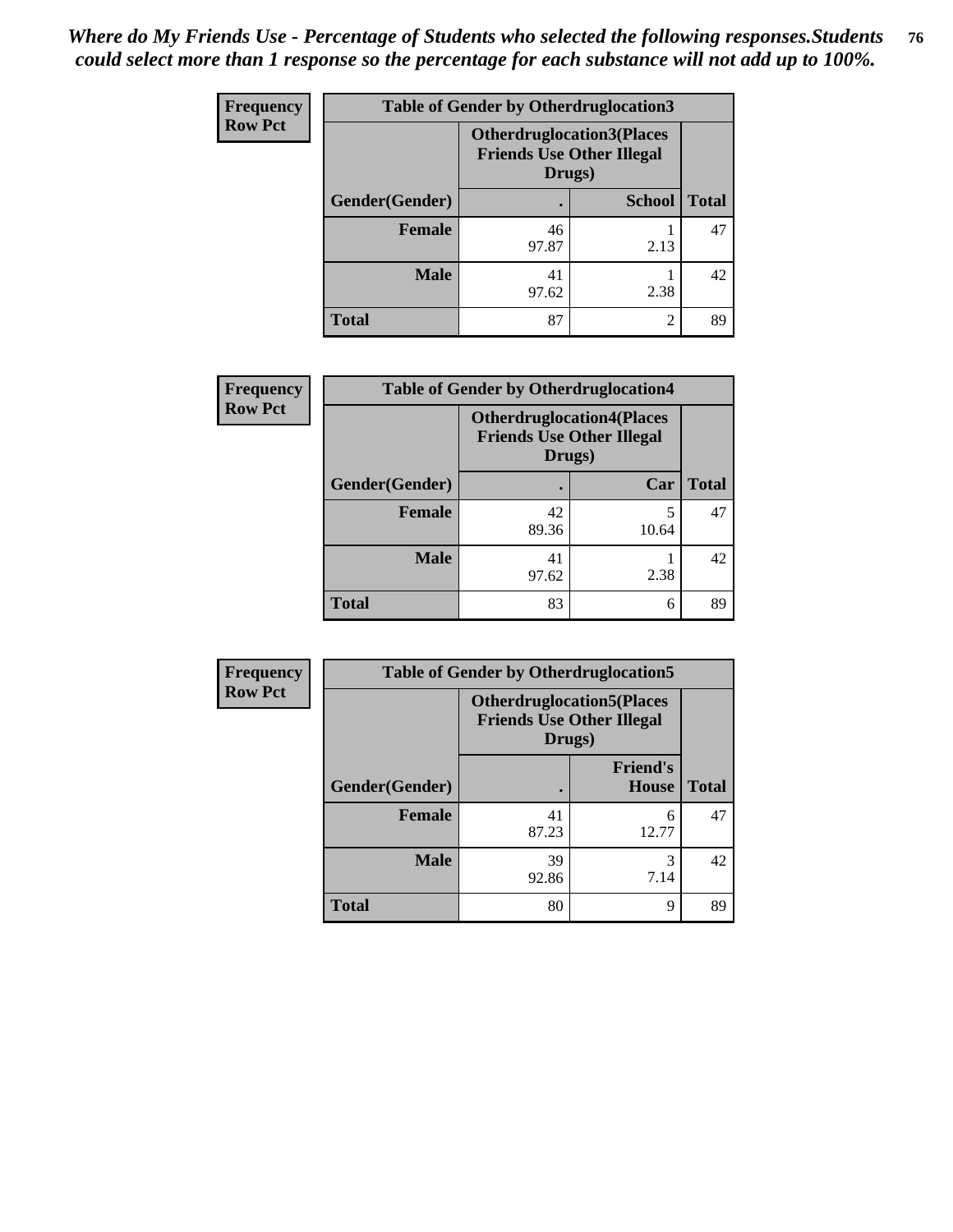| Frequency      | <b>Table of Gender by Otherdruglocation6</b> |                                                                                |              |              |
|----------------|----------------------------------------------|--------------------------------------------------------------------------------|--------------|--------------|
| <b>Row Pct</b> |                                              | <b>Otherdruglocation6(Places</b><br><b>Friends Use Other Illegal</b><br>Drugs) |              |              |
|                | Gender(Gender)                               |                                                                                | <b>Other</b> | <b>Total</b> |
|                | Female                                       | 42<br>89.36                                                                    | 10.64        | 47           |
|                | <b>Male</b>                                  | 35<br>83.33                                                                    | 16.67        | 42           |
|                | <b>Total</b>                                 | 77                                                                             | 12           | 89           |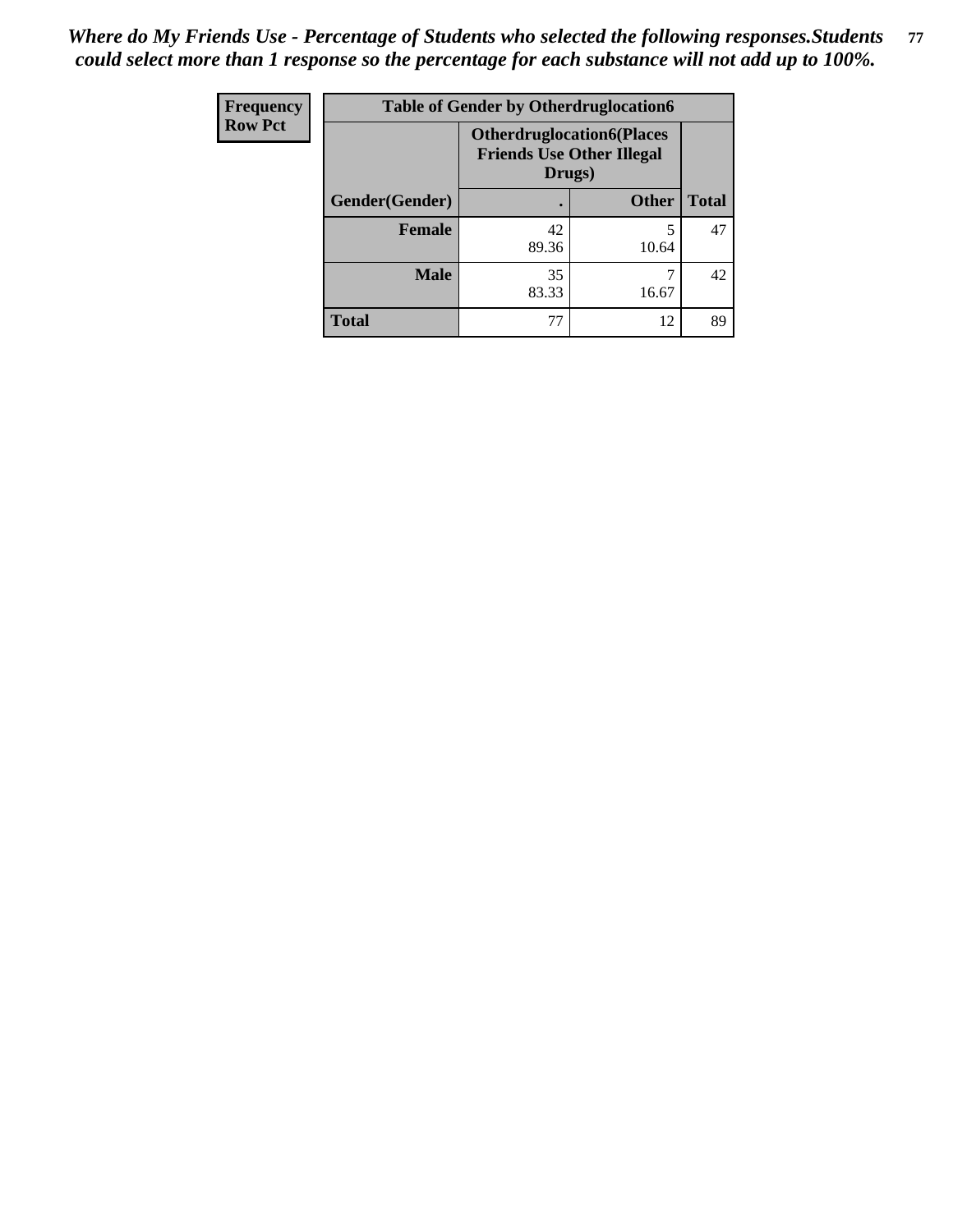| Frequency      | <b>Table of Gender by Alcoholtime1</b> |                                                          |                      |              |
|----------------|----------------------------------------|----------------------------------------------------------|----------------------|--------------|
| <b>Row Pct</b> |                                        | <b>Alcoholtime1(Times</b><br><b>Friends Use Alcohol)</b> |                      |              |
|                | Gender(Gender)                         |                                                          | Do Not<br><b>Use</b> | <b>Total</b> |
|                | <b>Female</b>                          | 28<br>59.57                                              | 19<br>40.43          | 47           |
|                | <b>Male</b>                            | 19<br>45.24                                              | 23<br>54.76          | 42           |
|                | <b>Total</b>                           | 47                                                       | 42                   | 89           |

| <b>Frequency</b> | <b>Table of Gender by Alcoholtime2</b> |                                                          |                            |              |
|------------------|----------------------------------------|----------------------------------------------------------|----------------------------|--------------|
| <b>Row Pct</b>   |                                        | <b>Alcoholtime2(Times</b><br><b>Friends Use Alcohol)</b> |                            |              |
|                  | Gender(Gender)                         |                                                          | <b>On Way</b><br>to School | <b>Total</b> |
|                  | <b>Female</b>                          | 43<br>91.49                                              | 4<br>8.51                  | 47           |
|                  | <b>Male</b>                            | 42<br>100.00                                             | 0<br>0.00                  | 42           |
|                  | <b>Total</b>                           | 85                                                       | 4                          | 89           |

| <b>Frequency</b> | <b>Table of Gender by Alcoholtime3</b> |                                                          |                                |              |
|------------------|----------------------------------------|----------------------------------------------------------|--------------------------------|--------------|
| <b>Row Pct</b>   |                                        | <b>Alcoholtime3(Times</b><br><b>Friends Use Alcohol)</b> |                                |              |
|                  | Gender(Gender)                         |                                                          | <b>During</b><br><b>School</b> | <b>Total</b> |
|                  | Female                                 | 46<br>97.87                                              | 2.13                           | 47           |
|                  | <b>Male</b>                            | 40<br>95.24                                              | 2<br>4.76                      | 42           |
|                  | <b>Total</b>                           | 86                                                       | 3                              | 89           |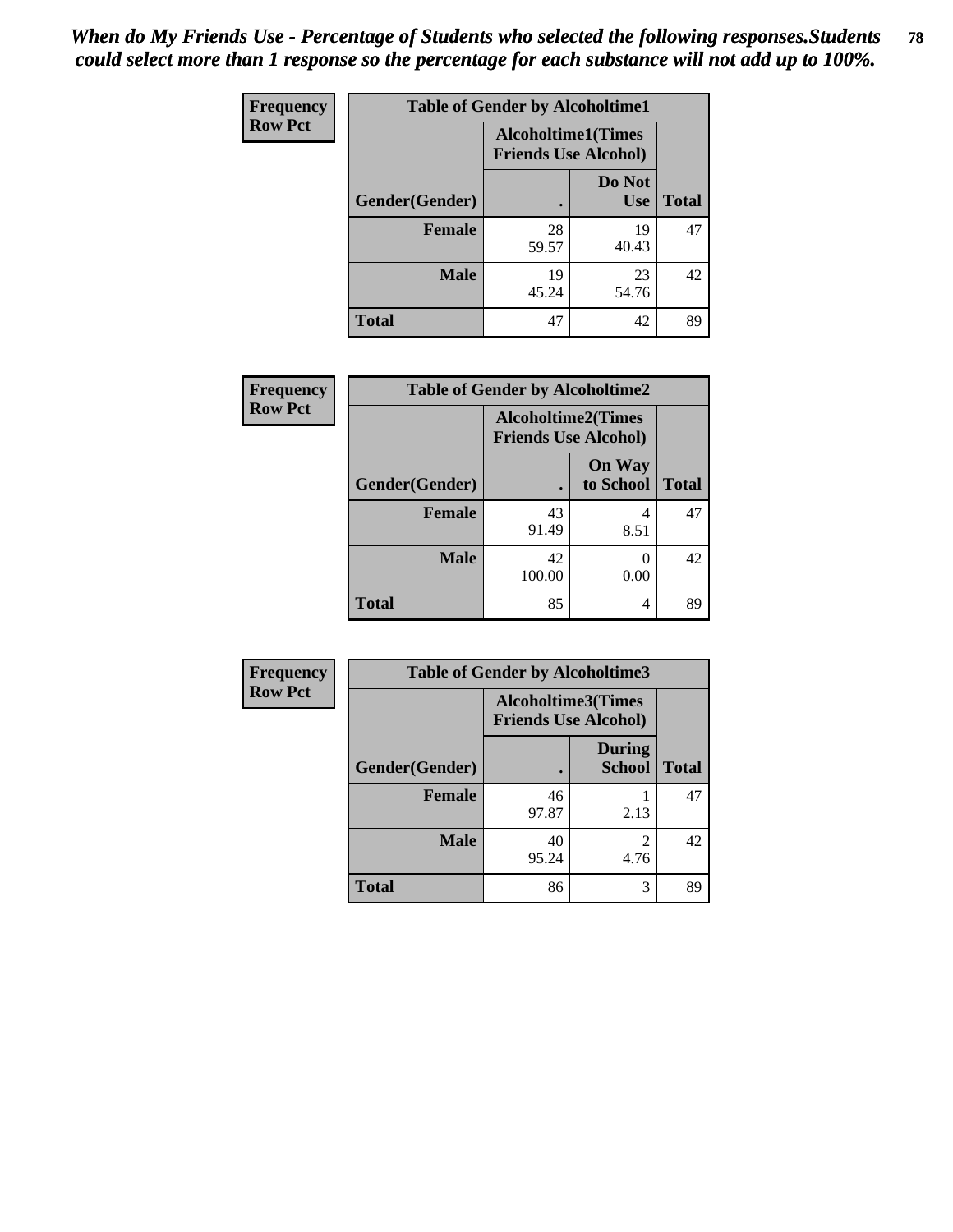*When do My Friends Use - Percentage of Students who selected the following responses.Students could select more than 1 response so the percentage for each substance will not add up to 100%.* **79**

| <b>Frequency</b> | <b>Table of Gender by Alcoholtime4</b> |                                                          |                                                |              |
|------------------|----------------------------------------|----------------------------------------------------------|------------------------------------------------|--------------|
| <b>Row Pct</b>   |                                        | <b>Alcoholtime4(Times</b><br><b>Friends Use Alcohol)</b> |                                                |              |
|                  | Gender(Gender)                         |                                                          | <b>On Way</b><br>Home<br>From<br><b>School</b> | <b>Total</b> |
|                  | <b>Female</b>                          | 40                                                       | 7                                              | 47           |
|                  |                                        | 85.11                                                    | 14.89                                          |              |
|                  | <b>Male</b>                            | 41<br>97.62                                              | 2.38                                           | 42           |
|                  | <b>Total</b>                           | 81                                                       | 8                                              | 89           |

| <b>Frequency</b> | <b>Table of Gender by Alcoholtime5</b> |                                                           |                   |              |
|------------------|----------------------------------------|-----------------------------------------------------------|-------------------|--------------|
| <b>Row Pct</b>   |                                        | <b>Alcoholtime5</b> (Times<br><b>Friends Use Alcohol)</b> |                   |              |
|                  | Gender(Gender)                         |                                                           | <b>Weeknights</b> | <b>Total</b> |
|                  | <b>Female</b>                          | 35<br>74.47                                               | 12<br>25.53       | 47           |
|                  | <b>Male</b>                            | 34<br>80.95                                               | 8<br>19.05        | 42           |
|                  | <b>Total</b>                           | 69                                                        | 20                | 89           |

| <b>Frequency</b> | <b>Table of Gender by Alcoholtime6</b> |             |                                                           |              |  |
|------------------|----------------------------------------|-------------|-----------------------------------------------------------|--------------|--|
| <b>Row Pct</b>   |                                        |             | <b>Alcoholtime6</b> (Times<br><b>Friends Use Alcohol)</b> |              |  |
|                  | Gender(Gender)                         |             | Weekends                                                  | <b>Total</b> |  |
|                  | <b>Female</b>                          | 19<br>40.43 | 28<br>59.57                                               | 47           |  |
|                  | <b>Male</b>                            | 25<br>59.52 | 17<br>40.48                                               | 42           |  |
|                  | <b>Total</b>                           | 44          | 45                                                        | 89           |  |

| Frequency      | <b>Table of Gender by Tobaccotime1</b> |                                                          |                      |              |
|----------------|----------------------------------------|----------------------------------------------------------|----------------------|--------------|
| <b>Row Pct</b> |                                        | <b>Tobaccotime1(Times</b><br><b>Friends Use Tobacco)</b> |                      |              |
|                | Gender(Gender)                         |                                                          | Do Not<br><b>Use</b> | <b>Total</b> |
|                | <b>Female</b>                          | 20<br>42.55                                              | 27<br>57.45          | 47           |
|                | <b>Male</b>                            | 19<br>45.24                                              | 23<br>54.76          | 42           |
|                | <b>Total</b>                           | 39                                                       | 50                   | 89           |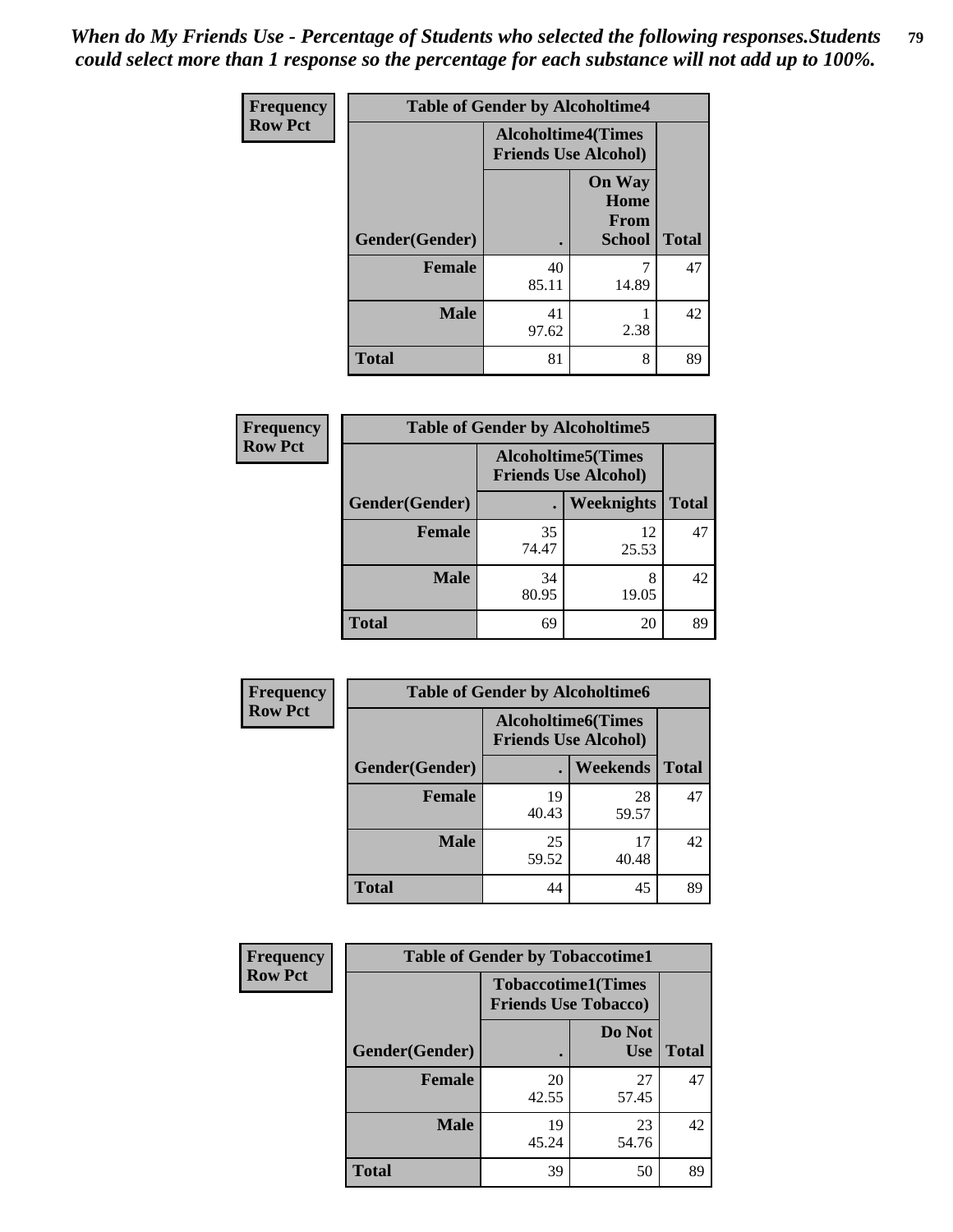*When do My Friends Use - Percentage of Students who selected the following responses.Students could select more than 1 response so the percentage for each substance will not add up to 100%.* **80**

| Frequency      |                | <b>Table of Gender by Tobaccotime2</b>                   |                            |              |
|----------------|----------------|----------------------------------------------------------|----------------------------|--------------|
| <b>Row Pct</b> |                | <b>Tobaccotime2(Times</b><br><b>Friends Use Tobacco)</b> |                            |              |
|                | Gender(Gender) | $\bullet$                                                | <b>On Way</b><br>to School | <b>Total</b> |
|                | Female         | 34<br>72.34                                              | 13<br>27.66                | 47           |
|                | <b>Male</b>    | 37<br>88.10                                              | 5<br>11.90                 | 42           |
|                | <b>Total</b>   | 71                                                       | 18                         | 89           |

| <b>Frequency</b> | <b>Table of Gender by Tobaccotime3</b> |                                                          |                                |              |
|------------------|----------------------------------------|----------------------------------------------------------|--------------------------------|--------------|
| <b>Row Pct</b>   |                                        | <b>Tobaccotime3(Times</b><br><b>Friends Use Tobacco)</b> |                                |              |
|                  | Gender(Gender)                         |                                                          | <b>During</b><br><b>School</b> | <b>Total</b> |
|                  | Female                                 | 46<br>97.87                                              | 2.13                           | 47           |
|                  | <b>Male</b>                            | 39<br>92.86                                              | 3<br>7.14                      | 42           |
|                  | <b>Total</b>                           | 85                                                       | 4                              | 89           |

| Frequency      | <b>Table of Gender by Tobaccotime4</b> |                                                          |                                                |              |
|----------------|----------------------------------------|----------------------------------------------------------|------------------------------------------------|--------------|
| <b>Row Pct</b> |                                        | <b>Tobaccotime4(Times</b><br><b>Friends Use Tobacco)</b> |                                                |              |
|                | <b>Gender</b> (Gender)                 |                                                          | <b>On Way</b><br>Home<br>From<br><b>School</b> | <b>Total</b> |
|                | <b>Female</b>                          | 40<br>85.11                                              | 14.89                                          | 47           |
|                | <b>Male</b>                            | 41<br>97.62                                              | 2.38                                           | 42           |
|                | <b>Total</b>                           | 81                                                       | 8                                              | 89           |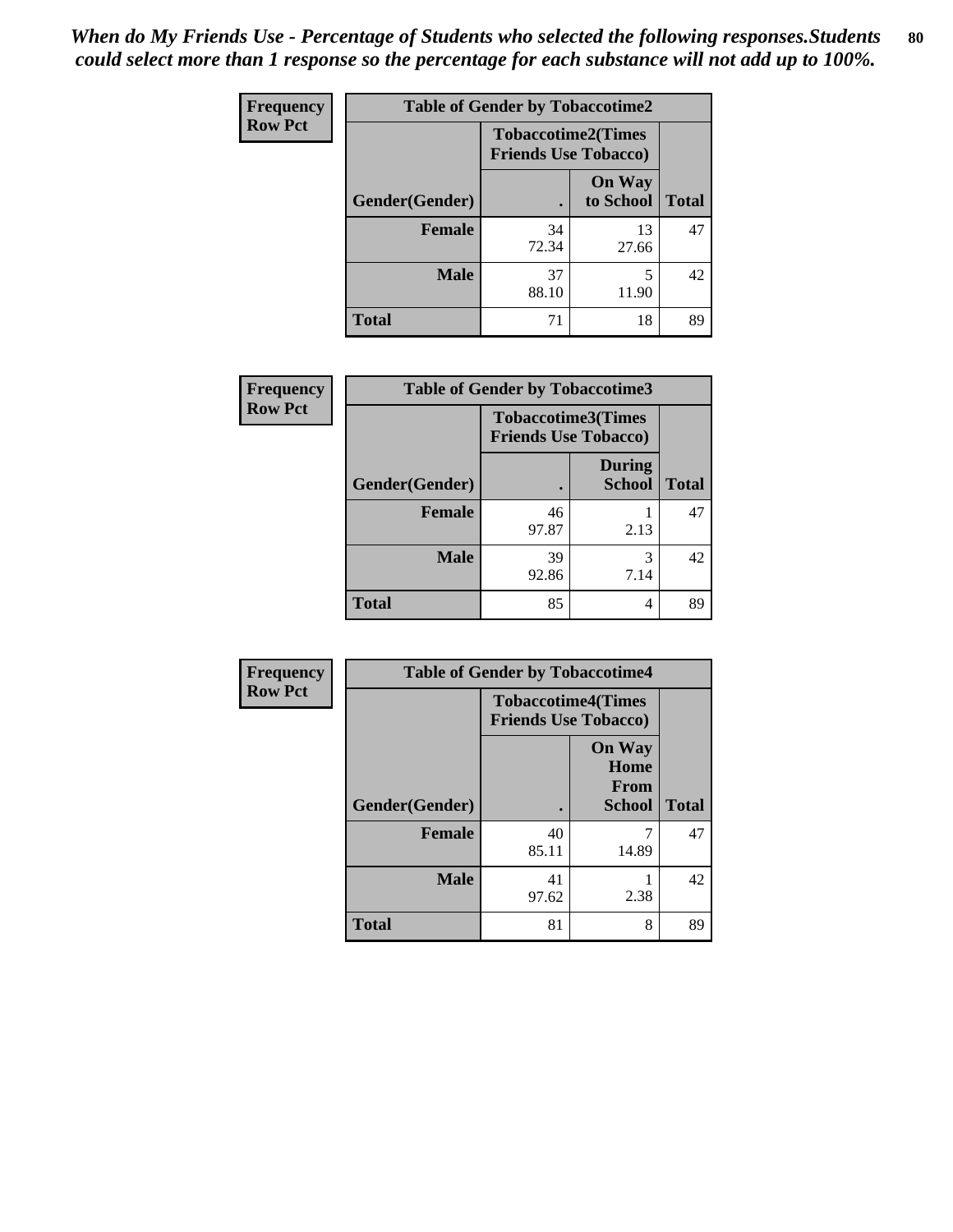| <b>Frequency</b> | <b>Table of Gender by Tobaccotime5</b> |             |                                                           |              |  |
|------------------|----------------------------------------|-------------|-----------------------------------------------------------|--------------|--|
| <b>Row Pct</b>   |                                        |             | <b>Tobaccotime5</b> (Times<br><b>Friends Use Tobacco)</b> |              |  |
|                  | Gender(Gender)                         |             | <b>Weeknights</b>                                         | <b>Total</b> |  |
|                  | <b>Female</b>                          | 30<br>63.83 | 17<br>36.17                                               | 47           |  |
|                  | <b>Male</b>                            | 28<br>66.67 | 14<br>33.33                                               | 42           |  |
|                  | <b>Total</b>                           | 58          | 31                                                        | 89           |  |

| <b>Frequency</b> |                | <b>Table of Gender by Tobaccotime6</b> |                           |              |  |
|------------------|----------------|----------------------------------------|---------------------------|--------------|--|
| <b>Row Pct</b>   |                | <b>Friends Use Tobacco)</b>            | <b>Tobaccotime6(Times</b> |              |  |
|                  | Gender(Gender) |                                        | <b>Weekends</b>           | <b>Total</b> |  |
|                  | Female         | 27<br>57.45                            | 20<br>42.55               | 47           |  |
|                  | <b>Male</b>    | 25<br>59.52                            | 17<br>40.48               | 42           |  |
|                  | <b>Total</b>   | 52                                     | 37                        | 89           |  |

| <b>Frequency</b> | <b>Table of Gender by Marijuanatime1</b> |                                                               |             |              |
|------------------|------------------------------------------|---------------------------------------------------------------|-------------|--------------|
| <b>Row Pct</b>   |                                          | <b>Marijuanatime1(Times</b><br><b>Friends Use Marijuana</b> ) |             |              |
|                  | Gender(Gender)                           |                                                               | Do Not Use  | <b>Total</b> |
|                  | <b>Female</b>                            | 19<br>40.43                                                   | 28<br>59.57 | 47           |
|                  | <b>Male</b>                              | 18<br>42.86                                                   | 24<br>57.14 | 42           |
|                  | <b>Total</b>                             | 37                                                            | 52          | 89           |

| <b>Frequency</b> | <b>Table of Gender by Marijuanatime2</b> |                                                               |                            |              |
|------------------|------------------------------------------|---------------------------------------------------------------|----------------------------|--------------|
| <b>Row Pct</b>   |                                          | <b>Marijuanatime2(Times</b><br><b>Friends Use Marijuana</b> ) |                            |              |
|                  | Gender(Gender)                           |                                                               | On Way to<br><b>School</b> | <b>Total</b> |
|                  | <b>Female</b>                            | 39<br>82.98                                                   | 8<br>17.02                 | 47           |
|                  | <b>Male</b>                              | 34<br>80.95                                                   | 8<br>19.05                 | 42           |
|                  | <b>Total</b>                             | 73                                                            | 16                         | 89           |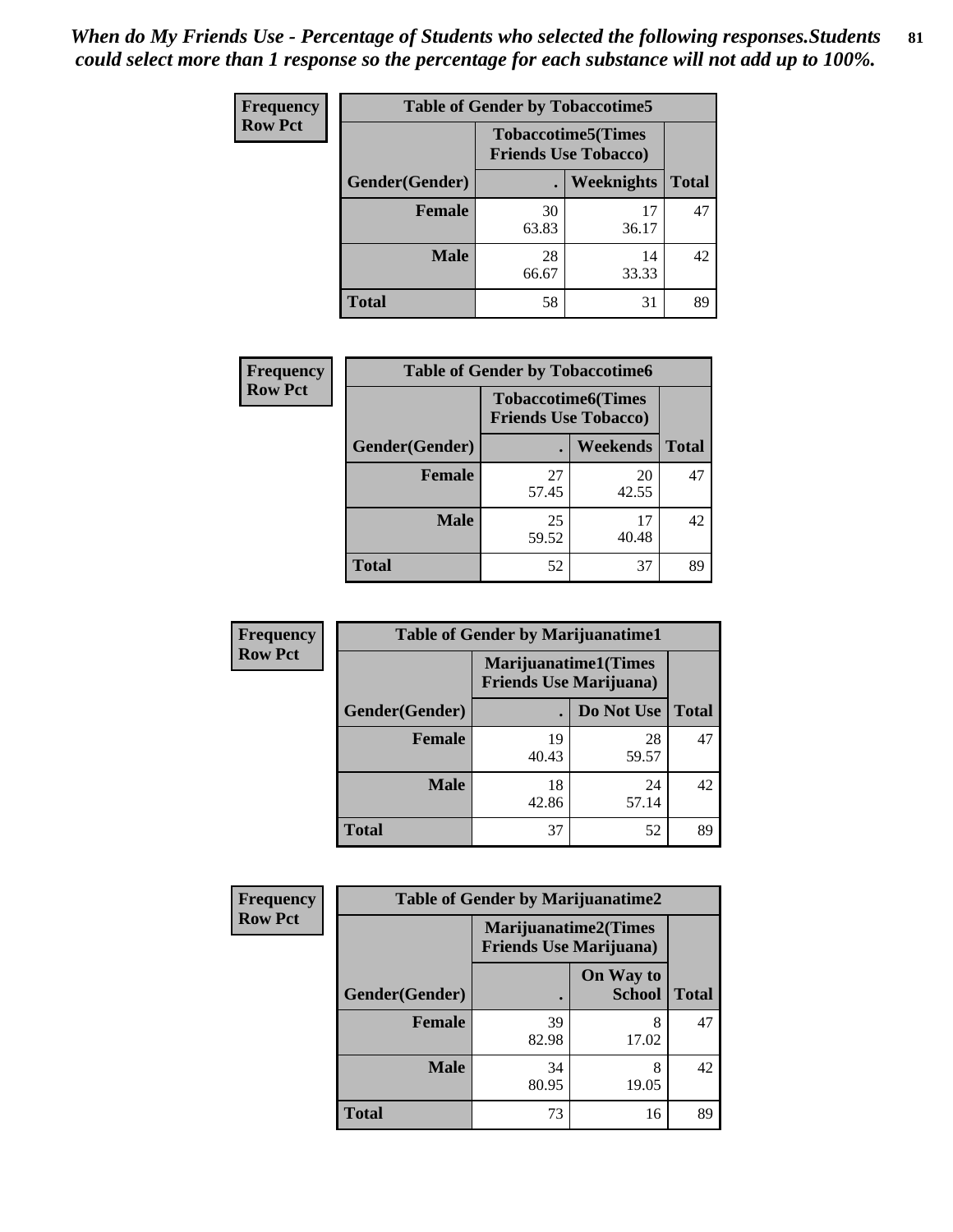| <b>Frequency</b> | <b>Table of Gender by Marijuanatime3</b> |                                                        |                                |              |
|------------------|------------------------------------------|--------------------------------------------------------|--------------------------------|--------------|
| <b>Row Pct</b>   |                                          | Marijuanatime3(Times<br><b>Friends Use Marijuana</b> ) |                                |              |
|                  | Gender(Gender)                           |                                                        | <b>During</b><br><b>School</b> | <b>Total</b> |
|                  | <b>Female</b>                            | 42<br>89.36                                            | 5<br>10.64                     | 47           |
|                  | <b>Male</b>                              | 38<br>90.48                                            | 4<br>9.52                      | 42           |
|                  | <b>Total</b>                             | 80                                                     | 9                              | 89           |

| Frequency      | <b>Table of Gender by Marijuanatime4</b> |                             |                                                       |              |
|----------------|------------------------------------------|-----------------------------|-------------------------------------------------------|--------------|
| <b>Row Pct</b> |                                          | <b>Marijuanatime4(Times</b> | <b>Friends Use Marijuana</b> )                        |              |
|                | Gender(Gender)                           |                             | <b>On Way</b><br>Home<br><b>From</b><br><b>School</b> | <b>Total</b> |
|                | <b>Female</b>                            | 37<br>78.72                 | 10<br>21.28                                           | 47           |
|                | <b>Male</b>                              | 34<br>80.95                 | 8<br>19.05                                            | 42           |
|                | <b>Total</b>                             | 71                          | 18                                                    | 89           |

| Frequency      |                | <b>Table of Gender by Marijuanatime5</b> |                                                                |              |
|----------------|----------------|------------------------------------------|----------------------------------------------------------------|--------------|
| <b>Row Pct</b> |                |                                          | <b>Marijuanatime5</b> (Times<br><b>Friends Use Marijuana</b> ) |              |
|                | Gender(Gender) |                                          | Weeknights                                                     | <b>Total</b> |
|                | Female         | 33<br>70.21                              | 14<br>29.79                                                    | 47           |
|                | <b>Male</b>    | 32<br>76.19                              | 10<br>23.81                                                    | 42           |
|                | <b>Total</b>   | 65                                       | 24                                                             | 89           |

| <b>Frequency</b> | <b>Table of Gender by Marijuanatime6</b> |                                                               |                 |              |  |
|------------------|------------------------------------------|---------------------------------------------------------------|-----------------|--------------|--|
| <b>Row Pct</b>   |                                          | <b>Marijuanatime6(Times</b><br><b>Friends Use Marijuana</b> ) |                 |              |  |
|                  | Gender(Gender)                           |                                                               | <b>Weekends</b> | <b>Total</b> |  |
|                  | <b>Female</b>                            | 26<br>55.32                                                   | 21<br>44.68     | 47           |  |
|                  | <b>Male</b>                              | 26<br>61.90                                                   | 16<br>38.10     | 42           |  |
|                  | <b>Total</b>                             | 52                                                            | 37              | 89           |  |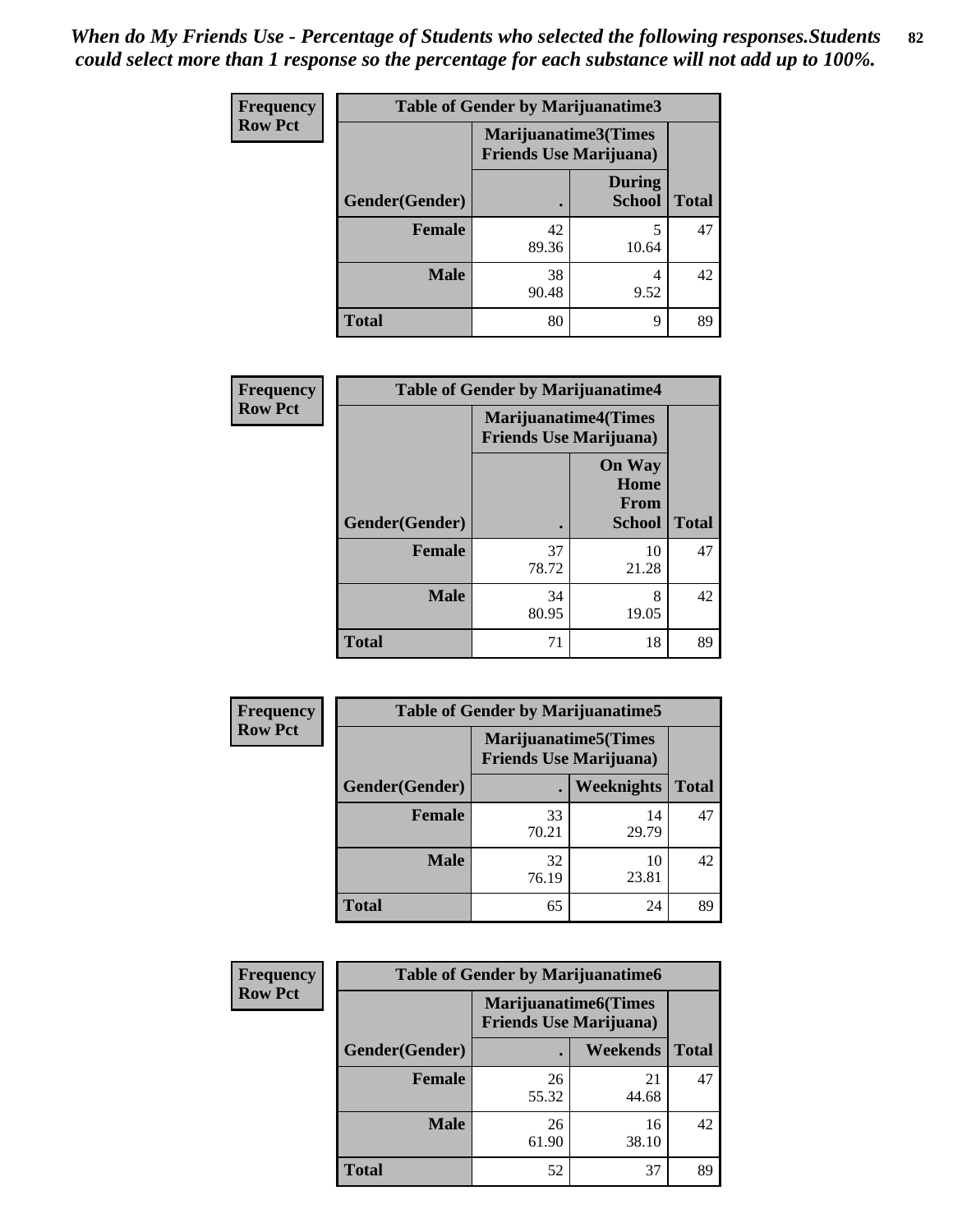*When do My Friends Use - Percentage of Students who selected the following responses.Students could select more than 1 response so the percentage for each substance will not add up to 100%.* **83**

| <b>Frequency</b> |                | <b>Table of Gender by Otherdrugtime1</b>                                           |                    |    |
|------------------|----------------|------------------------------------------------------------------------------------|--------------------|----|
| <b>Row Pct</b>   |                | <b>Otherdrugtime1</b> (Times<br><b>Friends Use Other</b><br><b>Illegal Drugs</b> ) |                    |    |
|                  | Gender(Gender) |                                                                                    | Do Not Use   Total |    |
|                  | <b>Female</b>  | 9<br>19.15                                                                         | 38<br>80.85        | 47 |
|                  | <b>Male</b>    | 9<br>21.43                                                                         | 33<br>78.57        | 42 |
|                  | <b>Total</b>   | 18                                                                                 | 71                 | 89 |

| Frequency      | <b>Table of Gender by Otherdrugtime2</b> |                                                                                   |                            |              |
|----------------|------------------------------------------|-----------------------------------------------------------------------------------|----------------------------|--------------|
| <b>Row Pct</b> |                                          | <b>Otherdrugtime2(Times</b><br><b>Friends Use Other</b><br><b>Illegal Drugs</b> ) |                            |              |
|                | Gender(Gender)                           |                                                                                   | On Way to<br><b>School</b> | <b>Total</b> |
|                | <b>Female</b>                            | 43<br>91.49                                                                       | 4<br>8.51                  | 47           |
|                | <b>Male</b>                              | 40<br>95.24                                                                       | $\mathfrak{D}$<br>4.76     | 42           |
|                | <b>Total</b>                             | 83                                                                                | 6                          | 89           |

| <b>Frequency</b> |                | <b>Table of Gender by Otherdrugtime3</b>           |                                |              |
|------------------|----------------|----------------------------------------------------|--------------------------------|--------------|
| <b>Row Pct</b>   |                | <b>Friends Use Other</b><br><b>Illegal Drugs</b> ) | Otherdrugtime3(Times           |              |
|                  | Gender(Gender) |                                                    | <b>During</b><br><b>School</b> | <b>Total</b> |
|                  | <b>Female</b>  | 46<br>97.87                                        | 2.13                           | 47           |
|                  | <b>Male</b>    | 39<br>92.86                                        | 3<br>7.14                      | 42           |
|                  | <b>Total</b>   | 85                                                 | 4                              | 89           |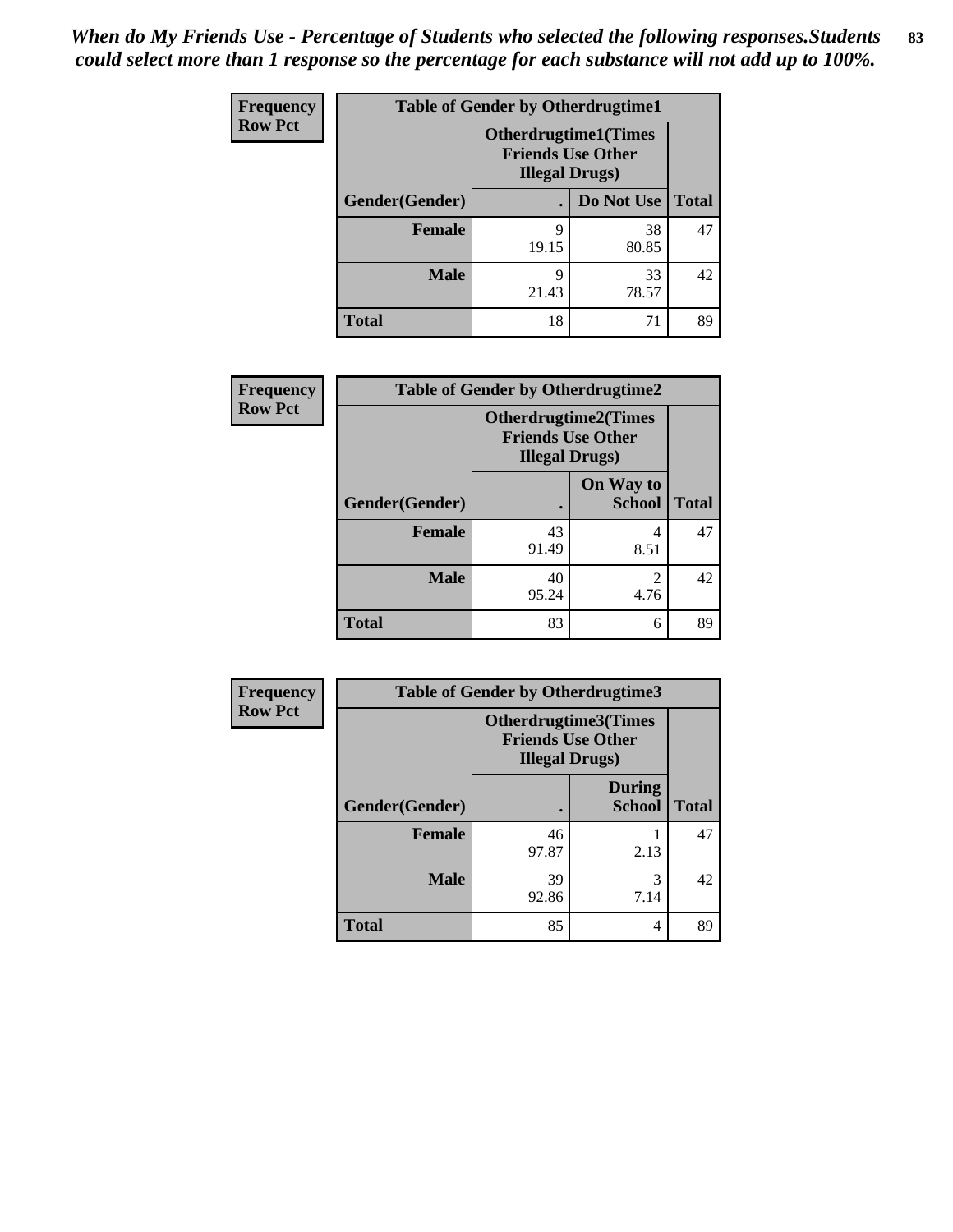*When do My Friends Use - Percentage of Students who selected the following responses.Students could select more than 1 response so the percentage for each substance will not add up to 100%.* **84**

| Frequency      | <b>Table of Gender by Otherdrugtime4</b> |                                                                                   |                                                       |              |  |
|----------------|------------------------------------------|-----------------------------------------------------------------------------------|-------------------------------------------------------|--------------|--|
| <b>Row Pct</b> |                                          | <b>Otherdrugtime4(Times</b><br><b>Friends Use Other</b><br><b>Illegal Drugs</b> ) |                                                       |              |  |
|                | Gender(Gender)                           |                                                                                   | <b>On Way</b><br>Home<br><b>From</b><br><b>School</b> | <b>Total</b> |  |
|                | <b>Female</b>                            | 42<br>89.36                                                                       | 5<br>10.64                                            | 47           |  |
|                | <b>Male</b>                              | 40<br>95.24                                                                       | 2<br>4.76                                             | 42           |  |
|                | <b>Total</b>                             | 82                                                                                | 7                                                     | 89           |  |

| <b>Frequency</b> | <b>Table of Gender by Otherdrugtime5</b>                                           |             |            |              |
|------------------|------------------------------------------------------------------------------------|-------------|------------|--------------|
| <b>Row Pct</b>   | <b>Otherdrugtime5</b> (Times<br><b>Friends Use Other</b><br><b>Illegal Drugs</b> ) |             |            |              |
|                  | Gender(Gender)                                                                     |             | Weeknights | <b>Total</b> |
|                  | <b>Female</b>                                                                      | 40<br>85.11 | 14.89      | 47           |
|                  | <b>Male</b>                                                                        | 37<br>88.10 | 11.90      | 42           |
|                  | <b>Total</b>                                                                       | 77          | 12         | 89           |

| <b>Frequency</b> | <b>Table of Gender by Otherdrugtime6</b> |                                                                                   |             |              |  |
|------------------|------------------------------------------|-----------------------------------------------------------------------------------|-------------|--------------|--|
| <b>Row Pct</b>   |                                          | <b>Otherdrugtime6(Times</b><br><b>Friends Use Other</b><br><b>Illegal Drugs</b> ) |             |              |  |
|                  | Gender(Gender)                           |                                                                                   | Weekends    | <b>Total</b> |  |
|                  | <b>Female</b>                            | 37<br>78.72                                                                       | 10<br>21.28 | 47           |  |
|                  | <b>Male</b>                              | 35<br>83.33                                                                       | ┑<br>16.67  | 42           |  |
|                  | <b>Total</b>                             | 72                                                                                | 17          | 89           |  |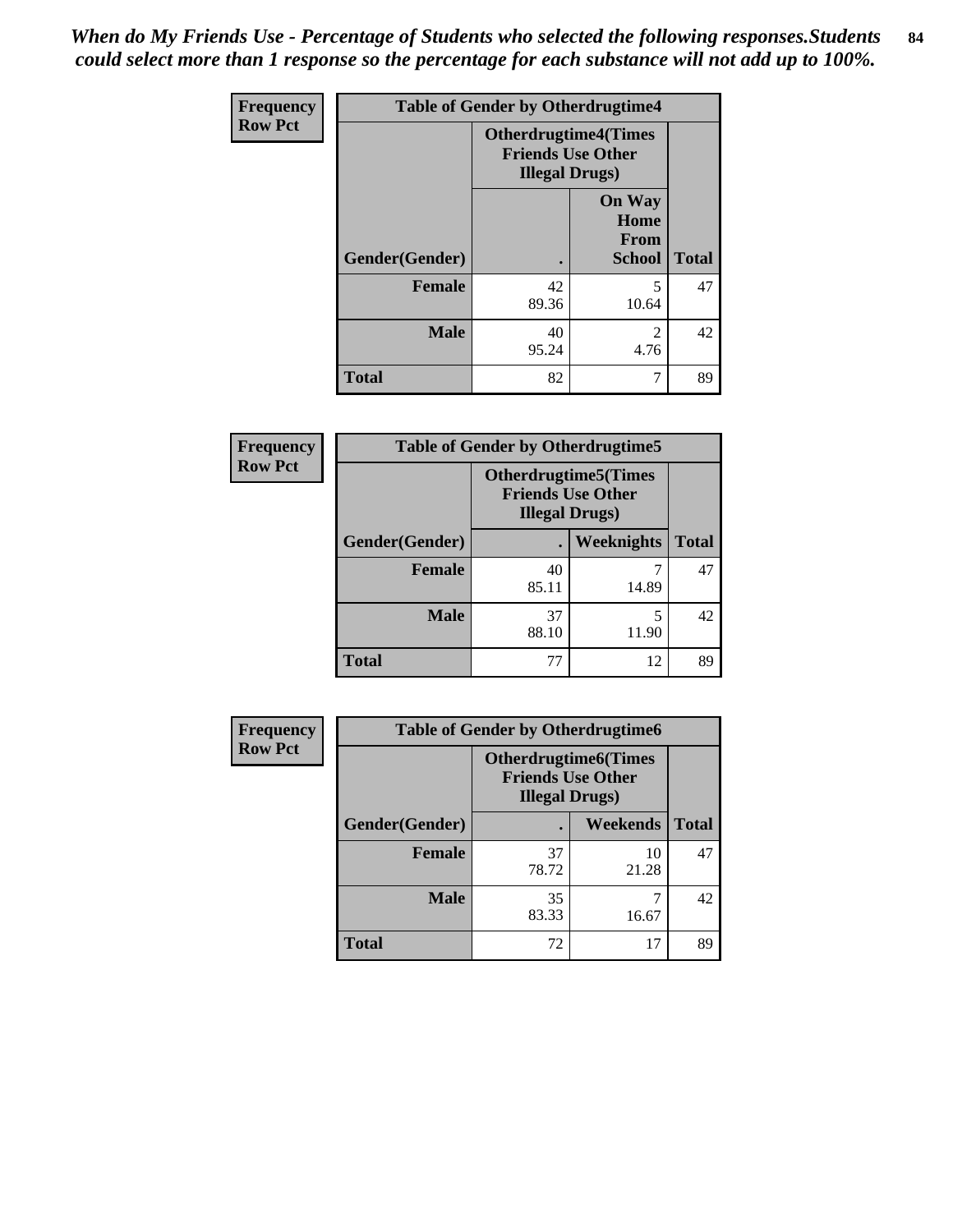## *Other Questions* **85**

| <b>Frequency</b> | <b>Table of Gender by Educationalcohol</b> |                                                                                                                                       |                |              |
|------------------|--------------------------------------------|---------------------------------------------------------------------------------------------------------------------------------------|----------------|--------------|
| <b>Row Pct</b>   |                                            | <b>Educationalcohol</b> (I<br>have been taught<br>about alcohol,<br>tobacco,<br>and other drugs<br>within the last year<br>at school) |                |              |
|                  | Gender(Gender)                             | <b>Yes</b>                                                                                                                            | N <sub>0</sub> | <b>Total</b> |
|                  | <b>Female</b>                              | 38<br>80.85                                                                                                                           | 9<br>19.15     | 47           |
|                  | <b>Male</b>                                | 34<br>80.95                                                                                                                           | 8<br>19.05     | 42           |
|                  | <b>Total</b>                               | 72                                                                                                                                    | 17             | 89           |

| Frequency      | <b>Table of Gender by Rodedrinking</b> |                                                                                                                     |             |              |
|----------------|----------------------------------------|---------------------------------------------------------------------------------------------------------------------|-------------|--------------|
| <b>Row Pct</b> |                                        | Rodedrinking(In<br>the past 30 days I<br>have ridden in a<br>car with a driver<br>who had been<br>drinking alcohol) |             |              |
|                | Gender(Gender)                         | Yes                                                                                                                 | $\bf N_0$   | <b>Total</b> |
|                | <b>Female</b>                          | 6<br>12.77                                                                                                          | 41<br>87.23 | 47           |
|                | <b>Male</b>                            | 6<br>14.29                                                                                                          | 36<br>85.71 | 42           |
|                | <b>Total</b>                           | 12                                                                                                                  | 77          | 89           |

| Frequency      |                | <b>Table of Gender by Drugsschool</b>                                                                                               |                |              |  |
|----------------|----------------|-------------------------------------------------------------------------------------------------------------------------------------|----------------|--------------|--|
| <b>Row Pct</b> |                | <b>Drugsschool</b> (During<br>the past 12 months,<br>I have been offered,<br>sold,<br>or given illegal drugs<br>on school property) |                |              |  |
|                | Gender(Gender) | Yes                                                                                                                                 | $\mathbf{N_0}$ | <b>Total</b> |  |
|                | <b>Female</b>  | 8<br>17.02                                                                                                                          | 39<br>82.98    | 47           |  |
|                | <b>Male</b>    | 8<br>19.05                                                                                                                          | 34<br>80.95    | 42           |  |
|                | <b>Total</b>   | 16                                                                                                                                  | 73             | 89           |  |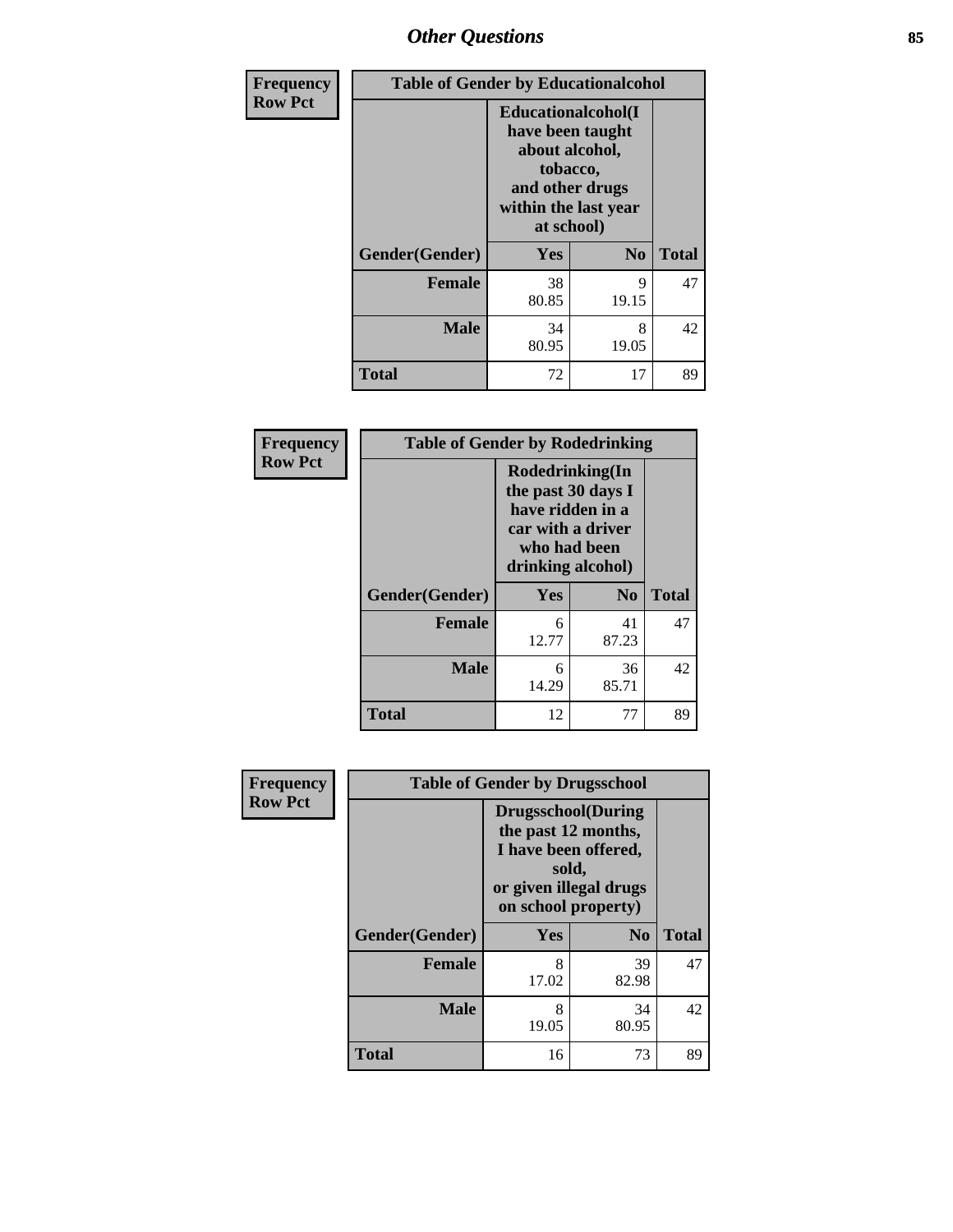*Other Questions* **86**

| Frequency      | <b>Table of Gender by Bingedrinking</b> |                                                                                                                            |                |                   |                        |                   |              |
|----------------|-----------------------------------------|----------------------------------------------------------------------------------------------------------------------------|----------------|-------------------|------------------------|-------------------|--------------|
| <b>Row Pct</b> |                                         | <b>Bingedrinking(I have drunk</b><br>five or more drinks of alcohol<br>at one sitting during the last<br>$30 \text{ days}$ |                |                   |                        |                   |              |
|                | Gender(Gender)                          | $\mathbf{0}$<br><b>Days</b>                                                                                                | 1 or<br>days   | 3 to<br>5<br>days | 10<br>to<br>19<br>days | All<br>30<br>days | <b>Total</b> |
|                | <b>Female</b>                           | 41<br>87.23                                                                                                                | 2.13           | 2.13              | 3<br>6.38              | 2.13              | 47           |
|                | <b>Male</b>                             | 41<br>97.62                                                                                                                | 2.38           | $\Omega$<br>0.00  | 0<br>0.00              | $\Omega$<br>0.00  | 42           |
|                | <b>Total</b>                            | 82                                                                                                                         | $\overline{c}$ |                   | 3                      |                   | 89           |

| Frequency      | <b>Table of Gender by Educationaids</b> |                                                                                                 |            |              |
|----------------|-----------------------------------------|-------------------------------------------------------------------------------------------------|------------|--------------|
| <b>Row Pct</b> |                                         | <b>Educationaids</b> (I<br>have been taught<br>about HIV/AIDS<br>at school in the<br>past year) |            |              |
|                | Gender(Gender)                          | Yes                                                                                             | $\bf N_0$  | <b>Total</b> |
|                | <b>Female</b>                           | 38<br>80.85                                                                                     | 9<br>19.15 | 47           |
|                | <b>Male</b>                             | 33<br>78.57                                                                                     | 9<br>21.43 | 42           |
|                | <b>Total</b>                            | 71                                                                                              | 18         | 89           |

| <b>Frequency</b> | <b>Table of Gender by Suicideconsider</b> |                 |                |              |
|------------------|-------------------------------------------|-----------------|----------------|--------------|
| <b>Row Pct</b>   |                                           | Suicideconsider |                |              |
|                  | Gender(Gender)                            | Yes             | N <sub>0</sub> | <b>Total</b> |
|                  | <b>Female</b>                             | 8<br>17.02      | 39<br>82.98    | 47           |
|                  | <b>Male</b>                               | 9.52            | 38<br>90.48    | 42           |
|                  | <b>Total</b>                              | 12              | 77             | 89           |